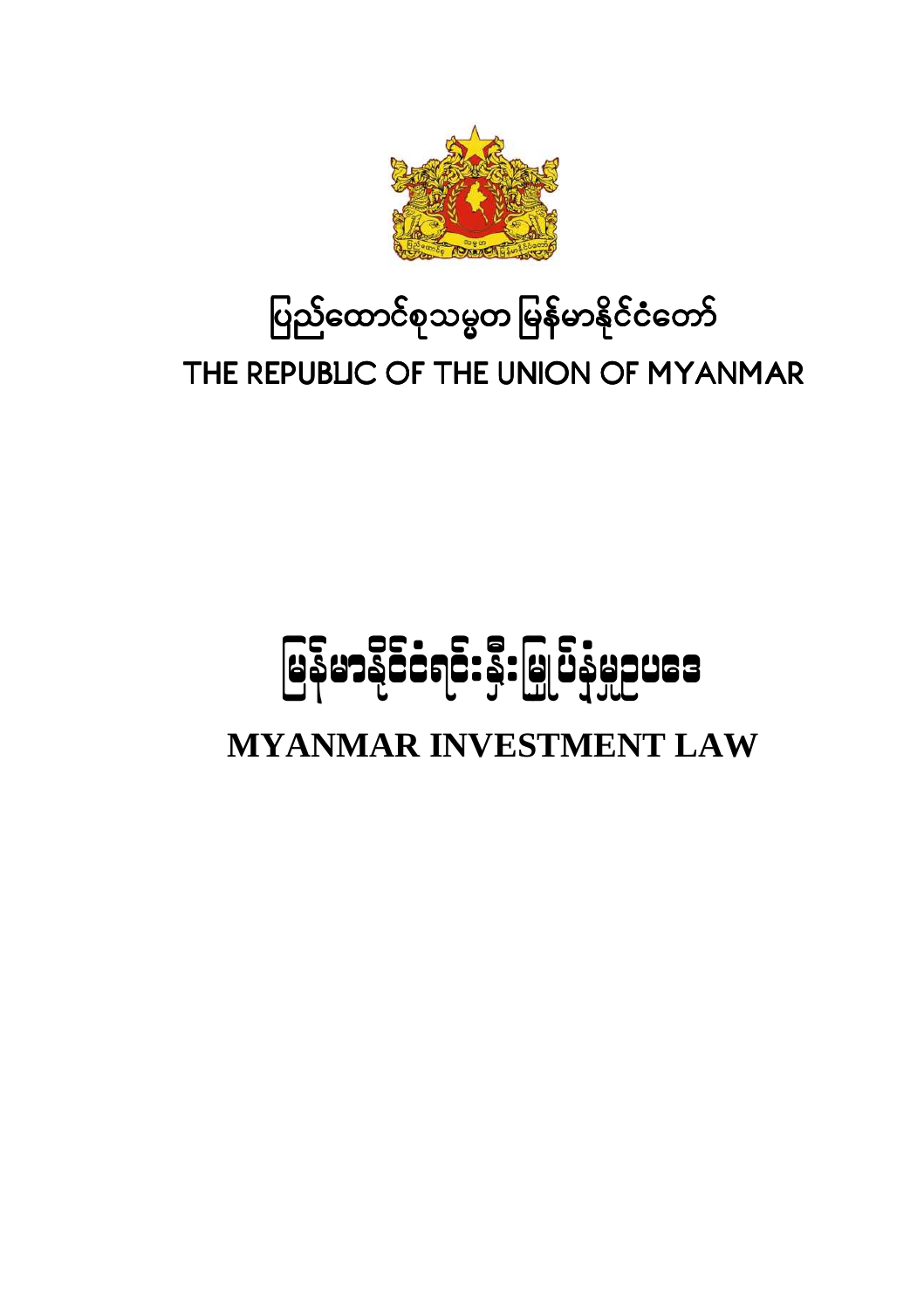မြန်မာနိုင်ငံရင်းနှီးမြှုပ်နှံမှုဥပဒေ

(၂၀၁၆ ခုနှစ်၊ ပြည်ထောင်စုလွှတ်တော်ဥပဒေအမှတ် ၄၀။) ၁၃၇၈ ခုနှစ်၊ သီတင်းကျွတ်လပြည့်ကျော် ၂ ရက် (၂၀၁၆ ခု<mark>နှစ်၊ အောက်တိုဘာလ ၁၈ ရက်)</mark> ပြည်ထောင်စုလွှတ်တော်သည် ဤဥပဒေကို ပြဋ္ဌာန်းလိုက်သည်

# အခန်း(၁) <mark>အမည်နှင့် အဓိပ္ပာယ်ဖော်ပြချက</mark>်

ဤဥပဒေကို **မြန်မာနိုင်ငံရင်းနှီးမြှုပ်နှံမှုဥပဒေ** ဟု ခေါ် တွင်စေရမည်။ **IIC** 

ဤဥပဒေတွင် ပါရှိသော အောက်ပါစကားရပ်များသည် ဖော်ပြပါအတိုင်း  $\mathbf{r}$ အဓိပ္ပာယ်သက်ရောက်စေရမည် -

- <mark>နိုင်ငံတော</mark>် ဆိုသည်မှာ ပြည်ထောင်စုသမ္မတမြန်မာနိုင်ငံတော်ကို  $(\infty)$ ဆိုသည်။
- နို**င်ငံတော်သမ္မတ** ဆိုသည်မှာ ပြည်ထောင်စုသမ္မတမြန်မာနိုင်ငံ  $(a)$ တော်၏ နိုင်ငံတော်သမ္မတကို ဆိုသည်။
- **အစိုးရအဖွဲ့** ဆိုသည်မှာ ပြည်ထောင်စုသမ္မတမြန်မာနိုင်ငံတော်  $\overline{O}$ ပြည်ထောင်စုအစိုးရအဖွဲ့ ကို ဆိုသည်။
- **ဝန်ကြီးဌာန** ဆိုသည်မှာ ပြည်ထောင်စုအစိုးရ စီမံကိန်းနှင့် (ဃ) ဘဏ္ဍာရေးဝန်ကြီးဌာနကို ဆိုသည်။
- **ကော်မရှင်** ဆိုသည်မှာ ဤဥပဒေအရ ဖွဲ့စည်းသော မြန်မာနိုင်ငံ  $(c)$ ရင်းနှီးမြှုပ်နှံမှုကော်မရှင်ကိုဆိုသည်။
- **အဖွဲ့ဝင်** ဆိုသည်မှာ မြန်မာနိုင်ငံရင်းနှီးမြှုပ်နှံမှုကော်မရှင် ဥက္ကဋ္ဌ  $\lceil \circ \rceil$ နှင့် ဒုတိယဥက္ကဋ္ဌတို့အပါအဝင် အဖွဲ့ ဝင်တစ်ဦးဦးကို ဆိုသည်။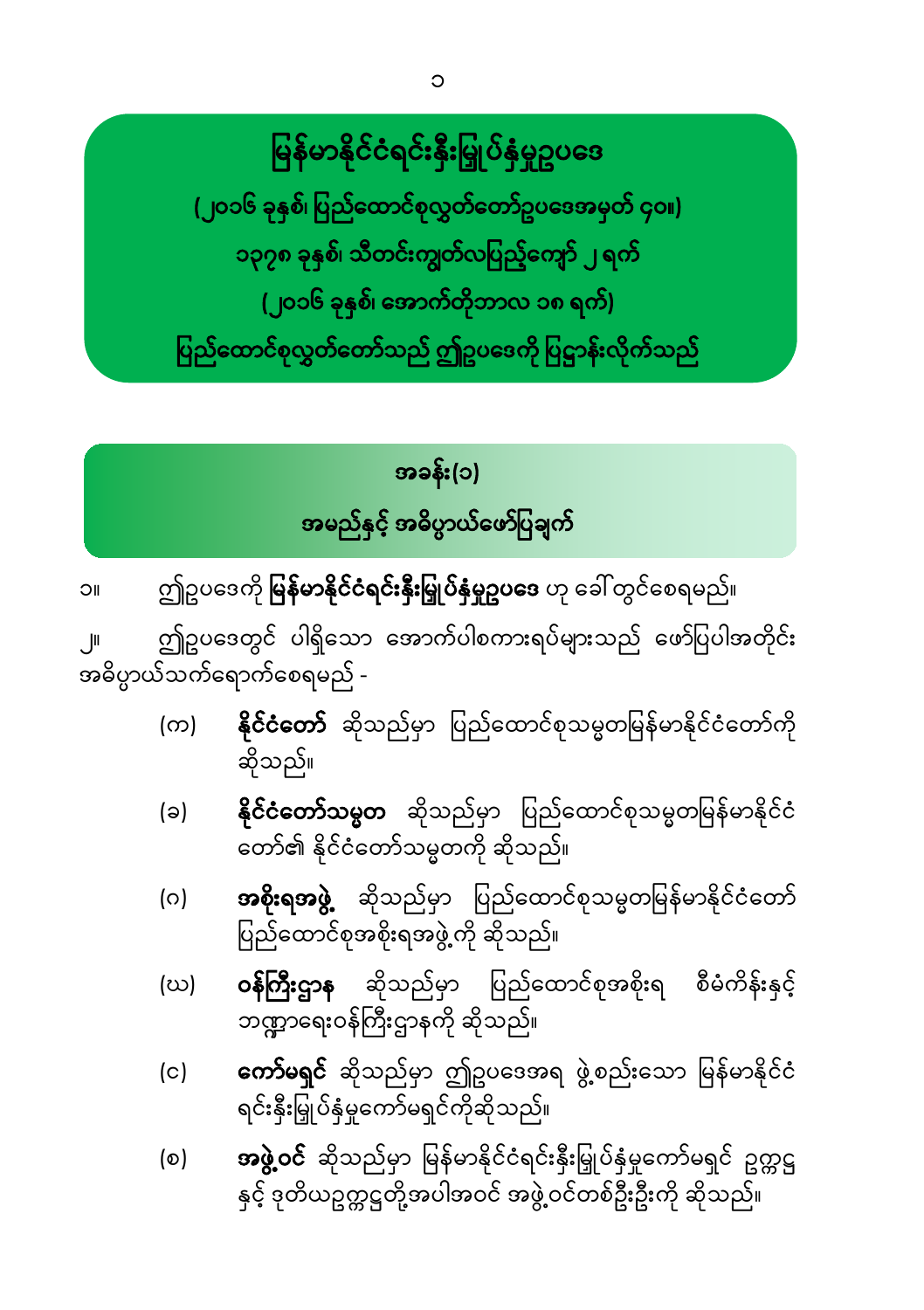#### **Myanmar Investment Law**

(The Pyidaungsu Hluttaw Law No. 40/2016) The  $2<sup>nd</sup>$ , Waning of Thadingyut, 1378 M.E.  $(18<sup>th</sup> October, 2016)$ 

The Pyidaungsu Hluttaw hereby enacts this Law.

#### **Chapter (I)**

#### **Title and Definition**

- 1. This Law shall be called **the Myanmar Investment Law**.
- 2. The following expressions contained in this Law shall have the meanings given hereunder:
	- (a) **Union** means the Republic of the Union of Myanmar.
	- (b) **President** means the President of the Republic of the Union of Myanmar.
	- (c) **Government** means the Union Government of the Republic of the Union of Myanmar.
	- (d) **Ministry** means the Ministry of Planning and Finance of the Union Government.
	- (e) **Commission** means the Myanmar Investment Commission formed under this Law.
	- (f) **Member** means any member of the Myanmar Investment Commission, including the Chairman and the Vice-Chairman.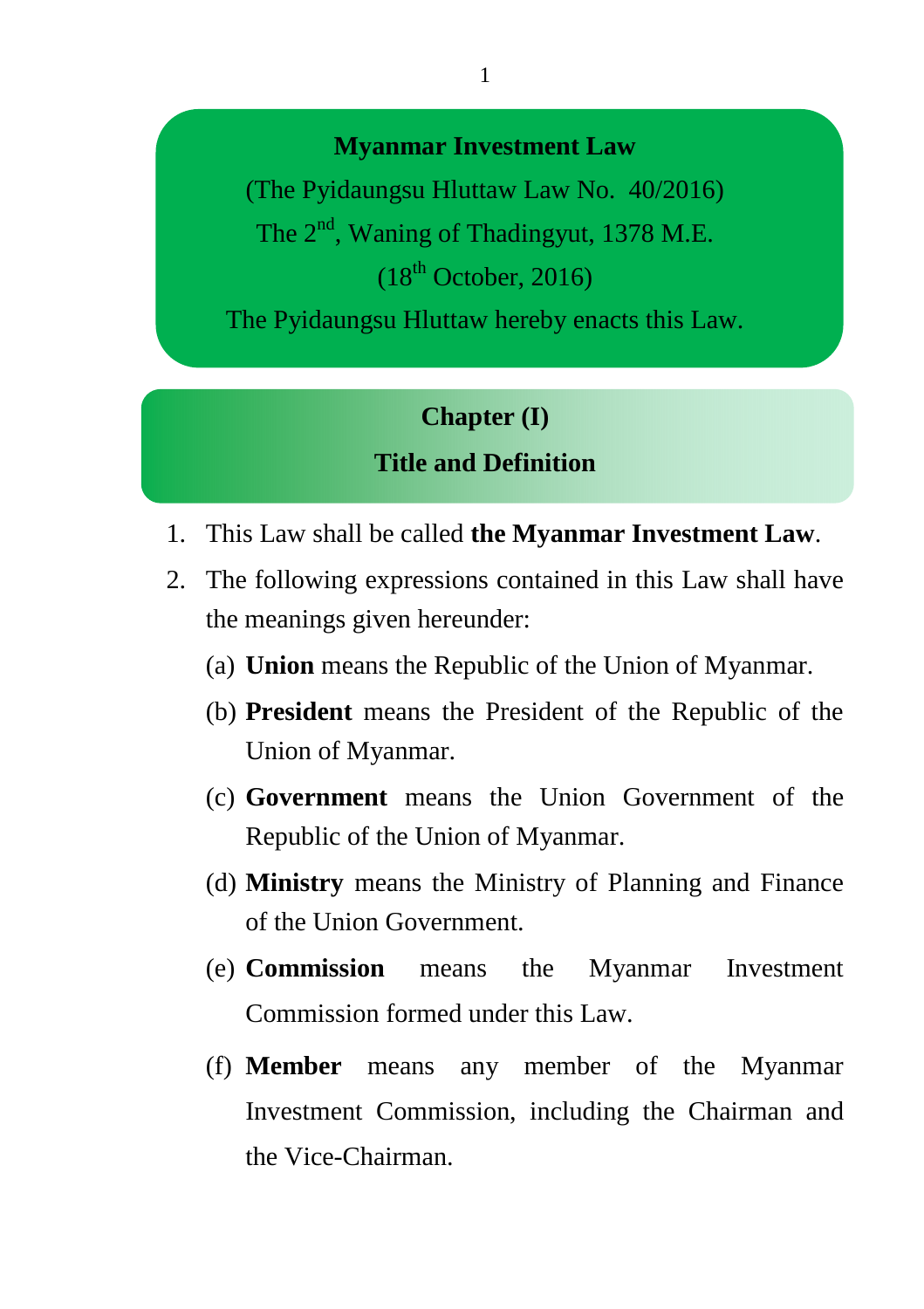- **ကော်မရှင်ရုံး** ဆိုသည်မှာ မြန်မာနိုင်ငံရင်းနှီးမြှုပ်နှံမှုကော်မရှင်၏ (ဆ) ရုံးလုပ်ငန်းများကို တာဝန်ယူဆောင်ရွက်သည့် ရင်းနီးမြှုပ်နှံမှုနှင့် ကုမ္ပဏီများညွှန်ကြားမူဦးစီးဌာနရုံးကို ဆိုသည်။
- **အတွင်းရေးမှုုး** ဆိုသည်မှာ ကော်မရှင်ရုံး၏ ရုံးလုပ်ငန်းတာဝန် (૭) များကို တာဝန်ခံဆောင်ရွက်မည့် မြန်မာနိုင်ငံရင်းနှီးမြှုပ်နှံမှု ကော်မရှင်၏ အတွင်းရေးမှူးကို ဆိုသည်။
- **အဆိုပြုချက်** ဆိုသည်မှာ ရင်းနှီးမြှုပ်နှံသူက ပုဒ်မ ၃၆ တွင် ဖော်ပြ (ဈ) ထားသည့် လုပ်ငန်းများ၌ လုပ်ကိုင်လိုသည့် ရင်းနှီးမြှုပ်နှံမှု လုပ်ငန်းအတွက် ကော်မရှင်၏ ခွင့်ပြုမိန့်ရရှိရန် သတ်မှတ်သည့် ပုံစံဖြင့် လိုအပ်သည့် စာချုပ်၊ စာရွက်စာတမ်း အထောက်အထား များ ပူးတွဲကာ တင်ပြသော လျှောက်လွှာကို ဆိုသည်။
- **ခွင့်ပြုမိန့်** ဆိုသည်မှာ ရင်းနှီးမြှုပ်နှံလိုသူက ရင်းနှီးမြှုပ်နှံရန် (ည) တင်ပြလာသော အဆိုပြုချက်နှင့်စပ်လျဉ်း၍ ကော်မရှင်၏ သဘောတူခွင့်ပြုချက်ကိုဖော်ပြသည့် အမိန့်ကို ဆိုသည်။
- **အတည်ပြုလျှောက်ထားလွှာ** ဆိုသည်မှာ ရင်းနှီးမြှုပ်နှံလိုသူက (ဋ) အခန်း(၁၂) မြေအသုံးပြုခွင့်နှင့် အခန်း(၁၈) ပုဒ်မ ၇၅၊ ၇၇ နှင့် ၇၈ ပါ ကင်းလွတ်ခွင့်နှင့် သက်သာခွင့်များ ခံစားနိုင်ရန်အလို့ငှာ ကော်မရှင်၏အတည်ပြုမိန့်ရရှိရန် သတ်မှတ်သည့်ပုံစံဖြင့် လိုအပ် သည့်အထောက်အထားများ ပူးတွဲကာ တင်ပြသော လျှောက်လွှာ ကိုဆိုသည်။
- **အတည်ပြုမိန့်** ဆိုသည်မှာ ရင်းနှီးမြှုပ်နှံလိုသူက တင်ပြလာသော  $(q)$ အတည်ပြုလျှောက်ထားလွှာနှင့်စပ်လျဥ်း၍ ကော်မရှင်၏အတည် ပြုချက်ကို ဖော်ပြသည့် အမိန့်ကိုဆိုသည်။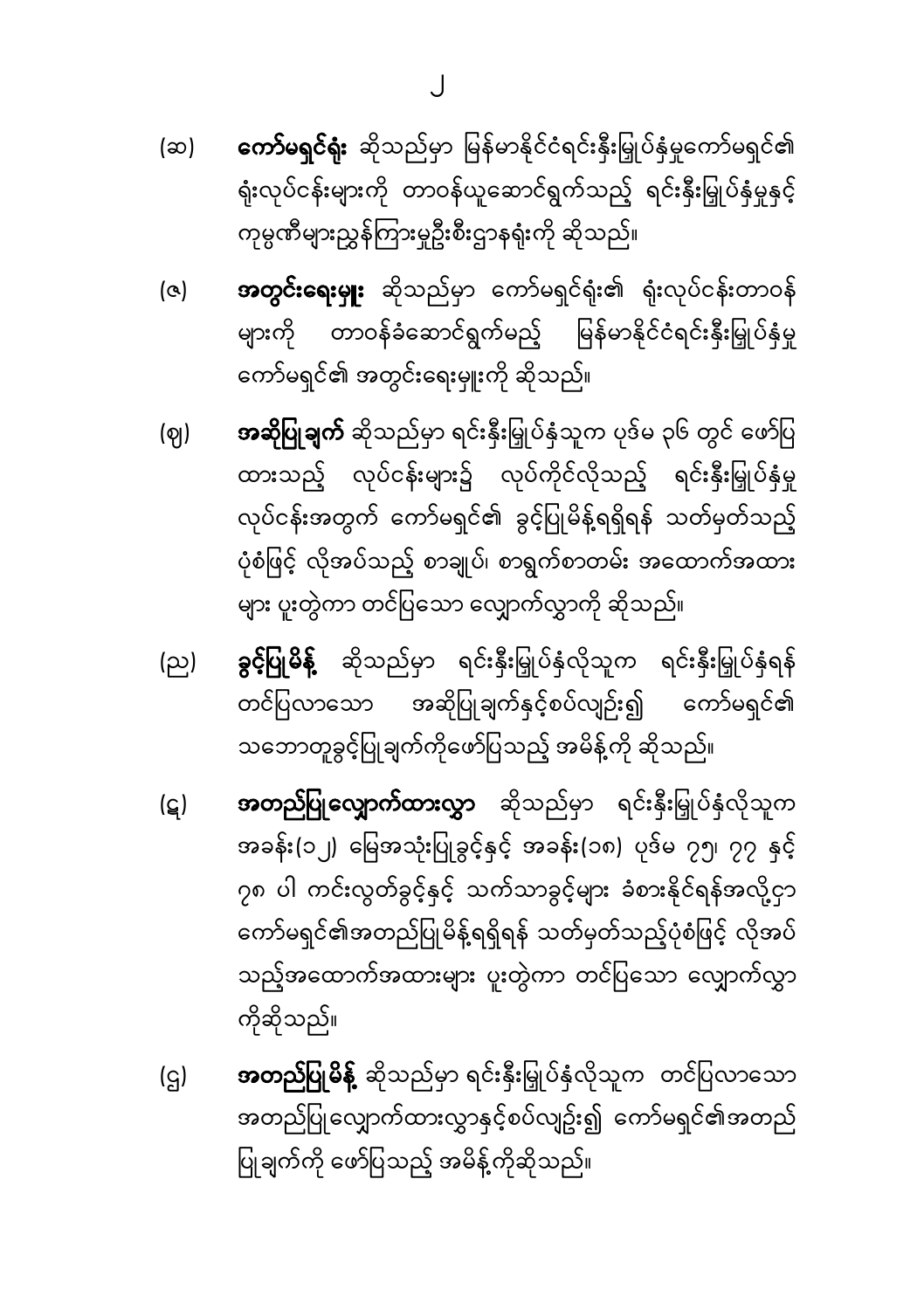- (g) **Commission Office** means the office of the Directorate of Investment and Company Administration which is responsible for carrying out administrative activities of the Commission.
- (h) **Secretary** means the Secretary of the Myanmar Investment Commission who is responsible for carrying out administrative activities of the Commission Office.
- (i) **Proposal** means the application, submitted in the stipulated form together with the required contracts and documents, by the proposed investor in order to obtain the Permit of the Commission for intended investment stipulated under section 36.
- (j) **Permit** means an order that describes the approval of the Commission relating to the proposal for investment submitted by the proposed investor.
- (k) **Endorsement application** means the application in the stipulated form together with required documents submitted by proposed investor to obtain an Endorsement of the Commission in order to enjoy benefits relating to right to use land under Chapter XII and exemptions and reliefs under section 75, 77 and 78 of the Chapter XVII.
- (l) **Endorsement** means an order that describes the approval of the Commission relating to the endorsement application submitted by the proposed investor.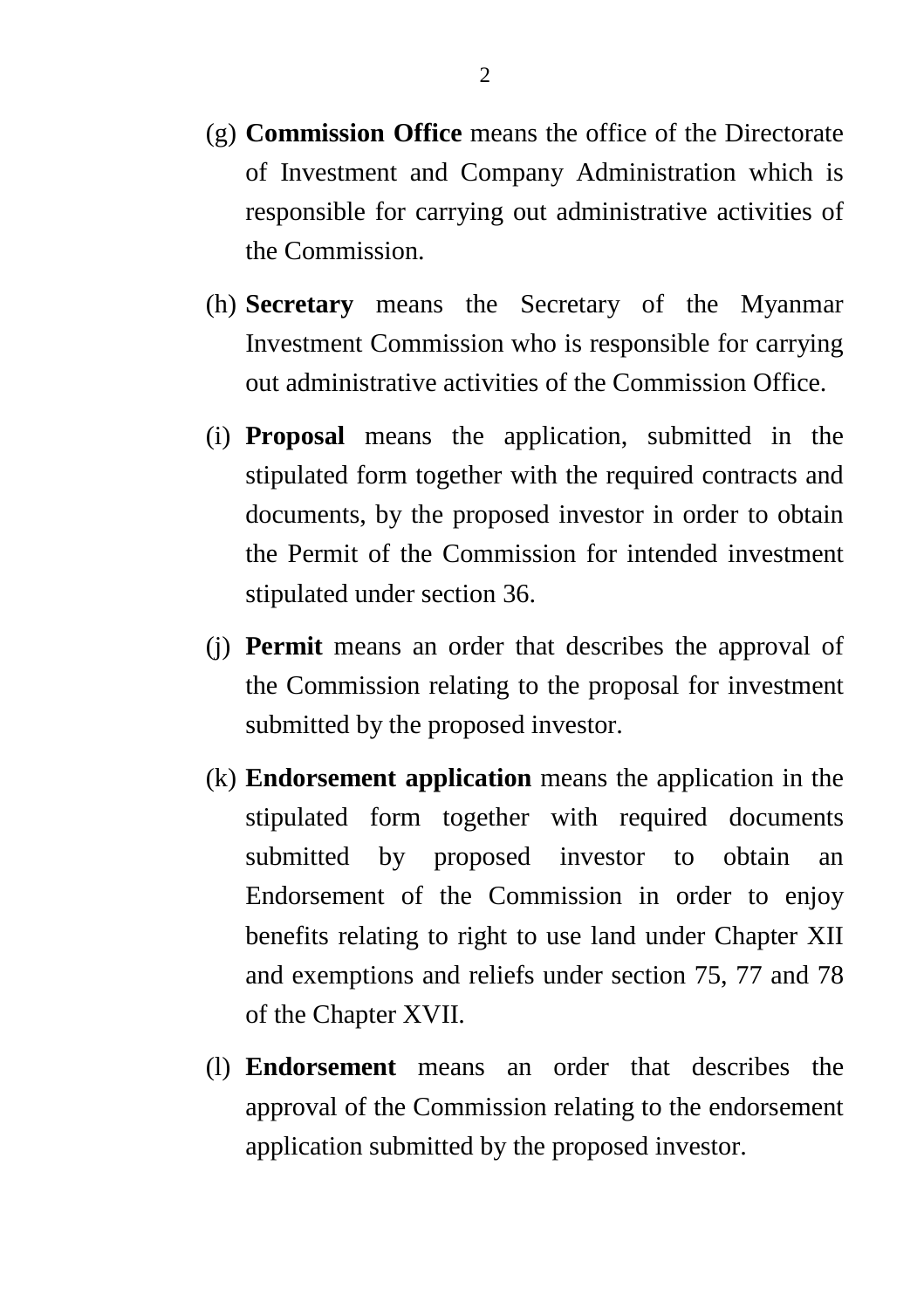- **နိုင်ငံသား** ဆိုသည်မှာ ဤဥပဒေအလို့ငှာ နိုင်ငံသား၊ ဧည့်နိုင်ငံ (၃) သား သို့မဟုတ် နိုင်ငံသားပြုခွင့်ရသူတို့ကို ဆိုသည်။ ယင်းစကား ရပ်တွင် နိုင်ငံသားများဖြင့်သာ ပါဝင်ဖွဲ့စည်းထားသော စီးပွားရေး အဖွဲ့အစည်းလည်း ပါဝင်သည်။
- မြန်မာနိုင်ငံသား ရင်းနှီးမြှုပ်နှံသူ ဆိုသည်မှာ နိုင်ငံတော်အတွင်း (ಲ) ရင်းနှီးမြှုပ်နှံမှု ပြုလုပ်သည့် နိုင်ငံသားကိုဆိုသည်။ ယင်းစကား ရပ်တွင် မြန်မာနိုင်ငံကုမ္ပဏီများအက်ဥပဒေနှင့်အညီ ဖွဲ့စည်း တည်ထောင်မှတ်ပုံတင်ထားသည့် မြန်မာကုမ္ပဏီ၊ ရုံးခွဲများနှင့် အခြားစီးပွားရေးအဖွဲ့ အစည်းများလည်း ပါဝင်သည်။
- **နိုင်ငံခြားသားရင်းနှီးမြှုပ်နှံသူ** ဆိုသည်မှာ နိုင်ငံတော်အတွင်း (ဏ) ရင်းနှီးမြှုပ်နှံမှု ပြုလုပ်သည့် နိုင်ငံသားမဟုတ်သူကို ဆိုသည်။ ယင်းစကားရပ်တွင် မြန်မာနိုင်ငံကုမ္ပဏီများအက်ဥပဒေနှင့်အညီ ဖွဲ့စည်းတည်ထောင်မှတ်ပုံတင်ထားသည့် နိုင်ငံခြားကုမ္ပဏီ၊ ရုံးခွဲ၊ အခြားစီးပွားရေး အဖွဲ့အစည်းများနှင့် ပြည်ပနိုင်ငံတစ်နိုင်ငံမှ ပြဋ္ဌာန်းထားသည့် ဥပဒေများနှင့်အညီ ဖွဲ့စည်းထားသော စီးပွားရေးအဖွဲ့ အစည်း များလည်း ပါဝင်သည်။
- ရ**င်းနှီးမြှုပ်နှံသူ** ဆိုသည်မှာ နိုင်ငံတော်အတွင်း ရင်းနှီးမြှုပ်နှံမှုကို (တ) ဥပဒေနှင့်အညီ လုပ်ကိုင်ဆောင်ရွက်လျက်ရှိသည့် မြန်မာနိုင်ငံ သားရင်းနှီးမြှုပ်နှံသူ သို့မဟုတ် နိုင်ငံခြားသားရင်းနှီးမြှုပ်နှံသူကို ဆိုသည်။
- **ရင်းနှီးမြှုပ်နှံမှု** ဆိုသည်မှာ ရင်းနှီးမြှုပ်နှံသူက ဤဥပဒေနှင့်အညီ  $(\infty)$ ပိုင်ဆိုင်သည့် သို့မဟုတ် ထိန်းချုပ်သည့် ပစ္စည်းများကို ဆိုသည်။ ယင်းစကားရပ်တွင် ပုဒ်မ ၄၀ ပါ ရင်းနှီးမြှုပ်နှံမှုများလည်း အပါအဝင် ဖြစ်သည်။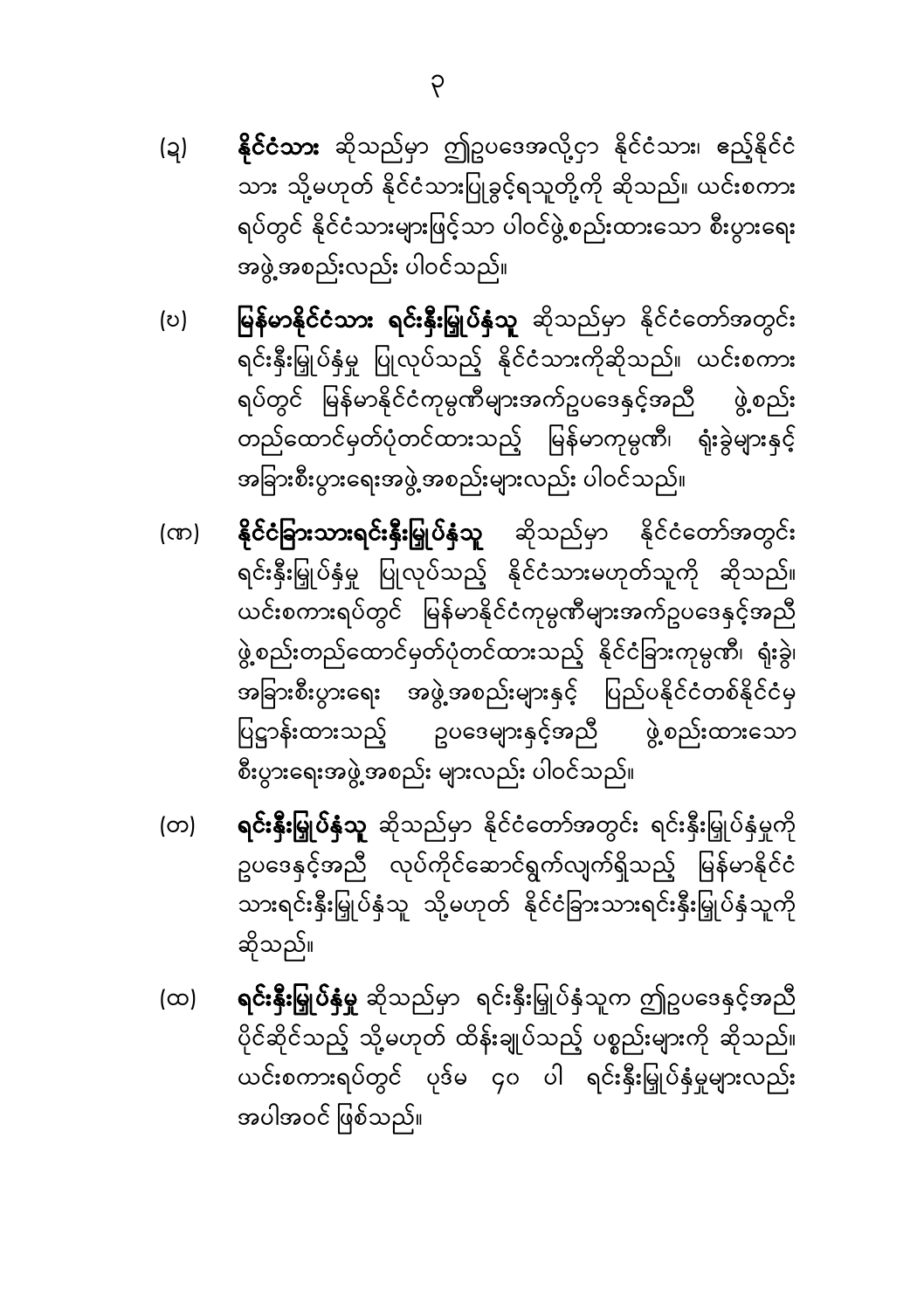- (m)**Citizen** means a citizen, an associate citizen or a naturalized citizen for the purposes of this Law. In this expression, enterprises composed only of citizens are also included.
- (n) **Myanmar Citizen Investor** means a citizen who invests within the Union. In this expression, Myanmar companies and branch offices, and other enterprises established and registered in accordance with the Myanmar Companies Act are included.
- (o) **Foreign Investor** means a person who invests within the Union and is not a citizen. In this expression, foreign companies, branch offices and other enterprises established and registered in accordance with the Myanmar Companies Act and enterprises formed in accordance with the laws of any other country are also included.
- (p) **Investor** means a Myanmar Citizen investor or Foreign investor who invests within the Union in accordance with the law.
- (q) **Investment** means any assets owned or controlled by the investor in accordance with this Law. It shall also include investments stipulated under section 40.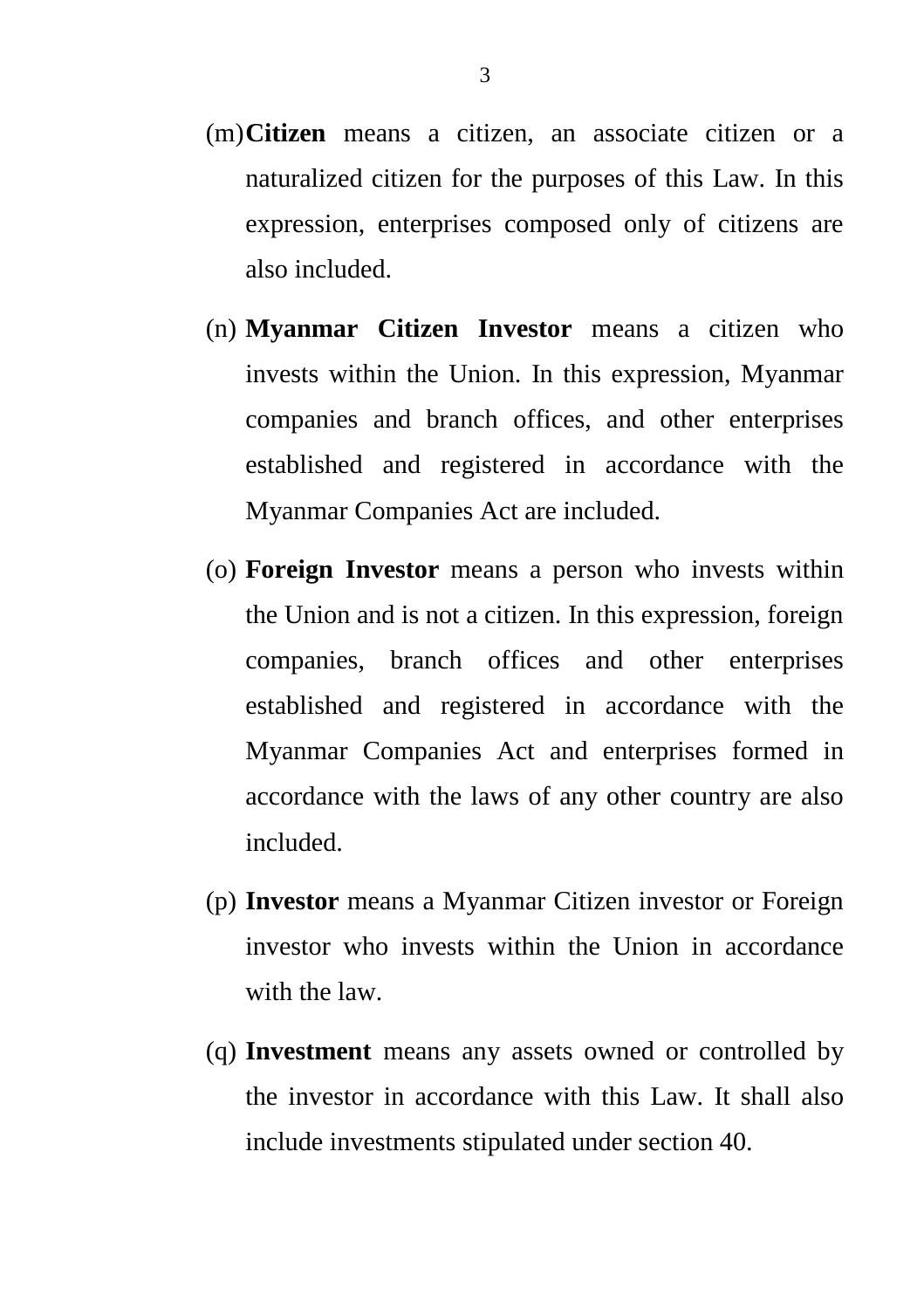- $(3)$ မြှုပ်နှံသူက ဥပဒေနှင့်အညီ လုပ်ငန်းတွင် ရင်းနှီးမြှုပ်နှံထားသည့် ပိုင်ဆိုင်ပစ္စည်းအပေါ် ထိန်းချုပ်ခွင့် သို့မဟုတ် လွှမ်းမိုးခွင့်နှင့် လုပ်ငန်းစီမံခန့်ခွဲခွင့်တို့ရှိသည့် ရင်းနှီးမြှုပ်နှံမှုကို ဆိုသည်။
- **နိုင်ငံခြားရင်းနှီးမြှုပ်နှံမှု** ဆိုသည်မှာ နိုင်ငံခြားသားရင်းနှီးမြှုပ်နှံ  $\Theta$ သူက နိုင်ငံတော်အတွင်း ပြုလုပ်သည့် တိုက်ရိုက်ရင်းနှီးမြှုပ်နှံ မှုကို ဆိုသည်။
- စီးပွားရေးအဖွဲ့အစည်း ဆိုသည်မှာ-(န)
	- (၁) တည်ဆဲဥပဒေများနှင့်အညီ စီးပွားရေးလုပ်ငန်းဆောင်ရွက် ရန် ဖွဲ့စည်းတည်ထောင်ထားသည့် သို့မဟုတ် မှတ်ပုံတင် ထားသည့် ကုမ္ပဏီ၊ ရန်ပုံငွေအဖွဲ့၊ အစုစပ်၊ တစ်ဦးတည်း ပိုင်၊ ဖက်စပ်၊ စီးပွားရေးလုပ်ငန်းဆိုင်ရာ အသင်းအဖွဲ့ သို့မဟုတ် အလားတူအဖွဲ့အစည်းများအပါအဝင် တရား ဝင်စီးပွားရေးအဖွဲ့အစည်းများကို ဆိုသည်။
	- (၂) တည်ဆဲဥပဒေများနှင့်အညီ ဖွဲ့စည်းတည်ထောင်ထားသည့် အဆိုပါတရားဝင်စီးပွားရေးအဖွဲ့အစည်း၏ ရုံးခွဲတစ်ခုကို ဆိုသည်။
- လွတ်လပ်စွာ အသုံးပြုနိုင်သည့်ငွေကြေး ဆိုသည်မှာ အပြည်ပြည်  $\circ$ ဆိုင်ရာ ငွေကြေးရန်ပုံငွေအဖွဲ့ (International Monetary Fund-lMF) ၏ သဘောတူညီချက်စာချုပ် အပိုဒ် ၃၀(စ) နှင့် ၎င်းကို ပြင်ဆင်သော ပြင်ဆင်ချက်တွင် အဓိပ္ပာယ်ဖွင့်ဆိုထား .<br>သည့် အပြည်ပြည်ဆိုင်ရာငွေပေးချေမှုများအတွက် လွှဲပြောင်းပေး ခြင်းများနှင့် အဓိကနိုင်ငံခြားငွေကြေးဈေးကွက်များတွင် ကျယ် ကျယ်ပြန့်ပြန့် ရောင်းဝယ်ခြင်းပြုလုပ်နိုင်ပြီး အပြည်ပြည်ဆိုင်ရာ ငွေကြေးရန်ပုံငွေအဖွဲ့ဝင် နိုင်ငံတစ်နိုင်ငံ၏ သုံးစွဲလျက်ရှိသော ငွေကြေးကို ဆိုသည်။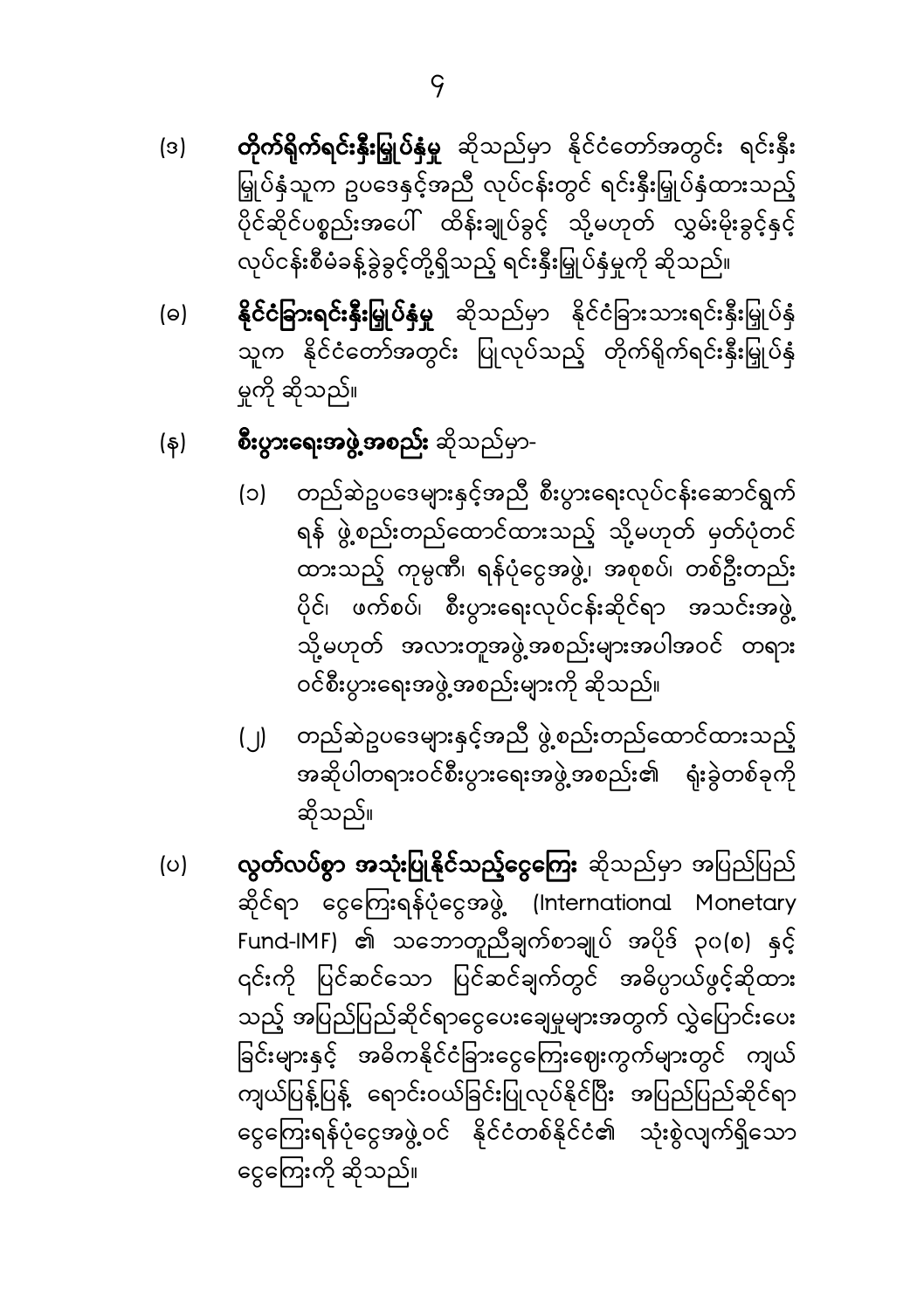- (r) **Direct Investment** means an investment in which the investor has the right to control, influence or manage, of such assets which are invested by the investor within the Union in accordance with the law.
- (s) **Foreign Investment** means any direct investment made by a foreign investor within the Union.
- (t) **Enterprise** means:
	- (i) Any legal entity, including company, trust, partnership, sole proprietorship, joint venture, business association or similar organisations established or registered to do businesses in accordance with the applicable laws.
	- (ii) A branch office of such legal entity established in accordance with the applicable laws.
- (u) **Freely Usable Currency** means a currency of a member of the International Monetary Fund (IMF) which is used to make payments for international transactions and widely traded in the principal foreign exchange market as defined by Article 30(f) of the Articles of Agreement of the International Monetary Fund (IMF) and any amendments thereto.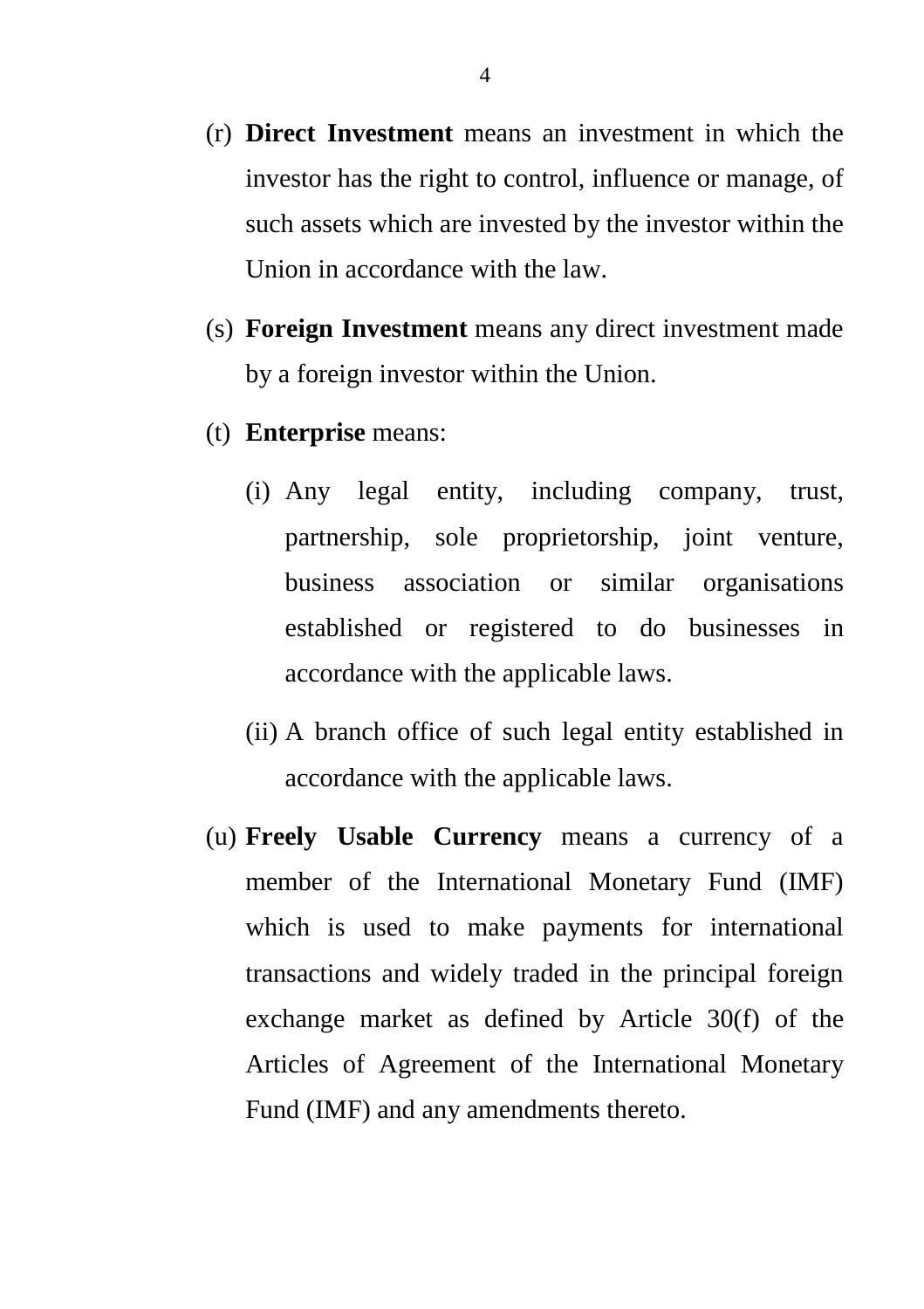လာစေရန်၊

- ဥပဒေနှင့်အညီ အကာအကွယ်ပေးရန်၊ ပြည်သူတို့အတွက် အလုပ်အကိုင်အခွင့်အလမ်းများ ပေါ်ပေါက်  $\circ$
- စေရန်၊ ရင်းနှီးမြှုပ်နှံသူများနှင့် ၎င်းတို့၏ရင်းနှီးမြှုပ်နှံမှုလုပ်ငန်းများကို (ခ)
- နိုင်ငံတော်နှင့် နိုင်ငံသားတို့၏ အကျိုးစီးပွားအလို့ငှာ သဘာဝ  $(\infty)$ ပတ်ဝန်းကျင်နှင့် လူမှုပတ်ဝန်းကျင်ကို ထိခိုက်မှုမရှိစေသည့် တာဝန်ယူမှုရှိသော ရင်းနှီးမြှုပ်နှံမှုလုပ်ငန်းများ ဖွံ့ဖြိုးတိုးတက်
- ဤဥပဒေ၏ ရည်ရွယ်ချက်များမှာ အောက်ပါအတိုင်းဖြစ်သည် -PII

အခန်း(၂) ရည်ရွယ်ချက်

- **ဆောင်ရွက်ချက်များ** ဆိုသည်မှာ အစိုးရဌာန၊ အစိုးရအဖွဲ့အစည်း  $(\circ)$ .<br>များကဖြစ်စေ၊ ယင်းတို့က အခွင့်အာဏာ အပ်နင်းထားသည့် အစိုးရမဟုတ်သည့် အဖွဲ့အစည်းများကဖြစ်စေ ချမှတ်ထားသော သို့မဟုတ် အကောင်အထည်ဖော်ဆောင်ရွက်နေသော ဥပဒေများ၊ နည်းဥပဒေများ၊စည်းမျဉ်းများ၊ စည်းကမ်းများ၊ လုပ်ထုံးလုပ်နည်း များ၊ ဆုံးဖြတ်ချက်များနှင့် အုပ်ချုပ်ရေးပိုင်းဆိုင်ရာ လုပ်ဆောင် ချက်များစသည်တို့ကိုဆိုသည်။
- **ကင်းလွတ်ခွင့်နှင့် သက်သာခွင့်များ** ဆိုသည်မှာ ရင်းနှီးမြှုပ်နှံသူက  $(\omega)$ ကော်မရှင်၏ ခွင့်ပြုမိန့် သို့မဟုတ် အတည်ပြုမိန့် ရရှိထားသော ရင်းနှီးမြှုပ်နှံမှုလုပ်ငန်းများအတွက် ဤဥပဒေပါ ပြဋ္ဌာန်းချက်နှင့် အညီ ရင်းနှီးမြှုပ်နှံသူ၏ လျှောက်ထားမှုအပေါ် ကော်မရှင်က စိစစ်ခွင့်ပြုနိုင်သည့် ဝင်ငွေခွန်၊ အကောက်ခွန်နှင့် အခြားပြည်တွင်း အခွန်အကောက်များ ကင်းလွတ်ခွင့်နှင့် သက်သာခွင့်များကို ဆိုသည်။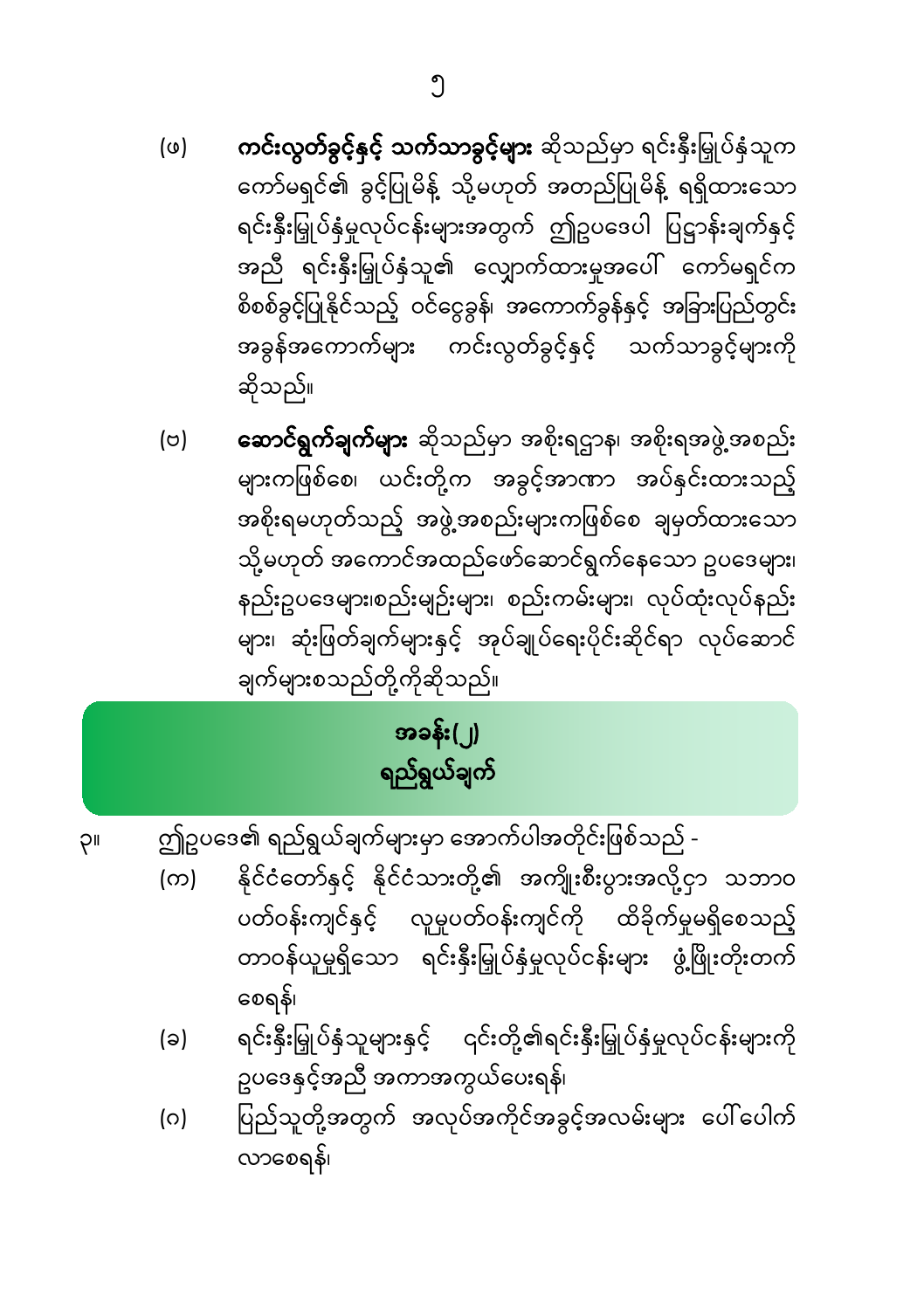- (v) **Exemption and relief** means the exemptions and reliefs from income tax, customs duty and other internal taxes that may be scrutinized and granted by the Commission based on application of the investor for investments obtained a Permit or an Endorsement of the Commission in accordance with this Law.
- (w)**Measures** mean laws, rules, regulations, procedures, decisions and administrative actions adopted or maintained by government departments, governmental organizations or non-governmental organizations authorized by such departments and organizations.

### **Chapter II Objective**

- 3. The objectives of this Law are as follow:
	- (a) to develop responsible investments which do not cause harm to the natural environment and the social environment for the interest of the Union and its citizens;
	- (b) to protect the investors and their investments in accordance with the law;
	- (c) to create job opportunities for the people;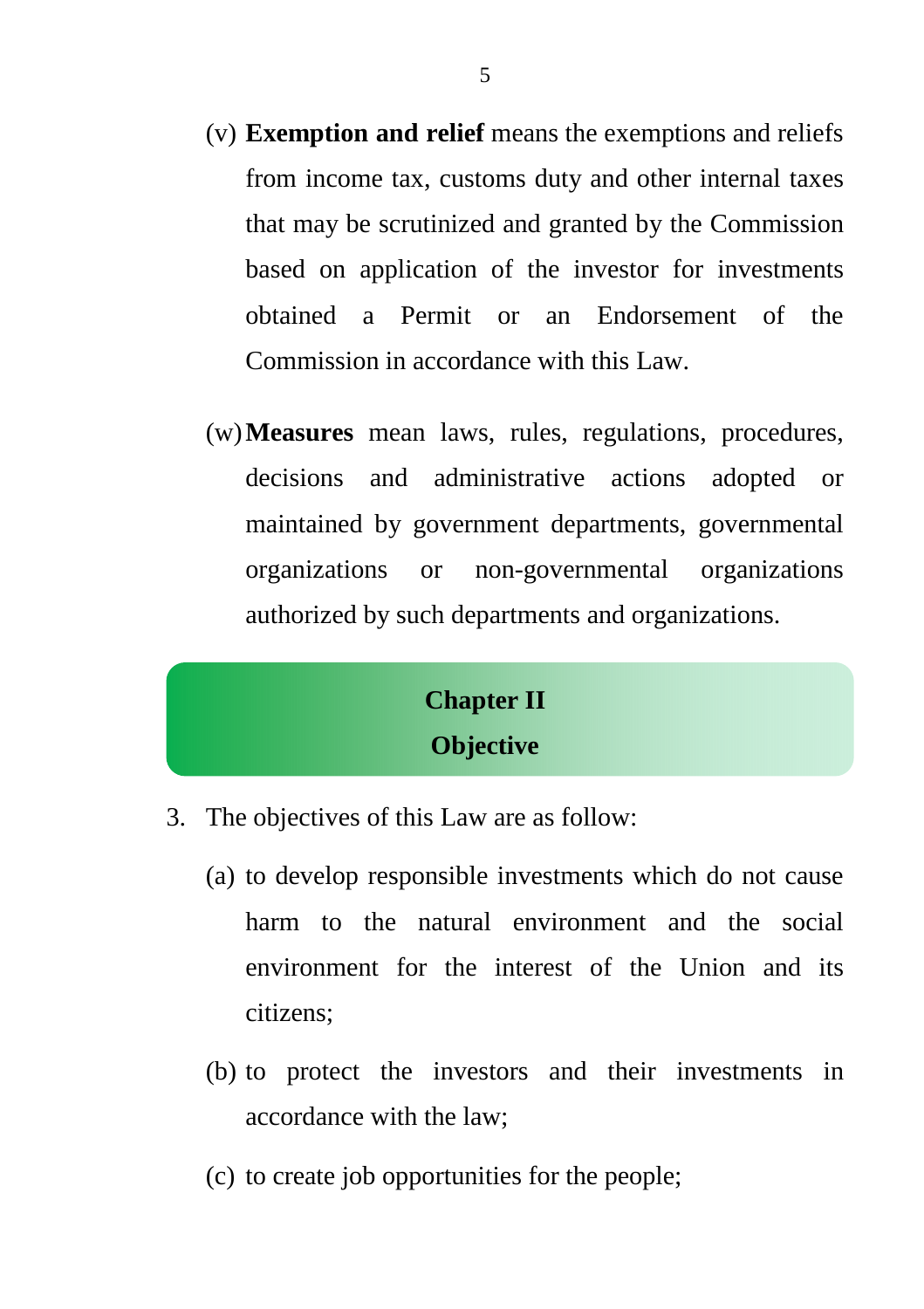- လူသားအရင်းအမြစ် ဖွံ့ဖြိုးလာစေရန်၊ (ဃ)
- စွမ်းဆောင်ရည်မြင့်မားသည့် ထုတ်လုပ်မှု၊ ဝန်ဆောင်မှု၊ ကုန်သွယ်  $(c)$ မှုကဏ္ဍများ ဖွံ့ဖြိုးတိုးတက်စေရန်၊
- နည်းပညာ ဖွံ့ဖြိုးတိုးတက်စေရန်၊ စိုက်ပျိုးရေး၊ မွေးမြူရေးနှင့်  $\circ$ စက်မှုကဏ္ဍ ဖွံ့ဖြိုးတိုးတက်စေရန်၊
- နိုင်ငံတစ်ဝန်းလုံးတွင် အခြေခံအဆောက်အအုံများ အပါအဝင်  $(\infty)$ ပညာရပ်နယ်ပယ်အသီးသီးတို့၌ ဖွံ့ဖြိုးတိုးတက်စေရန်၊
- နိုင်ငံသားများအနေဖြင့် နိုင်ငံတကာ အသိုက်အဝန်းနှင့် ယှဉ်တွဲ (ဇ) လုပ်ကိုင်ဆောင်ရွက်နိုင်စေရန်၊
- နိုင်ငံတကာစံနှန်းနှင့်ညီသော စီးပွားရေးလုပ်ငန်းများနှင့် ရင်းနှီး  $(q)$ မြှုပ်နှံမှုလုပ်ငန်းများ ပေါ် ထွန်းလာစေရန်။

# အခန်း(၃)

### ဥပဒေ**၏အကျုံး**ဝင်မှုနယ်ပယ်

ဤဥပဒေသည် နိုင်ငံတော်အတွင်း စတင်အာဏာတည်သည့်နေ့တွင်  $\overline{G}$ ll ာ<br>လုပ်ငန်းလည်ပတ်လုပ်ကိုင်ဆောင်ရွက်လျက်ရှိသည့် သို့မဟုတ် ဤဥပဒေအာဏာ တည်ပြီးနောက် အသစ်ဖွဲ့စည်းတည်ထောင်လုပ်ကိုင်မည့် ရင်းနီးမြှုပ်နှံမှုအားလုံးနှင့် အကျုံးဝင် သက်ဆိုင်စေရမည်။ သို့ရာတွင် ဤဥပဒေအာဏာမတည်မီက ဖြစ်ပွား လျက်ရှိသည့် တည်ဆဲရင်းနှီးမြှုပ်နှံမှုဆိုင်ရာ အငြင်းပွားမှုများ သို့မဟုတ် ဤဥပဒေ အာဏာမတည်မီက ခွင့်ပြုမိန့်ရရှိပြီး လုပ်ငန်းလုပ်ဆောင်မှု ရပ်ဆိုင်းထားသည့် ရင်းနှီးမြှုပ်နှံမှုများသည် ဤဥပဒေနှင့် အကျုံးဝင်သက်ဆိုင်မှု မရှိစေရ။

ဤဥပဒေ၏ အခန်း(၂၁) ခြွင်းချက်ပြုရမည့်အချက်များ၊ အခန်း(၂၂) ၅။ လုံခြုံရေးဆိုင်ရာ ကင်းလွတ်ခွင့်များမှအပ အစိုးရဌာန၊ အစိုးရအဖွဲ့အစည်း၏ ရင်းနှီးမြှုပ်နှံမှုဆိုင်ရာ ဆောင်ရွက်ချက်များသည် ဤဥပဒေနှင့် သက်ဆိုင်စေရမည်။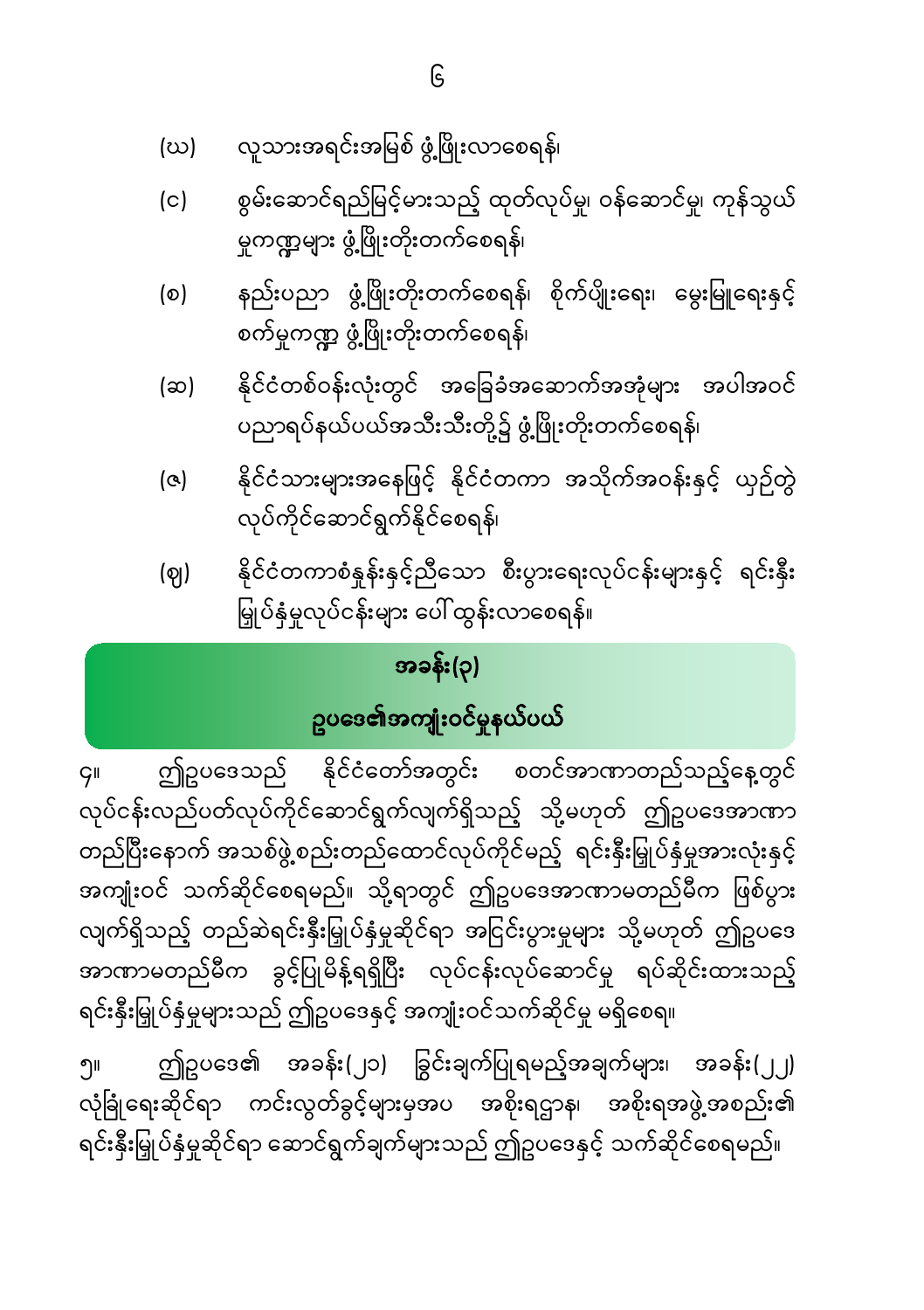- (d) to develop human resources;
- (e) to develop highly efficient productivity, service, and trading sectors;
- (f) to develop technology, agriculture, livestock and industrial sectors;
- (g) to develop various professional fields including infrastructure around the Union;
- (h) to enable the citizens to be able to work alongside with the international community; and
- (i) to develop businesses and investments that meet international standards.

### **Chapter III Scope of the Law**

- 4. This Law shall apply to all existing or new investments within the Union on the date of entry into force of this Law. However, this Law shall not apply to any existing investment disputes or any investments which obtained a Permit and suspended from their business operation before the date of entry into force of this Law.
- 5. This Law shall apply to any investment measures implemented by government departments and governmental organizations except any measures under the provisions of Chapter XXI and Chapter XXII of this Law.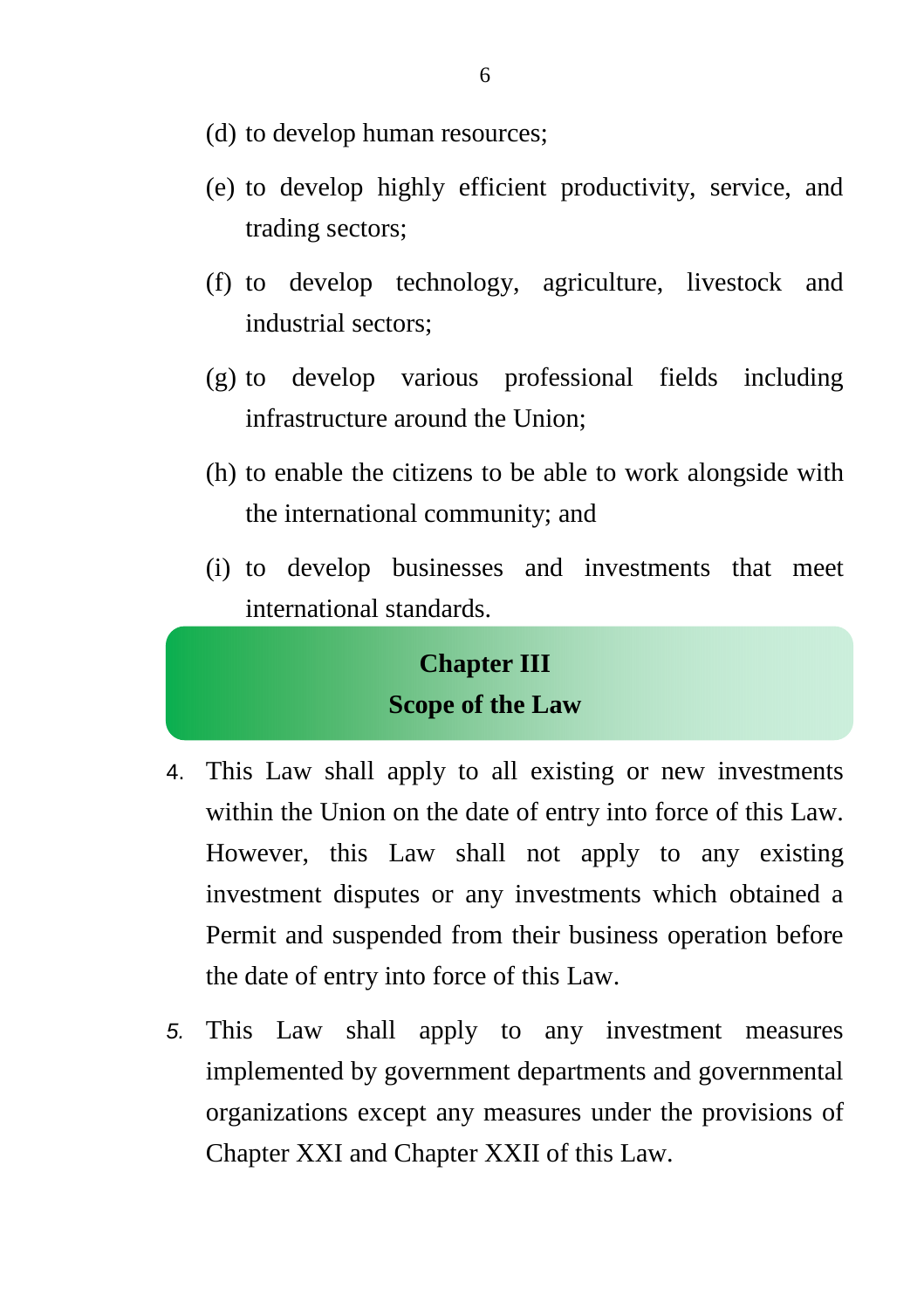အတွင်းရေးမှူးမှတစ်ပါး ကော်မရှင်အဖွဲ့ဝင်များ၏ ရာထူးသက်တမ်းသည် ချု -<br>အစိုးရအဖွဲ့၏ သက်တမ်းနှင့်အညီဖြစ်သည်။ အတွင်းရေးမှူးသည် နိုင်ငံ့ဝန်ထမ်း ဖြစ်သည်နှင့်အညီ နိုင်ငံ့ဝန်ထမ်းဥပဒေအတိုင်း လိုက်နာဆောင်ရွက်ရမည်။

နိုင်ငံ့ဝန်ထမ်းမဟုတ်သော ကော်မရှင်အဖွဲ့ဝင်များသည် ဝန်ကြီးဌာနမှ ၈။ ခွင့်ပြုသော ချီးမြှင့်ငွေနှင့် စရိတ်ကို ခံစားခွင့်ရှိစေရမည်။

အစိုးရအဖွဲ့သည် မြန်မာနိုင်ငံရင်းနှီးမြှုပ်နှံမှုကော်မရှင်ကို ပုဒ်မ ၆ ပါ  $2<sub>II</sub>$ ပြဋ္ဌာန်းချက်နှင့်အညီ အတွင်းရေးမှူးအပါအဝင် အဖွဲ့ဝင်အနည်းဆုံးကိုးဦးနှင့် အထက် "မ"ဂဏန်း အရေအတွက်ဖြင့် ဖွဲ့စည်းတည်ထောင်ရမည်။

- ရာထူးအလျောက် ကော်မရှင်ရုံးအကြီးအမှူးဖြစ်သည့် အတွင်း (ဃ) ရေးမှူးတစ်ဦး။
- (ဂ) အဖွဲ့ ဝင်များအဖြစ် အစိုးရအဖွဲ့က ခန့်အပ်တာဝန်ပေးမည့် သင့်လျော်သော ပြည်ထောင်စုဝန်ကြီးဌာန၊ အစိုးရဌာန၊ အစိုးရ အဖွဲ့အစည်းများမှ ပုဂ္ဂိုလ်များ၊ ပုဂ္ဂလိကကဏ္ဍမှကျွမ်းကျင်သူများ၊ ပညာရှင်များ၊ ဂုဏ်သိက္ခာသမာဓိနှင့် ပြည့်စုံသည့် သင့်လျော် သောပုဂ္ဂိုလ်များ၊
- အစိုးရအဖွဲ့ က ခန့်အပ်တာဝန်ပေးမည့် ဒုတိယဥက္ကဋ္ဌတစ်ဦး၊ (ခ)
- နိုင်ငံတော်သမ္မတက အစိုးရအဖွဲ့ဝင်များထဲမှ သင့်လျော်သည့်  $(\infty)$ ပုဂ္ဂိုလ်တစ်ဦး ရွေးချယ်အဆိုပြု၍ အစိုးရအဖွဲ့က ခန့်အပ်တာဝန် ပေးမည့် ဥက္ကဋ္ဌတစ်ဦး၊
- ကော်မရှင်ကို အောက်ပါအတိုင်း ဖွဲ့စည်းရမည်- $G_{II}$

# အခန်း(၄) ကော်မရှင်ဖွဲ့စည်းခြင်း

 $\overline{2}$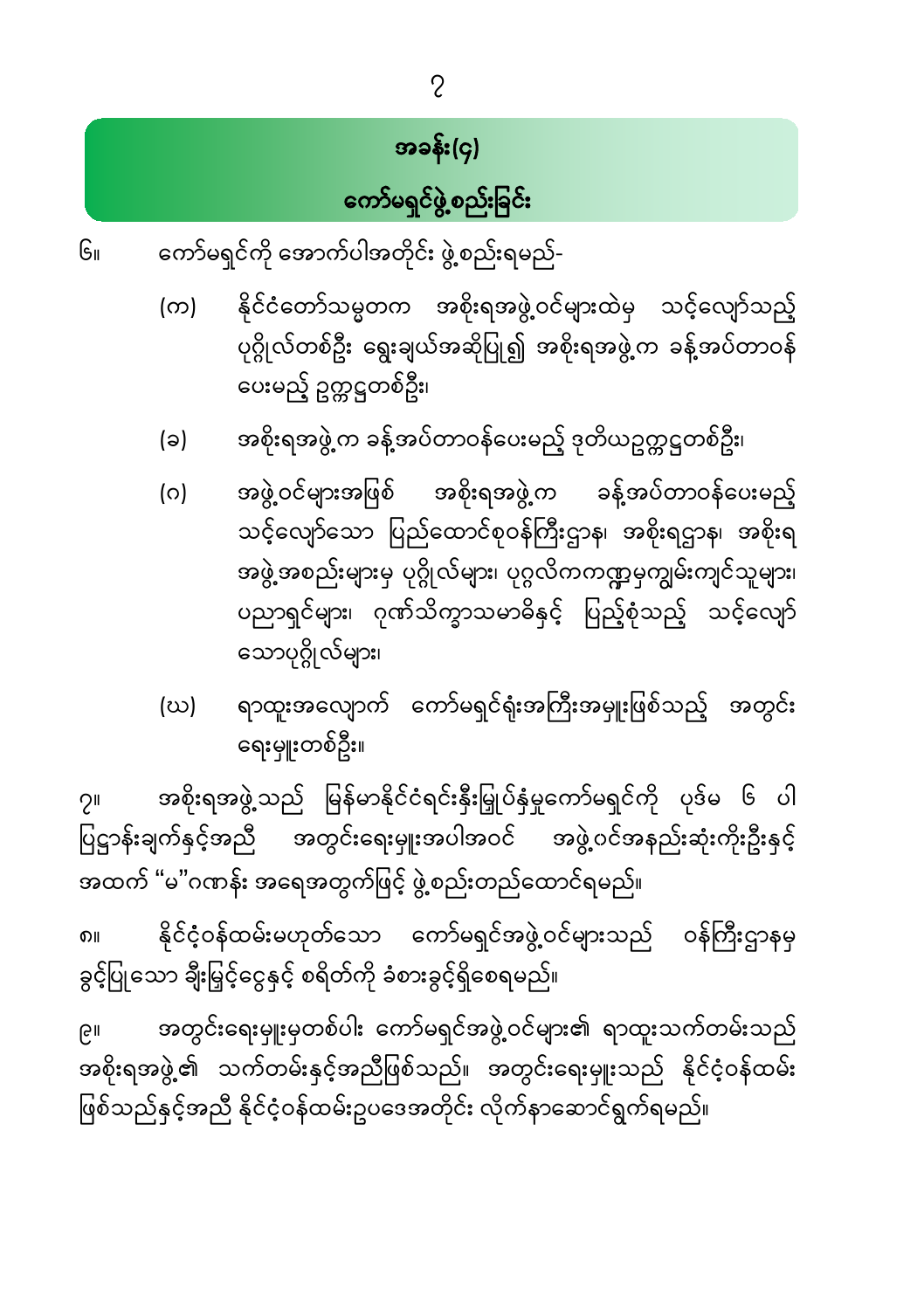### **Chapter IV Formation of the Commission**

- 6. The Commission shall be formed as follow:
	- (a) a Chairman appointed by the Government after nomination from members of the Government by the President;
	- (b) a Vice-Chairman appointed by the Government;
	- (c) members appointed by the Government, who are suitable persons from Union Ministries, government departments, governmental organizations, experts from the private sector, professionals and suitable dignified persons;
	- (d) a Secretary who is the head of the Commission Office by designation.
- 7. The Government shall form the Commission with at least nine members or more in odd numbers, including the Secretary, in accordance with the provisions in section 6.
- 8. The members of the Commission who are not civil service personnel shall have the right to enjoy gratuity and allowances as allowed by the Ministry.
- 9. The term of all members of the Commission, except the Secretary, is the same as the term of each Government. The Secretary, being a civil service personal, shall follow the Civil Servant Law.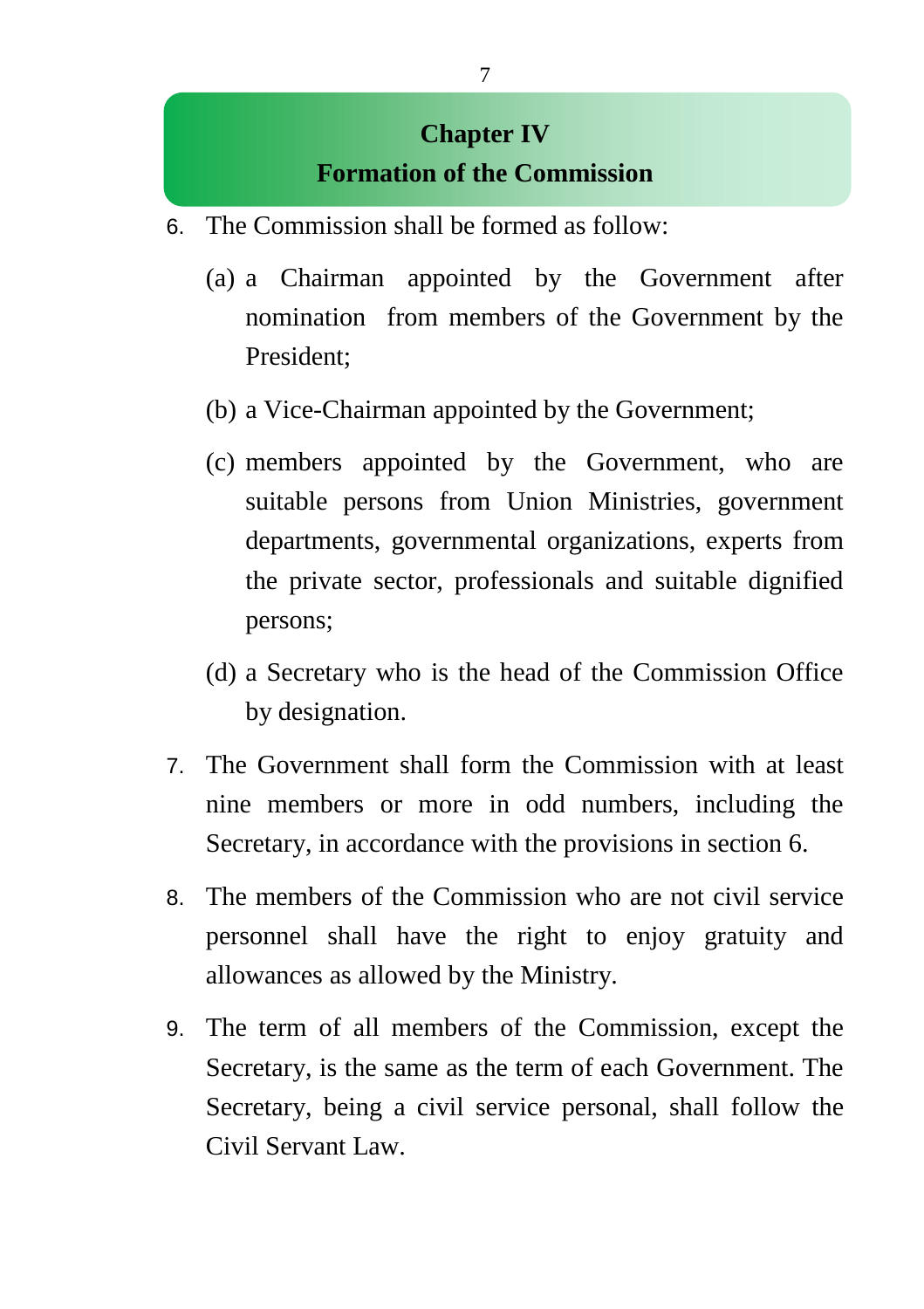ကော်မရှင်အဖွဲ့ဝင်များသည် တစ်ဆက်တည်း ရာထူးသက်တမ်း နှစ်ကြိမ် **IIOC** ထက် ပိုမိုတာဝန်ထမ်းဆောင်ခြင်း မရှိစေရ။

အစိုးရအဖွဲ့သည် အစိုးရတာဝန်ယူသည့်နေ့မှစ၍ နှစ်လအတွင်း ကော်မရှင် ၁၁။ အား အသစ်ပြန်လည်ဖွဲ့စည်းရမည်။

ကော်မရှင်ရုံးအကြီးအမှူးသည် ကော်မရှင်၏အတွင်းရေးမှူးအဖြစ် တာဝန်  $\Box$ ထမ်းဆောင်ရမည့်အပြင် ကော်မရှင်က သတ်မှတ်ပေးထားသော အခြားလုပ်ငန်း တာဝန်များကိုလည်း ထမ်းဆောင်ရမည်။

ကော်မရှင်ဥက္ကဋ္ဌသည် ကော်မရှင်၏လုပ်ငန်းတာဝန်များအနက် သီးခြား **IIÇC** အရာထမ်းတစ်ဦးဦးအား တာဝန်ပေးအပ်နိုင်သည်။ ယင်းသို့ တာဝန်ပေးအပ်ရာတွင် တာဝန်ပေးအပ်ခြင်းခံရသူသည် တာဝန်ပေးအပ်သည့် စာတွင်ဖော်ပြထားသော လုပ်ငန်းတာဝန်ကိုသာ ဆောင်ရွက်ရမည်။ အဆိုပါလွှဲအပ်သည့်စာအား မည်သည့် အချိန်တွင်မဆို စာဖြင့် ပြန်လည်ရုပ်သိမ်းနိုင်သည်။

## အခန်း(၅)

# ကော်မရှင်မှ နုတ်ထွက်ခြင်း၊ ရပ်စဲခြင်းနှင့် လစ်လပ်နေရာ ဖြည့်စွက်ခ<mark>န့်</mark>ထားခြင်း

တာဝန်ထမ်းဆောင်နေစဥ် မိမိသဘောဆန္ဒ ကော်မရှင်ဥက္ကဋ္ဌသည် **OGII** အလျောက် ရာထူးမှ နုတ်ထွက်လိုလျှင် ထိုသို့နုတ်ထွက်လိုကြောင်းကို နိုင်ငံတော် သမ္မတ၏ အတည်ပြုချက်ဖြင့် ပြည်ထောင်စုအစိုးရအဖွဲ့ထံ စာဖြင့် တင်ပြပြီး ရာထူးမှ နုတ်ထွက်နိုင်သည်။

ကော်မရှင်ဥက္ကဋ္ဌမှအပ ကျန်ကော်မရှင်အဖွဲ့ဝင်များ နုတ်ထွက်လိုပါက ၁၅။ ကော်မရှင်ဥက္ကဋ္ဌမှတစ်ဆင့် အစိုးရအဖွဲ့၏သဘောတူညီချက်ဖြင့် ရာထူးမှ နုတ်ထွက် နိုင်သည်။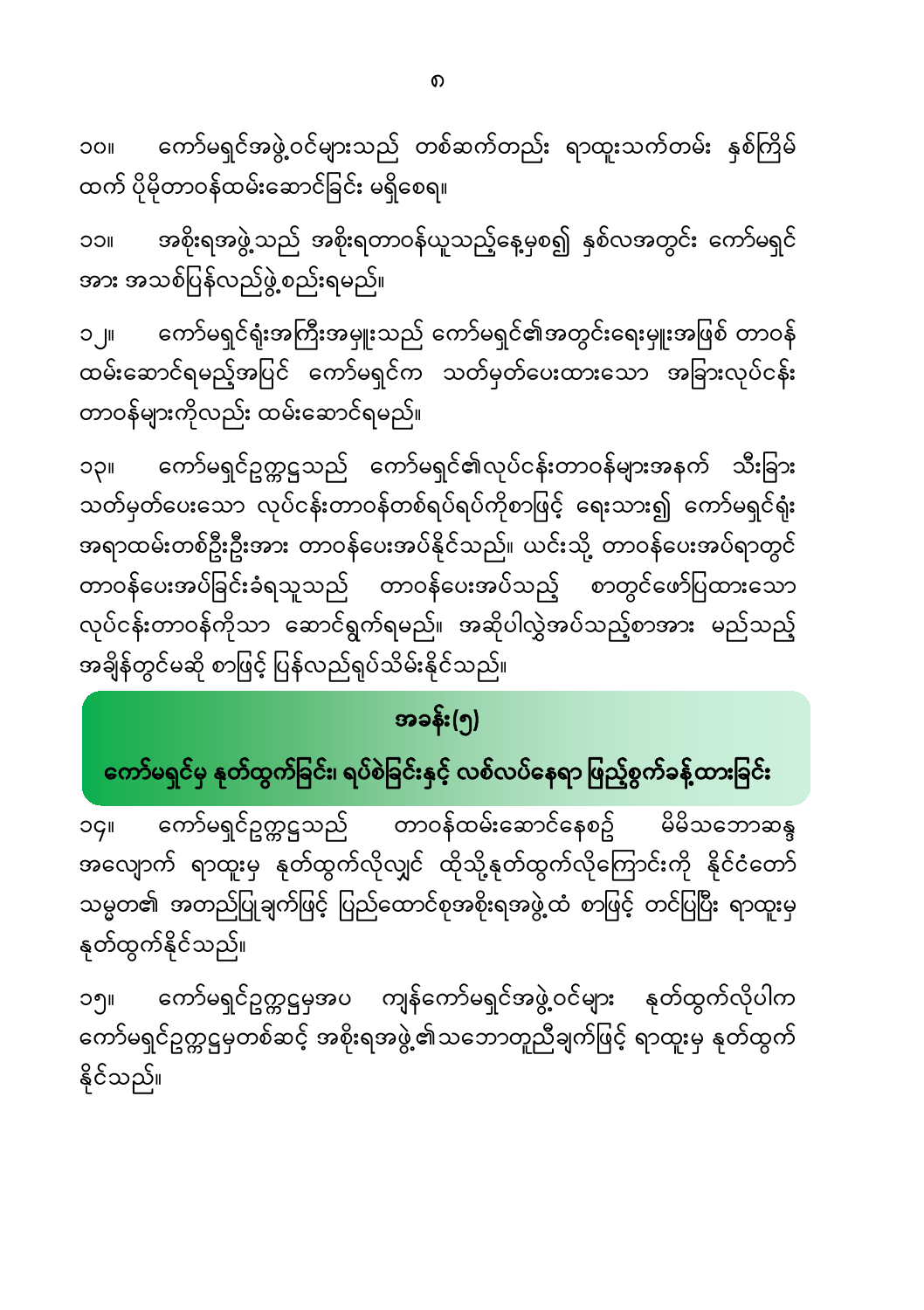- 10. The members of the Commission shall not serve for more than two consecutive terms.
- 11. The Government shall reconstitute the Commission within two months from the date of assuming office.
- 12. The head of the Commission Office shall serve as the Secretary of the Commission and shall fulfill duties as stipulated by the Commission.
- 13. The Chairman of the Commission may assign any duty specified in writing among the duties of the Commission to any officials of the Commission Office. In case of such assignment, the assigned person shall undertake only the duty stipulated in the assignment letter. The letter may be withdrawn at any time in writing.

#### **Chapter V**

### **Resignation, Dismissal from the Commission and Appointment for Vacancy**

- 14. If the Chairman of the Commission resigns from his position voluntarily during his term, he may resign with the approval of the President by submitting a resignation letter to the Government.
- 15. If a member of the Commission, except the Chairman of the Commission, desires to resign from his position, he may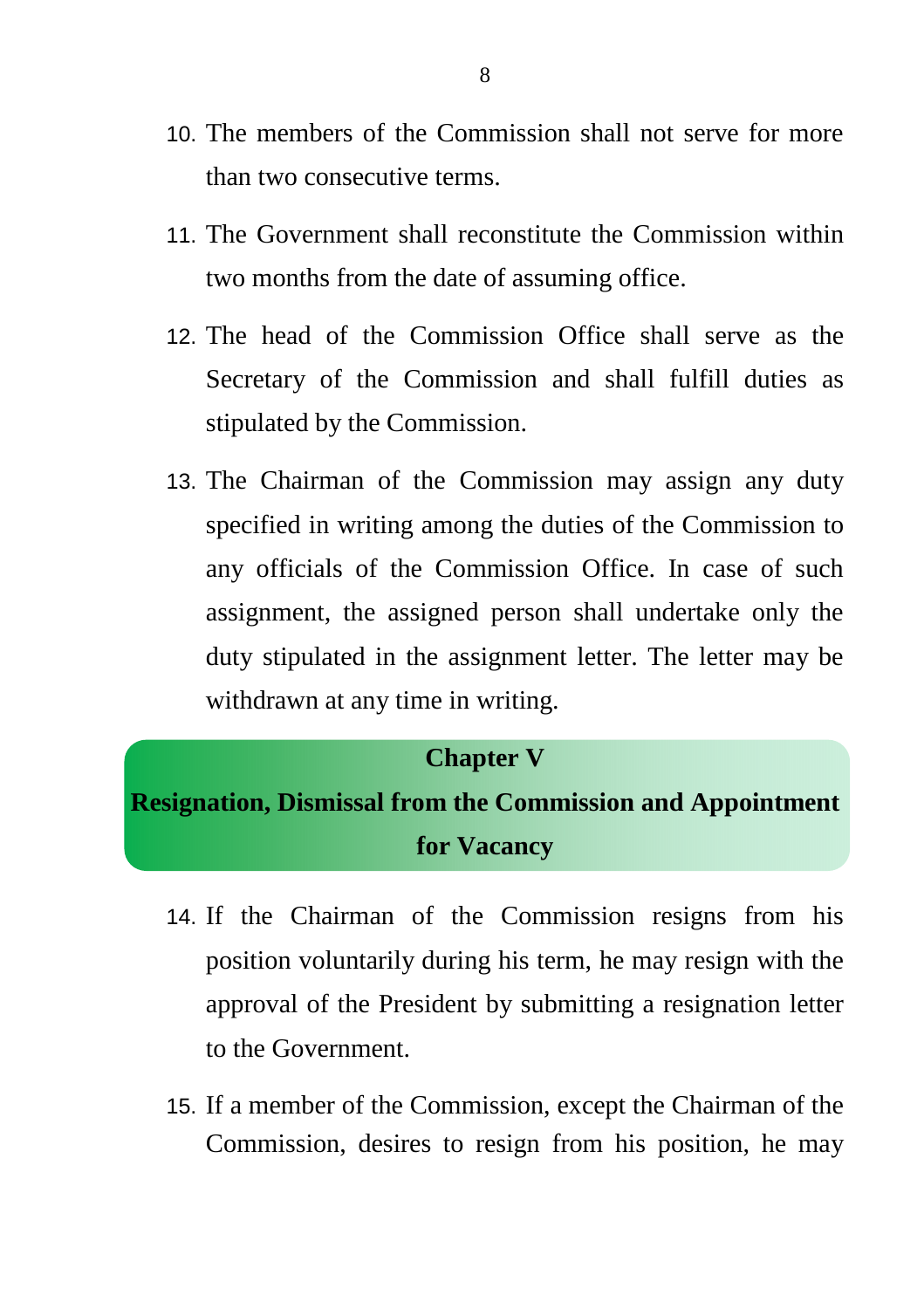ရာထူးမှနုတ်ထွက်ခြင်း သို့မဟုတ် တာဝန်မှရပ်စဲခံရခြင်းမှတစ်ပါး လက်ရှိ ၁၈။ တာဝန်ထမ်းဆောင်နေသော ကော်မရှင်အဖွဲ့ဝင်များသည် ကော်မရှင်အဖွဲ့ဝင် အသစ်ခန့်အပ်ပြီးသည့် အချိန်အထိ မိမိ၏လုပ်ငန်းတာဝန်များကို ဆက်လက် ထမ်းဆောင်ရမည်။

- လစ်လပ်သော ရာထူးသည်ကော်မရှင် ဥက္ကဋ္ဌရာထူးနေရာဖြစ်ပါ (ခ) က အသစ်ဖြည့်စွက်ခန့်ထားခြင်း မပြုနိုင်မီအတွင်း ဒုတိယဥတ္တဋ္ဌ ကိုဖြစ်စေ၊ ကော်မရှင်အဖွဲ့ ဝင်တစ်ဦးဦးကိုဖြစ်စေ ဥက္ကဋ္ဌ၏ လုပ်ငန်းတာဝန်များကို ထမ်းဆောင်ရန်အတွက် ယာယီတာဝန်ပေး ခန့်အပ်နိုင်သည်။
- ရာထူးမှ နုတ်ထွက်ခြင်းကြောင့်ဖြစ်စေ၊ တာဝန်မှ ရပ်စဲခံရခြင်း  $(\infty)$ ကြောင့်ဖြစ်စေ၊ ကွယ်လွန်ခြင်းကြောင့်ဖြစ်စေ၊ အခြားအကြောင်း တစ်စုံတစ်ရာကြောင့်ဖြစ်စေ ကော်မရှင်အဖွဲ့ဝင် နေရာလစ်လပ် လျှင် ဤဥပဒေနှင့် နည်းဥပဒေများပါ ပြဋ္ဌာန်းချက်တို့နှင့်အညီ အဖွဲ့ ဝင်အသစ် ဖြည့်စွက်ခန့်ထားရမည်။
- အစိုးရအဖွဲ့ သည်-၁၇။
- မိမိအားပေးအပ်ထားသော တာဝန်များကို ကျေပွန်စွာ မဆောင်  $(c)$ ရွက်နိုင်ခြင်း။
- တရားရုံးတစ်ခုခုက လူမွဲအဖြစ် ကြေညာခံရခြင်း၊ (ဃ)
- တရားရုံးတစ်ခုခုက ပြစ်မှုကြောင်းအရ ပြစ်ဒဏ်ချမှတ်ခံရခြင်း၊  $(0)$
- ကွယ်လွန်ခြင်း၊ (ခ)
- ဥပဒေအရ သတ်မှတ်သော ဆေးအဖွဲ့၏ စစ်ဆေးတွေ့ရှိချက်အရ  $(\infty)$ –<br>တာဝန်ကို ဆက်လက်ထမ်းဆောင်နိုင်စွမ်း မရှိတော့သည်အထိ ကျန်းမာရေး ချို့ယွင်းခြင်း၊

အစိုးရအဖွဲ့ သည် ကော်မရှင်အဖွဲ့ ဝင်တစ်ဦးဦးအား အောက်ပါအခြေအနေ ၁၆။ တစ်ရပ်ရပ် ပေါ် ပေါက်ပါက တာဝန်မှ ရပ်စဲနိုင်သည်-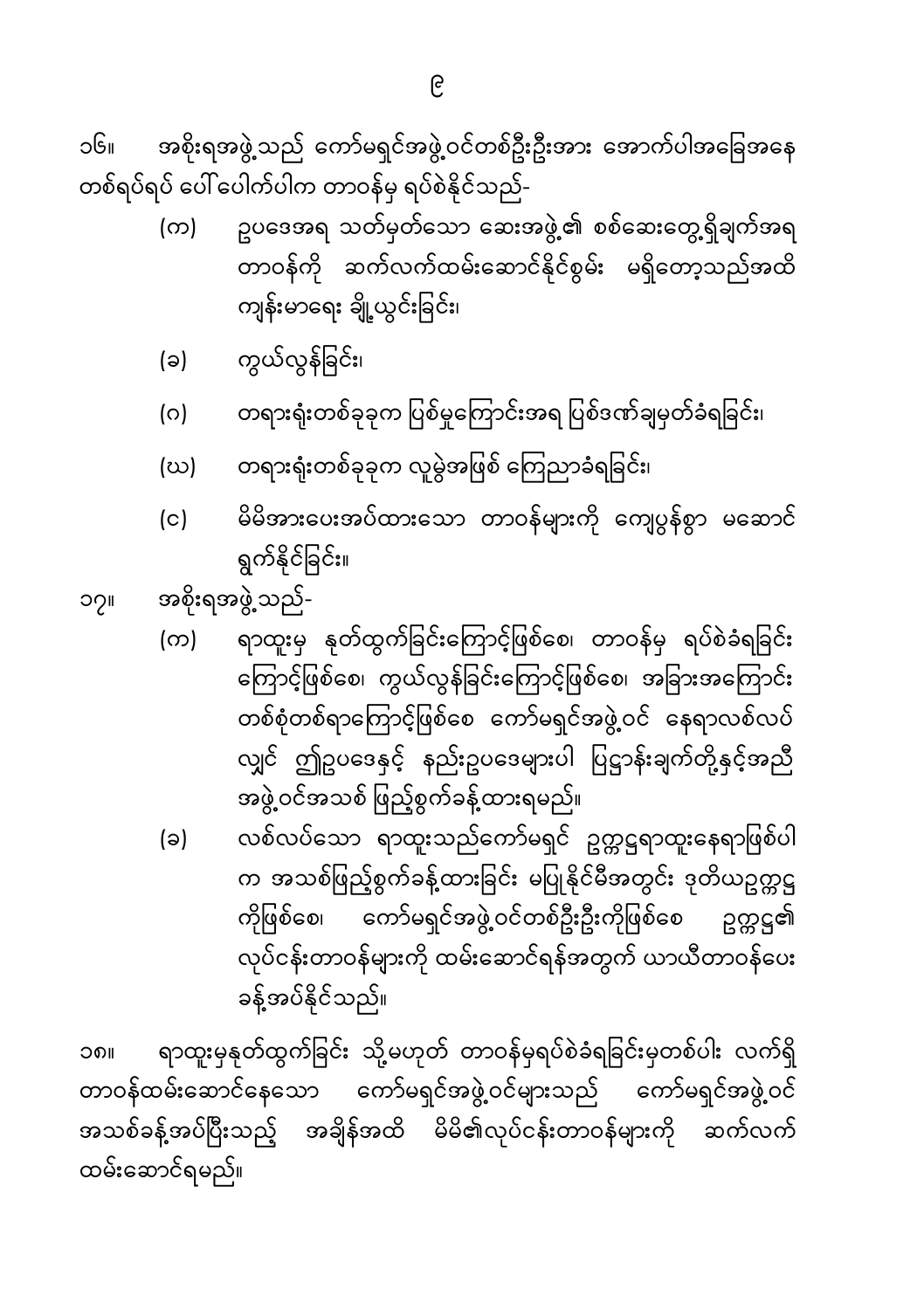request through the Chairman of the Commission and resign with the approval of the Government.

- 16. The Government may dismiss any member of the Commission in any of the following events:
	- (a) health deficiency to the extent that the member is no longer able to continue to undertake his/her duties according to the diagnosis of the medical board stipulated by law;
	- (b) death;
	- (c) being penalized by any court due to a criminal offence;
	- (d) being declared as insolvent by any court;
	- (e) failure to properly perform his/her duties.
- 17. The Government:
	- (a) shall appoint a new member in accordance with the provisions in this Law and its rules if a vacancy arises among the members of the Commission due to resignation, dismissal, death, or any other reason;
	- (b) may temporarily, if the vacancy is the position of the Chairman of the Commission, appoint the Vice-Chairman or a member of the Commission to carry out the functions of the Chairman before appointing a new Chairman.
- 18. The members of the Commission shall serve their functions and duties until new members of the Commission are appointed, except in the event of resignation or dismissal from their positions.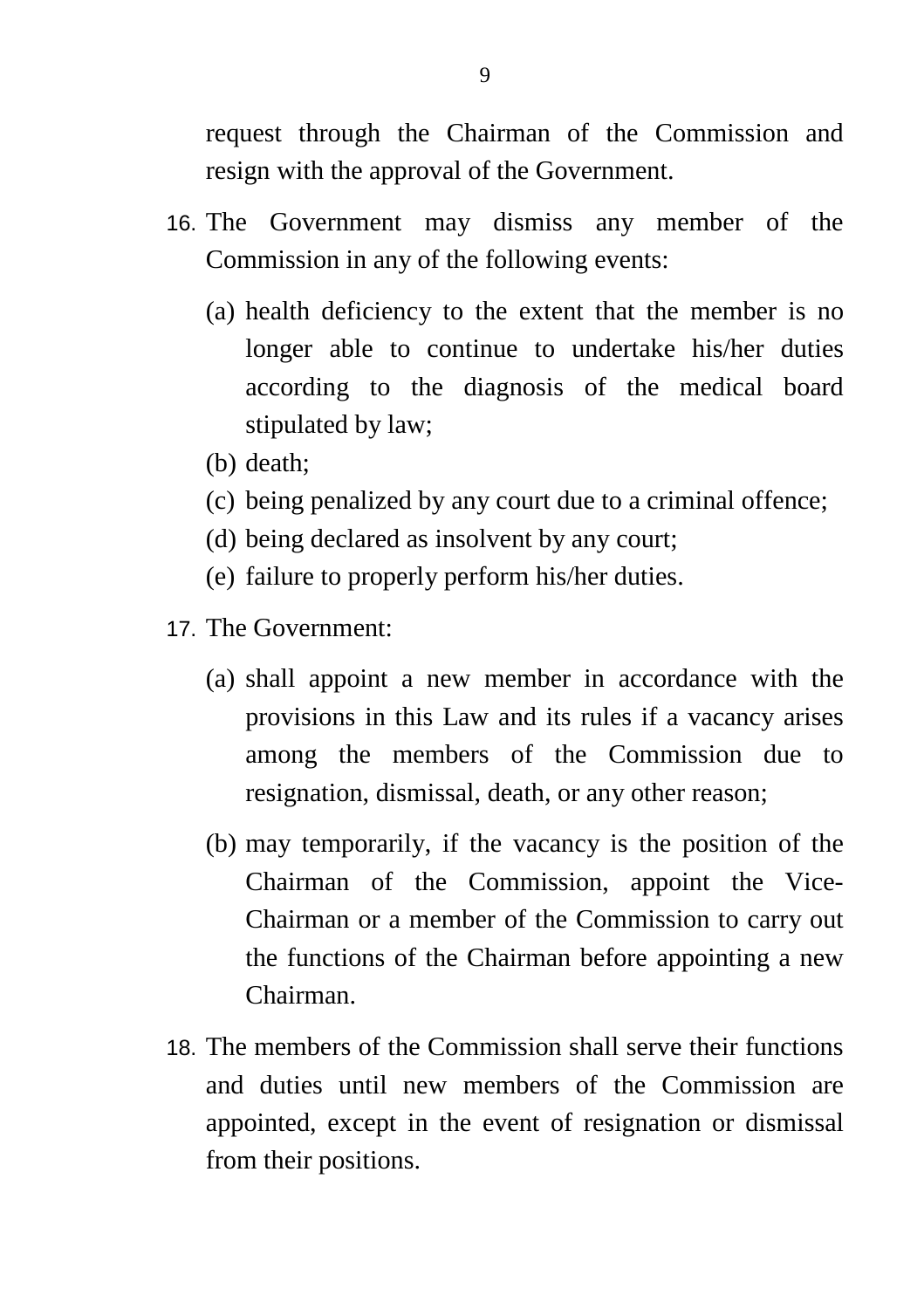OC

ပုဒ်မ ၉ ပါ ရာထူးသက်တမ်းနှင့်စပ်လျဥ်း၍ မည်သို့ပင်ပါရှိစေကာမူ ျေရှင လစ်လပ်ရာထူးတွင် ပုဒ်မ ၁၇ အရ ဖြည့်စွက်ခန့်ထားခြင်းခံရသည့် ကော်မရှင်ဥက္ကဋ္ဌ၊ ဒုတိယဥက္ကဋ္ဌနှင့် အဖွဲ့ဝင်များ၏ ရာထူးသက်တမ်းသည် ၎င်းအစားထိုးသည့် ကော်မရှင်အဖွဲ့ဝင်၏ ကျန်ရှိသည့် သက်တမ်းအတွက်သာ ဖြစ်ရမည်။

အတွင်းရေးမှူးသည် ကော်မရှင်၏ နေ့စဉ်လုပ်ငန်းတာဝန်များနှင့် ၂၀။ ကော်မရှင်၏ ကိစ္စအဝဝနှင့်သက်ဆိုင်သည့် အုပ်ချုပ်ရေးနှင့် စီမံခန့်ခွဲရေးလုပ်ငန်း များကို ဆောင်ရွက်ရန် တာဝန်ရှိသည်။

ကော်မရှင်အဖွဲ့ဝင်တစ်ဦးသည် ကော်မရှင်သို့ တင်ပြလာသည့် အဆိုပြု **J**oll ချက်နှင့်စပ်လျဉ်း၍ တိုက်ရိုက် သို့မဟုတ် သွယ်ဝိုက်၍ အကျိုးစီးပွား ပါဝင် ပတ်သက်မှုရှိနေသည်ဆိုပါက အဆိုပါအကျိုးစီးပွားပါဝင်ပတ်သက်မှုရှိသည်ဆိုသည့် အကြောင်းကို ကော်မရှင်သို့ အတိအလင်းထုတ်ဖော်ပြောဆိုရမည်။ အဆိုပါ ထုတ်ဖော်ပြောဆိုချက်ကို ကော်မရှင်၏အစည်းအဝေးမှတ်တမ်းတွင် မှတ်တမ်းပြု ရမည်ဖြစ်ပြီး အဆိုပါအဖွဲ့ဝင်သည် ၎င်းအဆိုပြုချက်နှင့်စပ်လျဉ်း၍ ကော်မရှင်၏ ဆုံးဖြတ်ခွင့်၊ လုပ်ငန်းဆောင်ရွက်မှုနှင့် ဆွေးနွေးမှုတို့တွင် ပါဝင်ဆောင်ရွက်ခြင်းမရှိ စေရ။

ကော်မရှင်အဖွဲ့ဝင်တစ်ဦးသည် ကော်မရှင်သို့ တင်ပြလာသည့် အတည်ပြု  $\mathbf{L}$   $\mathbf{H}$ လျှောက်ထားလွှာနှင့်စပ်လျဉ်း၍ တိုက်ရိုက် သို့မဟုတ် သွယ်ဝိုက်၍ အကျိုးစီးပွား ပါဝင်ပတ်သက်မှုရှိနေသည်ဆိုပါက အဆိုပါအကျိုးစီးပွား ပါဝင်ပတ်သက်မှုရှိသည် ဆိုသည့်အကြောင်းကို ကော်မရှင်ရုံးသို့ အတိအလင်း ထုတ်ဖော်ပြောဆိုရမည်။ အဆိုပါထုတ်ဖော်ပြောဆိုချက်ကို ကော်မရှင်ရုံးတွင် မှတ်တမ်းပြုထားရမည်။ အဆိုပါ အဖွဲ့ဝင်သည် ၎င်းအတည်ပြုလျှောက်ထားလွှာနှင့်စပ်လျဉ်း၍ ကော်မရှင်ရုံး၏ လုပ်ငန်းစဉ်တွင် ပါဝင်ဆောင်ရွက်ခြင်း မရှိစေရ။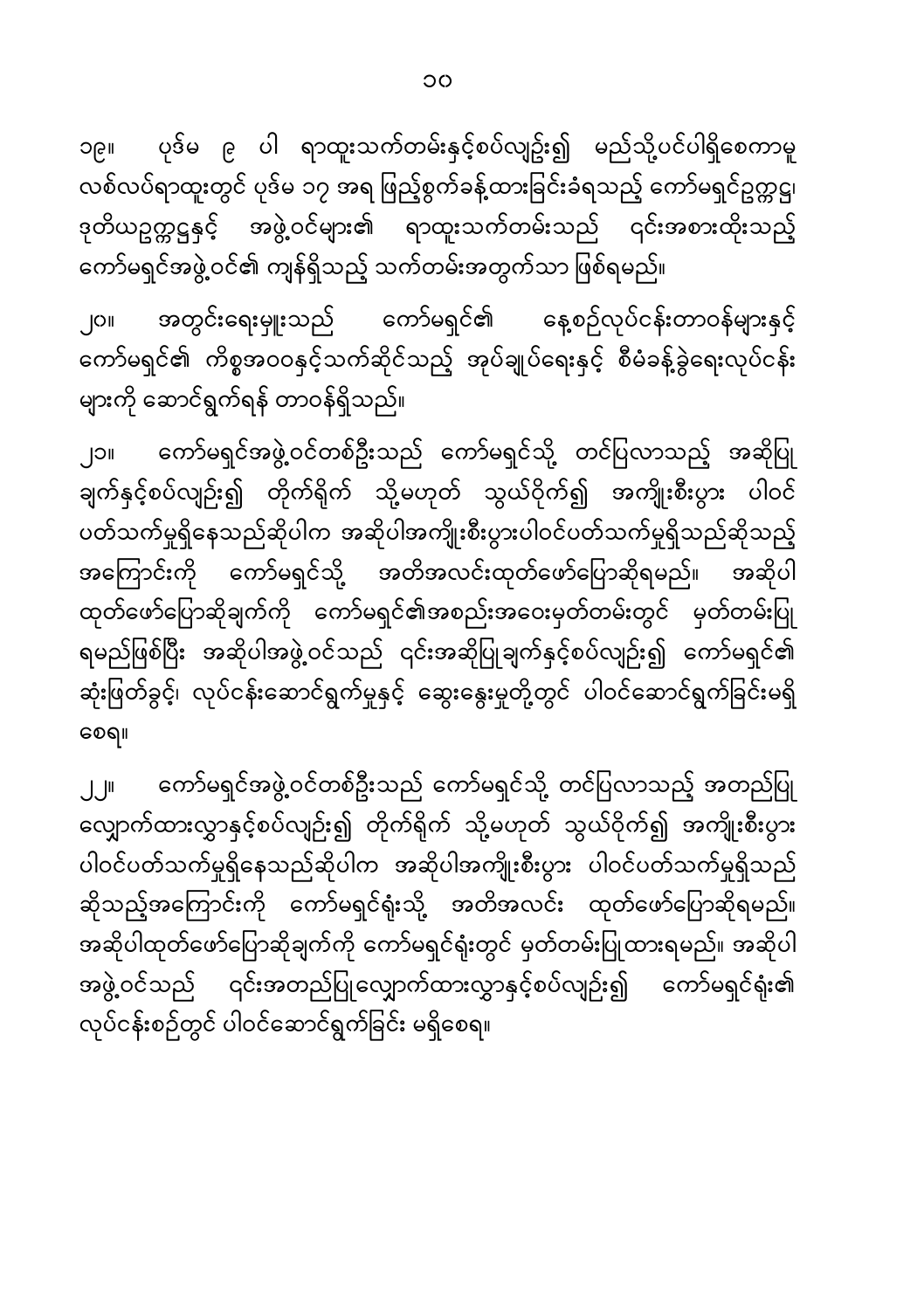- 19. Notwithstanding the term under section 9, the term of the Chairman, the Vice-Chairman and the members of the Commission who are appointed to the vacant positions under section 17 shall be for the remaining term of the respective member of the Commission who is substituted.
- 20. The Secretary is responsible to perform the daily operations of the Commission, and administrative and management functions related to various matters of the Commission.
- 21. If a member of the Commission has a direct or indirect interest in a proposal submitted to the Commission, such interest must be expressly declared. Such declaration shall be recorded in the meeting minutes of the Commission and such member shall not participate in any right to make decision, activities and discussions of the Commission relating to the proposal.
- 22. If a member of the Commission has a direct or indirect interest in the endorsement application submitted to the Commission, such interest must be expressly declared. Such declaration shall be recorded in the Commission Office and such member shall not participate in any process of the Commission Office relating to that endorsement application.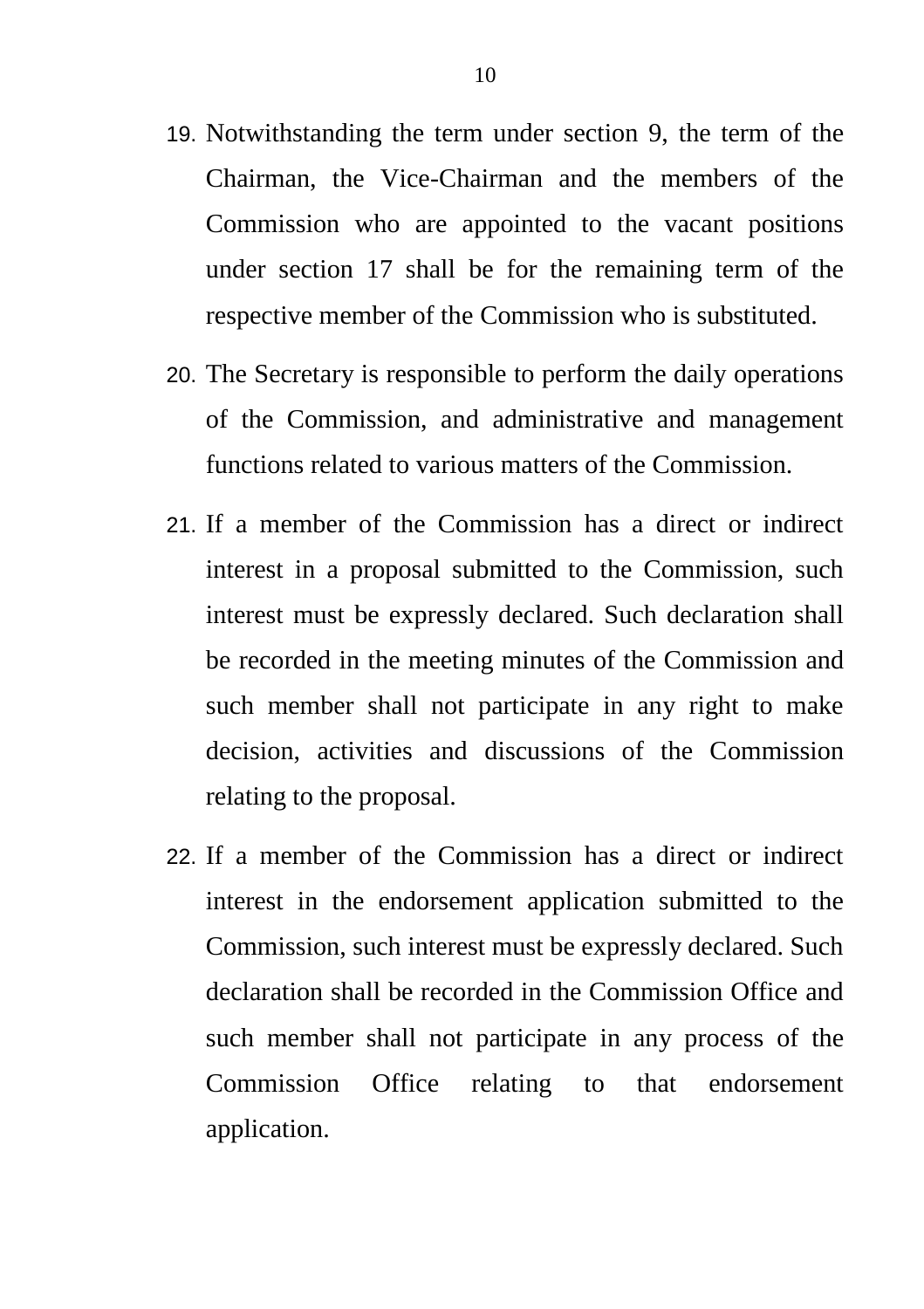ကော်မရှင်က ခွင့်ပြုသော ရင်းနှီးမြှုပ်နှံမှုလုပ်ငန်းများ၏ ဆောင် (ဆ) ရွက်ပြီးစီးမှုနှင့် တိုးတက်ဖြစ်ပေါ် မှုအခြေအနေများကို အစိုးရအဖွဲ့ မှတစ်ဆင့် ပြည်ထောင်စုလွှတ်တော်သို့ နှစ်စဉ်တင်ပြ အစီရင်ခံ ခြင်း၊

- ကော်မရှင်၏ လုပ်ငန်းဆောင်ရွက်ချက်များကို နိုင်ငံတော်သမ္မတ  $(\circ)$ နှင့် အစိုးရအဖွဲ့သို့ သုံးလတစ်ကြိမ် တင်ပြအစီရင်ခံခြင်း၊
- ကော်မရှင်ရုံး ဝန်ထမ်းများအတွက် မူဝါဒလမ်းညွှန်ချက်များ  $(c)$ သို့မဟုတ် အကြံပြုတိုက်တွန်းချက်များကို ထုတ်ပြန်ခြင်း၊
- ပြည်ထောင်စုဝန်ကြီးဌာနများ၊ တိုင်းဒေသကြီးနှင့် ပြည်နယ်အစိုးရ (ဃ) ——<br>များက တာဝန်ယူမှုရှိသော စီးပွားရေးလုပ်ငန်းများ ဖွံ့ဖြိုးတိုးတက် ရေးအတွက် စီးပွားရေးမျှော်မှန်းချက်များချမှတ်ခြင်းနှင့် အကောင် အထည်ဖော်ခြင်းတို့ ဆောင်ရွက်ရာတွင် ရင်းနှီးမြှုပ်နှံမှုဆိုင်ရာ မူဝါဒများကို အကြံပြုခြင်း၊
- ရင်းနှီးမြှုပ်နှံသူများနှင့် ယင်းတို့၏ ရင်းနှီးမြှုပ်နှံမှုများကို လွယ်ကူ (ဂ) ချောမွေ့စေရေးအတွက် ကူညီပံ့ပိုးဆောင်ရွက်ပေးခြင်း၊
- နိုင်ငံအတွင်း ရင်းနှီးမြှုပ်နှံသူများနှင့် ရင်းနှီးမြှုပ်နှံရန် စိတ်ဝင်စား  $(a)$ သူများအတွက် ပေါင်းစပ်ညှိနှိုင်းကူညီဆောင်ရွက်ပေးရန် အဓိက တာဝန်ရှိသည့် ရုံးဌာနအဖြစ် ဆောင်ရွက်ခြင်း၊
- နိုင်ငံတော်၏ရင်းနှီးမြှုပ်နှံမှုမြှင့်တင်ရေးလုပ်ငန်းများကို  $(\infty)$ ဆောင် ရွက်ခြင်း၊

ာ<br>မဆန့်ကျင်လျှင် လွတ်လပ်စွာ ဆောင်ရွက်ခွင့်ရှိသည်။ ကော်မရှင်၏တာဝန်များမှာ အောက်ပါအတိုင်းဖြစ်သည် - $J$ 

ကော်မရှင်သည် မိမိ၏လုပ်ပိုင်ခွင့်များကို ဤဥပဒေပါပြဋ္ဌာန်းချက်များနှင့် **II**QI

ကော်မရှင်<mark>၏</mark>တာဝန်နှင့်လုပ်ပိုင်ခွင့်များ

အခန်း(၆)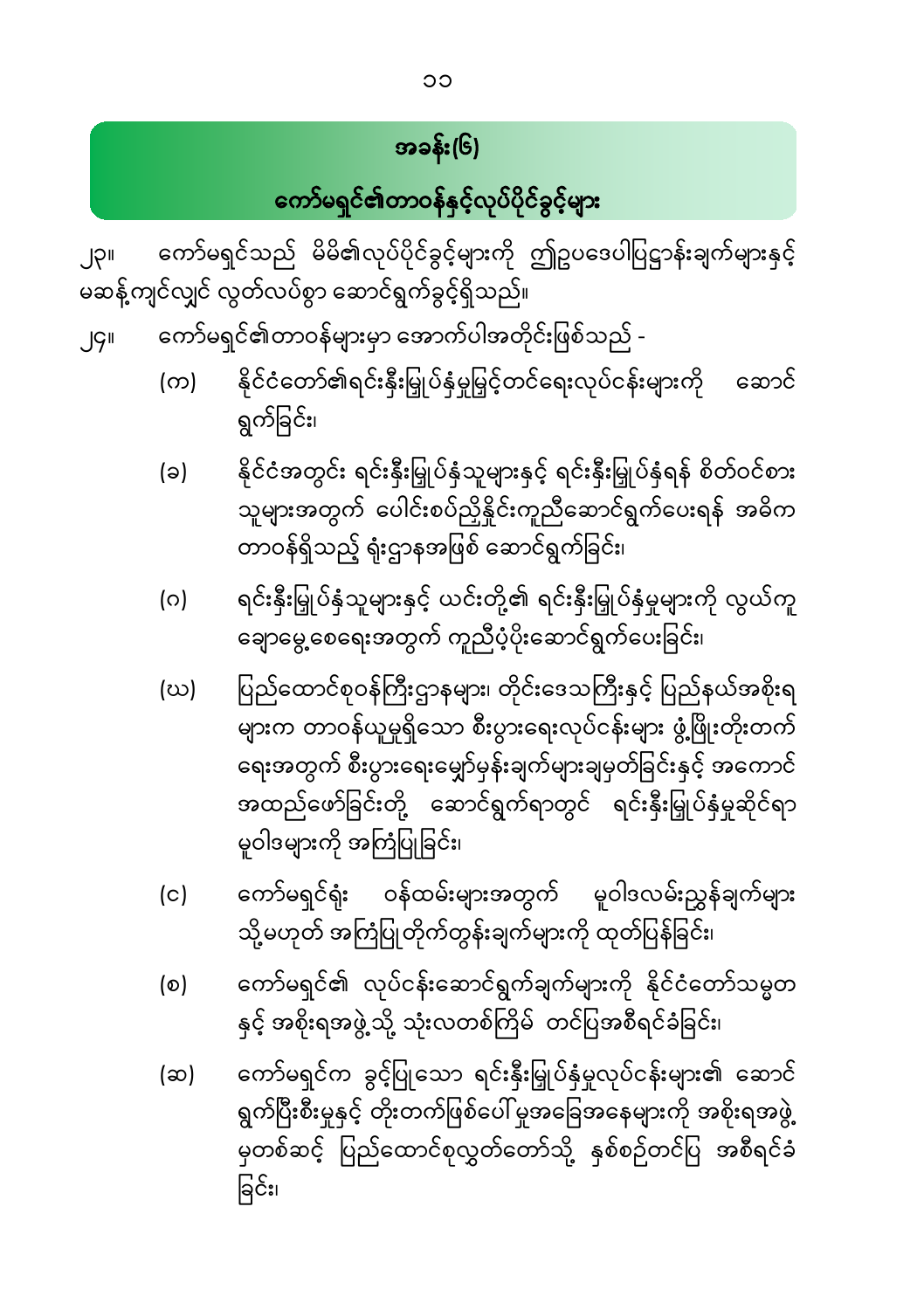### **Chapter VI Duties and Powers of the Commission**

- 23. The Commission has the right to freely exercise its duties and powers unless there is contrary to the provisions of this Law.
- 24. The duties of the Commission are as follow:
	- (a) carrying out the investment promotion activities of the Union;
	- (b) performing as the department primarily responsible for coordinating with investors and those who are interested to invest;
	- (c) providing investment facilitation to investors and their investments;
	- (d) advising investment policies to the Union Ministries, Region and State governments in adopting and implementing economic objectives for the development of responsible businesses;
	- (e) issuing policy guidelines and directives for the staffs of the Commission Office;
	- (f) reporting the activities and functions of the Commission to the President and the Government once every three months;
	- (g) reporting annually the status of completion and progress of the investments approved by the Commission to the Pyidaungsu Hluttaw through the Government;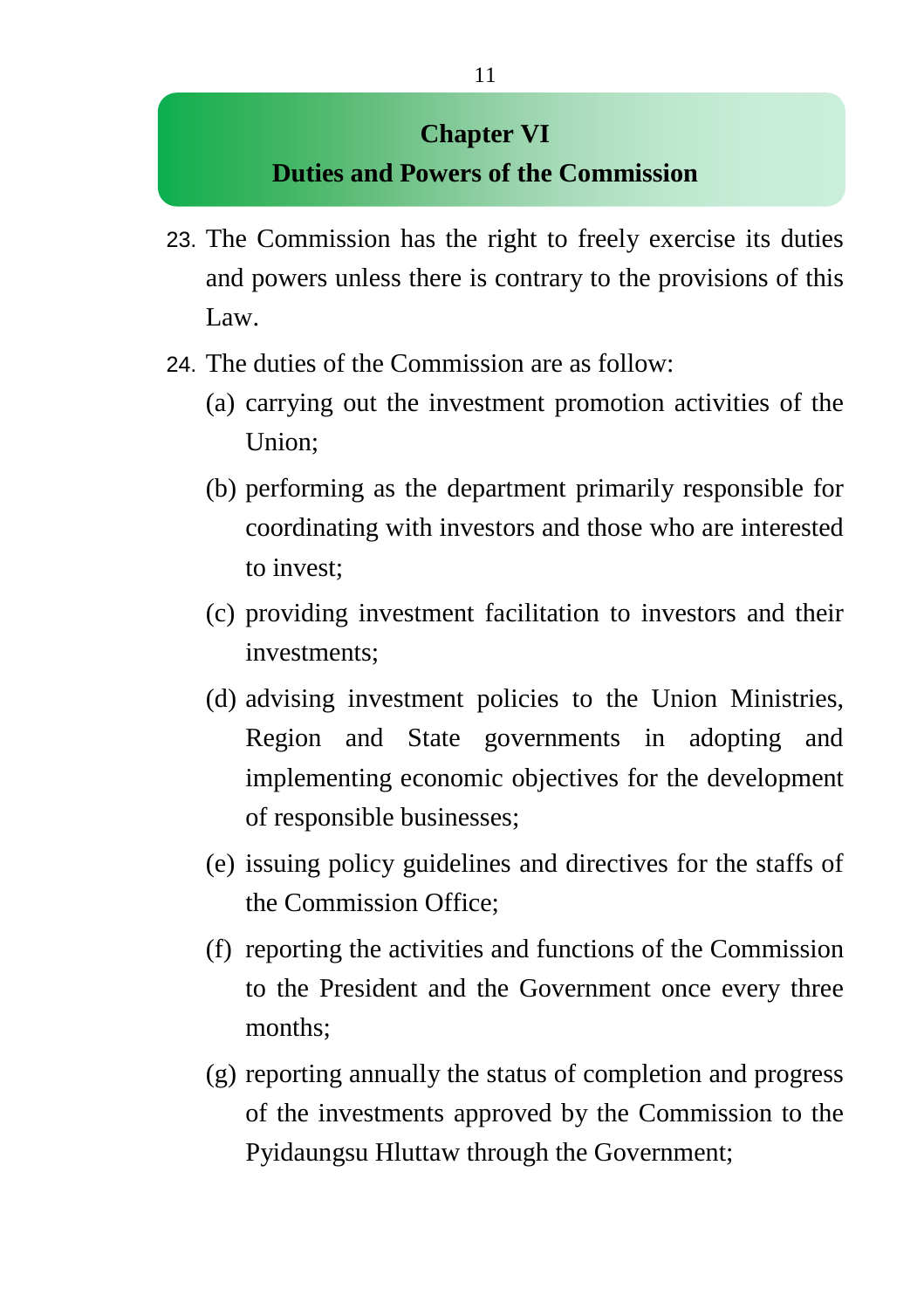- ပြည်ထောင်စုနယ်မြေ အပါအဝင် တိုင်းဒေသကြီးနှင့် ပြည်နယ်  $(a)$ များ စီးပွားရေးဖွံ့ဖြိုးတိုးတက်ရေးအတွက် ရင်းနှီးမြှုပ်နှံမှုလုပ်ငန်း အမျိုးအစားအရလည်းကောင်း၊ သဘာဝအရင်းအမြစ် အနေ အထားအရလည်းကောင်း၊ အလုပ်အကိုင်အခွင့်အလမ်း ရရှိရေး အတွက်လည်းကောင်း ပြည်ထောင်စုအစိုးရအဖွဲ့က ခွင့်ပြုပေး နိုင်သည့် ရင်းနှီးမြှုပ်နှံမှုလုပ်ငန်းများကို နေပြည်တော်ကောင်စီ၊ တိုင်းဒေသကြီးနှင့် ပြည်နယ်အစိုးရအဖွဲ့ များနှင့် ညှိနိူင်း၍ လုပ်ပိုင် ခွင့် ခွဲဝေသတ်မှတ်ပေးခြင်း၊
- ပြည်တွင်း၊ ပြည်ပရင်းနှီးမြှုပ်နှံမှုလုပ်ငန်းများ လွယ်ကူစေရန် (ဈ) လည်းကောင်း၊ အားပေးအထောက်အကူပြုရန်လည်းကောင်း အစိုးရအဖွဲ့ သို့ အကြံပြုတင်ပြဆောင်ရွက်ခြင်း၊
- ရင်းနှီးမြှုပ်နှံသူက သဘာဝသယံဇာတပစ္စည်းကိုဖြစ်စေ၊ (ည) ရေး ဟောင်းဝတ္ထုပစ္စည်းကိုဖြစ်စေ တွေ့ရှိလျှင် အကြောင်းကြားခြင်း မပြုဘဲ လက်ဝယ်သိမ်းဆည်းထားခြင်း၊ ပုံသဏ္ဍာန်ပြောင်းလဲခြင်း၊ ဖျောက်ဖျက်ခြင်းအစရှိသည်တို့ကို ပြုလုပ်ကြောင်း သိရှိရပါက သက်ဆိုင်ရာ တရားဥပဒေလုပ်ထုံးလုပ်နည်း စည်းကမ်းများနှင့် အညီ အရေးယူခြင်း၊
- ရင်းနှီးမြှုပ်နှံသူနှင့်၎င်း၏ရင်းနှီးမြှုပ်နှံမှုအား ဤဥပဒေ၊ ဤဥပဒေ (ဋ) အရပြုလုပ်သော နည်းဥပဒေများ၊ စည်းမျဉ်း၊ စည်းကမ်း၊ အမိန့် ကြော်ငြာစာ၊ အမိန့်၊ ညွှန်ကြားချက်များနှင့် လုပ်ထုံးလုပ်နည်း၊ စာချုပ်ပါ အချက်များနှင့်အညီ လိုက်နာဆောင်ရွက်မှုရှိ/ မရှိ စိစစ်ခြင်း၊ လိုက်နာဆောင်ရွက်မှုမရှိပါက လိုက်နာဆောင်ရွက် စေခြင်းနှင့် လိုက်နာဆောင်ရွက်မှုမရှိသော ရင်းနှီးမြှုပ်နှံသူနှင့် ၎င်း၏ရင်းနှီးမြှုပ်နှံမှုလုပ်ငန်းများကို ဥပဒေနှင့်အညီ အရေးယူခြင်း၊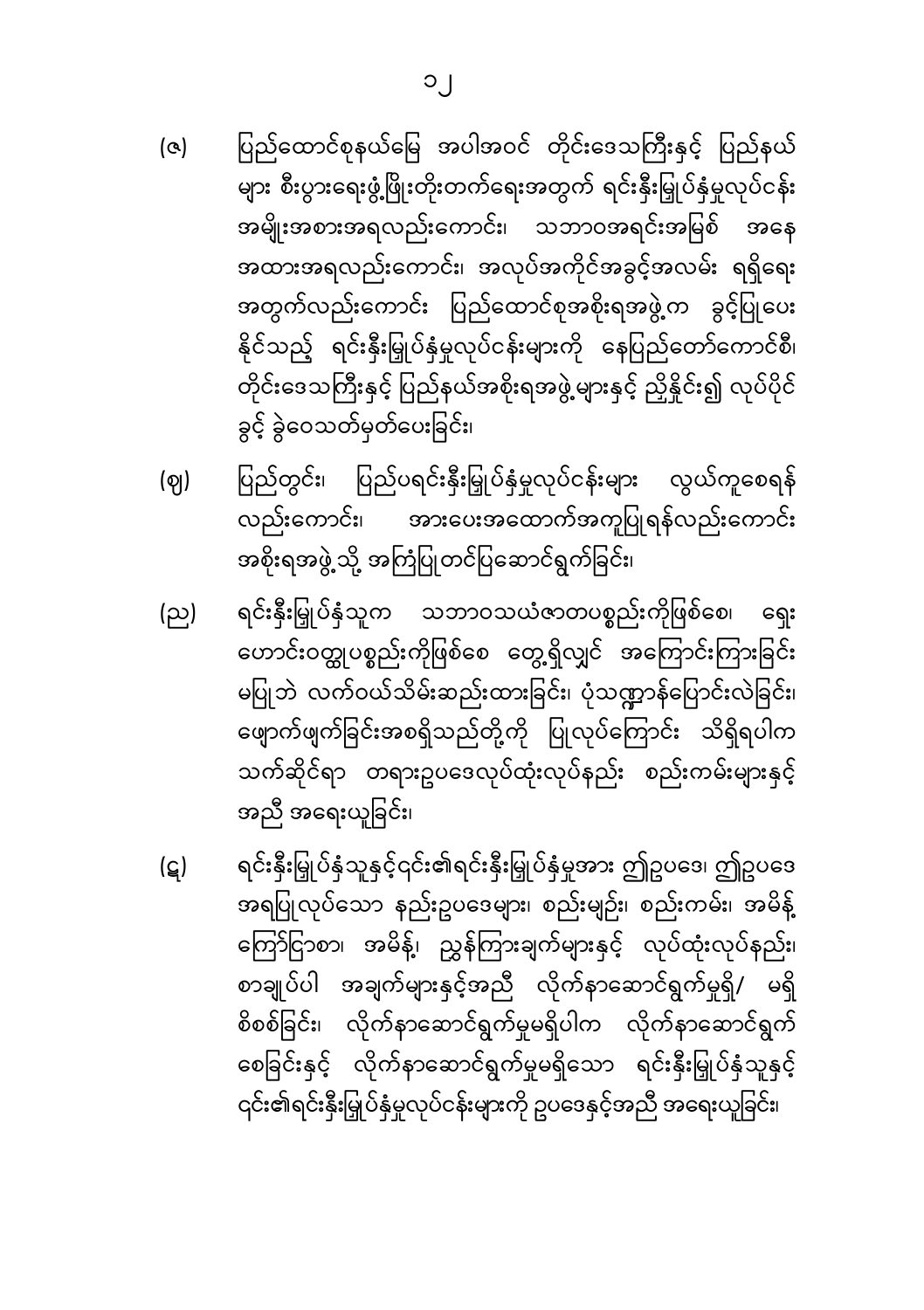- (h) delegating powers, in coordination with the Nay Pyi Taw Council, Region and State governments, for investment activities that the Government may approve according to the type of investment activities or the condition of natural resources or creation of employment opportunities for the economic development of the Regions and States including Union Territory;
- (i) submitting advice to the Government in order to facilitate or encourage local and foreign investments;
- (j) taking action against the investor under the relevant laws, procedures and regulations, if it is known that the investors, when finding natural resources or antiques, either processes, converts or conceals such items without notifying;
- (k) scrutinizing whether or not the investor and its investment complies with this Law and its rules, regulations, notifications, orders, directives and procedures and provisions contained in contracts, and if not, ensuring the investor to abide and taking action against the investor and its investments that do not abide by such matters in accordance with the laws;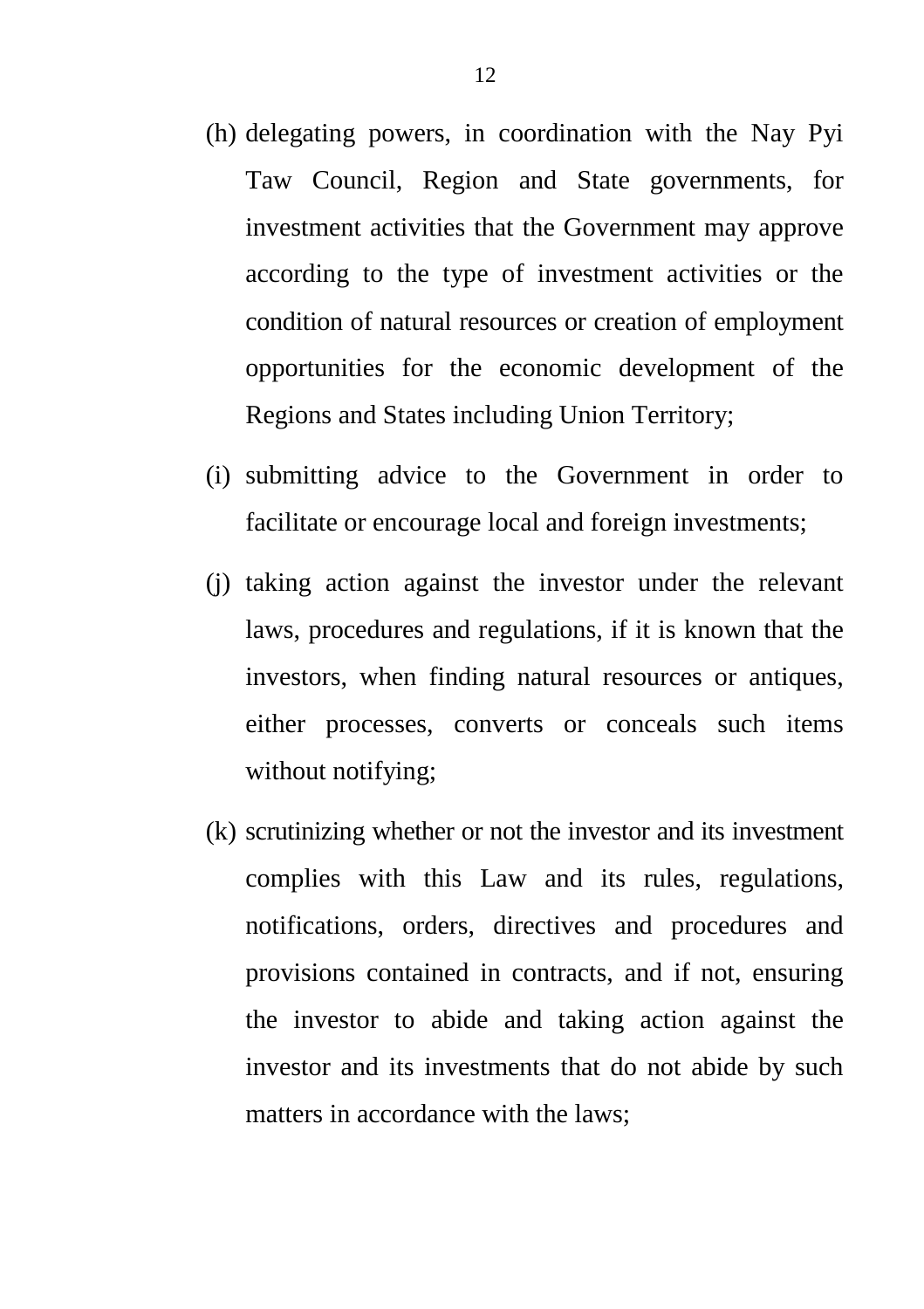- ရင်းနှီးမြှုပ်နှံသူက ကော်မရှင်သို့ အတည်ပြုလျှောက်ထားလွှာကို (ဃ) ပြည့်စုံစွာ တင်ပြလာလျှင် လိုအပ်သည့် စိစစ်မှုများပြုလုပ်၍ ဥပဒေတစ်ရပ်ရပ်နှင့် ဆန့်ကျင်မှု မရှိပါက အတည်ပြုမိန့်ကို ရင်းနှီးမြှုပ်နှံသူအား ထုတ်ပေးခြင်း၊
- ရင်းနှီးမြှုပ်နှံသူက ကော်မရှင်သို့ တင်ပြလာသည့် အဆိုပြုချက် (ဂ) သည် နိုင်ငံတော်၏အကျိုးစီးပွားကို ဖြစ်ထွန်းစေနိုင်သည့်အပြင် ဥပဒေတစ်ရပ်ရပ်နှင့် ညီညွတ်မှုရှိကြောင်း စိစစ်တွေ့ရှိပါက ခွင့်ပြု မိန့်ကို ရင်းနှီးမြှုပ်နှံသူအား ထုတ်ပေးခြင်း၊ ယင်းအခြေအနေ များနှင့် မကိုက်ညီပါက ငြင်းပယ်ခြင်း၊
- နိုင်ငံတော်အတွက် မဟာဗျူဟာအရ အရေးပါသည့် ရင်းနှီး (ခ) မြှုပ်နှံမှုလုပ်ငန်းအမျိုးအစားများ၊ မတည်ငွေရင်း ကြီးမားသည့် ရင်းနှီးမြှုပ်နှံမှုလုပ်ငန်းအမျိုးအစားများ၊ သဘာဝပတ်ဝန်းကျင် နှင့်ဒေသခံလူထုအပေါ်ကြီးမားစွာ သက်ရောက်မှုဖြစ်ပေါ် စေနိုင် သည့်ရင်းနှီးမြှုပ်နှံမှုလုပ်ငန်း အမျိုးအစားများကို အစိုးရအဖွဲ့၏ အတည်ပြုချက်ဖြင့် သတ်မှတ်ခြင်း၊
- ရင်းနှီးမြှုပ်နှံမှု မြှင့်တင်မည့်ကဏ္ဍ၊ ရင်းနှီးမြှုပ်မှုလုပ်ငန်း  $(\infty)$ ဆောင်ရွက်ရန် ကန့်သတ်သည့်၊ တားမြစ်သည့် ရင်းနှီးမြှုပ်နှံမှု လုပ်ငန်းအမျိုးအစားများကို သတ်မှတ်၍ အစိုးရအဖွဲ့၏ အတည် ပြုချက်ဖြင့် ထုတ်ပြန်ခြင်း၊

ဤဥပဒေပါ လုပ်ငန်းတာဝန်များကို အကောင်အထည်ဖော် ဆောင်ရွက် ၂၅။ နိုင်ရန်အလို့ငှာ ကော်မရှင်၏လုပ်ပိုင်ခွ<mark>င့်များ</mark>မှာ အောက်ပါအတိုင်းဖြစ်သည်-

- အစိုးရအဖွဲ့ က အခါအားလျော်စွာ ပေးအပ်သော တာဝန်များကို  $\left( 3 \right)$ ထမ်းဆောင်ခြင်း။
- ကင်းလွတ်ခွင့်၊ သက်သာခွင့်များနှင့် ကန့်သတ်သည့် ရင်းနှီး (ဌ) မြှုပ်နှံမှုလုပ်ငန်း အမျိုးအစားများကို ပြန်လည်သုံးသပ်ခြင်းနှင့် သုံးသပ်တွေ့ရှိချက်များအား အစိုးရအဖွဲ့သို့ အစီရင်ခံ တင်ပြခြင်း၊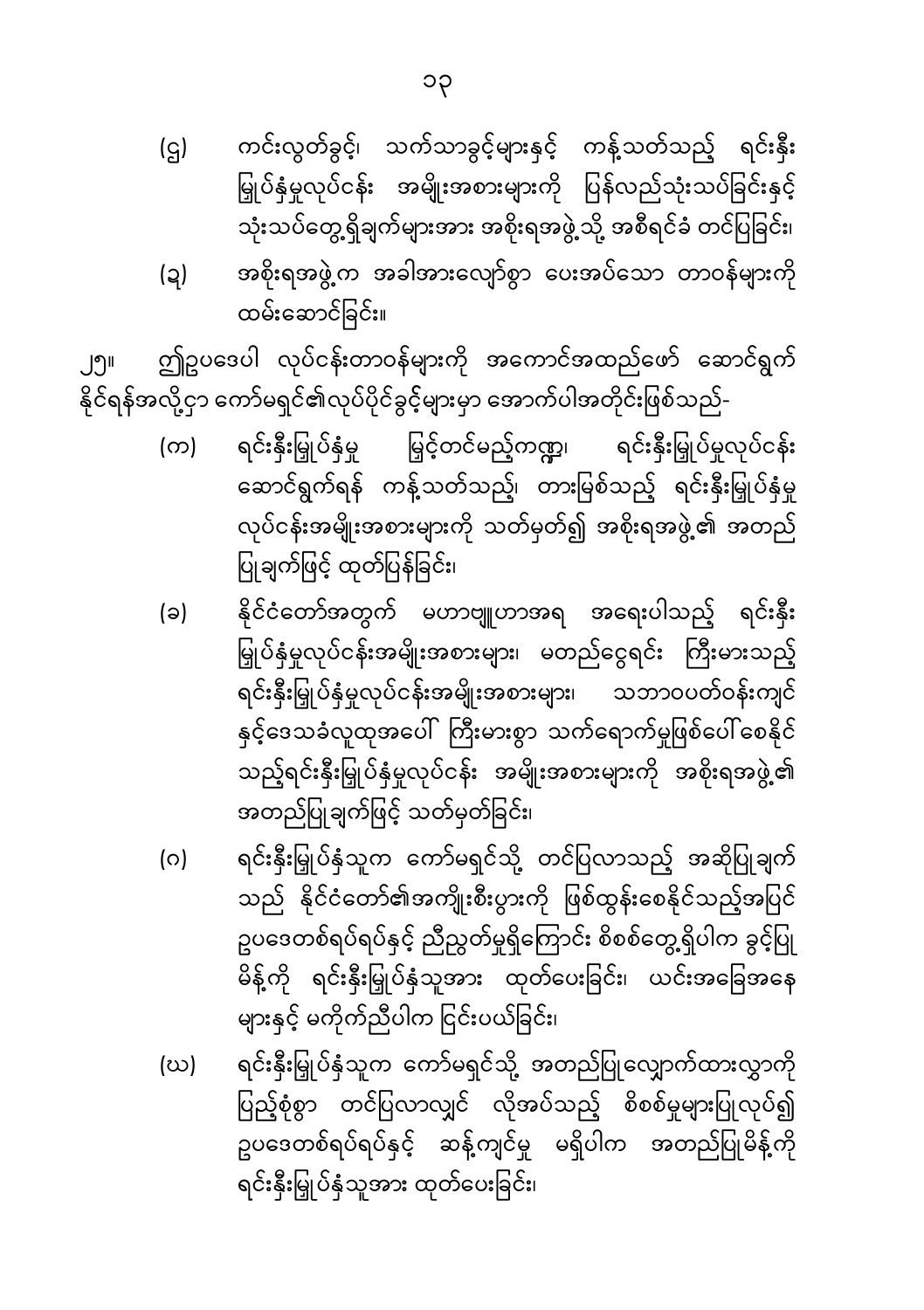- (l) reviewing exemptions, reliefs and the restricted investment activities and reporting such reviews to the Government.
- (m)performing duties assigned by the Government from time to time.
- 25. In order to implement its duties under this Law, the powers of the Commission are as follow:
	- (a) issuing notifications with the approval of the Government after stipulating the investment promoted sectors and the types of the restricted or prohibited investment activities;
	- (b) stipulating, with the approval of the Government, the types of investment activities that are strategic for the Union, capital intensive investment projects and projects which potentially have a large impact on the environment and the local community;
	- (c) issuing the Permit to the investor when submitting a proposal to the Commission if the proposal is beneficial to the Union and consistent with the laws, and refusing the proposal if the proposal does not meet such conditions;
	- (d) conducting the necessary scrutiny when completely submitting an endorsement application to the Commission and issuing the Endorsement to the investor if the endorsement application is not contrary to any law;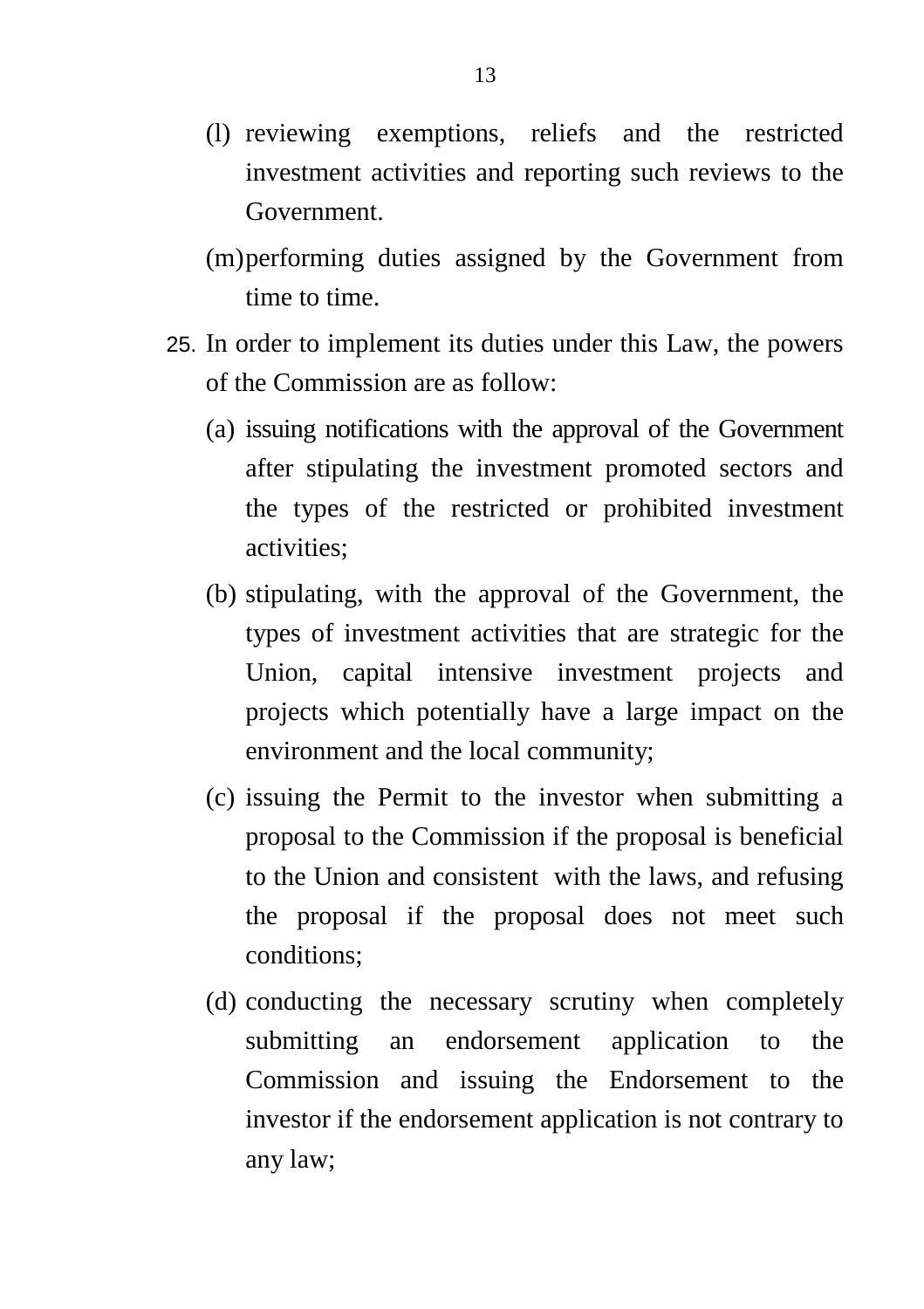- ရင်းနှီးမြှုပ်နှံသူက ခွင့်ပြုမိန့်သက်တမ်း သို့မဟုတ် အတည်ပြုမိန့်  $(c)$ သက်တမ်းကို တိုးမြှင့်ပေးရန်ဖြစ်စေ၊ ပြင်ဆင်ပေးရန်ဖြစ်စေ တင်ပြလာလျှင် စိစစ်၍ခွင့်ပြု ခြင်း သို့မဟုတ် ငြင်းပယ်ခြင်း၊
- လိုအပ်ပါက ရင်းနှီးမြှုပ်နှံသူထံမှ ၎င်း၏ရင်းနှီးမြှုပ်နှံမှုနှင့်  $\circ$ သက်ဆိုင်သည့် အထောက်အထားများကိုဖြစ်စေ၊ အချက်အလက် များကိုဖြစ်စေ တင်ပြရန် တောင်းခံရယူခြင်း၊
- ရင်းနှီးမြှုပ်နှံသူက ခွင့်ပြုမိန့် (သို့မဟုတ်) အတည်ပြုမိန့်ရရှိရန် (ဆ) ကော်မရှင်သို့ ပူးတွဲတင်ပြခဲ့သော စာချုပ်စာတမ်း အထောက် အထားများသည် မှန်ကန်မှုမရှိကြောင်း သို့မဟုတ် ခွင့်ပြုမိန့် သို့မဟုတ် အတည်ပြုမိန့်ပါ စည်းကမ်းချက်များအတိုင်း လိုက်နာ ဆောင်ရွက်ခြင်းမရှိကြောင်း ခိုင်လုံသောသက်သေခံအထောက် အထားများ ပေါ်ပေါက်လျှင် တည်ဆဲဥပဒေနှင့်အညီ အရေးယူ နိုင်ရန် စီမံဆောင်ရွက်ခြင်း၊
- ရင်းနှီးမြှုပ်နှံသူက ဤဥပဒေပါ ပြဋ္ဌာန်းချက်နှင့်အညီ ကင်းလွတ်  $\left( \infty \right)$ ခွင့်နှင့် သက်သာခွင့်များ ခံစားခွင့်ပြုရန် တင်ပြလျှောက်ထား လာလျှင် လိုအပ်သလို စိစစ်ခွင့်ပြုပေးခြင်း၊
- အခွန်ကင်းလွတ်ခွင့် သို့မဟုတ် သက်သာခွင့် သို့မဟုတ် နှစ်ရပ် (ဈ) စလုံးအား ခံစားခွင့်မပြုသည့် ရင်းနှီးမြှုပ်နှံမှုလုပ်ငန်းအမျိုးအစား များကို အစိုးရအဖွဲ့၏ သဘောတူညီချက်ဖြင့် သတ်မှတ်ခြင်း၊
- ဤဥပဒေအရ ကော်မရှင်၏ လုပ်ငန်းတာဝန်များကို ဆောင်ရွက် (ည) ရန်အလို့ငှာ သက်ဆိုင်သည့် အစိုးရဌာန၊ အစိုးရအဖွဲ့အစည်းများ နှင့်ရင်းနှီးမြှုပ်နှံသူများ အပါအဝင် အခြားလိုအပ်သော အဖွဲ့ အစည်းများထံမှ ကော်မရှင်၏လုပ်ငန်းတာဝန်နှင့် သက်ဆိုင်သည့် အကူအညီများနှင့် သတင်းအချက်အလက်များကို တောင်းခံ ရယူခြင်း၊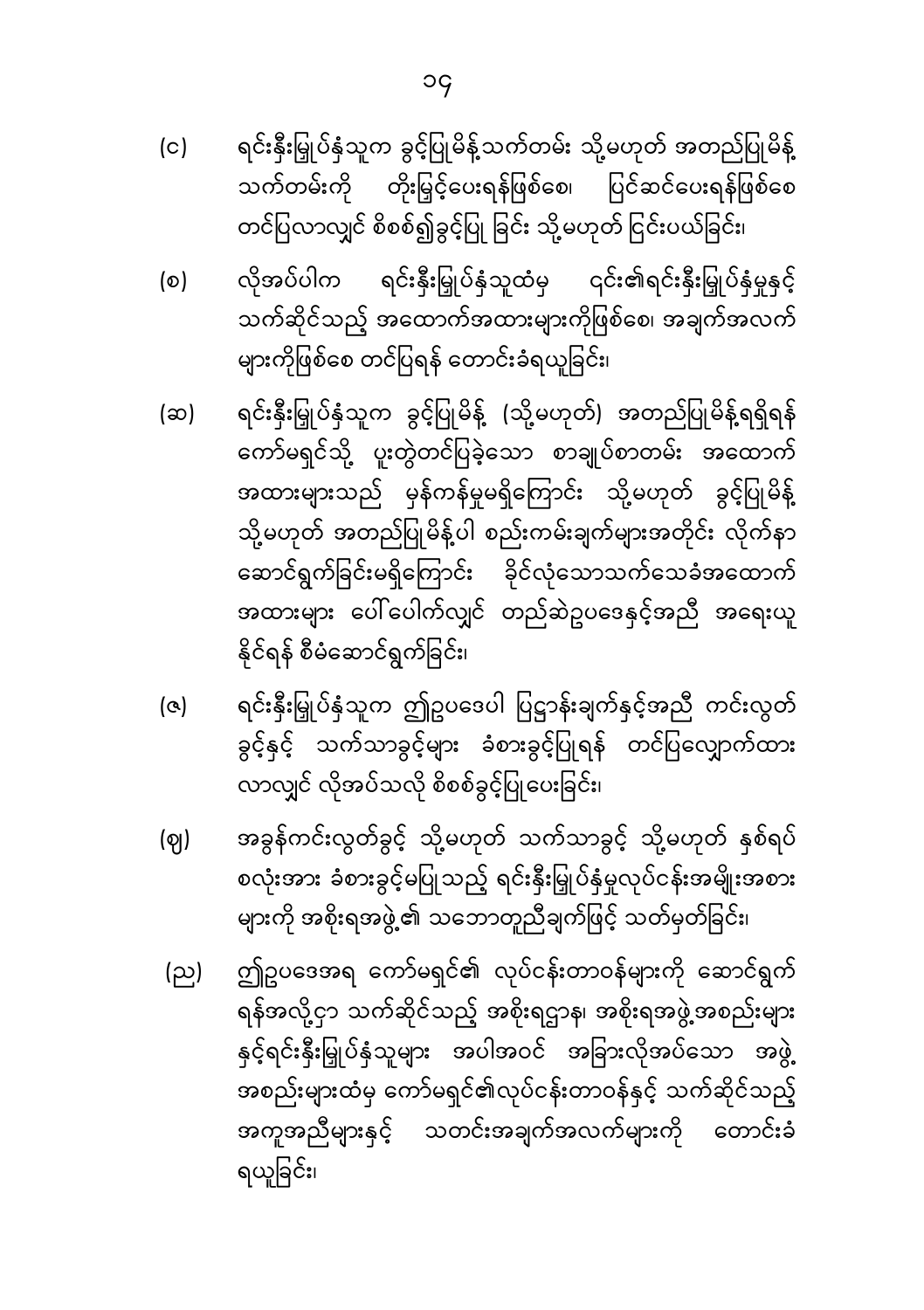- (e) approving or refusing after scrutiny when applying for an extension or amendment of the term of the Permit or the Endorsement by the investor;
- (f) asking, the investor, if required, to submit documents or evidences relating to its investment;
- (g) managing to take action against the investor under the existing law if it is found that there is credible evidence that the investor has submitted the improper attached documents to the Commission to obtain a Permit or an Endorsement, or in the event, the investor does not comply with the terms and conditions of the Permit or the Endorsement;
- (h) scrutinizing, as required, and granting, when eligible, exemptions and reliefs to enjoy in accordance with the provisions of this Law;
- (i) stipulating the types of investment activities, with the approval of the Government, which are not allowed to enjoy tax exemptions or reliefs or both;
- (j) requesting and obtaining assistance and information relating to the duties of the Commission from government departments, governmental organizations and other necessary organizations, including investors in order to perform the duties of the Commission under this Law;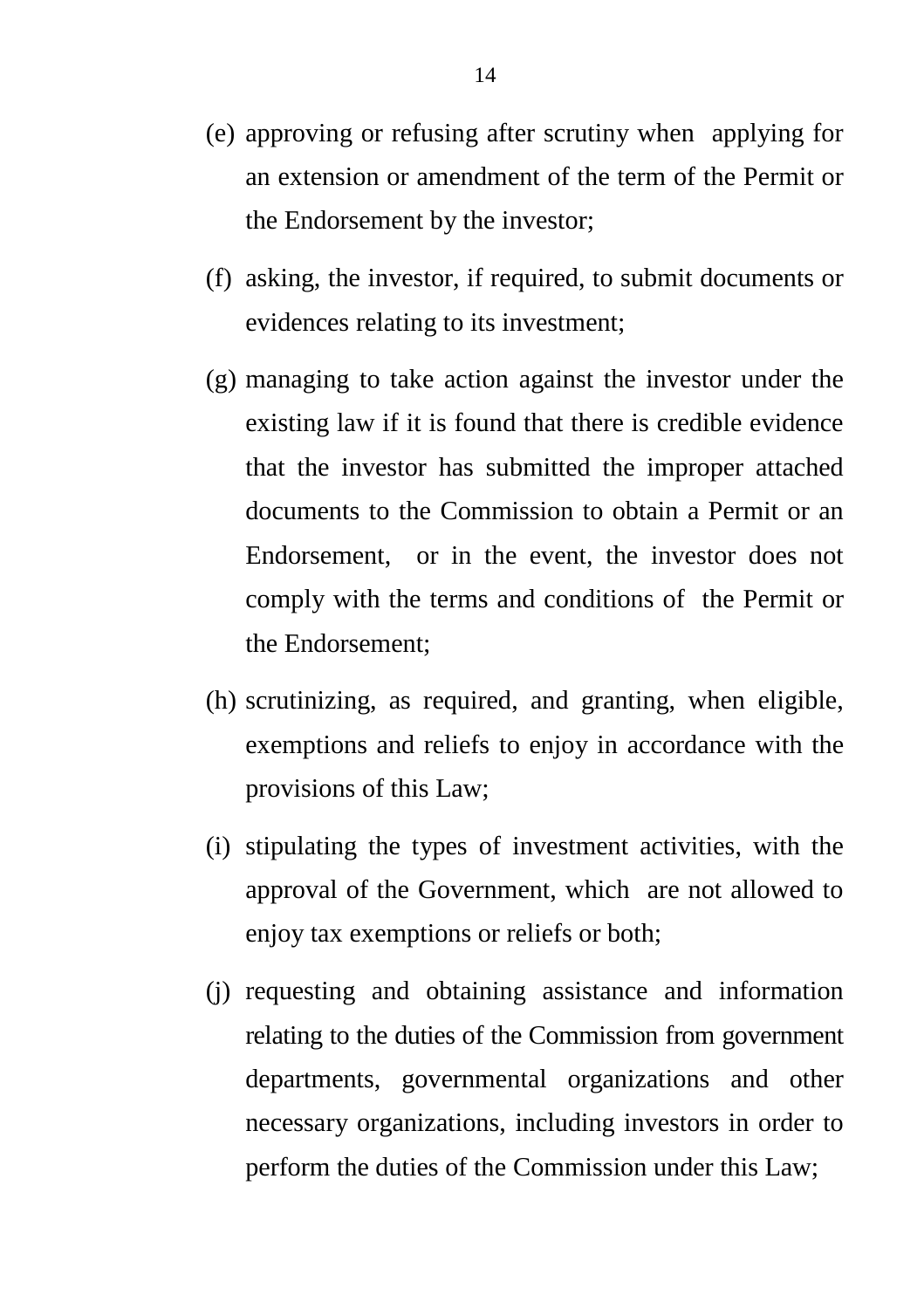- (ဋ) ဤဥပဒေပါပြဋ္ဌာန်းချက်များကို အောင်မြင်စွာ အကောင်အထည် ေဖာ်ေဆာင်ရွက်�ုိင်ရန်အတွက် လိုအပ်သည့် အစီအမံများ ချမှတ် ေဆာင်ရွက် ခြ င်း၊
- (ဌ) ရင်းနှီးမြှုပ်နှံမှုလုပ်ငန်း အမျိုးအစားပေါ် မူတည်၍ သင့်လျော် သည့်တည် ဆောက်ရေးကာလ သို့မဟုတ် ပြင်ဆင်ချိန်ကာလကို စိစစ်ခွင့်ပြ ုခြ င်း၊
- (ဍ) အေကာက်ခွန်ဦးစီးဌာနမှ ထုတ်ပြ န်ထားေသာ ယာယီတင်သွင်း ခြင်းဆိုင်ရာ လုပ်ထုံးလုပ်နည်းများအရ ပြည်ပမှတင်သွင်းသော စက်နှင့်စက်ပစ္စည်း ကိရိယာများ ယာယီတင်သွင်းခြင်းနှင့် စပ်လျဉ်း၍ သက်ဆိုင်ရာဝန်ကြီးဌာနများနှင့် ညှိနိူင်းပြီး ကင်းလွတ် ခွင့်နှင့် သက်သာခွင့်များကို စိစစ်ခွင့်ပြုခြင်း၊
- (ဎ) ဤဥပေဒအား ထိေရာက်စွာ အေကာင်အထည်ေဖာ် ေဆာင်ရွက် ရာတွင် အငြင်းပွားမှုဖြေရှင်းသည့်အဆင့်သို့ မရောက်ရှိမီ အငြင်း ပွားမှုများအား စနစ်တကျ စိစစ်ခြင်း၊ အကြောင်းအရင်းအမြစ် ဖော်ထုတ်ခြင်း၊ တုန့်ပြန်ခြင်း၊ စုံစမ်းမေးမြန်း ခြင်း၊ နစ်နာဆုံးရှုံးမှု များကို ေဖြ ရှင်းခြ င်းစသည့် လုပ်ငန်းများကို ေဆာင်ရွက်�ိုင်ေသာ စနစ်တစ်ခုတည်ထောင်ခြင်းနှင့် စီမံခန့်ခွဲခြင်း။

၂၆။ ကော်မရှင်ရုံးသည် မှတ်ပုံတင်ခြင်းအပါအဝင် အခြားသော အထွေထွေ ဝန်ဆောင်စရိတ်များကို သတ်မှတ်ခြင်းနှင့် ကောက်ခံခြင်းတို့ကို ပြုလုပ်နိုင်သည်။ ၂၇။ ေကာ်မရှင်သည် မိမိ၏ လုပ်ငန်းတာဝန်များကို ေဆာင်ရွက်ရာတွင် ကော်မတီများနှင့် အဖွဲ့ ငယ်များကို လိုအပ်သလို ဖွဲ့ စည်းနိုင်သည်။

၂၈။ ေကာ်မရှင်သည်မိမိ၏ လုပ်ငန်းတာဝန်များကို အေကာင်အထည်ေဖာ် ဆောင်ရွက်ရာတွင် ကော်မရှင်ရုံးခွဲများကို ပြည်တွင်း၌ဖြစ်စေ၊ ပြည်ပ၌ဖြစ်စေ အစိုးရ အဖွဲ့၏ သဘောတူခွင့်ပြုချက်ဖြင့် လိုအပ်သလိုဖွင့်လှစ်နိုင်သည်။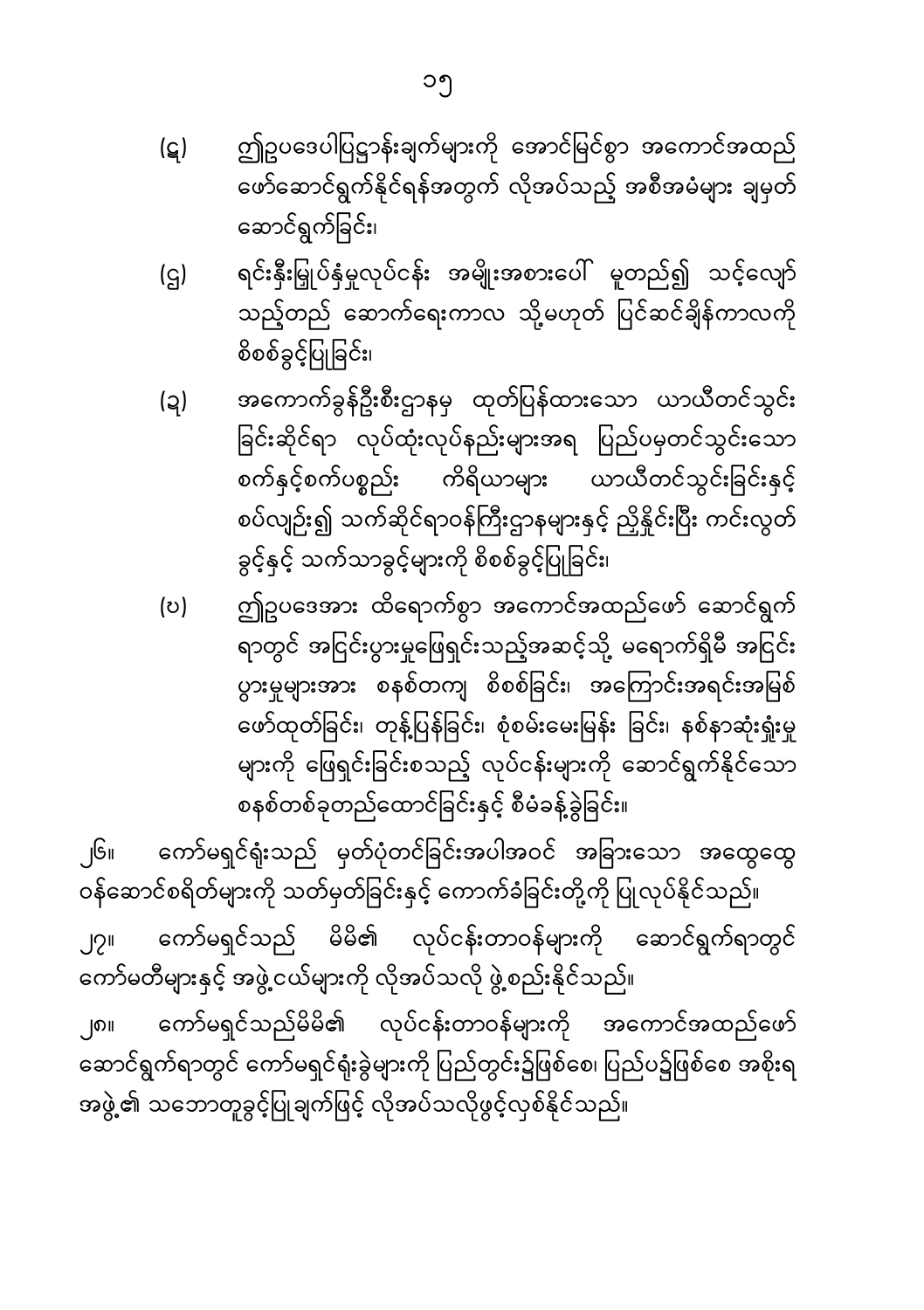- (k) undertaking necessary measures to successfully implement the provisions of this Law;
- (l) scrutinizing and granting appropriate periods for construction or preparation subject to the type of investment activities;
- (m)scrutinizing and granting the exemptions and reliefs relating to the temporary import of machineries and equipments from abroad under temporary import procedures issued by the Customs Department in coordination with the relevant ministries; and
- (n) in effectively implementing this Law, establishing and managing a system that is able to carry out activities such as systematically scrutinizing disputes, identifying the causes for disputes, responding, inquiring and settling the losses before the stage of dispute resolution;
- 26. The Commission may stipulate and collect other service fees, including registration fees.
- 27. The Commission may, in carrying out its duties, form committees and bodies, as required.
- 28. The Commission may, in implementing its duties, open branch offices of the Commission locally or overseas with the approval of the Government, as required.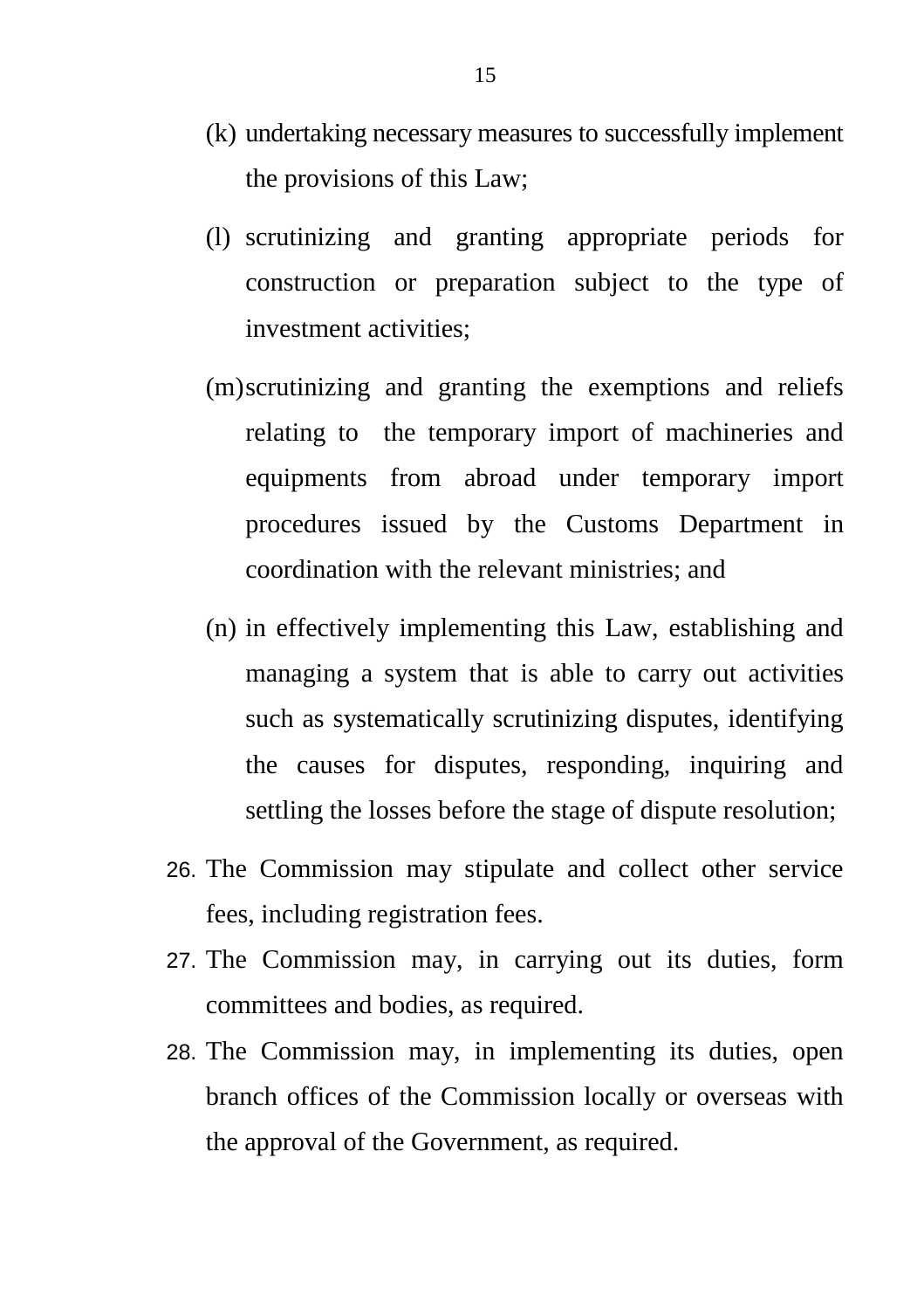# အခန်း(၇) အစည်းအဝေးကျင်းပခြင်း

- ၂၉။ အစည်းအေဝးများကို ေအာက်ပါအတိုင်း ကျင်းပေဆာင်ရွက်ရမည်-
	- (က) ေကာ်မရှင်၏ ပုံမှန်အစည်းအေဝးများကို တစ်လလ�င် အနည်းဆုံး တစ်ကြိမ် ကျင်းပခြင်း၊
	- (ခ) လိုအပ်ပါက အထူးအစည်းအဝေးကျင်းပခြင်း။

၃၀။ ကော်မရှင်ဥက္ကဋ္ဌသည် အစည်းအဝေးများတွင် သဘာပတိအဖြစ် ဆောင်ရွက်ရမည်။ အစည်းအဝေးသို့ ဥက္ကဋ္ဌမတက်ရောက်နိုင်သည့်အခါ ဒုတိယ ဥက္ကဋ္ဌက သဘာပတိအဖြစ် ဆောင်ရွက်ရမည်။

၃၁။ အစည်းအဝေး ကျင်းပရာတွင် ဥက္ကဋ္ဌ သို့မဟုတ် ဒုတိယဥက္ကဋ္ဌအပါအဝင် ေကာ်မရှင်အဖွဲ�ဝင်ဦးေရ၏ ထက်ဝက်ေကျာ် တက်ေရာက်မှသာ အစည်းအေဝး အထမြောက်သည်။

၃၂။ ေကာ်မရှင်သည် အစည်းအေဝးတက်ေရာက်သည့် အဖွဲ�ဝင်များ၏ ထက်ဝက်ကျော် သဘောတူညီချက်ဖြင့် ဆုံးဖြတ်ချက်များချမှတ်ရမည်။ ယင်းဆုံးဖြတ် ချက်ကို အစည်းအဝေးတက်ရောက်နိုင်ခြင်းမရှိသည့် အဖွဲ့ ဝင်များက ကန့်ကွက်ခြင်း၊ ငြင်းပယ်ခြင်း၊ ပြင်ဆင်ပြောင်းလဲရန် အဆိုပြုခြင်းတို့ကို ဆောင်ရွက်ခွင့်မရှိစေရ။ ၃၃။ ကော်မရှင်သည် ပညာရပ်ဆိုင်ရာ ကျွမ်းကျင်မှုလိုအပ်သည့် ကိစ္စရပ်များ အတွက် သက်ဆိုင်ရာဌာနများနှင့် ပြင်ပအဖွဲ့အစည်းများမှ ကျွမ်းကျင်သူများကို အစည်းအဝေးသို့ တက်ရောက်ဆွေးနွေးပေးရန်ဖိတ်ကြားနိုင်သည်။

၃၄။ ကော်မရှင်သည် အစည်းအဝေးသို့ ရင်းနှီးမြုပ်နှံသူ သို့မဟုတ် ၎င်းကို အထောက်အကူပြုမည့်သူများအား တက်ရောက်ရှင်းလင်းတင်ပြခွင့်နှင့် ဆွေးနွေး ခွင့်ပြုနိုင်သည်။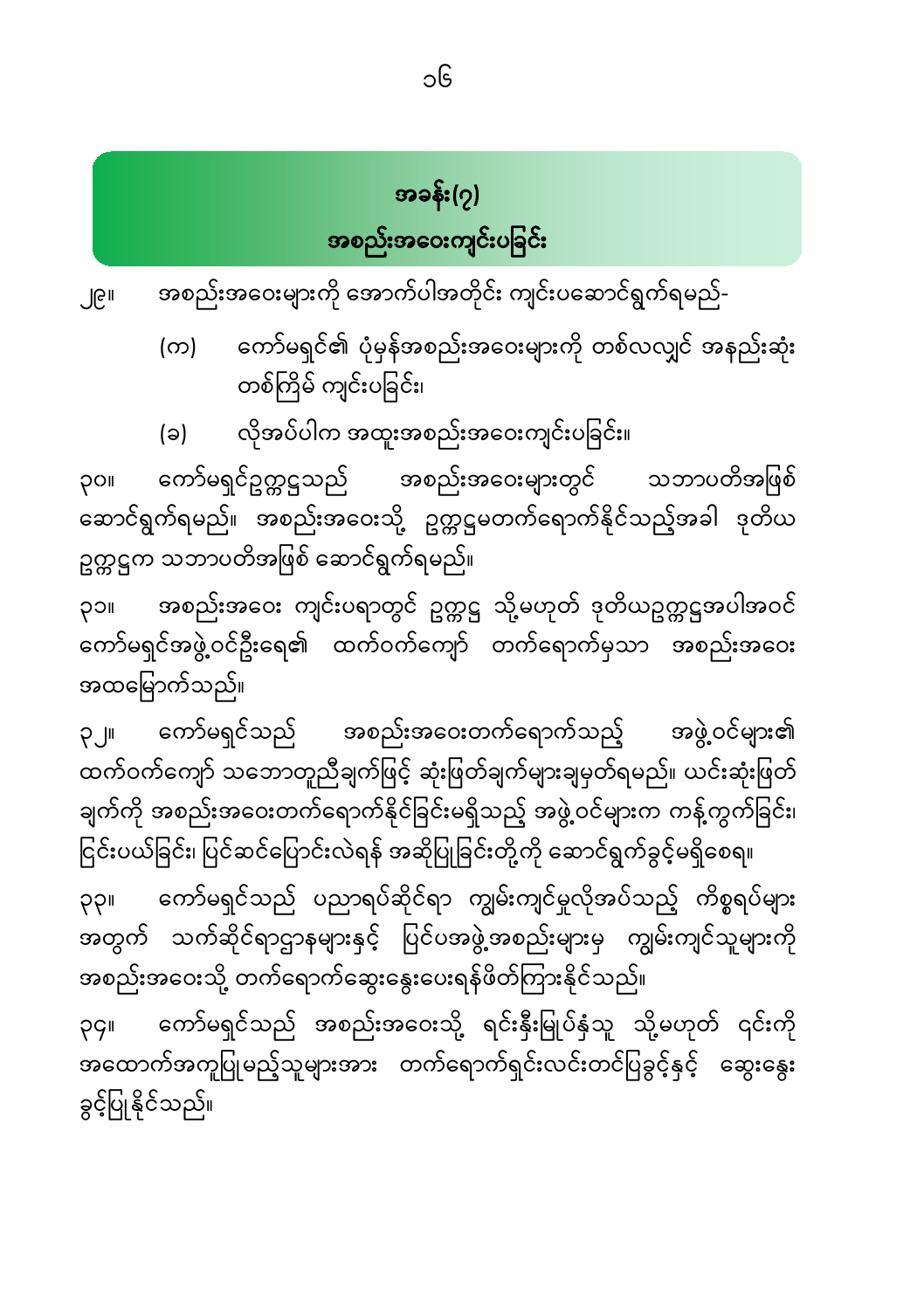### **Chapter VII Convening of Meeting**

- 29. Meetings shall be convened as follow:
	- (a) convening regular meetings of the Commission at least once a month;
	- (b) convening special meetings as required.
- 30. The Chairman of the Commission shall act as the Chairman of the meetings. The Vice-Chairman shall act as the Chairman of the meeting when the Chairman is not present.
- 31. A quorum for a meeting of the Commission shall be valid if more than half of the total number of the members of the Commission, including the Chairman or the Vice-Chairman, is present.
- 32. The Commission shall make decisions in conformity with more than half of the total number of the members of the Commission who are present at a Commission meeting. The members of the Commission, who are not present at the meeting, shall not object, deny or amend such decision.
- 33. The Commission may invite experts from the relevant departments and other organizations to any meeting of the Commission for the matters that require professional expertise.
- 34. The Commission shall allow the investors and persons supporting the investor to attend and provide explanations and engage in discussions at meetings of the Commission.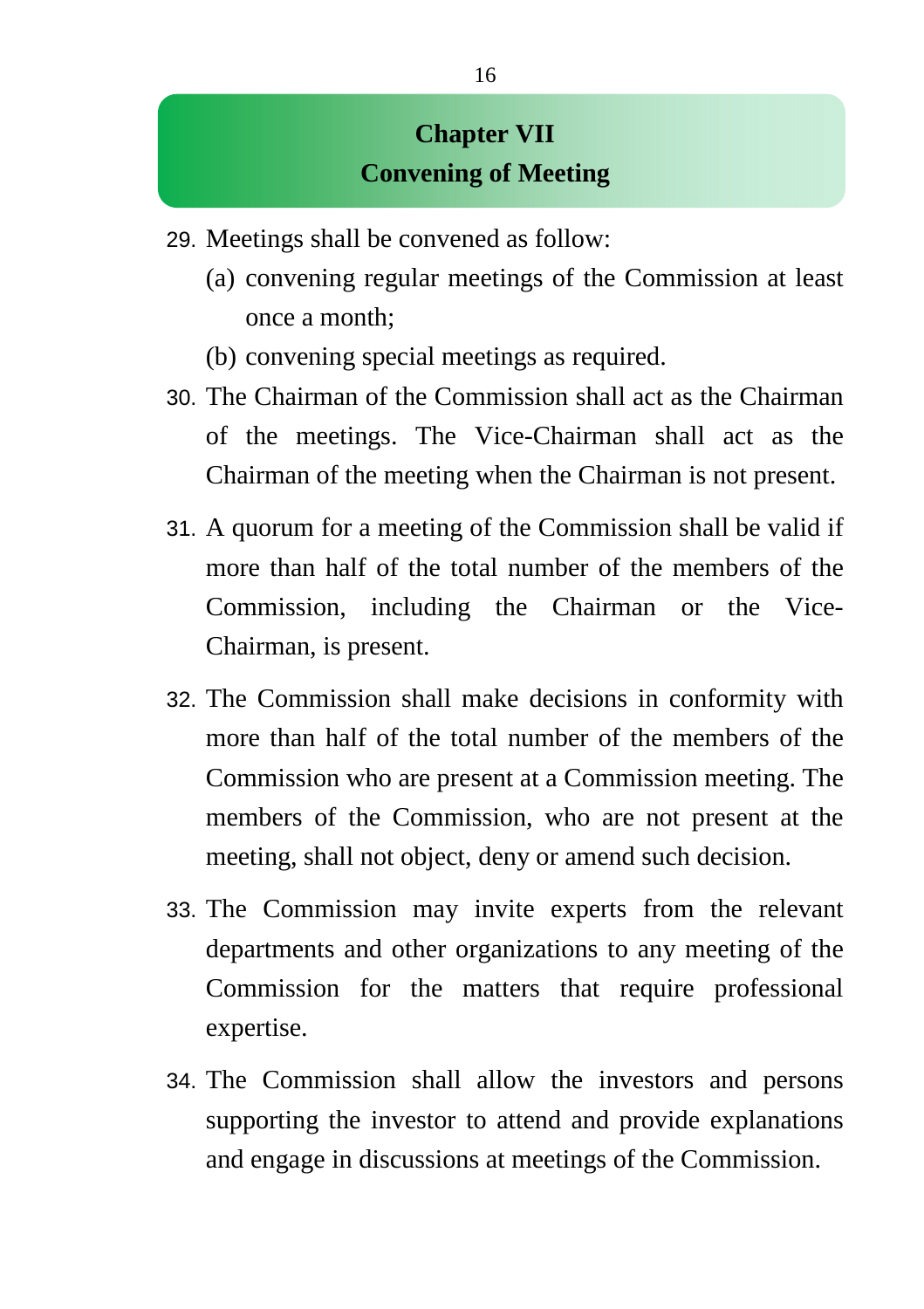ရင်းနှီးမြှုပ်နှံသူသည် ပုဒ်မ ၃၆ ပါ လုပ်ငန်းများမှတစ်ပါး အခြားရင်းနှီး POI မြှုပ်နှံမှုလုပ်ငန်းများနှင့် ပတ်သက်၍ ကော်မရှင်သို့ အဆိုပြုချက် တင်ပြရန်မလို။ သို့ရာတွင် ဤဥပဒေ၏အခန်း(၁၂) မြေအသုံးပြုခွင့်နှင့် ပုဒ်မ ၇၅၊ ၇၇ နှင့် ၇၈ ပါ ကင်းလွတ်ခွင့်၊ သက်သာခွင့် တစ်ရပ်ရပ်ကိုဖြစ်စေ၊ တစ်ရပ်ရပ်ထက် ပို၍ဖြစ်စေ၊ အားလုံးကိုဖြစ်စေ ခံစားနိုင်ရန်အလို့ငှာ သတ်မှတ်ပုံစံဖြင့် အတည်ပြုလျှောက်ထား လွှာကို ကော်မရှင်ရုံးသို့တင်ပြရမည်။

# အတည်ပြုလျှောက်ထားလွှာတင်သွင်းခြင်း

### အခန်း(၉)

- ကော်မရှင်သို့ အဆိုပြုချက် တင်ပြစေရန် အစိုးရအဖွဲ့က သတ်  $(c)$ မှတ်ထားသည့် ရင်းနှီးမြှုပ်နှံမှုလုပ်ငန်းများ ။
- နိုင်ငံတော်ပိုင်မြေနှင့် အဆောက်အဦများ အသုံးပြုသည့် ရင်းနှီး (ဃ) မြှုပ်နှံမှုလုပ်ငန်းများ၊
- များ၊ သဘာဝပတ်ဝန်းကျင်နှင့် ဒေသခံလူထုအပေါ် ကြီးမားသော  $(\circ)$ သက်ရောက်မှု ဖြစ်စေနိုင်သည့် ရင်းနှီးမြှုပ်နှံမှုလုပ်ငန်းများ၊
- .<br>မူလုပ်ငန်းအမျိုးအစားများ၊ မတည်ငွေရင်းကြီးမားသည့် ရင်းနှီးမြှုပ်နှံမှုလုပ်ငန်းအမျိုးအစား (ခ)
- နိုင်ငံတော်အတွက် မဟာဗျူဟာအရအရေးပါသည့် ရင်းနှီးမြှုပ်နှံ (က)

၃၆။ ရင်းနှီးမြှုပ်နှံသူသည် နည်းဥပဒေများတွင် ဖော်ပြထားသော အောက်ပါ လုပ်ငန်းများအား ကော်မရှင်သို့ အဆိုပြုချက်တင်ပြစေပြီး ခွင့်ပြုမိန့်ရရှိမှသာ ရင်းနှီး မြှုပ်နှံရမည်-

## အခန်း(၈) အဆိုပြုချက် တင်သွင်းခြင်း

# ရယူရမည်။

ကော်မရှင်အဖွဲ့ဝင်များသည် ၎င်းတို့၏ ထူးခြားသည့်ဆောင်ရွက်ချက် ၃၅။ များကို ကော်မရှင်၏ အနီးကပ်ဆုံးပုံမှန်အစည်းအဝေးတွင် တင်ပြ၍ အတည်ပြုချက်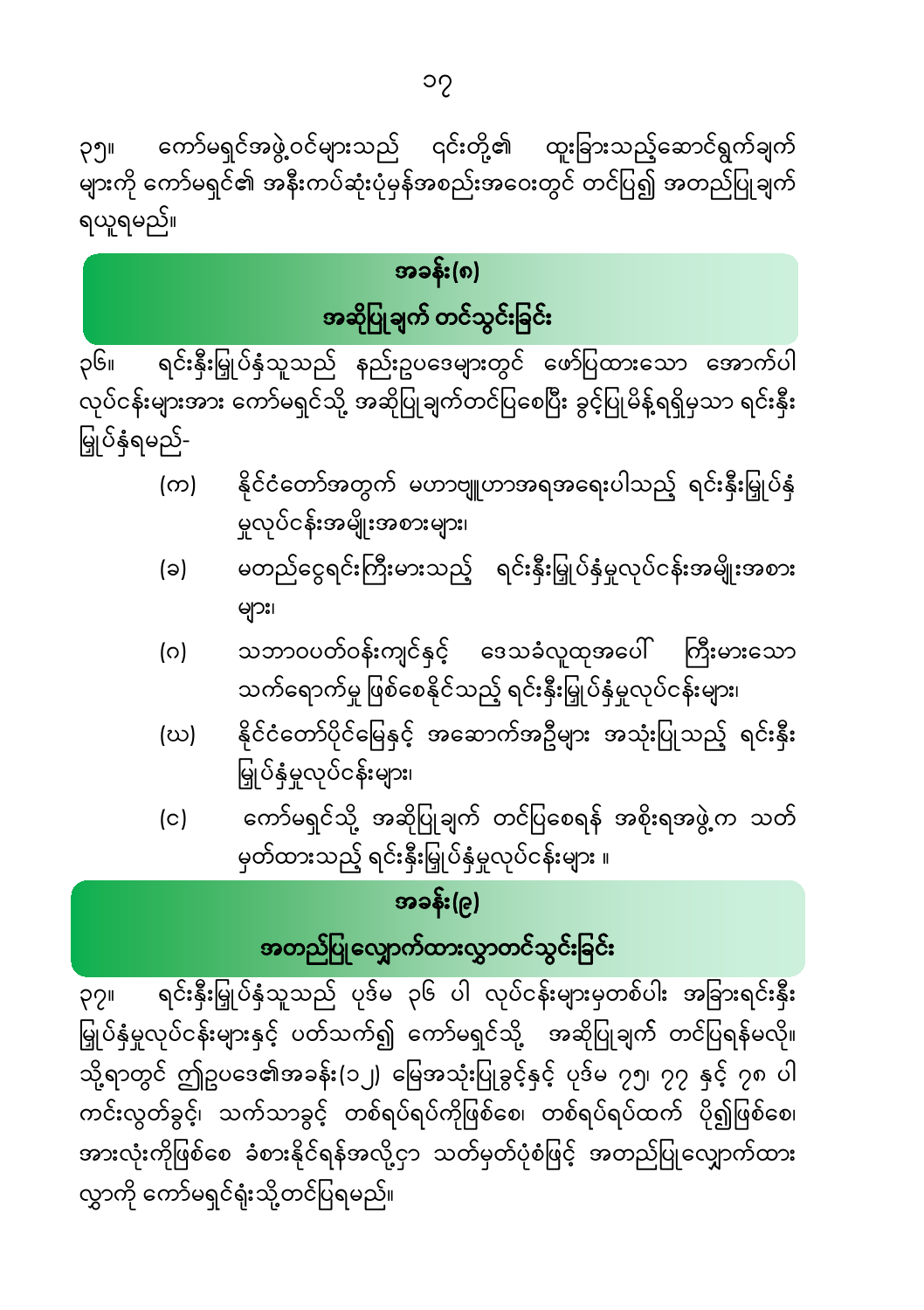35. The members of the Commission shall submit and report their specific activities at the closest regular meeting of the Commission, and obtain approval for the specified activities.

### **Chapter VIII Submission of Proposal**

- 36. The investor shall submit a proposal to the Commission and invest after receiving the Permit for the following investment activities stipulated in the rules;
	- (a) investment activities that are essential to the National strategy;
	- (b) large capital intensive investment projects;
	- (c) projects which are likely to cause a large impact on the environment and the local community;
	- (d) investment activities which use state owned land and buildings;
	- (e) investment activities which are designated by the Government to require the submission of a proposal to the Commission.

#### **Chapter IX Submission of Endorsement Application**

37. No investor is required to submit a proposal to the Commission for other investment activities except investment activities stipulated under section 36. However, in order to enjoy the right to use land under Chapter XII, and one or more than one or all of the exemptions and reliefs under sections 75, 77 and 78, an endorsement application must be submitted in the stipulated form to the Commission Office.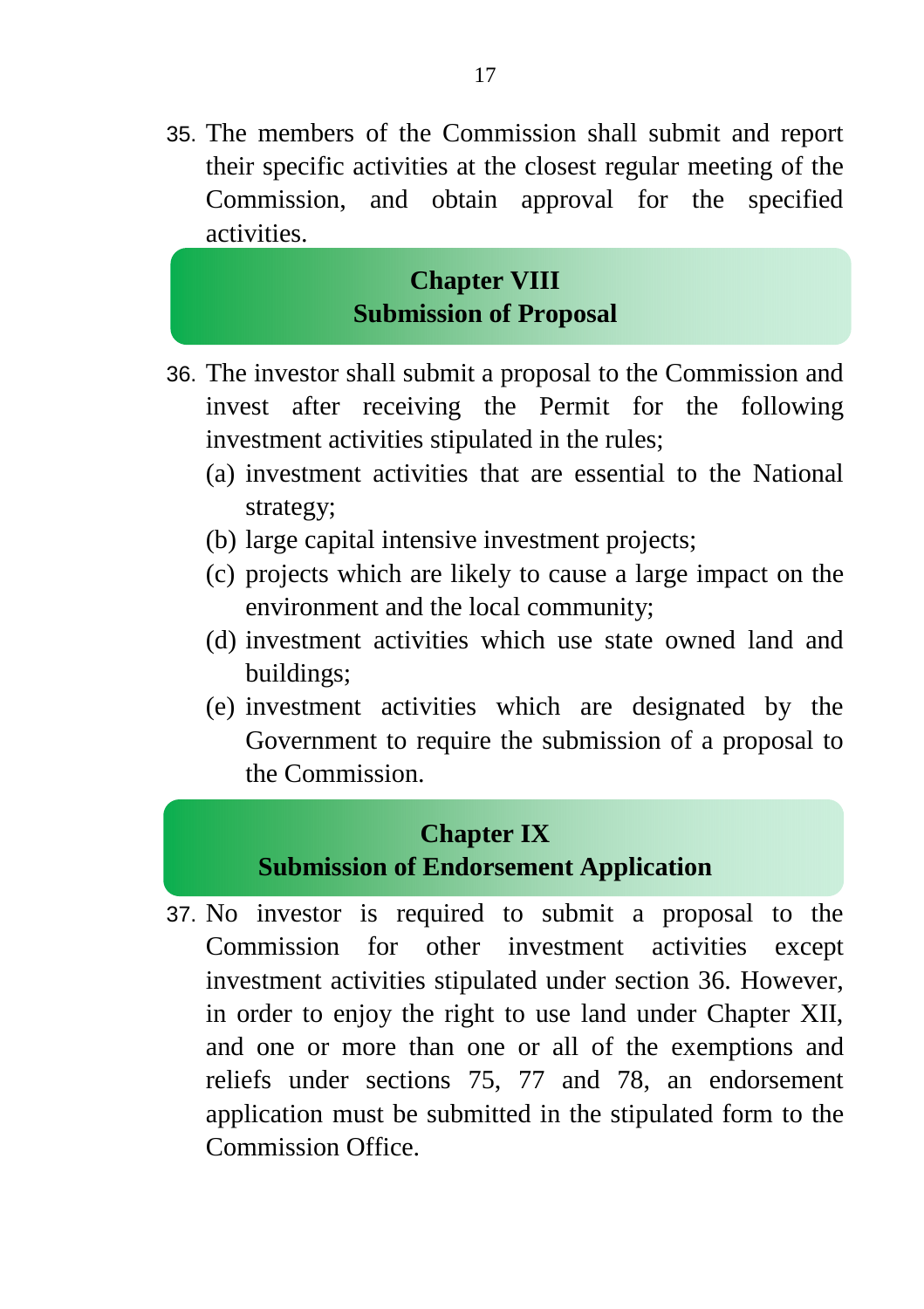အရေးများ၊

- အကျိုးအမြတ်ခွဲဝေသည့် သဘောတူစာချုပ်များ သို့မဟုတ် ထုတ်  $(\circ)$ လုပ်ခြင်း၊ စီမံခန့်ခွဲခြင်း၊ ဆောက်လုပ်ခြင်း၊ အလုံးစုံတာဝန်ယူ ဆောင်ရွက်သည့်စနစ် အပါအဝင် သဘောတူစာချုပ်ပါ အခွင့်
- ငွေရေးကြေးရေးဆိုင်ရာ တန်ဖိုးတစ်ရပ်အဖြစ် ထားရှိသည့်  $(c)$ ပဋိညာဥ်စာချုပ်အရ ငွေကြေးအခွင့်အရေးများ သို့မဟုတ် ဆောင်ရွက်မှုများ၊
- နည်းပညာကျွမ်းကျင်မှု၊ တီထွင်မှုမူပိုင်ခွင့်၊ စက်မှုဒီဇိုင်း၊ ကုန် (ဃ) ပစ္စည်းဆိုင်ရာ အခွင့်အရေးများ၊
- ကုမ္ပဏီတစ်ခု၏ အစုရှယ်ယာများ၊ စတော့(ခ်)များနှင့် ဒီဘင်ချာ  $(\circ)$ ခေါ် ငွေချေးသက်သေခံလက်မှတ်များ၊
- အခြားပစ္စည်းဆိုင်ရာ အခွင့်အရေးများ၊ ငွေသား၊ အပေါင်ပစ္စည်း များ၊ အပေါင်ခံခွင့်နှင့် ပေါင်နှံခွင့်များ၊ စက်ပစ္စည်း၊ စက်ကိရိယာ များ၊ စက်အပိုပစ္စည်းများနှင့် ဆက်စပ်အသုံးအဆောင်များ၊
- စီးပွားရေးအဖွဲ့ အစည်း၊ (က) ရွှေ့ပြောင်းနိုင်သောပစ္စည်း၊ မရွှေ့မပြောင်းနိုင်သော ပစ္စည်းနှင့် (ခ)
- ရင်းနှီးမြှုပ်နှံမှုတွင် အောက်ပါတို့လည်း အပါအဝင်ဖြစ်သည်-**GOI**

## အခန်း(၁၀) ရင်းနှီးမြှုပ်နှံမှုလုပ်ငန်းအမျိုးအစားများသတ်မှတ်ခြင်း

ပုဒ်မ ၃၇ အရ တင်ပြလာသော အတည်ပြုလျှောက်ထားလွှာကို ကော်မရှင် **OG**II ရုံးသည် လိုအပ်သည့်စိစစ်မှုများပြုလုပ်ပြီး ပြည့်စုံပါကလက်ခံခြင်း၊ ပြည့်စုံမှုမရှိပါက ပြင်ဆင်ဖြည့်စွက်၍ ပြန်လည်တင်ပြစေခြင်း ပြုနိုင်သည်။

အတည်ပြုလျှောက်ထားလွှာ တင်သွင်းရာတွင် ရင်းနှီးမြှုပ်နှံမှုလုပ်ငန်း ုဂ္စျ အမျိုးအစားအလိုက် သက်ဆိုင်ရာအဖွဲ့အစည်း၏ ခွင့်ပြုချက် သို့မဟုတ် လိုင်စင် သို့မဟုတ် ပါမစ် သို့မဟုတ် အလားတူ စာရွက်စာတမ်းများ ပူးတွဲတင်ပြရမည်။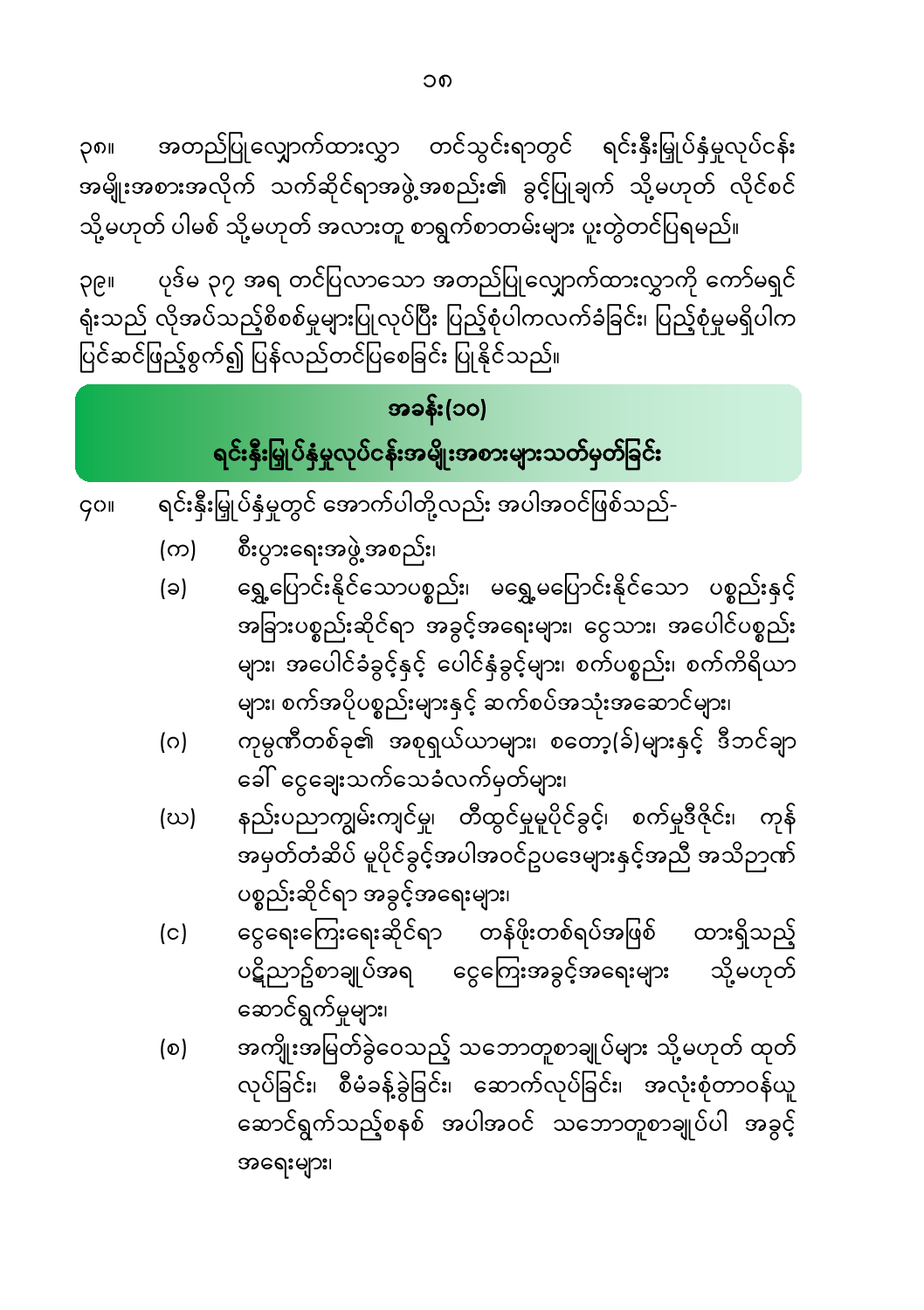- 38. When submitting the endorsement application, all approvals or licenses or permits or similar documents issued by the relevant organizations according to the type of business must be attached.
- 39. The Commission may accept, after scrutinizing the endorsement application submitted under section 37, if it is complete, and allow resubmitting the endorsement application after corrections are made, if it is not complete.

### **Chapter X Stipulation of the Types of Investment Activities**

- 40. In investment, the following are also included:
	- (a) enterprise;
	- (b) moveable property, immovable property and rights related to property, cash, pledges, mortgages and liens, machinery, equipment, spare-parts, and related tools;
	- (c) shares, stocks, and debentures (a) promissory note of a company;
	- (d) intellectual property rights under any laws, including technical know-how, patent, industrial designs, and trademarks;
	- (e) claims to money and to any performance under contracts having a financial value;
	- (f) revenue-sharing contract, or production, management, construction, rights under contracts, including turnkey;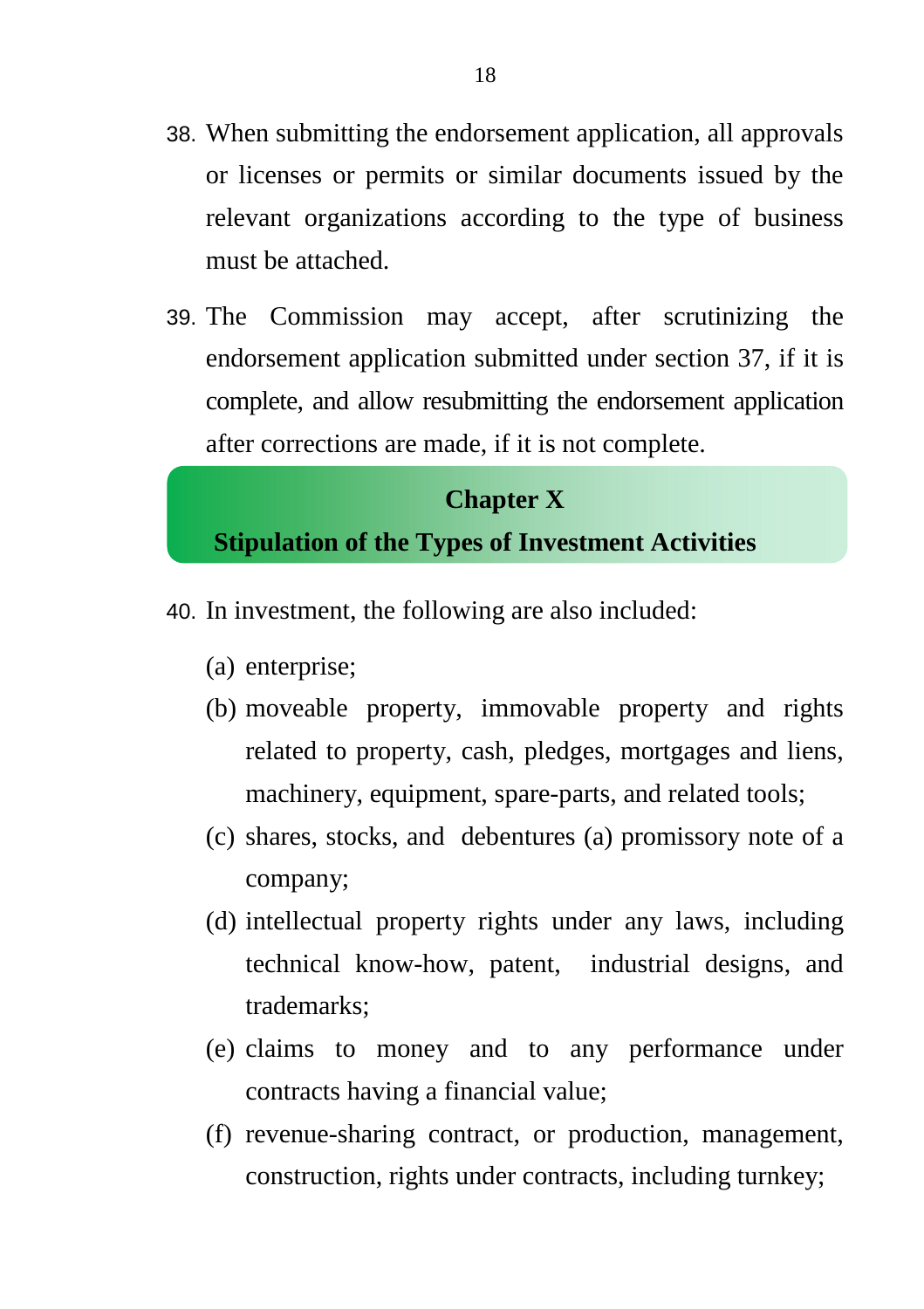(ဆ) သဘာဝသယံဇာတပစ္စည်းများ ရှာဖွေခြင်းနှင့် စမ်းသပ်တိုင်းတာ ခြင်း၊ ထုတ်လုပ်ခြင်းဆိုင်ရာ အခွင့်အရေးများ အပါအဝင် သက်ဆိုင်ရာဥပဒေ သို့မဟုတ် ပဋိညာဥ်စာချုပ်အရ ပေးအပ် ထားသည့် လုပ်ငန်းဆိုင်ရာအခွင့်အရေးများ။

အောက်ပါရင်းနှီးမြှုပ်နှံမှုလုပ်ငန်းများကို တားမြစ်သည့် ရင်းနှီးမြှုပ်နှံမှု goll လုပ်ငန်းများအဖြစ် သတ်မှတ်သည်-

- နိုင်ငံတော်အတွင်းသို့ ဘေးအန္တရာယ်ရှိသော သို့မဟုတ် အဆိပ် (က) အတောက်ရှိသော စွန့်ပစ်ပစ္စည်းများ သယ်ဆောင်လာနိုင်သည့် သို့မဟုတ် ပေါ် ပေါက်လာနိုင်သည့် ရင်းနှီးမြှုပ်နှံမှုလုပ်ငန်းများ၊
- သုတေသနနှင့် ဖွံ့ဖြိုးတိုးတက်မှုရည်ရွယ်ချက်ဖြင့် ပြုလုပ်သော (ခ) ရင်းနှီးမြှုပ်နှံမှု လုပ်ငန်းများမှအပ ပြည်ပမှ စမ်းသပ်ဆဲဖြစ်သော သို့မဟုတ် အသုံးပြုရန်၊ စိုက်ပျိုးမွေးမြူရန်၊ အတည်ပြုချက် မရရှိသေးသော နည်းပညာများ၊ ဆေးဝါး များ၊ အပင်နှင့် တိရစ္ဆာန် အသုံးအဆောင်များ သယ်ဆောင်လာနိုင်သည့် မျိုးစိတ်များ၊ ရင်းနှီးမြှုပ်နှံမှုလုပ်ငန်းများ၊
- နိုင်ငံတော်အတွင်း တိုင်းရင်းသား လူမျိုးများ၏ ရိုးရာယဉ်ကျေးမှု (ဂ) နှင့်ဓလေ့ထုံးစံများကို ထိခိုက်စေသော ရင်းနှီးမြှုပ်နှံမှုလုပ်ငန်း များ၊
- ပြည်သူတို့အပေါ် ဘေးအန္တရာယ်ဖြစ်စေနိုင်သော ရင်းနှီးမြှုပ်နှံမှု (ဃ) လုပ်ငန်းများ၊
- သဘာဝပတ်ဝန်းကျင်နှင့် ဂေဟစနစ်တို့ကို ကြီးမားစွာ ထိခိုက်  $(c)$ ပျက်စီးစေနိုင်သော ရင်းနှီးမြှုပ်နှံမှုလုပ်ငန်းများ၊
- တည်ဆဲဥပဒေတစ်ရပ်ရပ်အရ တားမြစ်ပိတ်ပင်ထားသော ဝန်  $(\circ)$ ဆောင်မှုနှင့် ကုန်ပစ္စည်းများ ထုတ်လုပ်သည့် ရင်းနှီးမြှုပ်နှံမှု လုပ်ငန်းများ။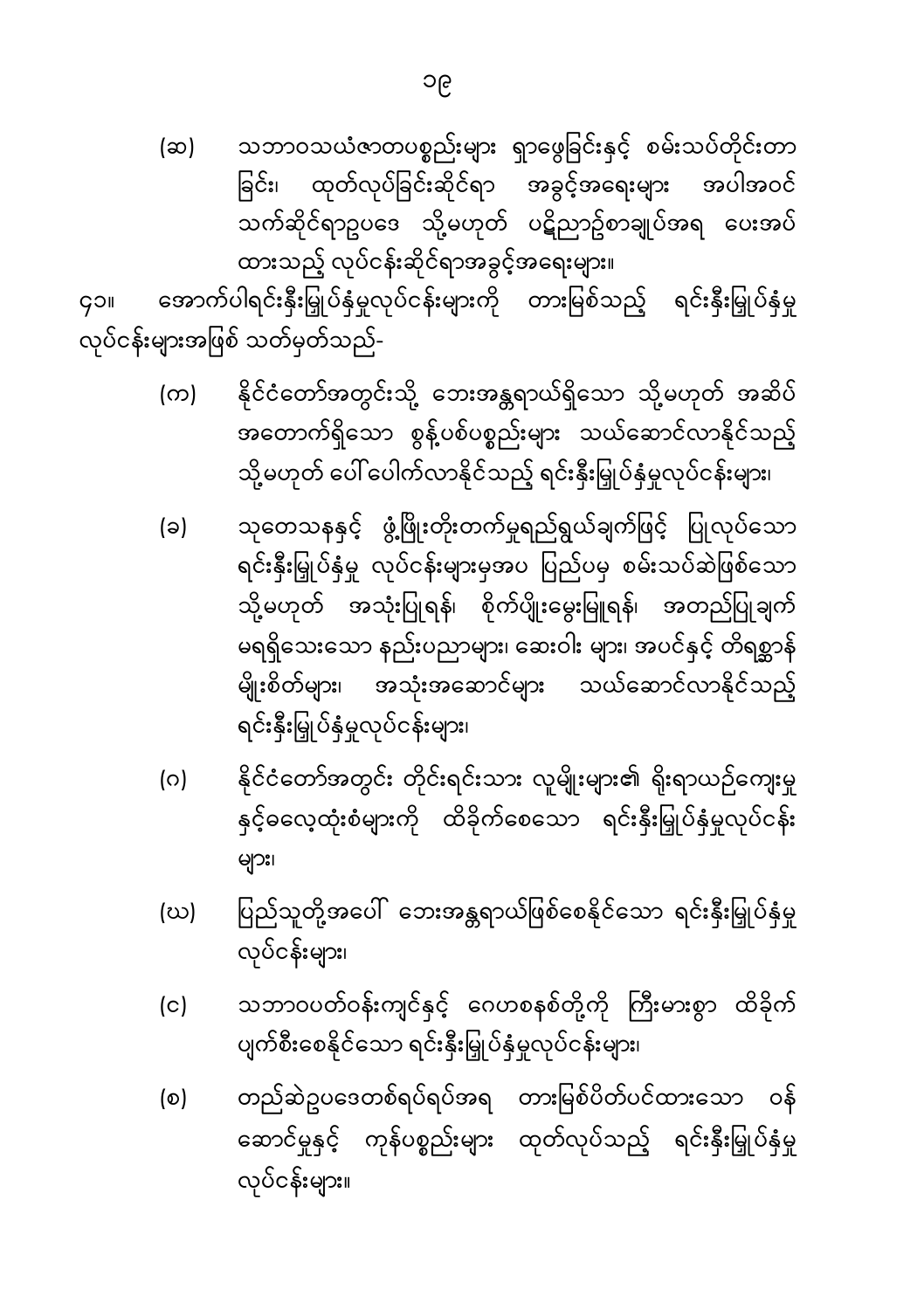- (g) assignable rights granted by relevant laws or contract, including the rights of exploration, prospecting and extraction of natural resources;
- 41. The following investments activities shall be stipulated as the prohibited investments:
	- (a) investment activities which may bring or cause hazardous or poisonous wastes into the Union;
	- (b) investment activities which may bring technologies, medicines, flora and fauna and instruments which are still being tested abroad, or which have not obtained approvals to use, plant or cultivate, except the investments which are made for the purpose of research and development;
	- (c) investment activities which may affect the traditional culture and customs of the ethnic groups within the Union;
	- (d) investment activities which may affect the public;
	- (e) investment activities which may cause an enormous harmful impact to the natural environment and ecosystem;
	- (f) investment activities which manufacture goods or provide services that are prohibited under the applicable laws.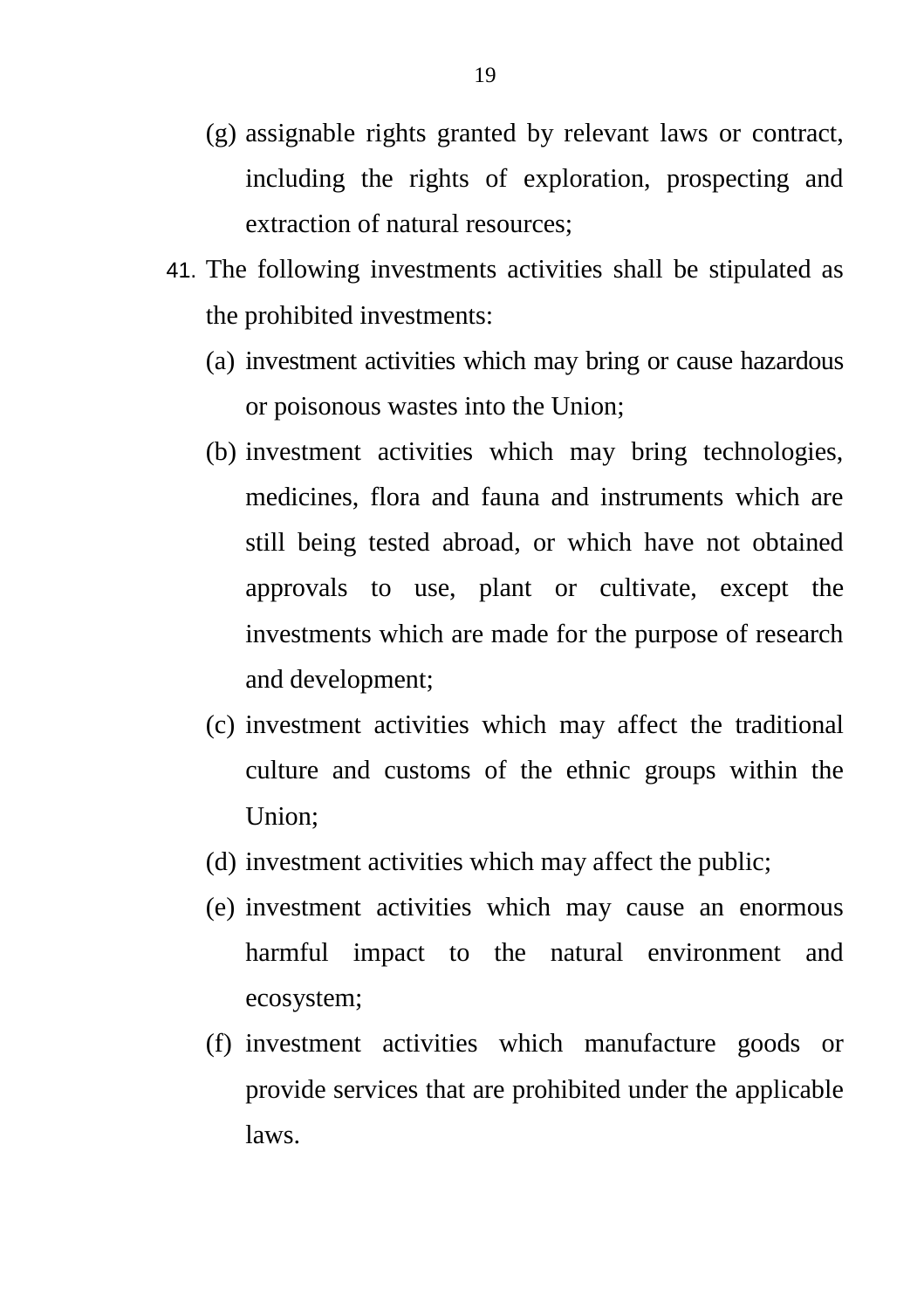အောက်ပါရင်းနှီးမြှုပ်နှံမှုလုပ်ငန်း အမျိုးအစားများကို ကန့်သတ်သည့်

နိုင်ငံတော်ကသာ ဆောင်ရွက်ခွင့်ရှိသည့် ရင်းနှီးမြှုပ်နှံမှုလုပ်ငန်း  $(\infty)$ များ၊

နိုင်ငံခြားသား ရင်းနှီးမြှုပ်နှံသူက ဆောင်ရွက်နိုင်ခွင့်မရှိသည့်

နိုင်ငံခြားရင်းနှီးမြှုပ်နှံမှုများကို ပြည်တွင်းရှိ နိုင်ငံသားလူပုဂ္ဂိုလ်

တစ်ဦးဦး သို့မဟုတ် နိုင်ငံသားပိုင်လုပ်ငန်းတစ်ခုခုနှင့် ပူးပေါင်း၍ ဖက်စပ်ရင်းနှီးမြှုပ်နှံမှုဖြင့်သာ ဆောင်ရွက်နိုင်သည့် ရင်းနှီးမြှုပ်

သက်ဆိုင်ရာဝန်ကြီးဌာနများ၏ အတည်ပြုချက်ဖြင့် ဆောင်ရွက်

ကော်မရှင်သည် ဦးစားပေးမြှင့်တင်မည့် ရင်းနှီးမြှုပ်နှံမှုကဏ္ဍနှင့် ပုဒ်မ ၄၂

ကော်မရှင်သည် ပုဒ်မ ၄၂ အရ ကန့်သတ်သည့် ရင်းနှီးမြှုပ်နှံမှု လုပ်ငန်း

ကော်မရှင်သည် ပုဒ်မ ၄၄ အရ ပြန်လည်သုံးသပ်ရာတွင် အစိုးရအဖွဲ့က

ပါ ကန့်သတ်သည့်ရင်းနှီးမြှုပ်နှံမှုလုပ်ငန်းအမျိုးအစားများအား အများပြည်သူ သိရှိ စေရန် အစိုးရအဖွဲ့၏ အတည်ပြုချက်ဖြင့် အမိန့်ကြော်ငြာစာ သတ်မှတ်ကြေညာ

အမျိုးအစားများကို အခါအားလျော်စွာ ပြန်လည်သုံးသပ်ပြီးနောက် လျော့ပေါ့ခြင်း သို့မဟုတ် ပြင်ဆင်ခြင်း သို့မဟုတ် ပယ်ဖျက်ခြင်းပြုရန် လိုအပ်လာလျှင် အစိုးရ

ပြုလုပ်ထားသော နိုင်ငံတကာ ကုန်သွယ်ရေးနှင့် ရင်းနှီးမြှုပ်နှံမှုဆိုင်ရာ ကတိကဝတ် များကို သွေဖီမှုမရှိစေရန် အလေးထား၍ ပုဂ္ဂလိကကဏ္ဍ၊ အစိုးရဌာန၊ အစိုးရအဖွဲ့

အဖွဲ့သို့ တင်ပြအတည်ပြုချက်ရယူ၍ ပြင်ဆင်သတ်မှတ်ကြေညာရမည်။

အစည်းများမှ တာဝန်ရှိပုဂ္ဂိုလ်များနှင့် ဆွေးနွေးညှိနှိုင်း တိုင်ပင်နိုင်သည်။

 $9.1$ ရင်းနှီးမြှုပ်နှံမှုလုပ်ငန်းများအဖြစ် သတ်မှတ်သည်-

ရင်းနှီးမြှုပ်နှံမှုလုပ်ငန်းများ၊

နိုင်သည့် ရင်းနှီး မြှုပ်နှံမှုလုပ်ငန်းများ။

နှံမှုလုပ်ငန်းများ၊

(ခ)

(ဂ)

(ဃ)

gpi

ရမည်။

**GGII** 

 $99$ ။

၂၀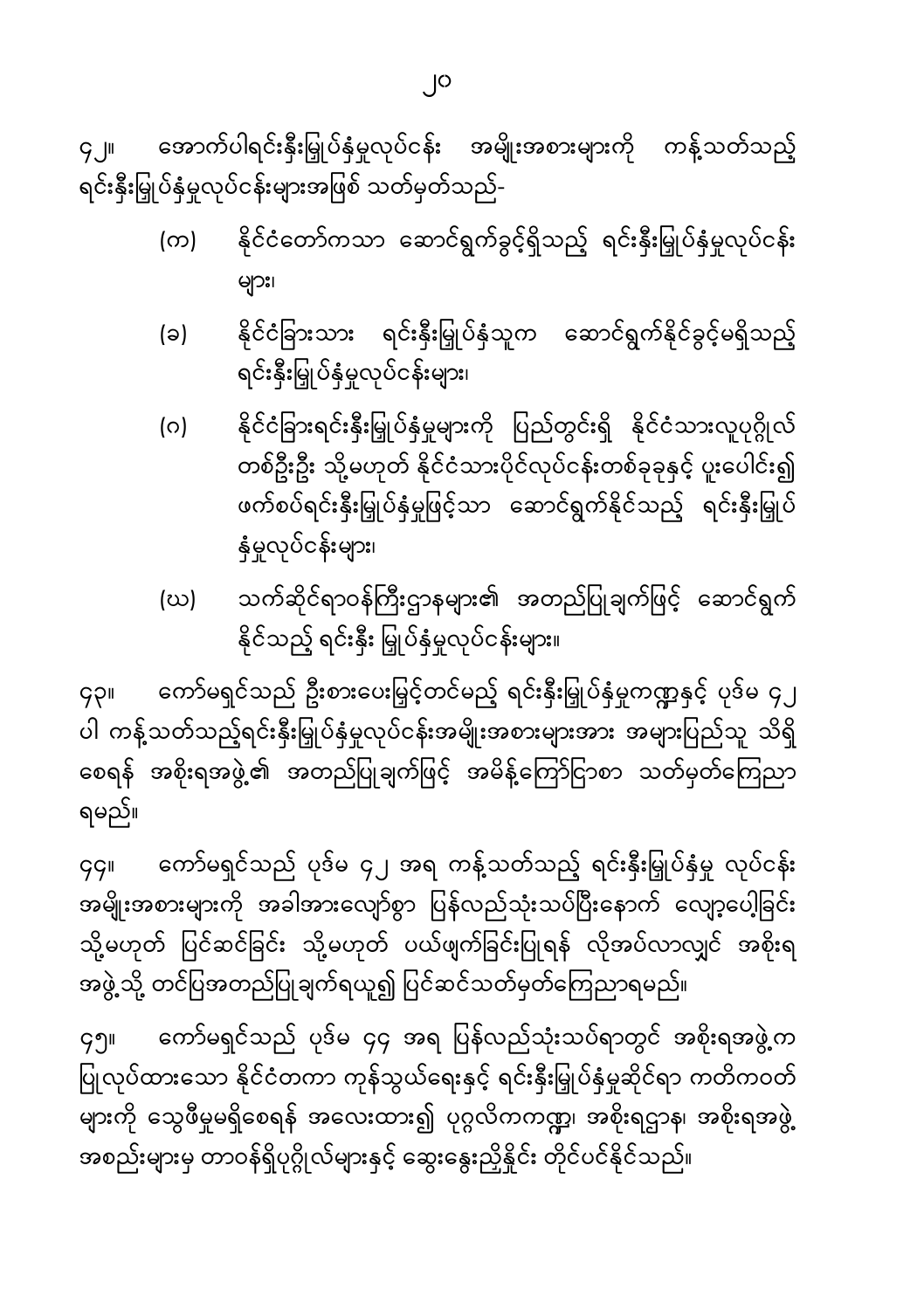- 42. The following types of investment activities shall be stipulated as restricted investments:
	- (a) investment activities allowed to be carried out only by the Union;
	- (b) investment activities that are not allowed to be carried out by Foreign investors;
	- (c) investment activities allowed only in the form of a joint venture with any citizen owned entity or any Myanmar citizen; and
	- (d) investment activities to be carried out with the approval of the relevant ministries.
- 43. The Commission shall, with the approval of the Government, issue notifications to inform the public of investment promoted sectors and restricted investment activities under section 42.
- 44. If it is required to liberalize or amend or remove types of the investment activities restricted under section 42 after reviewing and revising from time to time, the Commission shall obtain the approval of the Government and notify the amendment and stipulation of such types of investment activities.
- 45. In reviewing and revising section 44, the Commission may discuss the responsible personnel from the private sectors, government departments, and governmental organizations, in order not to be contrary to international trade and investment commitments made by the Government.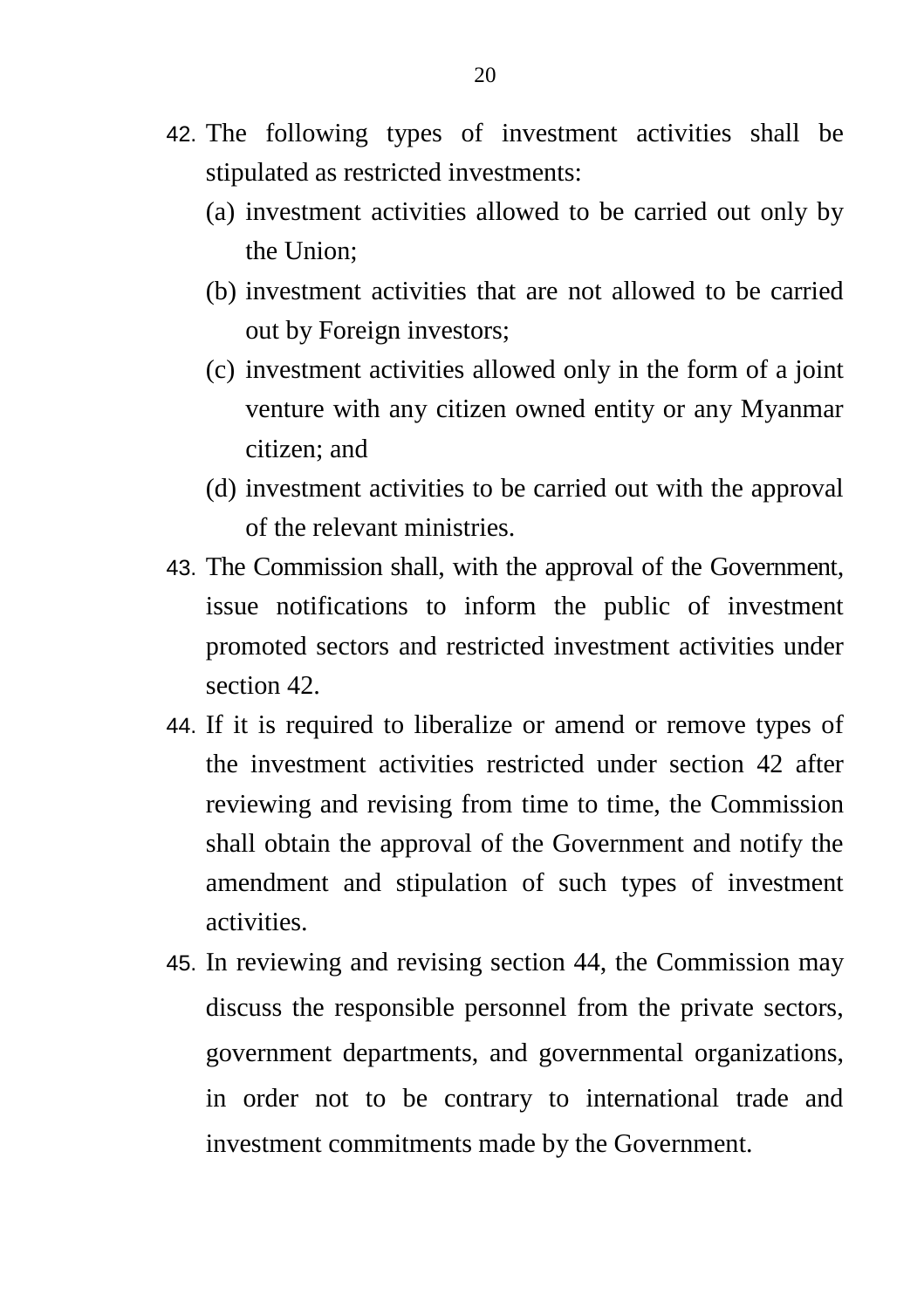၂၁

ကော်မရှင်သည် နိုင်ငံတော်နှင့်နိုင်ငံသားတို့၏ လုံခြုံရေးအခြေအနေ၊  $\varsigma$ ၆။ စီးပွားရေးအခြေအနေ၊ သဘာဝပတ်ဝန်းကျင်အခြေအနေနှင့် လူမှုအကျိုးစီးပွားကို ကြီးမားစွာ အကျိုးသက်ရောက်မှု ဖြစ်စေနိုင်သော ရင်းနှီးမြှုပ်နှံမှုလုပ်ငန်းကြီးများကို ခွင့်ပြုမိန့် ထုတ်ပေးရန် ဆောင်ရွက်သည့်အခါ အစိုးရအဖွဲ့မှတစ်ဆင့် ပြည်ထောင်စု လွှတ်တော်သို့ တင်ပြအတည်ပြုချက်ရယူရမည်။

#### အခန်း (၁၁)

### ရင်းနှီးမြှုပ်နှံသူများအားဆက်ဆံဆောင်ရွက်ခြင်း

အစိုးရအဖွဲ့ သည် ရင်းနှီးမြှုပ်နှံသူများအပေါ် ဆက်ဆံဆောင်ရွက်ရာတွင်- $99$ 

- ဥပဒေ၊ နည်းဥပဒေနှင့်အမိန့်ကြော်ငြာစာတို့တွင် တနည်းနည်းဖြင့်  $(\infty)$ သတ်မှတ်ပြဋ္ဌာန်းထားခြင်းမှတစ်ပါး ဤဥပဒေပါ သတ်မှတ် ပြဋ္ဌာန်းချက်များ နှင့်အညီ နိုင်ငံခြားသားရင်းနှီးမြှုပ်နှံသူများနှင့် နိုင်ငံခြားရင်းနှီးမြှုပ်နှံမှုများကို လုပ်ငန်း တိုးချဲ့ခြင်း၊ စီမံခန့်ခွဲခြင်း၊ လုပ်ငန်းလည်ပတ်ခြင်းနှင့် ရောင်းချခြင်း သို့မဟုတ် တိုက်ရိုက် ရင်းနှီးမြှုပ်နှံမှုဆိုင်ရာ အခြားအစီအစဉ်များနှင့်စပ်လျဉ်း၍ မြန်မာ နိုင်ငံသား ရင်းနှီးမြှုပ်နှံသူများအပေါ် ပေးအပ်ထားသည့် ဆက်ဆံ ဆောင်ရွက်မှုများထက် လျော့နည်းမှုမရှိစေရ၊
- တူညီသောအခြေအနေမျိုးတွင် နိုင်ငံတစ်ခုမှ နိုင်ငံခြားသား (ခ) ရင်းနှီးမြှုပ်နှံသူများ၊ ၎င်းတို့၏ နိုင်ငံခြားရင်းနှီးမြှုပ်နှံမှုများနှင့် သက်ဆိုင်သည့် လုပ်ငန်းဖွဲ့စည်းတည်ထောင်ခြင်း၊ လုပ်ငန်းရယူ ခြင်း၊ လုပ်ငန်းတိုးချဲ့ခြင်း၊ စီမံခန့်ခွဲခြင်း၊ လုပ်ငန်းလည်ပတ်ခြင်း နှင့်ရောင်းချခြင်း သို့မဟုတ် တိုက်ရိုက်ရင်းနှီးမြှုပ်နှံမှုဆိုင်ရာ အခြားအစီအစဉ်များအပေါ် အခြားနိုင်ငံတစ်ခုခုမှ နိုင်ငံခြားသား ရင်းနှီးမြှုပ်နှံသူများနှင့် ၎င်းတို့၏ နိုင်ငံခြားရင်းနှီးမြှုပ်နှံမှုများ အပေါ် ပေးအပ်ထားသည့် ဆက်ဆံဆောင်ရွက်မှုထက် လျော့နည်း ခြင်း မရှိစေရ၊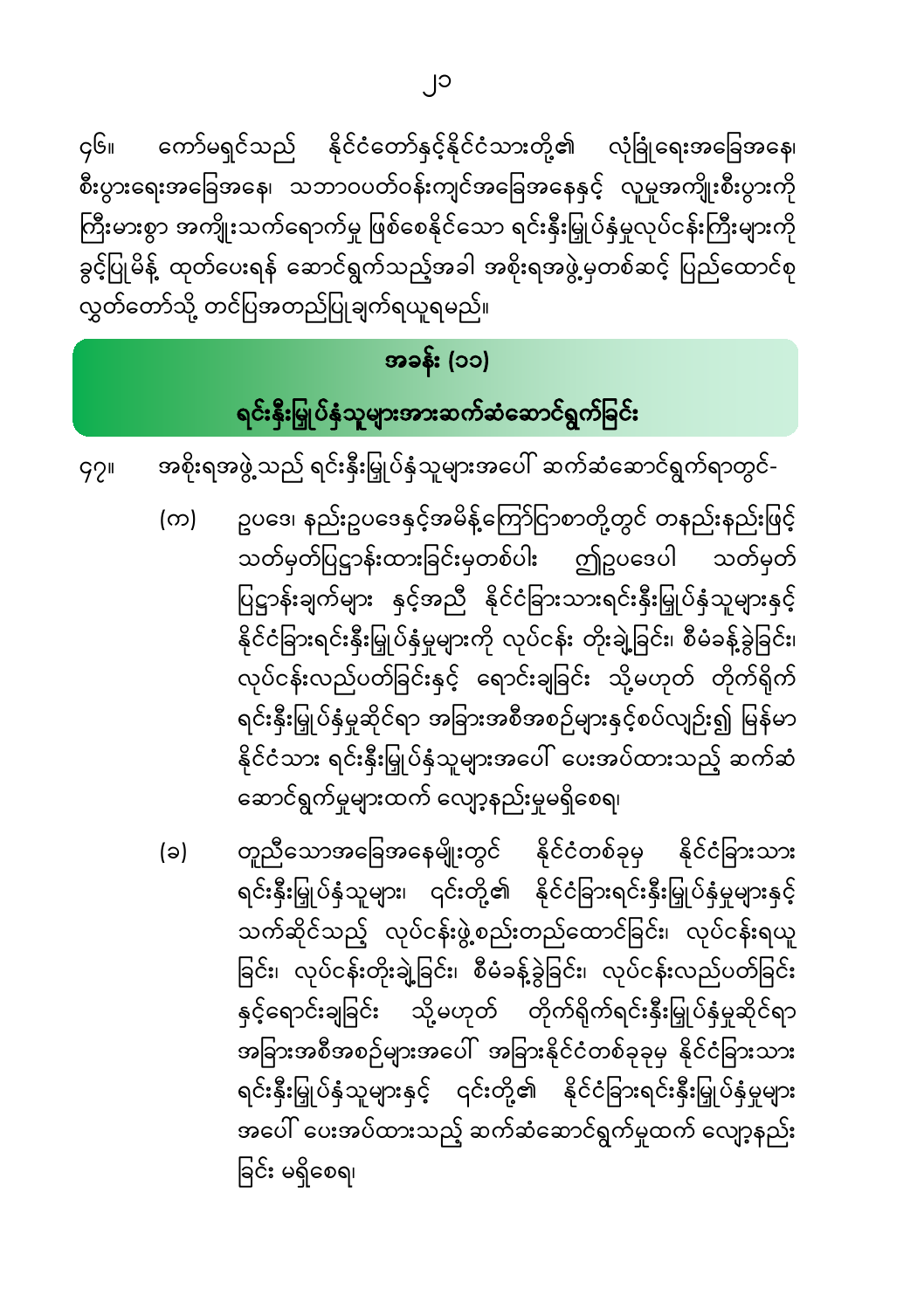46. The Commission shall, for the investment activities which may have a significant impact on security, economic conditions, the environment, and national interest of the Union and its citizens, submit to and obtain the approval of the Pyidaungsu Hluttaw through Government when preparing to issue a Permit thereto.

#### **Chapter XI Treatment of Investors**

- 47. In dealing with the investors:
	- (a) the Government shall accord to Foreign investors and their direct investments, treatment no less favorable than it accords to Myanmar citizen investors in respect to the expansion, management, operation, and the sale, or other disposition of direct investments according to this Law except in any other stipulated laws, rules and notifications;
	- (b) the Government shall accord, in like circumstances, to Foreign investors and their direct investments from one country, treatment no less favorable than that it accords to investors of any other country and their direct investments in respect of establishment, acquisition, expansion, management, operation, and the sale or other disposition of direct investments;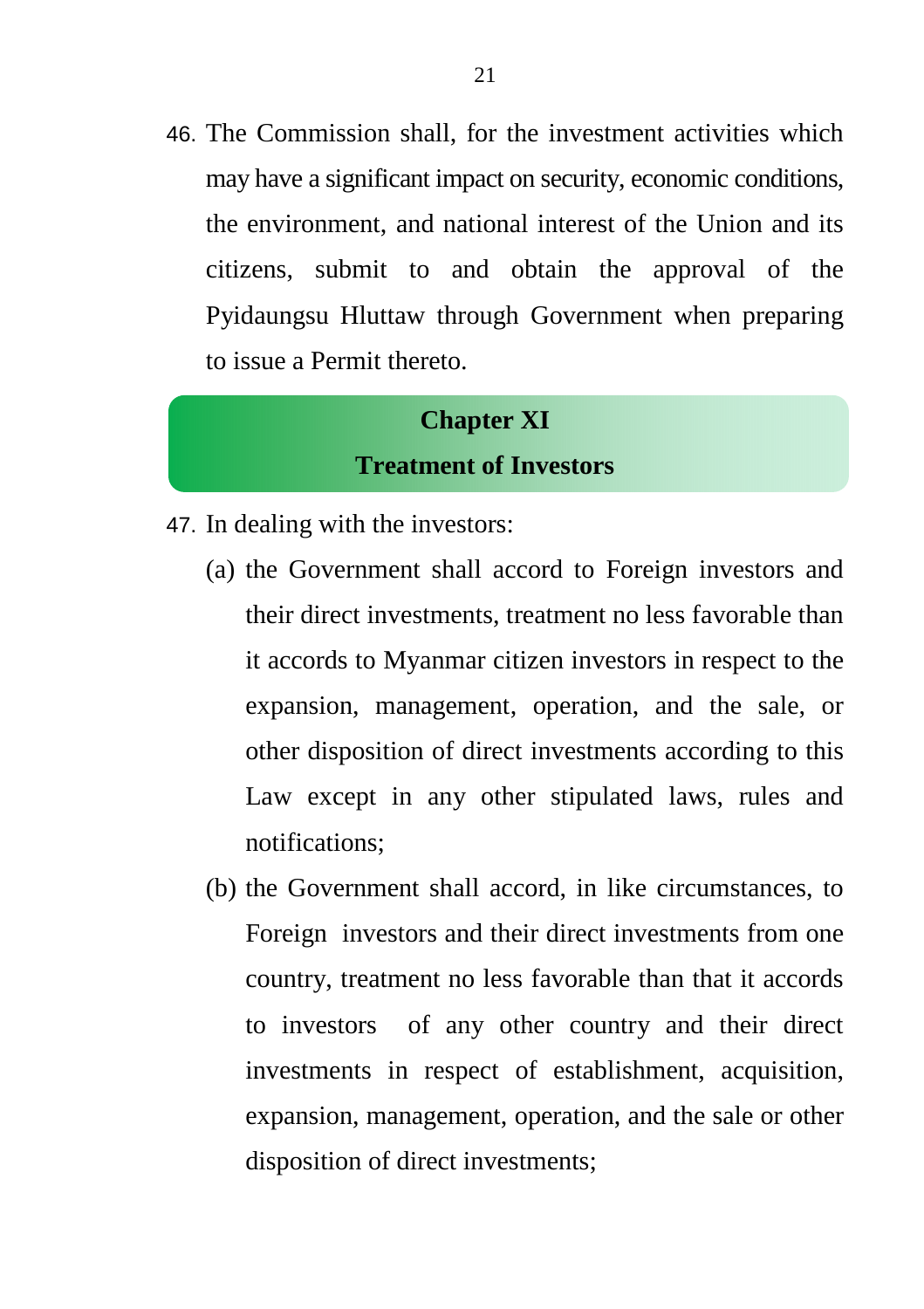ပုဒ်မခွဲ (ခ) ပါ ပြဋ္ဌာန်းချက်သည် နိုင်ငံခြားသားရင်းနှီးမြှုပ်နှံသူ (ဂ) .<br>များ အားအောက်ပါကိစ္စရပ်များအလို့ငှာ ပေးအပ်နိုင်သော ခံစား ခွင့်များ၊ ဦးစားပေးခြင်းများ သို့မဟုတ် အထူးအခွင့်အရေးပေး ခြင်းတို့အတွက် လိုက်နာရန် တာဝန်ရှိသည်ဟု မမှတ်ယူစေရ-

> အကောက်ခွန်ယူနီယံ (Customs Union)၊ လွတ်လပ်  $(c)$ သောကုန်သွယ်ရေးဇုန်၊ စီးပွားရေးယူနီယံနှင့် နိုင်ငံ သဘောတူညီမှုများအရ ဖြစ်ပေါ် လာသော တကာ အကောက်ခွန်ယူနီယံ (Customs Union)၊ လွတ်လပ် သောကုန်သွယ်ရေးဇုန်နှင့် စီးပွားရေးယူနီယံ၊

> နိုင်ငံတကာသဘောတူညီချက်များ၊ နှစ်နိုင်ငံ သို့မဟုတ်  $($   $)$ ဒေသတွင်း သို့မဟုတ် နိုင်ငံတကာသဘောတူစာချုပ် များနှင့် အကျုံးဝင်သော ရင်းနှီးမြှုပ်နှံသူများနှင့် .<br>၎င်းတို့၏ ရင်းနှီးမြှုပ်နှံမှုများကို ပေးအပ်သည့် ပိုမိုသာ .<br>လွန်သော ဆက်ဆံဆောင်ရွက်မှုများ၊ ဒေသတွင်း နိုင်ငံ ချုပ်ဆိုသည့် သဘောတူစာချုပ်များ များအကြား သို့မဟုတ် အစီအစဉ်များ၊ အခြားနိုင်ငံများနှင့် ချုပ်ဆို သည့် သဘောတူစာချုပ်များ သို့မဟုတ် အစီအစဉ်များ နှင့် အကျုံးဝင်သော ရင်းနှီးမြှုပ်နှံသူများနှင့် ၎င်းတို့၏ ရင်းနှီးမြှုပ်နှံမှုများကို ပေးအပ်သည့် ပိုမိုသာလွန်သော ဆက်ဆံဆောင်ရွက်မှုများ သို့မဟုတ် အခွန်အကောက် ဆိုင်ရာကိစ္စရပ်များနှင့် အားလုံးဖြစ်စေ၊ တစ်စိတ်တစ် ပိုင်းဖြစ်စေပါဝင်ပတ်သက်နေသော အစီအစဥ်များ။

အစိုးရအဖွဲ့ သည် ရင်းနှီးမြှုပ်နှံသူများကို အောက်ဖော်ပြပါကိစ္စရပ်များနှင့် ၄၈။ ှ<br>စပ်လျဉ်း၍ သာတူညီမျှဆက်ဆံဆောင်ရွက်မှုပြုရန်အာမခံသည်-

> ရင်းနှီးမြှုပ်နှံသူများနှင့် ၎င်းတို့၏တိုက်ရိုက်ရင်းနှီးမြှုပ်နှံမှုများကို (က) ကြီးမားစွာ ထိခိုက်နစ်နာစေသည့် ဆုံးဖြတ်ချက် သို့မဟုတ် ဆောင်ရွက်ချက်များနှင့် သက်ဆိုင်သည့် သတင်းအချက်အလက် များ ရပိုင်ခွင့်၊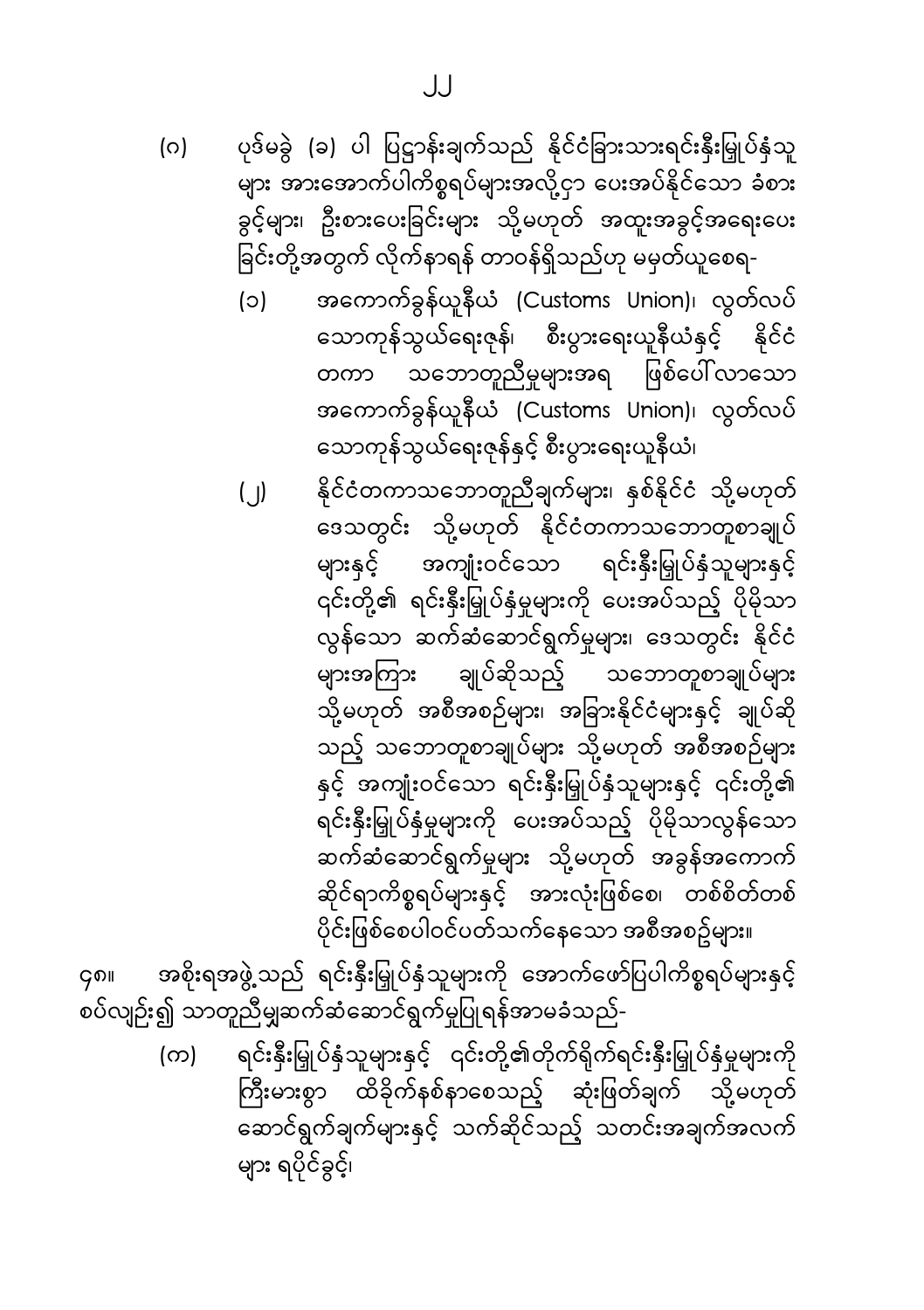- (c) The provision of subsection (b) shall not be construed so as to oblige Foreign investors with any treatment, preferences or privileges resulting from the following matters:
	- (i) Customs Union, Free Trade Area, Economic Union resulting from Customs Union, Free Trade Area and Economic Union and international agreements;
	- (ii) more favorable treatments to be accorded to investors and their investments included in international agreements, bilateral or regional or international treaties, agreements or arrangements between regional countries, treaties, agreements or arrangements with other countries, or arrangements relating wholly or partially to taxation.
- 48. The Government guarantees to the investors fair and equitable treatment in respect of the following:
	- (a) the right to obtain the relevant information on any measures or decision which has a significant impact on the investors and their direct investments;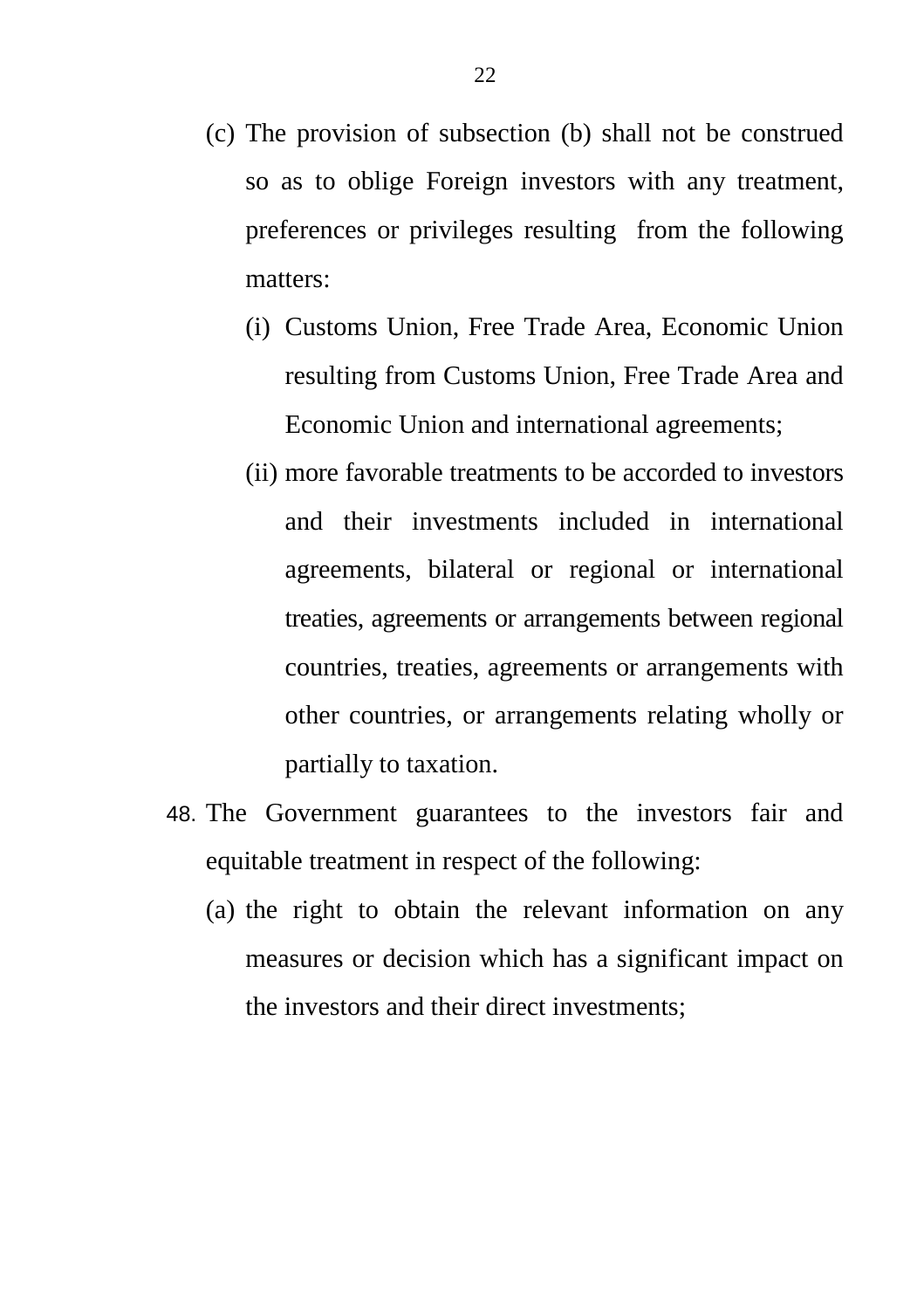ရင်းနှီးမြှုပ်နှံသူများနှင့် ၎င်းတို့၏တိုက်ရိုက်ရင်းနှီးမြှုပ်နှံမှုများကို (ခ) အစိုးရအဖွဲ့မှ ခွင့်ပြုထားသည့်လိုင်စင် သို့မဟုတ် ခွင့်ပြုမိန့်၊ အတည်ပြုမိန့်ပါ စည်းကမ်းသတ်မှတ်ချက်များကို ပြောင်းလဲခြင်း အပါအဝင် အခြားသောအလားတူလုပ်ဆောင်မှုများနှင့်စပ်လျဉ်း ၍ တရားဥပဒေနှင့်အညီ ဆောင်ရွက်ခွင့်နှင့် အယူခံခွင့်။

ဤအခန်းပါ ပြဋ္ဌာန်းချက်များသည် ပုဒ်မ ၇၆ ပါ ပြဋ္ဌာန်းချက်များကို **GGII** ထိခိုက်ခြင်း မရှိစေရ။

#### အခန်း(၁၂) မြေအသုံးပြုခွင့်

- ဤဥပဒေအရ ခွင့်ပြုမိန့်ရရှိထားသော သို့မဟုတ် အတည်ပြုမိန့် ၅၀။ (က) ရရှိထားသော ရင်းနှီးမြှုပ်နှံသူသည် ပုဂ္ဂလိကမြေ သို့မဟုတ် အဆောက်အအုံဖြစ်ပါက ပိုင်ရှင်ထံမှ လည်းကောင်း၊ အစိုးရက စီမံခန့်ခွဲပိုင်ခွင့်ရှိသောမြေ၊ နိုင်ငံတော်ပိုင်မြေ သို့မဟုတ် အဆောက်အအုံဖြစ်ပါက သက်ဆိုင်ရာအစိုးရဌာန၊ အစိုးရအဖွဲ့ အစည်းများထံမှလည်းကောင်း ရင်းနှီးမြှုပ်နှံမှုပြုလုပ်ရန်အလို့ငှာ သတ်မှတ်ချက်များနှင့်အညီ နှစ်ရှည်မြေ သို့မဟုတ် အဆောက် အအုံငှားရမ်းခွင့်ရှိသည်။ နိုင်ငံသားရင်းနှီးမြှုပ်နှံသူသည် မိမိပိုင် မြေ သို့မဟုတ် အဆောက်အအုံတွင် တည်ဆဲဥပဒေများနှင့်အညီ ရင်းနှီးမြှုပ်နံနိုင်သည်။
	- နိုင်ငံခြားသားရင်းနှီးမြှုပ်နှံသူသည် အစိုးရ သို့မဟုတ် အစိုးရအဖွဲ့ (ခ) အစည်းများထံမှဖြစ်စေ၊ ပုဂ္ဂလိကမြေ သို့မဟုတ် အဆောက်အအုံ ပိုင်ရှင်ထံမှဖြစ်စေ ကော်မရှင်ခွင့်ပြုမိန့် သို့မဟုတ် အတည်ပြုမိန့် ရရှိသည့်နေ့မှစ၍ ကနဦးနှစ် (၅၀) အထိ သတ်မှတ်ချက်နှင့်အညီ မြေ သို့မဟုတ် အဆောက်အအုံငှားရမ်းနိုင်သည်။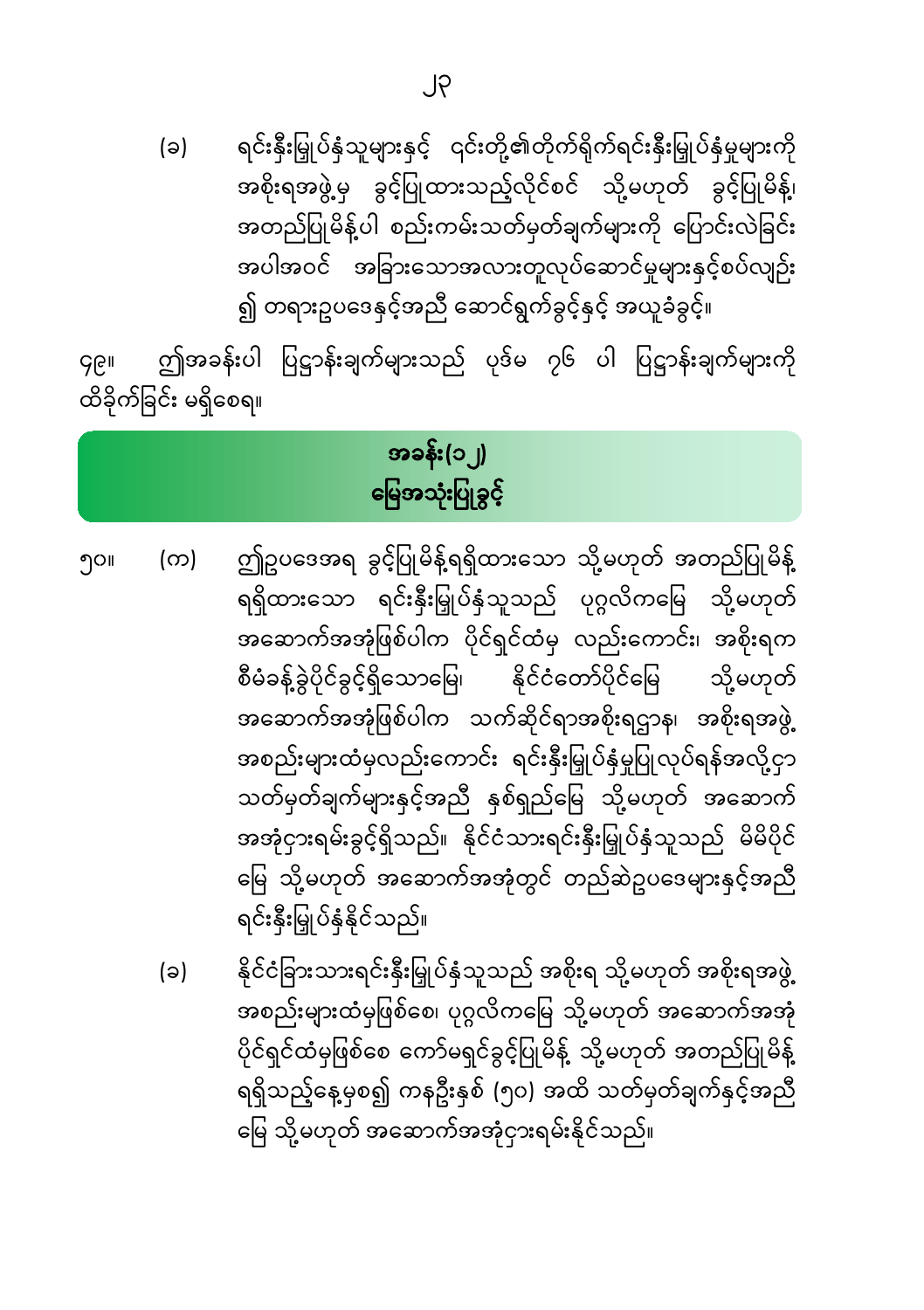- (b) the right to due process of law and the right to appeal on similar measures, including any change to the terms and conditions under any license, a Permit or an Endorsement granted by the Government to the investors and their direct investments.
- 49. The provisions of this Chapter shall not affect the provisions in section 76.

#### **Chapter XII Right to Use Land**

- 50. (a) An Investor who obtains a Permit or an Endorsement under this Law has the right to obtain a long-term lease of land or building from the private owned or from the relevant government departments, governmental organizations managed by the Government, or owned by the State in accordance with the stipulations in order to do investment. Citizen investors may invest in their own land or building in accordance with relevant laws.
	- (b) Foreign investor may lease land or building either from the Government or governmental organizations or from owners of private land or building from commencing on the date of receipt of a Permit or an Endorsement of the Commission up to an initial period of (50) year in accordance with the stipulation.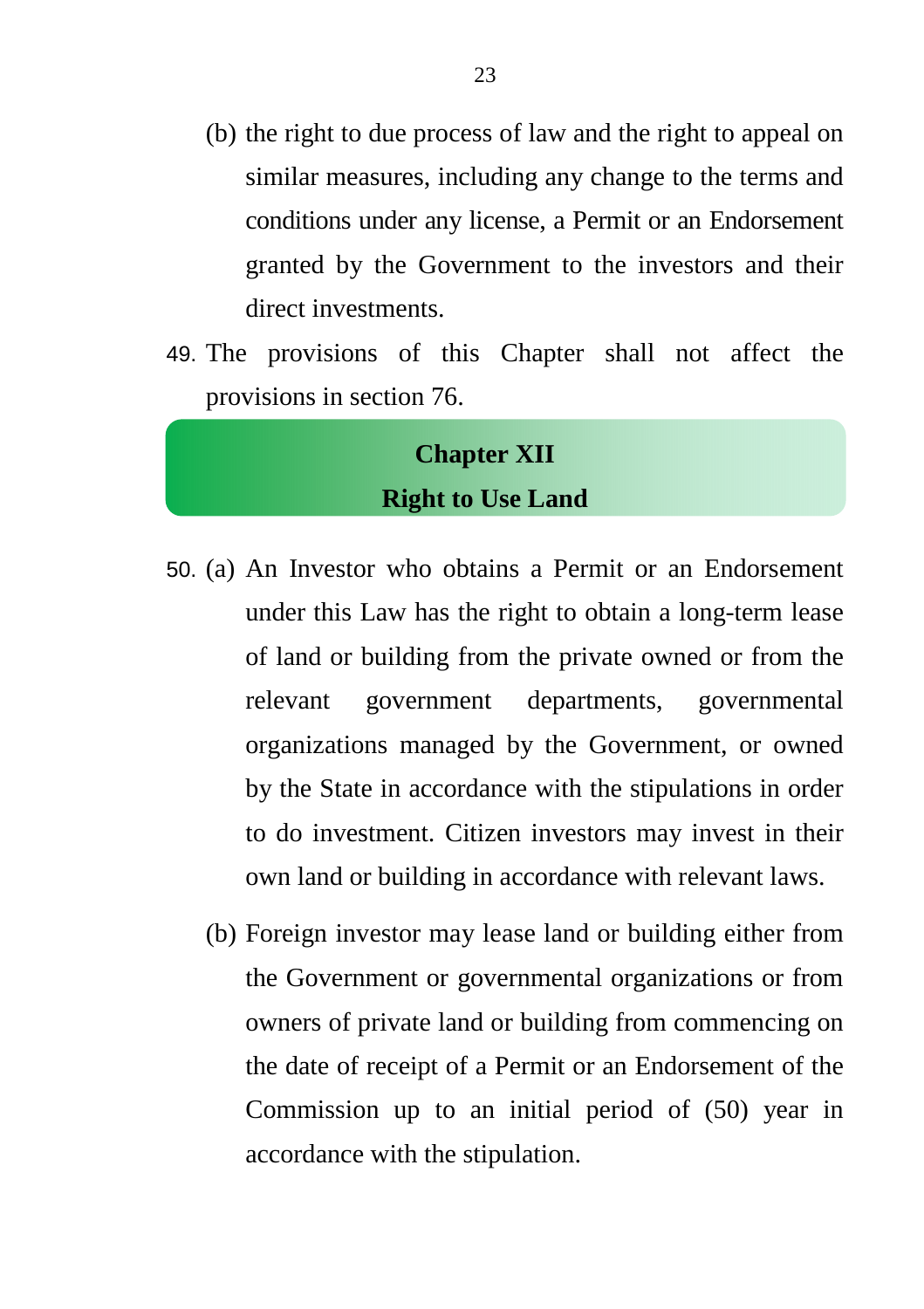- (က) နိုင်ငံတော်အတွင်း ၎င်း၏ ရင်းနှီးမြှုပ်နှံမှုတွင် သတ်မှတ်အရည် အချင်းကိုက်ညီသည့် မည်သည့်နိုင်ငံသားကိုမဆို အကြီးတန်း စီမံခန့်ခွဲမှု၊ နည်းပညာ၊ လုပ်ငန်းကျွမ်းကျင်သူနှင့် အကြံပေး အဖြစ် ဥပဒေများနှင့်အညီ ခန့်အပ်နိုင်သည်၊
- ရင်းနှီးမြှုပ်နှံသူသည် -၅၁။

# အမှုထမ်းများနှင့်အလုပ်သမားများ ခန့်ထားခြင်း

#### အခန်း(၁၃)

- ကော်မရှင်သည် နိုင်ငံတော်တစ်ဝန်းလုံးတွင် ဖွံ့ဖြိုးတိုးတက်စေရန်  $\circ$ အလို့ငှာ စီးပွားရေးဖွံ့ဖြိုးတိုးတက်မှု နည်းပါးပြီး ဆက်သွယ် သွားလာရေး ခက်ခဲသော ဒေသများတွင် ရင်းနှီးမြှုပ်နှံသူများ .<br>အတွက် ဤဥပဒေပါမြေ သို့မဟုတ် အဆောက်အအုံ ငှားရမ်းခွင့် ကာလ သို့မဟုတ် မြေ သို့မဟုတ် အဆောက်အအုံ အသုံးပြုခွင့် ကာလထက် ပိုမိုခံစားခွင့်ပြုရာတွင် အစိုးရအဖွဲ့မှတစ်ဆင့် ပြည်ထောင်စုလွှတ်တော်သို့ တင်ပြအတည်ပြုချက်ရယူရမည်။
- အစိုးရအဖွဲ့ သည် မြေအသုံးချမှု သို့မဟုတ် မြေငှားရမ်းမှုများ  $(c)$ အတွက် မြန်မာနိုင်ငံသားရင်းနှီးမြှုပ်နှံသူများအား ပိုမိုကောင်းမွန် သောသတ်မှတ်ချက်များနှင့် အခွင့်အရေးများကို ခွင့်ပြုပေးနိုင် သည်။
- ရင်းနှီးမြှုပ်နှံသူသည် မြေငှားရမ်းခြင်းစာချုပ်အား စာချုပ်စာတမ်း (ဃ) မှတ်ပုံတင်ခြင်းအက်ဥပဒေနှင့်အညီ စာချုပ်စာတမ်း မှတ်ပုံတင် ရုံးတွင်မှတ်ပုံတင်ရမည်။
- အထက်ဖော်ပြပါ ပုဒ်မခွဲ(ခ)အရ ခွင့်ပြုထားသော မြေ သို့မဟုတ် (ဂ) အဆောက်အအုံ ငှားရမ်းကာလ သို့မဟုတ် မြေ သို့မဟုတ် အဆောက်အအုံ အသုံးပြုခွင့်ကာလ သက်တမ်းကုန်ဆုံးပြီးနောက် ကော်မရှင်၏ ခွင့်ပြုချက်ဖြင့် တစ်ဆက်တည်း သက်တမ်းတိုးခွင့် ၁၀နှစ်နှင့် ယင်းသက်တမ်း ကုန်ဆုံးပြီး ထပ်မံ၍ ၁၀ နှစ် သက်တမ်းတိုးမြှင့်နိုင်သည်။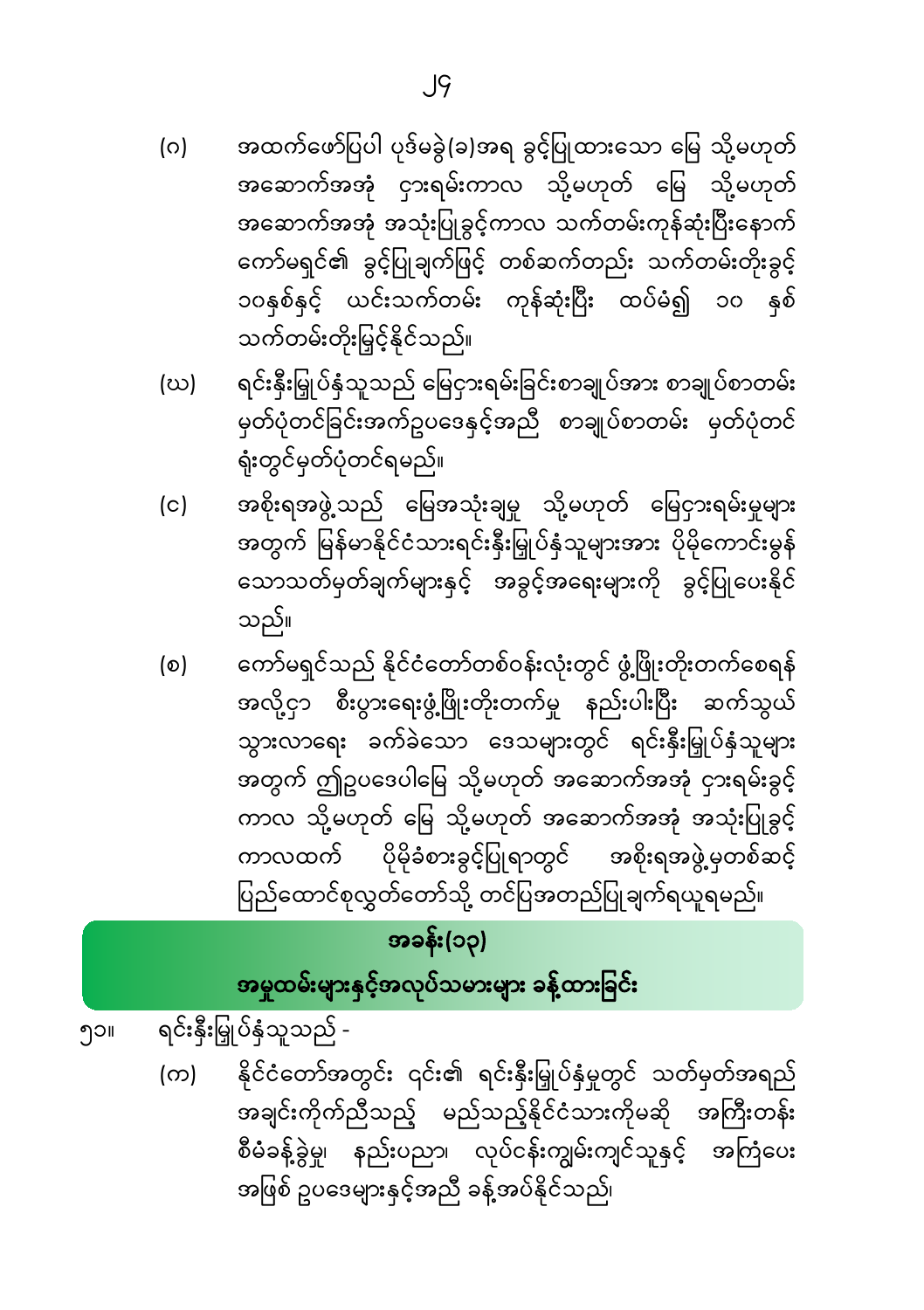- (c) After the expiry of the term of the right to use land or building or the period of right to lease of land or building permitted under subsection (b), a consecutive period of (10) years and a further consecutive period of (10) years extension to such period of lease of land or building may be obtained with the approval of the Commission.
- (d) The investor shall register the land lease contract at the Office of Registry of Deeds in accordance with the Registration Act.
- (e) The Government may grant more favorable terms and conditions for the lease of land and the use of land by Myanmar citizen investors.
- (f) The Commission shall, for the purpose of the development of the entire Union with the approval of the Pyidaungsu Hluttaw submitted through the Government, grant a longer period for the right to lease land or building and the right to use land under this Law, to investors who invest in least developed and remote region.

#### **Chapter XIII Employment of Staff and Workers**

- 51. The investor:
	- (a) may appoint of any citizen who is a qualified person as senior manager, technical and operational expert, or advisor in his investment within the Union in accordance with the laws;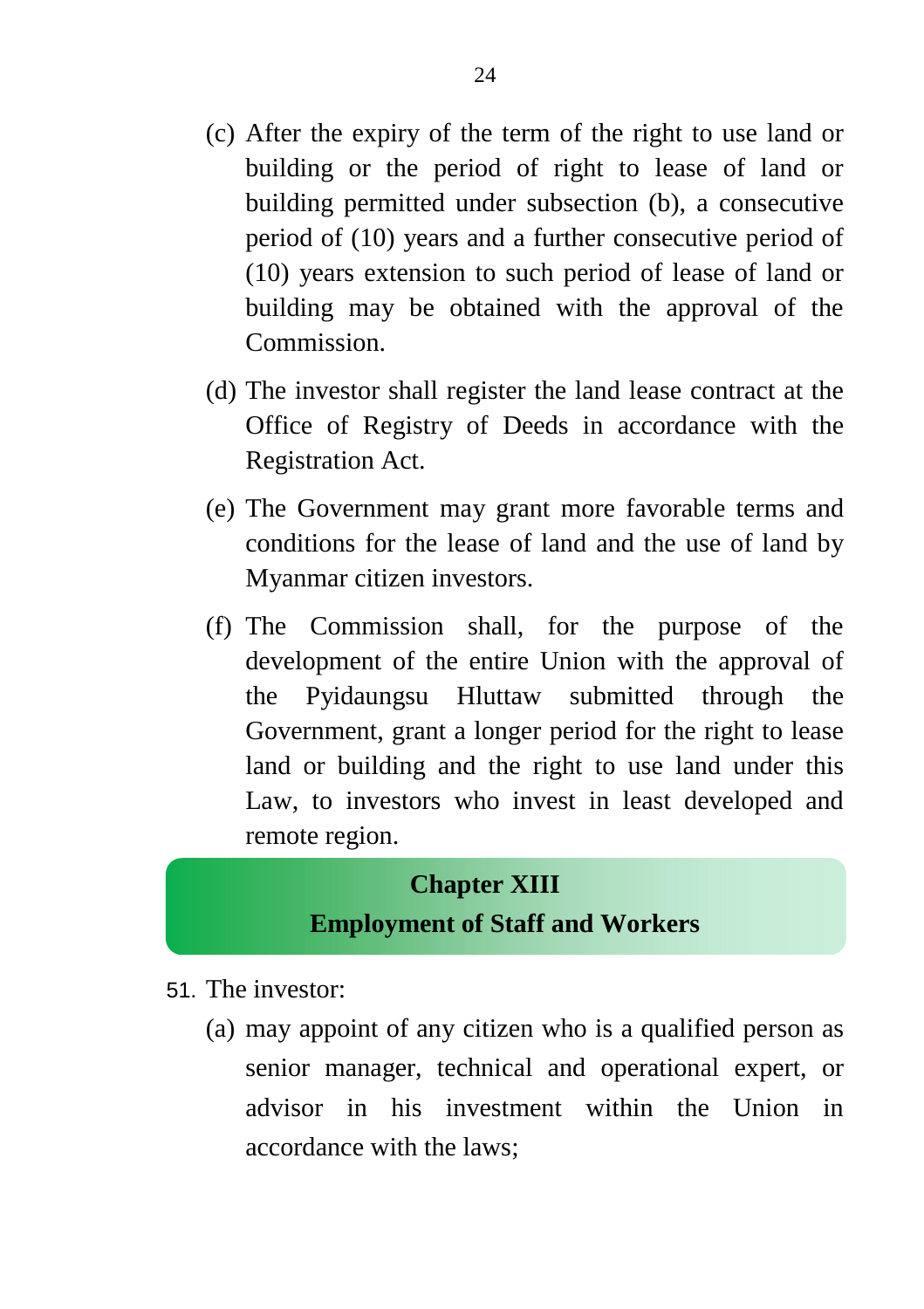- အဆင့်ဆင့်သော စီမံခန့်ခွဲမှု၊ နည်းပညာ၊ လုပ်ငန်းကျွမ်းကျင်သူ (ခ) နေရာတို့တွင် နိုင်ငံသားများအား ခန့်အပ်နိုင်ရန်အလို့ငှာ စွမ်း ဆောင်ရည်မြှင့်တင်ရေး အစီအစဥ်များ ဆောင်ရွက်၍ အစားထိုး ခန့်ထားရမည်။
- ကျွမ်းကျင်မှုမလိုသော လုပ်ငန်းများတွင် နိုင်ငံသားများကိုသာ  $\circ$ ခန့်ထားရမည်၊
- နိုင်ငံခြားသားနှင့် နိုင်ငံသားကျွမ်းကျင်သူ အလုပ်သမားများ၊ (ဃ) အတတ်ပညာရှင်များနှင့် ဝန်ထမ်းများ ခန့်ထားရာတွင် အလုပ် သမားဆိုင်ရာ ဥပဒေ၊ နည်းဥပဒေများနှင့်အညီ အလုပ်ခန့်ထားမှု ဆိုင်ရာ သဘောတူညီချက်စာချုပ်ကို အလုပ်ရှင်နှင့် အလုပ်သမား တို့ နှစ်ဦးနှစ်ဖက်လက်မှတ်ရေးထိုး၍ ခန့်ထားရမည်၊
- အလုပ်ခန့်ထားမှုဆိုင်ရာ သဘောတူညီချက်စာချုပ်ပါ အလုပ်ရှင်  $(c)$ အခွင့်အရေးနှင့် နှင့်အလုပ်သမားတို့၏ တာဝန်များကို လည်းကောင်း၊ အလုပ်အကိုင်ဆိုင်ရာ စည်းကမ်းချက်များကို လည်းကောင်း သတ်မှတ်ရာ၌ အနည်းဆုံး လုပ်ခလစာ၊ ခွင့်ရက်၊ အလုပ်ပိတ်ရက်၊ အချိန်ပိုလုပ်ခ၊ နစ်နာကြေး၊ အလုပ်သမား လျော်ကြေး၊ လူမှုဖူလုံရေးနှင့် အလုပ်သမားများနှင့် သက်ဆိုင် သည့် အခြားအာမခံထားရှိခြင်းတို့အပါအဝင် အလုပ်သမား ဆိုင်ရာဥပဒေ၊ နည်းဥပဒေများပါ အခွင့်အရေးများ ရရှိရေး အတွက် ဆောင်ရွက်ပေးရမည်၊
- အလုပ်သမား ရင်းနှီးမြှုပ်နှံမှုတွင် အလုပ်ရှင်အချင်းချင်း၊  $\circ$ အချင်းချင်း၊ အလုပ်ရှင်နှင့် အလုပ်သမား၊ အလုပ်သမားနှင့် အတတ်ပညာရှင် သို့မဟုတ် ဝန်ထမ်းတို့အကြား ပေါ်ပေါက် လာသည့် အငြင်းပွားမှုများကို တည်ဆဲဥပဒေများနှင့်အညီ ဖြေရှင်းရမည်။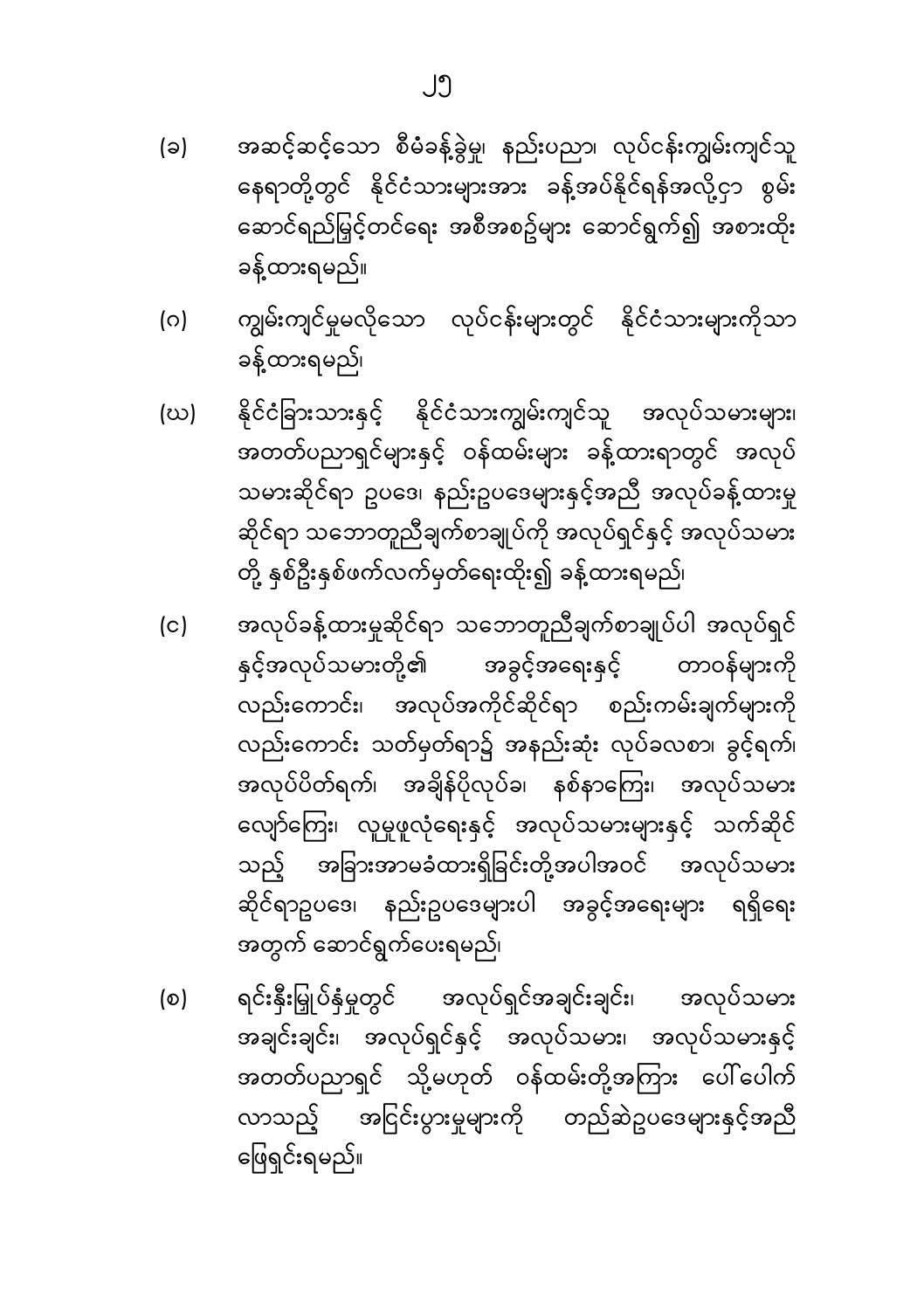- (b) shall appoint them to replace, after providing for capacity building programs in order to be able to appoint citizens to positions of management, technical and operational experts, and advisors;
- (c) shall appoint only citizens for works which does not require skill;
- (d) shall appoint skilled citizen and foreign workers, technicians, and staff by signing an employment contract between employer and employee in accordance with the labor laws and rules;
- (e) shall ensure to obtain the entitlements and rights in the labor laws and rules, including minimum wages and salaries, leave, holidays, overtime fees, damages, compensation of the workman, social welfare, and other insurance related to workers in stipulating the rights and duties of employers and employees and occupational terms and conditions in the employment contract;
- (f) shall settle disputes arising among employers, among workers, between employers and workers, and technicians or staff in the investment in accordance with the applicable laws.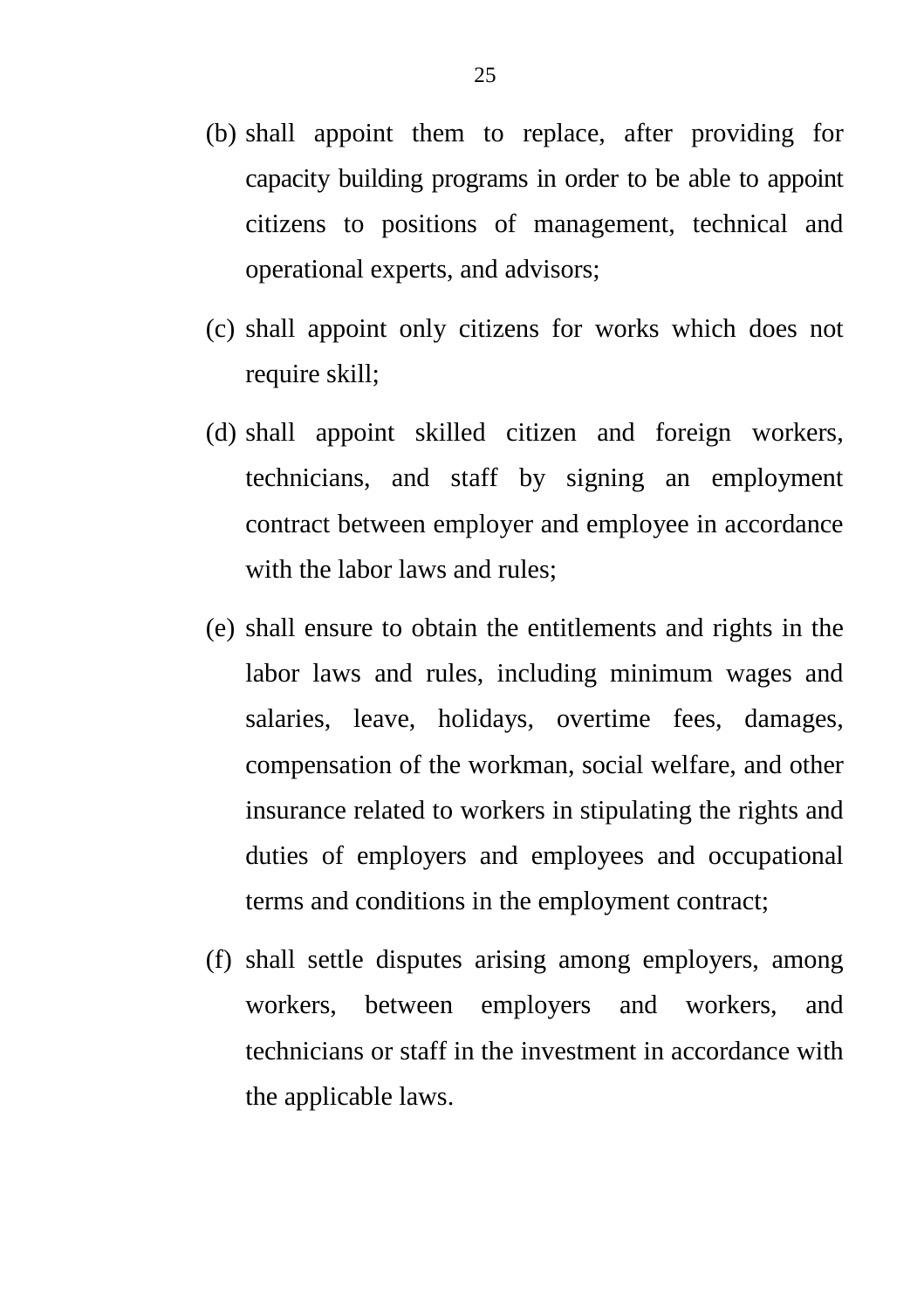# အခန်း(၁၄) ရင်းနှီးမြှုပ်နှံမှုကို အာမခံခြင်း

အစိုးရအဖွဲ့ သည် ဥပဒေနှင့်အညီ ဆောင်ရွက်သည့် ရင်းနှီးမြှုပ်နှံမှုများကို <u>ๆ jll</u> နိုင်ငံပိုင်ပြုလုပ်ခြင်းမပြုဟု အာမခံသည်။ အောက်ပါ အခြေအနေများနှင့်အညီ ဆောင်ရွက်ခြင်းမှအပ ရင်းနှီးမြှုပ်နှံမှုကို သိမ်းယူခြင်းကိုဖြစ်စေ၊ သွယ်ဝိုက်သိမ်းယူ ခြင်းကိုဖြစ်စေ၊ ရပ်ဆိုင်းစေခြင်း သဘောသက်ရောက်သော ဆောင်ရွက်မှုများကို ဖြစ်စေ မပြုလုပ်ဟု အာမခံသည်-

- နိုင်ငံတော်နှင့် နိုင်ငံသားများ အကျိုးအတွက် အမှန်တကယ်  $(\infty)$ လိုအပ်ခြင်း၊
- ခွဲခြားမှုမရှိဘဲ ဆောင်ရွက်ခြင်း၊  $(a)$
- တည်ဆဲဥပဒေများနှင့်အညီ ဆောင်ရွက်ခြင်း၊  $(0)$
- သိမ်းယူသည့် ရင်းနှီးမြှုပ်နှံမှုအား မျှတ၍ပြည့်စုံလုံလောက်သော (ဃ) လျော်ကြေးကို မြန်ဆန်စွာ ပေးချေခြင်း။

မျှတ၍ ပြည့်စုံလုံလောက်မှုရှိသော လျော်ကြေးသတ်မှတ်ရာတွင် လျော်ကြေး ၅၃။ ်<br>ပမာဏသည် သိမ်းဆည်းသည့် ရင်းနှီးမြှုပ်နှံမှု၏ဈေးကွက်တန်ဖိုးနှင့် ညီမျှရမည်ဖြစ် ပြီး သိမ်းဆည်းသည့်ကာလ၌ ဖြစ်ပေါ် နေသည့်ဈေးကွက်တန်ဖိုးဖြင့် သတ်မှတ်ရမည်။ သို့ရာတွင် ၎င်းလျော်ကြေးပမာဏအား သတ်မှတ်ရာတွင် အများပြည်သူအကျိုးနှင့် ရင်းနှီးမြှုပ်နှံသူ၏ အကျိုးစီးပွားအကြား မျှတသော အခြေအနေ အပေါ်အခြေခံရ မည်ဖြစ်ပြီး ရင်းနှီးမြှုပ်နှံမှု၏လက်ရှိနှင့် ယခင်အနေအထား၊ ရင်းနှီး မြှုပ်နှံမှုလုပ်ငန်း သို့မဟုတ် ပစ္စည်းသိမ်းယူရခြင်း၏ အကြောင်းအရင်း၊ ရင်းနှီး မြှုပ်နှံမှု၏မျှတသော -<br>ဈေးကွက်တန်ဖိုး၊ ရင်းနှီးမြှုပ်နှံမှုလုပ်ငန်း သို့မဟုတ် ပစ္စည်းသိမ်းယူရခြင်း၏ ရည်ရွယ်ချက်၊ ရင်းနှီးမြှုပ်နှံသူမှ ရင်းနှီးမြှုပ်နှံမှုပြုလုပ်ထားသည့် ကာလ တစ်လျှောက် ရရှိခဲ့သည့် အမြတ်ငွေများနှင့် ရင်းနှီးမြှုပ်နှံမှု သက်တမ်းတို့ကိုပါ ထည့်သွင်းစဥ်းစားရမည်။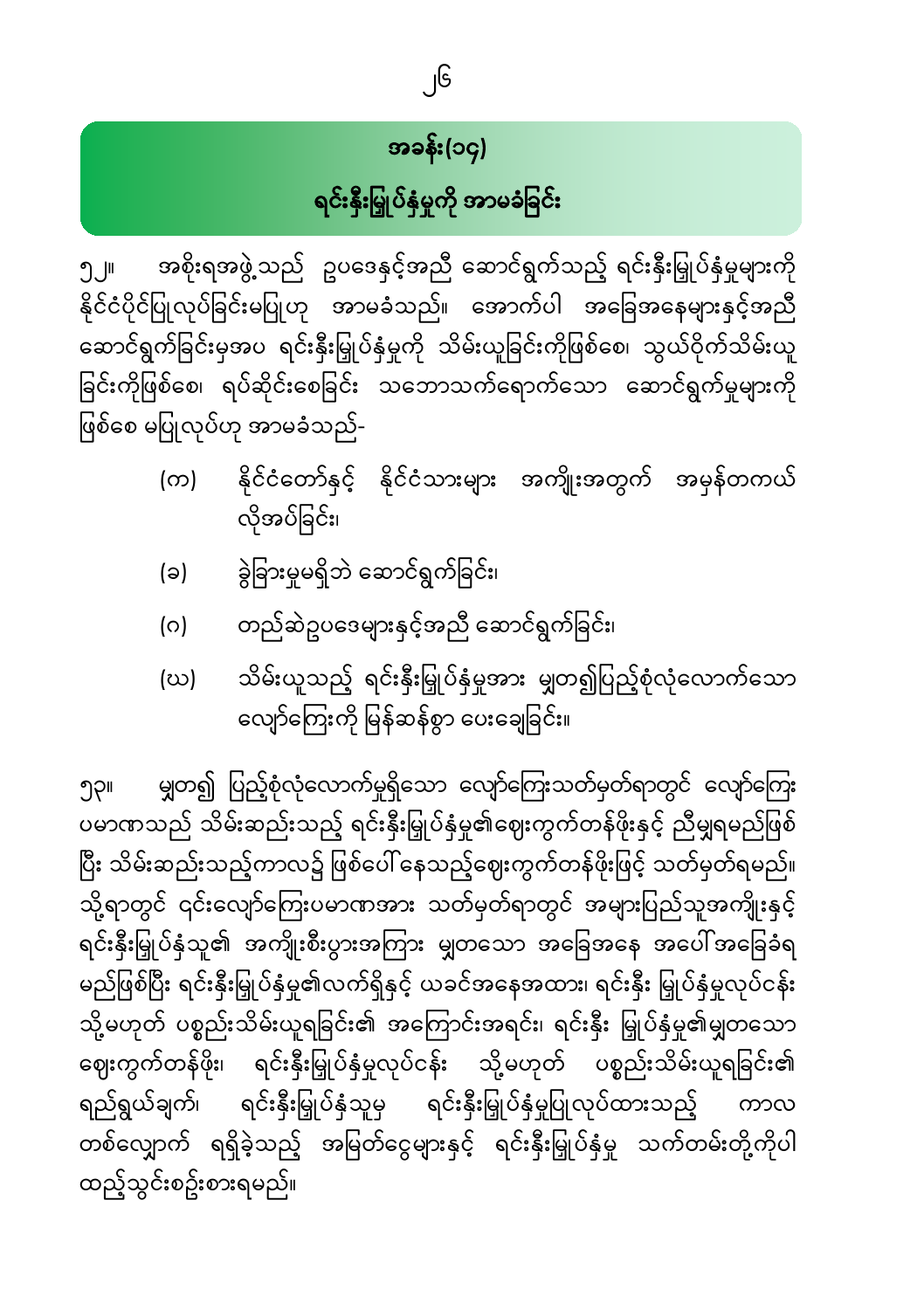#### **Chapter XIV Investment Guarantee**

- 52. The Government guarantees not to nationalize any investment carrying out in accordance with the law. Except under the following conditions, the Government guarantees not to take any measures which expropriate or indirectly expropriate or is likely to effect a result in the termination of an investment :
	- (a) necessary for the public interest;
	- (b) in a non-discriminatory manner;
	- (c) in accordance with due process of law;
	- (d) on payment of prompt, fair and adequate compensation;
- 53. A fair and adequate compensation shall be designated as an equivalent to the market value prevailing at the time of expropriation of the investment. However, that designation shall be based on a fair consideration of public interest as well as the interests of the private investor, and shall take into account the present and past conditions of investment, the reason for expropriation of the investment or assets, the fair market value of the investment, the purpose of expropriating the investment or assets, the profits acquired by the investor during the term of investment, and also the duration of the investment.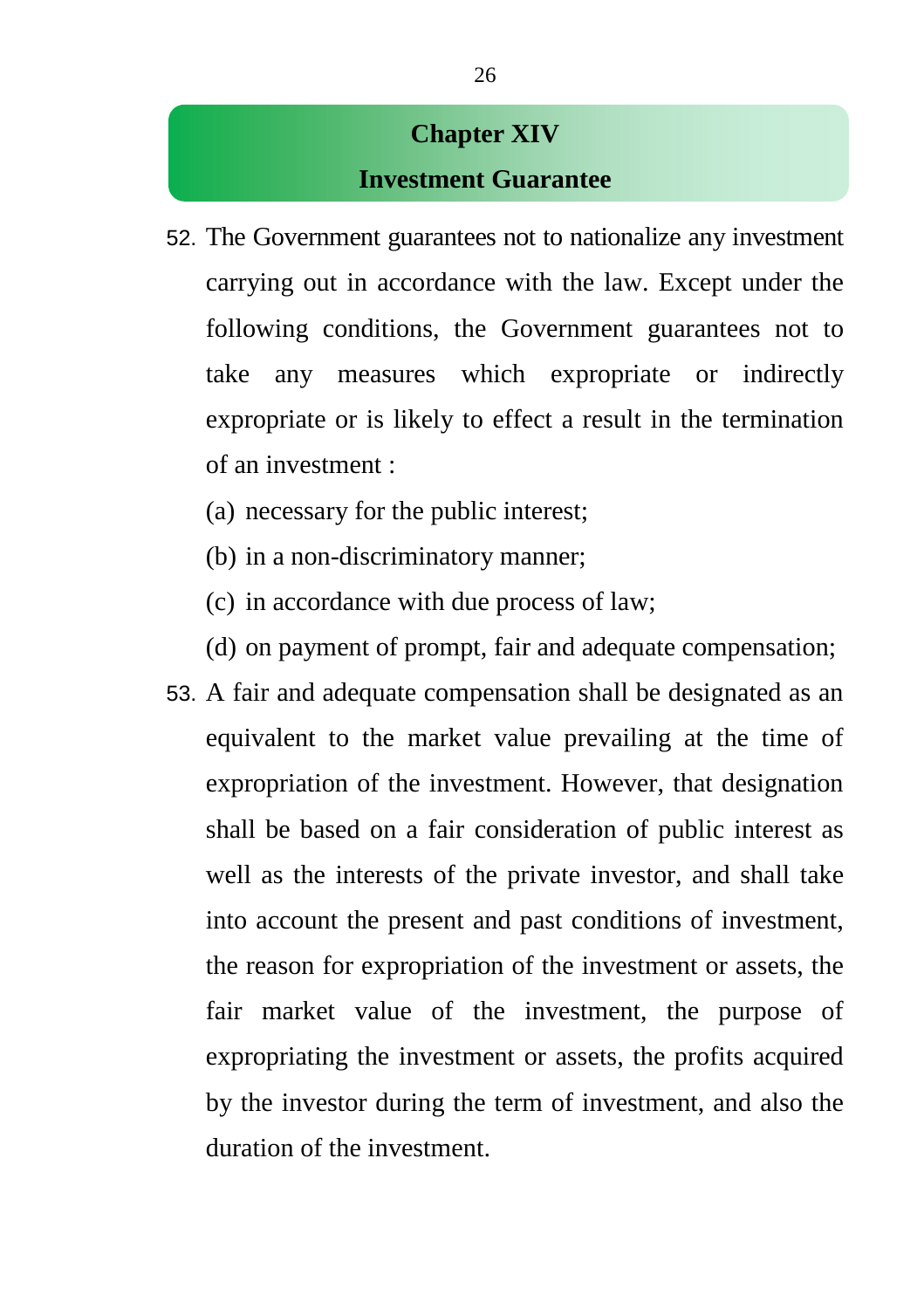$J<sub>2</sub>$ 

ဤဥပဒေ၏ အခန်း(၂၁) နှင့်အခန်း (၂၂) ပါ ပြဋ္ဌာန်းချက်များ အပါအဝင် ၅၄။ အစိုးရအဖွဲ့၏ လုပ်ပိုင်ခွင့်အရ ဆောင်ရွက်သည့် စီးပွားရေးဆိုင်ရာ ထိန်းညှိရန် ရည်ရွယ်ချက်အတွက် သို့မဟုတ် လူမှုအကျိုးစီးပွား အထောက်အကူပြုစေရေး ရည်ရွယ်ချက်များအတွက် လုပ်ဆောင်သည့် ခွဲခြားမှုမရှိသည့် ဆောင်ရွက်ချက် များသည် ဤအခန်း၏ ပြဋ္ဌာန်းချက်များနှင့် အကျုံးဝင်သက်ဆိုင်ခြင်း မရှိစေရ။

ပုဒ်မ ၅၂ ကို လိုက်နာကျင့်သုံးရာတွင် လုပ်ကိုင်ဆောင်ရွက်မှုများသည် ງງ⊪ အဆိုပါ ပုဒ်မပါ ပြဋ္ဌာန်းချက်များနှင့် ကိုက်ညီမှုမရှိကြောင်းနှင့် သွယ်ဝိုက်၍ ရင်းနှီးမြှုပ်နှံမှု သိမ်းယူခြင်းဖြစ်ကြောင်း ရင်းနှီးမြှုပ်နှံသူက တင်ပြလာလျှင် အစိုးရ အဖွဲ့သည် အောက်ဖော်ပြပါ အချက်အလက်များကို ထည့်သွင်းစဥ်းစား၍ ကိစ္စရပ် တစ်ခုချင်းအလိုက် စုံစမ်းစစ်ဆေးမှုပြုခြင်း၊ အချက်အလက်ကို စိစစ်ခြင်းတို့ကို ဆောင်ရွက်ရမည်-

- ရင်းနှီးမြှုပ်နှံမှု၏ စီးပွားရေးတန်ဖိုးကို ကြီးမားပြင်းထန်စွာ ထိခိုက် (က) နစ်နာစေရန် တမင်ဖန်တီး ရည်ရွယ်ဆောင်ရွက်ခြင်းရှိ/မရှိ၊
- အစိုးရမှ ရင်းနှီးမြှုပ်နှံသူသို့ ယခင်စာဖြင့် ရေးသားထားသည့် (ခ) ကတိကဝတ်များ၊ သဘောတူစာချုပ်၊ လိုင်စင် သို့မဟုတ် အခြား တရားဝင်စာရွက်စာတမ်းများကို ချိုးဖောက်မှုရှိ/မရှိ၊
- ပုဒ်မ ၅၂ ပုဒ်မခွဲ (က) တွင် ဖော်ပြထားသည့် အစိုးရအဖွဲ့၏ (ဂ) ရည်ရွယ်ချက် အပါအဝင် ၎င်း၏လုပ်ဆောင်ချက်များသည် အများပြည်သူ အကျိုးစီးပွားနှင့် ကိုက်ညီမှုရှိ/မရှိ။

### အခန်း(၁၅)

## ဘဏ္ဍာငွေများလွှဲပြောင်းခြင်း

၅၆။ နိုင်ငံခြားသားရင်းနှီးမြှုပ်နှံသူများသည် ဤဥပဒေအရ ဆောင်ရွက်သည့် ရင်းနှီး မြှုပ်နှံမှုနှင့် ဆက်နွယ်လျက်ရှိသည့် အောက်ပါဘဏ္ဍာငွေများကို ပြည်ပသို့ လွှဲပြောင်းနိုင်သည် -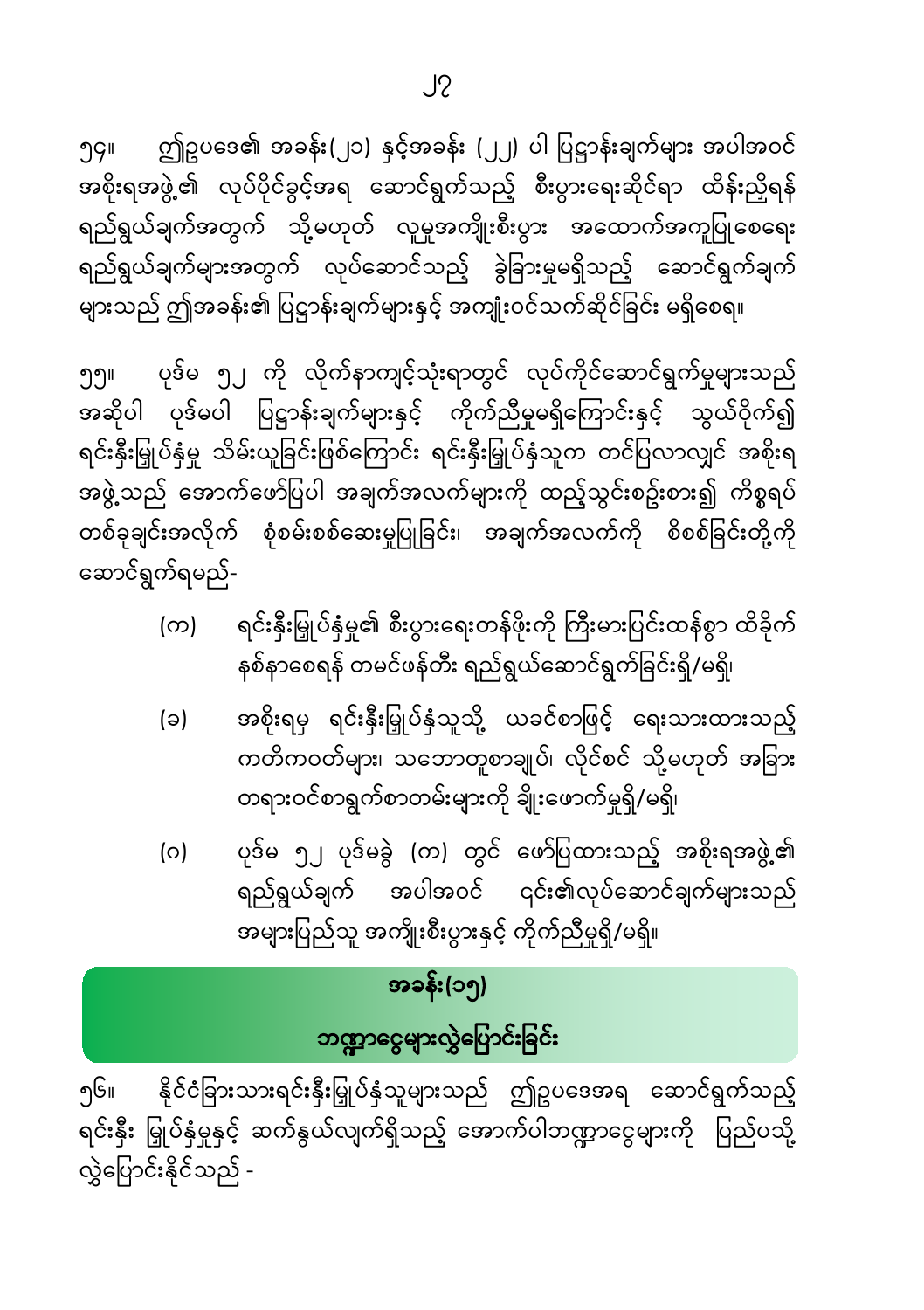54. Non-discriminatory manner, including in Chapter XXI and Chapter XXII of this Law, which the Government performs in their authority for the purposes of regulating economic or supporting social interest shall not apply to the provisions in

this Chapter.

- 55. If an investor asserts that a measure or series of measures undertaken under section 52 are inconsistent with the provisions of such section and amount to an indirect expropriation, the Government shall conduct a case-by-case and fact-based inquiry that takes into consideration the following factors:
	- (a) whether the measures create an intentional adverse effect on the economic value of an investment or not ;
	- (b) whether the measures breach the prior binding written commitment of the Government, contract, license, or other legal documents issued in favor of the investor or not;
	- (c) whether the measures of the Government, including the objective contained in section 52 (a), are consistent with the public interest or not.

#### **Chapter XV Transfer of Funds**

56. Foreign investors may transfer the following funds abroad relating to the investments made under this Law: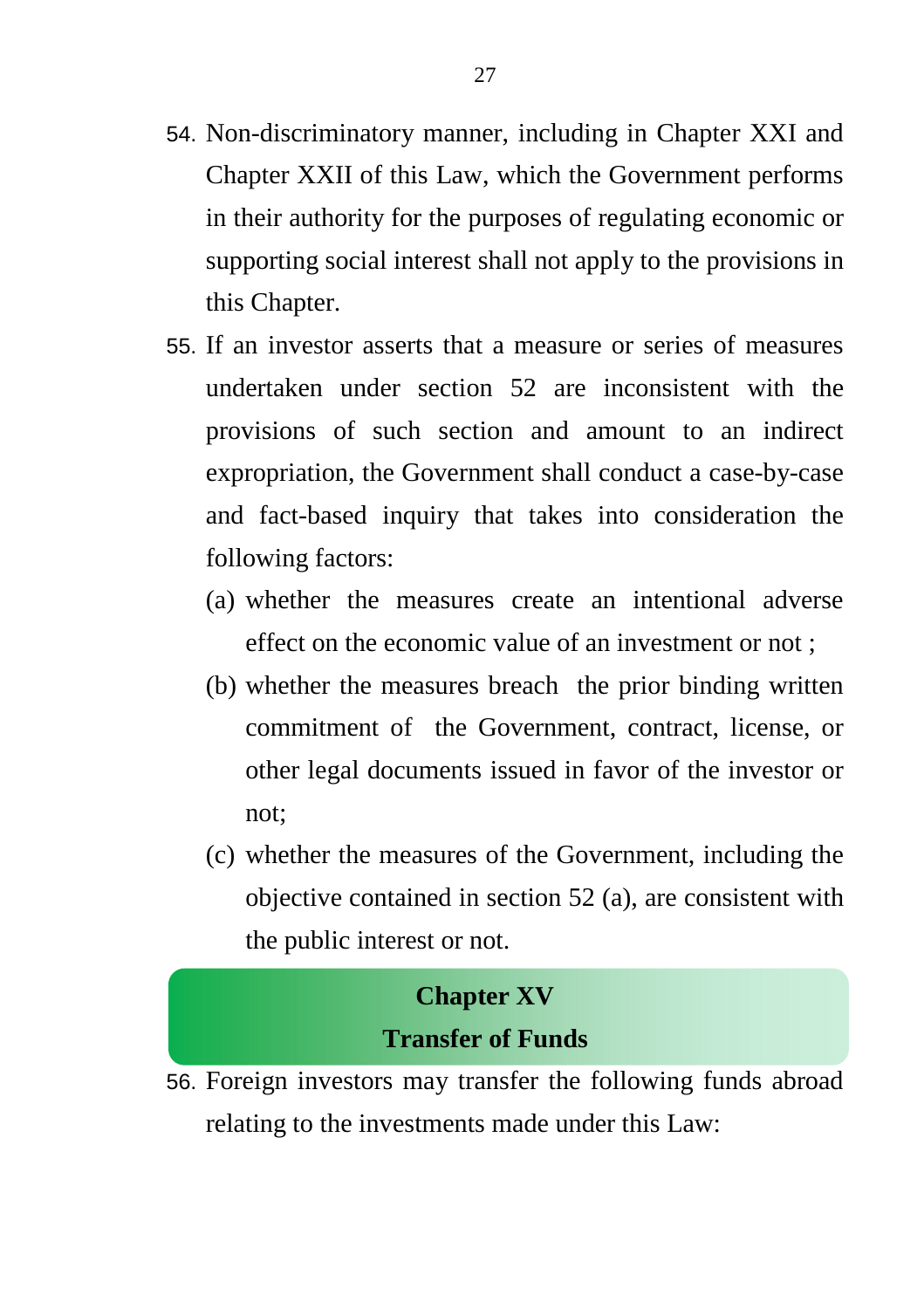ချေးငွေလွှဲပြောင်းခြင်း သို့မဟုတ် ချေးငွေရယူခြင်းတို့နှင့်စပ်လျဉ်း၍ ၅၇။ သတ်မှတ်စည်းမျဉ်းများနှင့်အညီ မြန်မာနိုင်ငံတော်ဗဟိုဘဏ်၏ ခွင့်ပြုချက်ဖြင့် လွှဲပြောင်း သို့မဟုတ် ရယူရမည်။

- နိုင်ငံတော်အတွင်း ဥပဒေနှင့်အညီခန့်အပ်ထားသည့် နိုင်ငံခြား  $(\infty)$ သားကျွမ်းကျင်သူဝန်ထမ်းများ၏ လုပ်ခလစာနှင့်ဝင်ငွေ။
- ရင်းနှီးမြှုပ်နှံမှု သို့မဟုတ် ပစ္စည်းသိမ်းယူခြင်းတို့မှ လျော်ကြေး  $\circ$ အဖြစ် ရရှိသည့် ငွေကြေးများ၊ အခြားလျော်ကြေးငွေများ၊
- ပေးချေရမည့် ငွေများ၊ ရင်းနှီးမြှုပ်နှံမှု အငြင်းပွားမှုဖြေရှင်းခြင်းမှ ထွက်ပေါ်လာသည့်  $(c)$ ပေးချေငွေများ၊
- ဖျက်သိမ်းခြင်းတို့မှ ထွက်ပေါ် လာသည့် အမြတ်အစွန်းများ၊ ချေးငွေသဘောတူစာချုပ် အပါအဝင် ပဋိညာဉ်စာချုပ်အရ (ဃ)
- ရင်းနှီးမြှုပ်နှံမှုတစ်ခု၏ စုစုပေါင်းရောင်းချမှု သို့မဟုတ် တစ်စိတ်  $(\circ)$ တစ်ပိုင်း ရောင်းချမှု သို့မဟုတ် လုပ်ငန်းတစ်ခုခု သို့မဟုတ် ရင်းနှီးမြှုပ်နှံမှုနှင့် ဆက်စပ်သည့် ပိုင်ဆိုင်မှုစာရင်းရှင်းလင်း
- ဤဥပဒေအရ ရင်းနှီးမြှုပ်နှံမှုမှ ထွက်ပေါ်လာသော အကျိုး  $(a)$ အမြတ်များ၊ အခြေပစ္စည်းမှ အမြတ်အစွန်းများ၊ အစုပေါ်အမြတ် များ၊ ခိုင်ကြေးများ၊ မူပိုင်ခများ၊ လိုင်စင်ကြေးများ၊ နည်းပညာ အကူအညီထောက်ပံ့မှုနှင့် စီမံခန့်ခွဲမှုဆိုင်ရာ အခကြေးငွေများ၊ အစုရှယ်ယာနှင့် အခြားလက်ရှိဝင်ငွေများ၊
- မြန်မာနိုင်ငံတော်ဗဟိုဘဏ်မှ ချမှတ်ထားသည့် မတည်ရင်းနှီးငွေ (က) စာရင်းဆိုင်ရာ ပြဋ္ဌာန်းချက်များနှင့်အညီ သတ်မှတ်ထားသည့် မတည်ရင်းနှီးငွေများ၊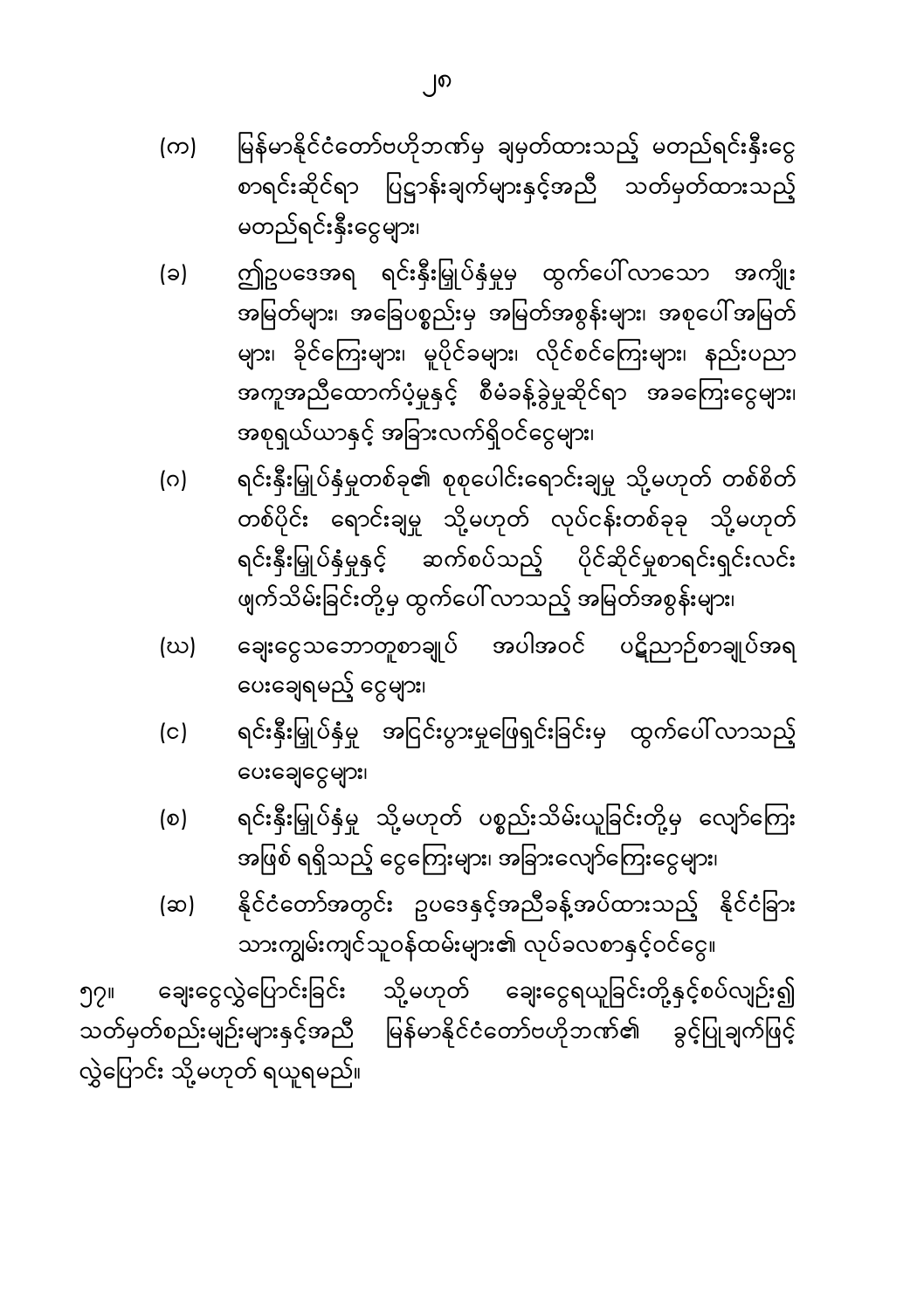- (a) capital designated under the provisions relating to capital account rules stipulated by the Central Bank of Myanmar;
- (b) proceeds, profits from the asset, dividends, royalties, patent fees, license fees, technical assistance and management fees, shares and other current income resulting from any investment under this Law;
- (c) proceeds from the total or partial sale or liquidation of an investment;
- (d) payments made under a contract, including a loan agreement;
- (e) payments resulting from any settlement of investment disputes;
- (f) other compensation or money as compensation under the investment or expropriation;
- (g) remuneration, salary and earning of foreign experts legally employed in the Union.
- 57. With respect to transferring a loan or taking a loan, it shall be transferred and taken with the approval of the Central Bank of Myanmar, in accordance with the stipulated regulations.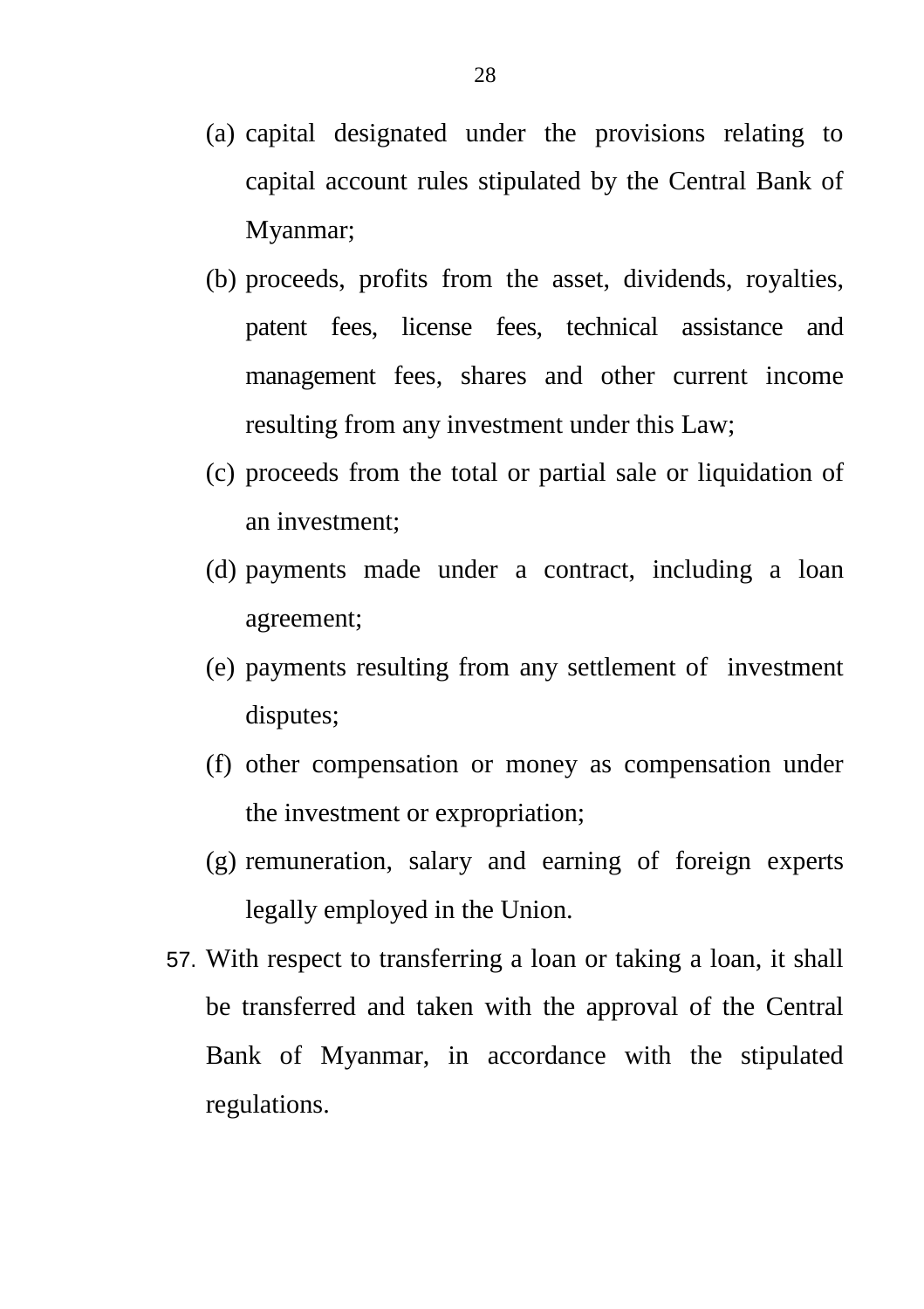မြန်မာနိုင်ငံသားရင်းနှီးမြှုပ်နှံသူများသည် ဤဥပဒေအရ ဆောင်ရွက်သည့် ၅၈။ ရင်းနှီး မြှုပ်နှံမှုနှင့် ဆက်နွယ်လျက်ရှိသည့် အောက်ပါကိစ္စရပ်များတွင် နိုင်ငံတော် အတွင်းမှ ပြည်ပသို့လွတ်လပ်စွာဖြင့်နှောင့်နှေးကြန့်ကြာမှု မရှိဘဲလွှဲပြောင်းနိုင်သည်-

- ခိုင်ကြေးများ၊ လိုင်စင်ကြေးများ၊ နည်းပညာအကူအညီ (က) ထောက်ပံ့မှု၊ စီမံခန့်ခွဲမှုဆိုင်ရာ အခကြေးငွေများနှင့် မည့်သည့် ပြင်ပအဖွဲ့ အစည်းကိုမဆိုပေးရန်ရှိသည့် အတိုးငွေများ၊
- ချေးငွေသဘောတူစာချုပ် အပါအဝင် ပဋိညာဉ်စာချုပ်အရ (ခ) ပေးချေရမည့်ငွေများနှင့် အာမခံလျော်ကြေးငွေများ၊
- စီရင်ချက်အမိန့်၊ အနုညာတစီရင် ဆုံးဖြတ်ခြင်း သို့မဟုတ် မြန်မာ (ဂ) နိုင်ငံသား ရင်းနှီးမြှုပ်နှံသူမှ ပေးရန်ရှိသည့် သဘောတူညီချက် အပါအဝင် အငြင်းပွားမှုဖြေရှင်းခြင်းမှ ထွက်ပေါ်လာသည့် ပေးချေငွေများ။

ဘဏ္ဍာငွေလွှဲပြောင်းမှုများ အားလုံးသည် လွှဲပြောင်းမည့် ပမာဏအပေါ် ၅၉။ -<br>မူတည်၍ သတ်မှတ်ထားသည့် အခွန်ဆိုင်ရာဥပဒေများနှင့်အညီ အခွန်ထမ်းဆောင် \_\_\_\_\_<br>ပြီးမှသာ လွှဲပြောင်းရမည်။

၆၀။ တရားဝင်ခွင့်ပြုမိန့်ဖြင့် အလုပ်လုပ်ကိုင်သော နိုင်ငံခြားသားကျွမ်းကျင်သူ ဝန်ထမ်းများသည် ဝင်ငွေခွန်ဥပဒေအရ ပြဋ္ဌာန်းထားသည့် အခွန်ထမ်းဆောင်မှု ဆိုင်ရာ ဝတ္တရားများအရ လွှဲပြောင်းမည့် ငွေကြေးပမာဏအပေါ် မူတည်၍ အခွန်အခများပေးဆောင်ပြီးသောငွေကို မည်သည့်နုတ်ယူခြင်းမျှမရှိဘဲ နိုင်ငံတော် အတွင်းရှိ နိုင်ငံခြားဘဏ်လုပ်ငန်း လုပ်ကိုင်ခွင့်ရှိသော ဘဏ်များမှတစ်ဆင့် ငွေလွှဲ နိုင်သည်။

နိုင်ငံခြားသားရင်းနှီးမြှုပ်နှံသူများသည် ပုဒ်မ ၅၆ တွင် ဖော်ပြထားသည့် ၆၁။ ဘဏ္ဍာငွေများ လွှဲပြောင်းခြင်းပြုလုပ်ရာတွင် နိုင်ငံခြားသုံးငွေ စီမံခန့်ခွဲမှုဥပဒေ၏ ငွေလုံးငွေရင်းစာရင်း သို့မဟုတ် သာမန်စာရင်းတွင် အကျုံးဝင်သည့်ငွေများကို နိုင်ငံတော်အတွင်းရှိ နိုင်ငံခြားဘဏ်လုပ်ငန်း လုပ်ကိုင်ခွင့်ရှိသော ဘဏ်များမှ .<br>တစ်ဆင့် နိုင်ငံခြားသုံးငွေစီမံခန့်ခွဲမှုဥပဒေအရ လွတ်လပ်စွာသုံးစွဲနိုင်သည့် ငွေကြေး ဖြင့် လွှဲပြောင်းနိုင်သည်။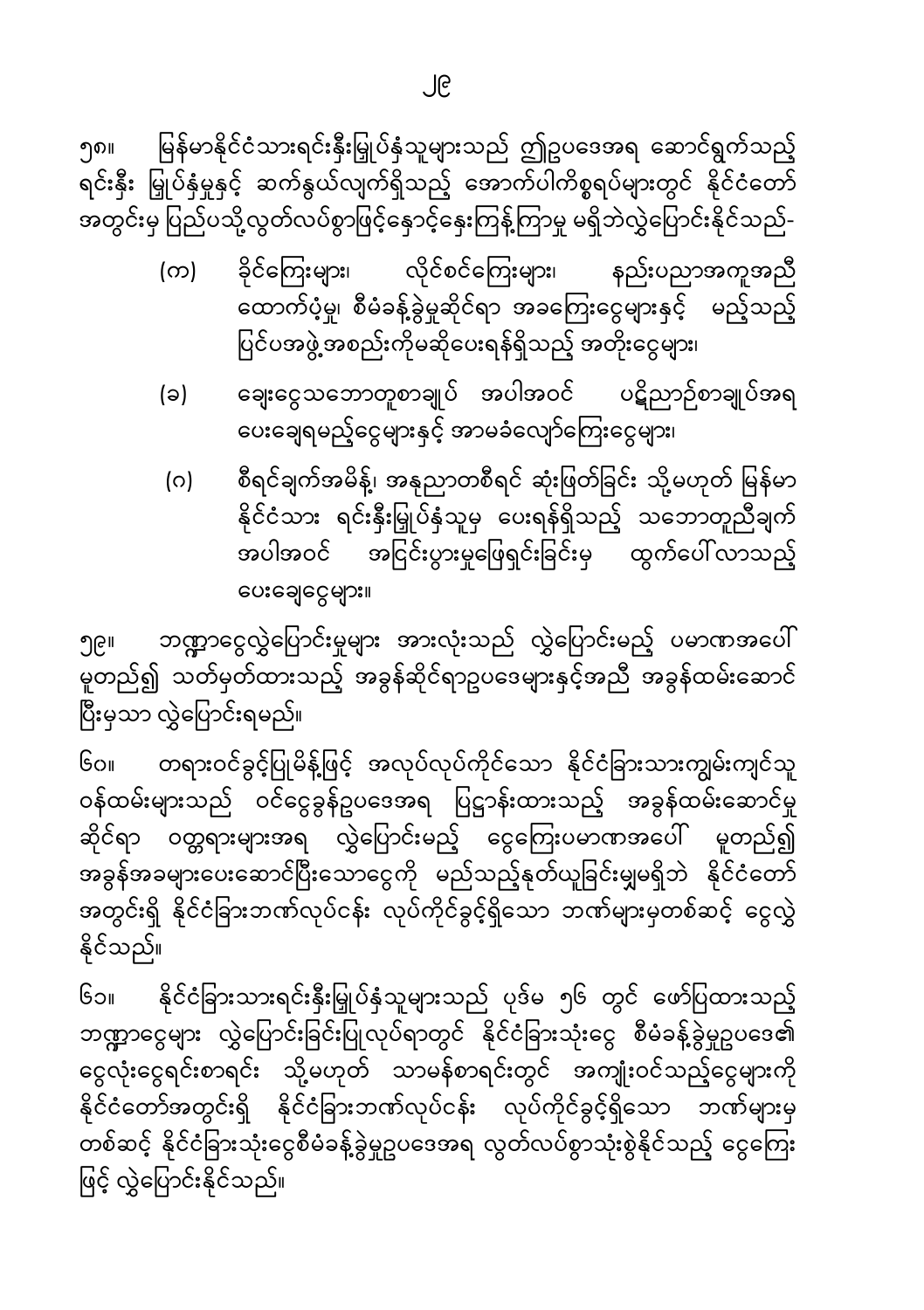- 58. Myanmar citizen investors may freely and without delay transfer abroad the following funds relating to the investments made under this Law:
	- (a) royalties, license fees, technical assistance, management fees, and interests to be paid any outside organization;
	- (b) payments made under a contract, including a loan agreement and insurance claims;
	- (c) payments resulting from an award, arbitration or settlement of any dispute, including any agreement to be paid by Myanmar citizen investor.
- 59. Any transfer of funds shall be allowed only after paying all tax obligations imposed on the amount to be transferred in accordance with the stipulated tax laws.
- 60. Foreign experts with legal work permits may make remittance abroad without any further deduction from the amount of money paid after the tax obligations under the Income Tax Law, through banks authorized with a foreign exchange dealer license and established in the Union.
- 61. In respect of transfers of funds made by Foreign investors under section 56, such funds, including capital accounts or current accounts under the Foreign Exchange Management Law, may be transferred through banks authorized with a foreign exchange dealer license and legally established in the Union with freely usable currencies.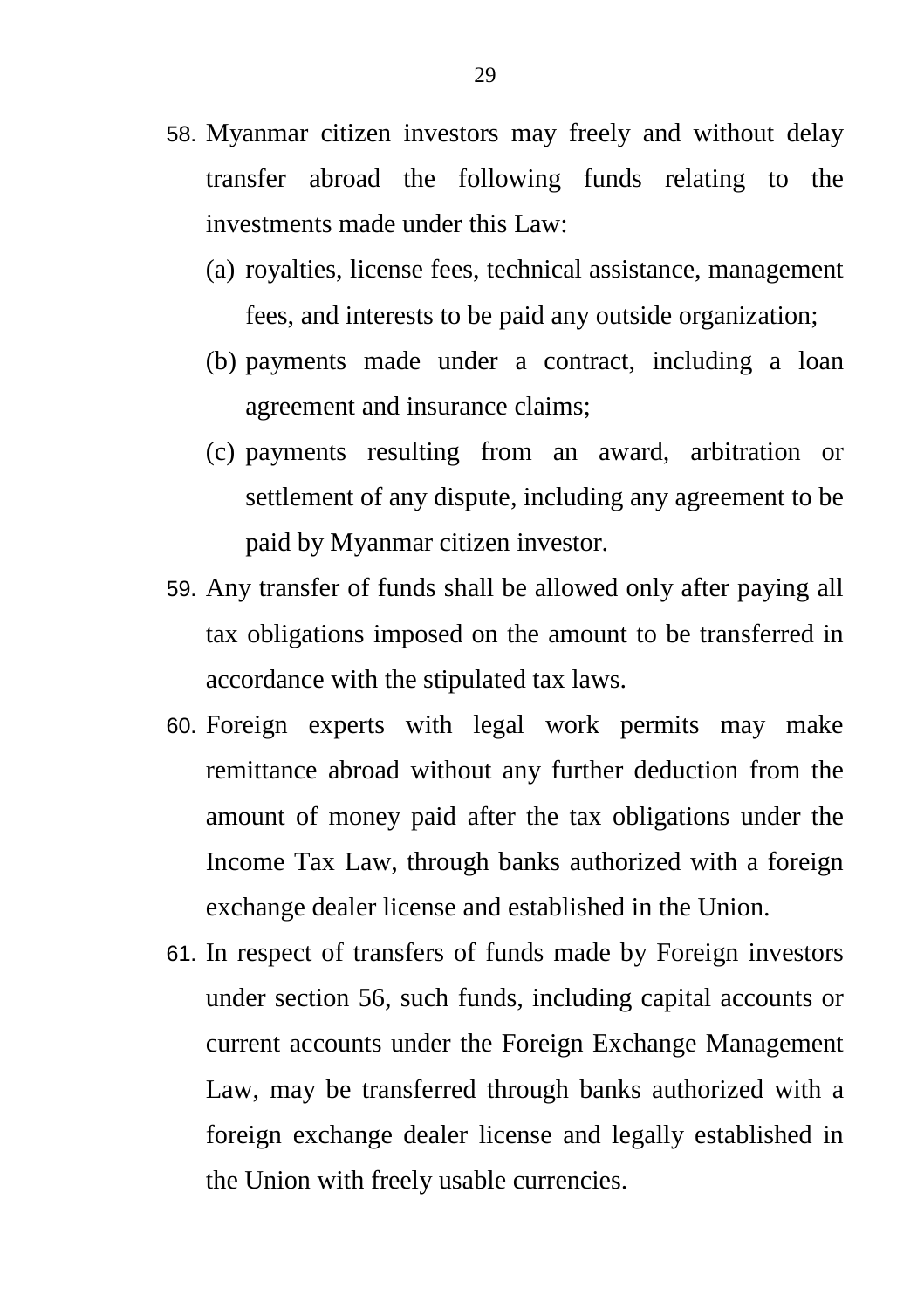နိုင်သည်။

ရယူခွင့်ပြုသည်။ ပြည်ပငွေပေးငွေယူခြင်းဆိုင်ရာ သို့မဟုတ် ပြည်ပငွေကြေး အခက်အခဲများ Gç။ ဆိုးရွားစွာ ဖြစ်ပေါ်နေသည့် အခြေအနေတွင် အစိုးရအဖွဲ့သည် နိုင်ငံခြားသုံးငွေ စီမံခန့်ခွဲမှုဥပဒေပါ ပြဋ္ဌာန်းချက်များနှင့် နိုင်ငံတော်၏ အခြားနိုင်ငံတကာကတိ ကဝတ်များနှင့်အညီ ရင်းနှီးမြှုပ်နှံမှုနှင့်စပ်လျဉ်းသည့် ငွေပေးချေမှု သို့မဟုတ် လွှဲပြောင်းပေးမှုဆိုင်ရာ ကန့်သတ်ချက်များကို ချမှတ်နိုင်သည် သို့မဟုတ် ထိန်းသိမ်း

အနေ။ အစိုးရအဖွဲ့သည် နိုင်ငံတော်အတွင်း၌ ရင်းနှီးမြှုပ်နှံသူနှင့်ယင်း၏ ရင်းနှီး  $\mathbb{G}_{\mathfrak{S}^{\parallel}}$ မြှုပ်နှံမှုအတွက် အသုံးပြုရန်လိုအပ်သည့် မတည်ငွေရင်း သို့မဟုတ် အသုံးစရိတ် များနှင့် နိုင်ငံခြားချေးငွေများကို တည်ဆဲဥပဒေနှင့်အညီ ပြည်ပမှ ငွေလွှဲပြောင်း

- မနေ ငွေစုဆောင်းရေးအစီအစဥ်များ၊ အလုပ်သမားများ၏ ရပိုင်ခွင့်များ နစ်နာဆုံးရှုံးရသည့် အခြေ (ဆ)
- လူမှုဖူလုံရေး၊ ဝန်ထမ်းများ၏ အငြိမ်းစားယူမှု သို့မဟုတ် မဖြစ်  $\circ$
- အခွန်ကိစ္စရပ်များ၊  $(c)$
- သည့်အခြေအနေ၊ တရားစီရင်ရေး သို့မဟုတ် စီမံခန့်ခွဲရေးဆိုင်ရာ ဆောင်ရွက်ချက် (ဃ) များတွင် အမိန့်များ သို့မဟုတ် စီရင်ချက်များနှင့်အညီ ဆောင် ရွက်ရမည့် အခြေအနေ၊
- ငွေကြေးဆိုင်ရာ အစီရင်ခံခြင်း သို့မဟုတ် လွှဲပြောင်းမှုဆိုင်ရာ (ဂ) မှတ်တမ်းများအား ဥပဒေကြောင်းအရ အတည်ပြုရန် သို့မဟုတ် ငွေကြေးအာဏာပိုင် အဖွဲ့အစည်းများကို ပံ့ပိုးကူညီရန် လိုအပ်
- ငွေများအား တရားဝင်ငွေအဖြစ် လွှဲပြောင်းသည့် အခြေအနေ၊
- ကာကွယ်ရန် လိုအပ်သည့်အခြေအနေ၊ ပြစ်မှု သို့မဟုတ် ပြစ်မှုမကင်းသည့် နည်းလမ်းဖြင့် ရရှိသည့် (ခ)

နိုင်ငံခြားငွေ လွှဲပြောင်းမှုကို ဟန့်တားခြင်း သို့မဟုတ် ဆိုင်းငံ့ခြင်းပြုနိုင်သည်-လူမွဲစာရင်းခံခြင်း သို့မဟုတ် မြီရှင်များ၏ အခွင့်အရေးများကို (က)

 $\mathbb{G}_{\cup^{\text{II}}}$ အစိုးရအဖွဲ့ သည် အောက်ပါအခြေအနေတစ်ရပ်ရပ်နှင့် ဆက်စပ်သော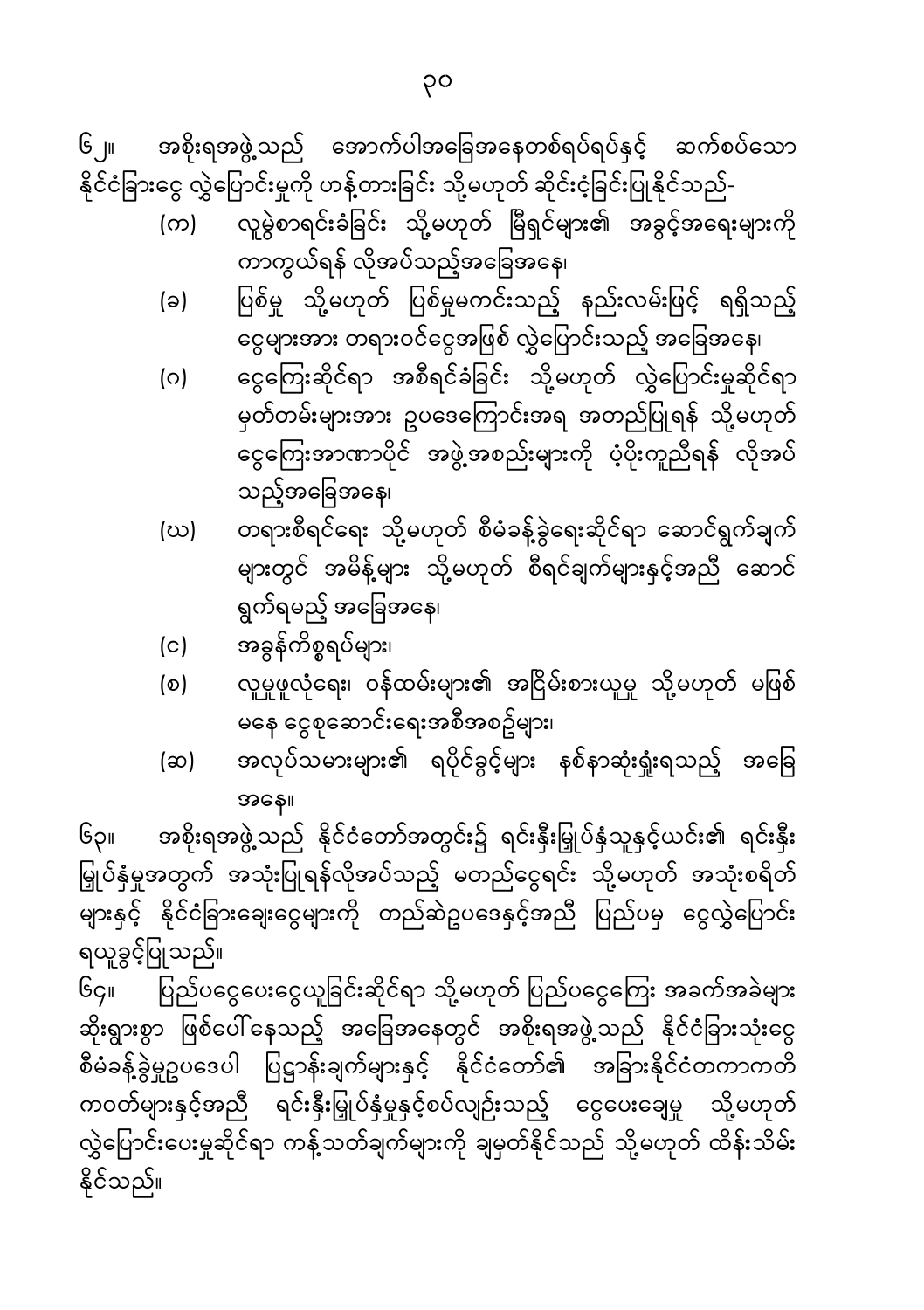- 62. The Government may prevent or delay a transfer of funds relating to any of the following circumstances:
	- (a) insolvency, or the protection of the rights of creditors;
	- (b) criminal or penal offences and the recovery of proceeds of crime;
	- (c) financial reporting or record keeping of transfers when necessary to assist law enforcement or financial regulatory authorities;
	- (d) ensuring compliance with orders or judgments in judicial or administrative proceedings;
	- (e) taxation;
	- (f) social security, public retirement, or compulsory saving schemes;
	- (g) severance entitlements of employees.
- 63. The Government shall allow the transfer of capital or expenditures and foreign loans from abroad, which are required to be used for an investor and its investment within the Union in accordance with applicable laws.
- 64. In the event of serious balance-of-payments or external financial difficulties, the Government may adopt or maintain restrictions on payments or transfers related to investments in accordance with the Foreign Exchange Management Law and other international commitments.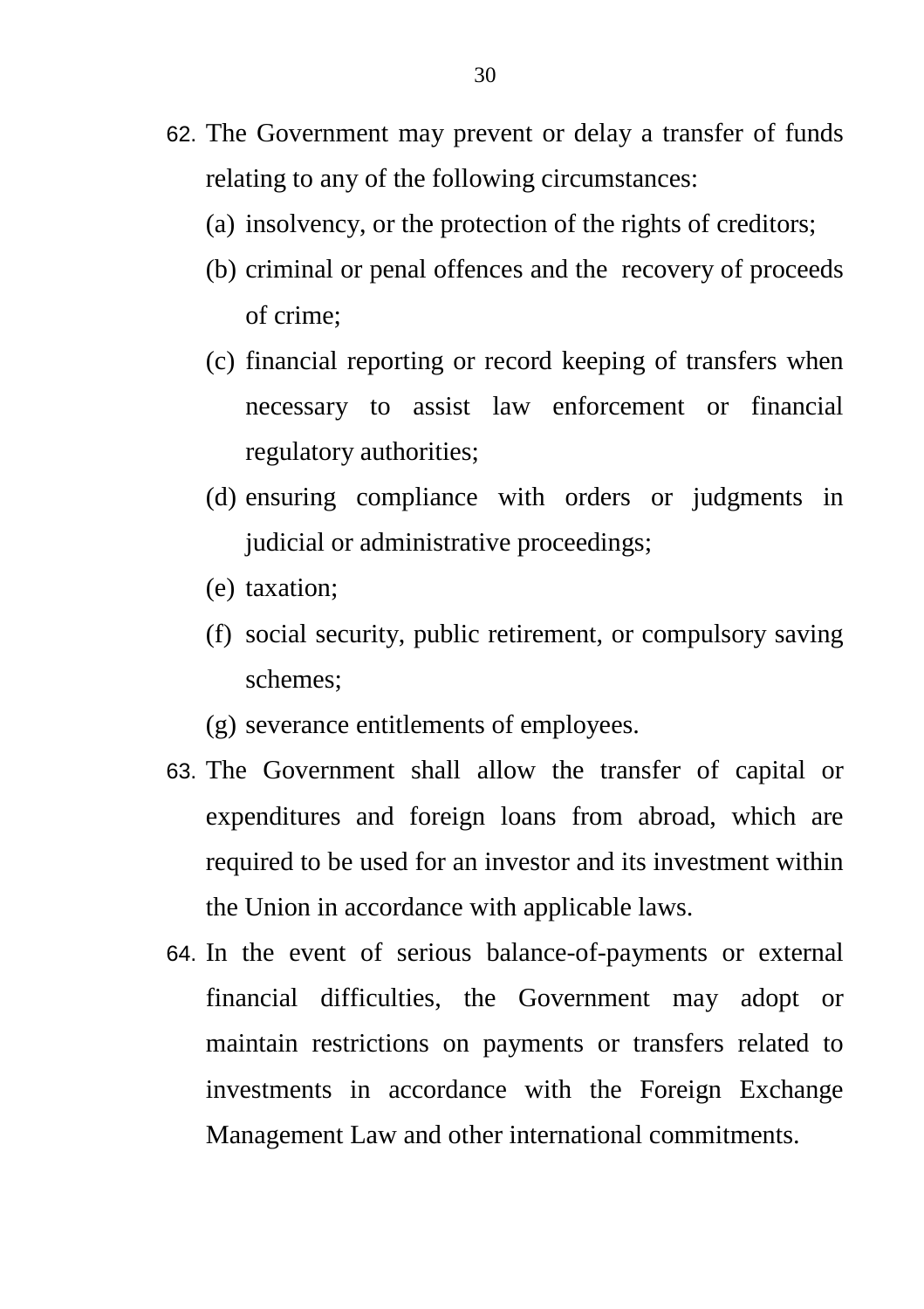#### အခန်း(၁၆)

ရင်းနှီးမြှုပ်နှံသူများ၏ တာဝန်ဝတ္တရားများ

၆၅။ ရင်းနှီးမြှုပ်နှံသူသည် -

- နိုင်ငံတော်အတွင်းရှိ တိုင်းရင်းသားလူမျိုးတို့၏ ဓလေ့ထုံးတမ်း၊ (က) .<br>အစဥ်အလာ၊ ရိုးရာယဥ်ကျေးမှုတို့ကိုလေးစားလိုက်နာရမည်၊
- ရင်းနှီးမြှုပ်နှံမှုလုပ်ဆောင်ရန်အတွက် ကုမ္ပဏီ သို့မဟုတ် တစ်ဦး  $(a)$ -<br>သို့မဟုတ် တရားဝင်စီးပွားရေးအဖွဲ့အစည်းများ တည်းပိုင် သို့မဟုတ် အဆိုပါ တရားဝင်စီးပွားရေးအဖွဲ့အစည်း၏ ရုံးခွဲများ ကိုဥပဒေနှင့်အညီ ဖွဲ့စည်းတည်ထောင် ၍ မှတ်ပုံတင်ရမည်၊
- တည်ဆဲဥပဒေများနှင့် ဤဥပဒေအရ ထုတ်ပြန်သော နည်းဥပဒေ  $\circ$ များ၊ အမိန့်ကြော်ငြာစာများ၊ အမိန့်နှင့်ညွှန်ကြားချက်များ၊ လုပ်ထုံး လုပ်နည်းများ၊ သဘောတူစာချုပ်ပါ စည်းကမ်းချက်များနှင့် အခွန် ဆိုင်ရာ တာဝန်ရှိမှုအပါအဝင် ၎င်းတို့အား ထုတ်ပေးထားသော အထူးပြုလိုင်စင်၊ ခွင့်ပြုမိန့်နှင့် လုပ်ငန်းဆောင်ရွက်ခွင့် လက်မှတ်<br>များတွင် ပါဝင်သည့် စည်းကမ်းချက်များ၊ သတ်မှတ်ချက်များ နှင့်အညီ လိုက်နာဆောင်ရွက်ရမည်၊
- လုပ်ငန်းသဘာဝအရဖြစ်စေ၊ အခြားလိုအပ်ချက်အရဖြစ်စေ (ဃ) လျှင်ဖြစ်စေ၊ မှတ်ပုံတင်ရန် လိုအပ်လျှင်ဖြစ်စေ သက်ဆိုင်ရာ ဌာန၏ သတ်မှတ်ချက်များနှင့်အညီ ဆောင်ရွက်ရမည်၊
- မိမိငှားရမ်းခွင့်ရရှိထားသော သို့မဟုတ် အသုံးပြုခွင့် ရရှိထား  $(c)$ သော မြေ၏မြေပေါ်မြေအောက်တွင် ခွင့်ပြုထားသည့် ရင်းနှီး မြှုပ်နှံမှုနှင့်ဆက်စပ်မှုမရှိသောမူလသဘောတူစာချုပ်တွင်မပါဝင် သော သဘာဝတွင်းထွက်ပစ္စည်းများ သို့မဟုတ် ရှေးဟောင်း ပစ္စည်းများနှင့် ရတနာသိုက်အစရှိသည်တို့ကို တွေ့ရှိပါက ႜၟၣႍၟၟၟၣၣၟႜ<br>ႜၮႝမရှင်ထံသို့ ချက်ချင်းသတင်းပေး အကြောင်းကြားရမည်။<br>ကော်မရှင်က ခွင့်ပြုလျှင် ယင်းမြေပေါ်၌ ဆက်လက်လုပ်ကိုင် နိုင်ပြီးခွင့်မပြုလျှင် <sup>– "</sup>ရင်းနှီးမြှုပ်နှံသူက <sup>–</sup> ရွေးချယ်တင်ပြသည့် ် မြောတစ်ခုအား အစားထိုး ခွင့်ပြုချက်ရယူ၍ ပြောင်းရွှေ့ဆောင် ရွက်ရမည်၊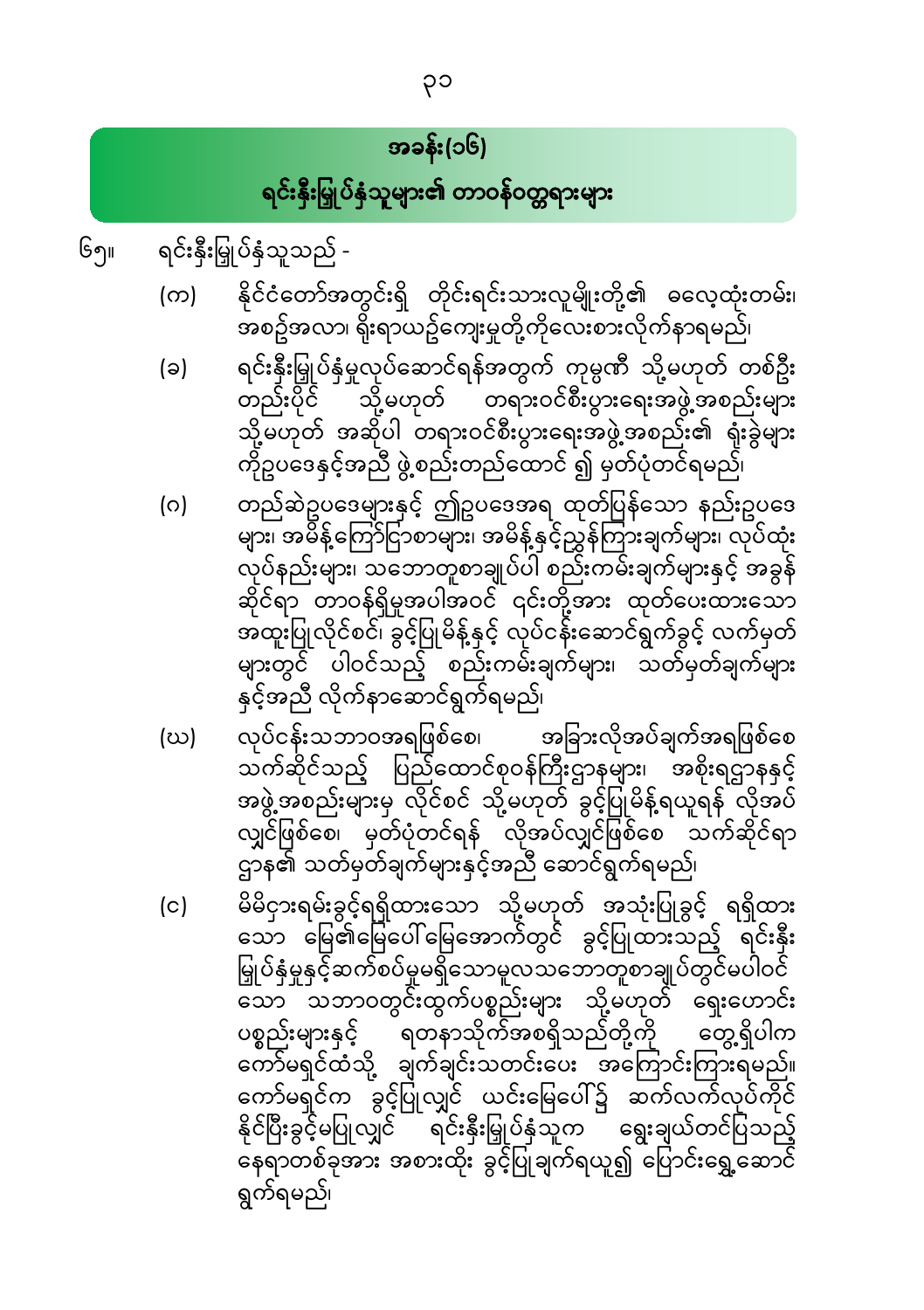#### **Chapter XVI Responsibilities of Investors**

- 65. The Investor:
	- (a) shall respect and comply with the customs, traditions and traditional culture of the ethnic groups in the Union;
	- (b) shall establish and register a company or sole proprietorship or legal entities or branches of such entities under the laws in order to invest;
	- (c) shall abide by the terms and conditions, stipulations of special licenses, permits, and business operation certificates issued to them, including the rules, notifications, orders, and directives and procedures issued by this Law and the applicable laws, terms and conditions of contract and tax obligations;
	- (d) shall carry out in accordance with the stipulations of the relevant department if it is, by the nature of business or by other need, required to obtain any license or permit from the relevant Union Ministries, government departments and governmental organizations, or to carry out registration;
	- (e) shall immediately inform the Commission if it is found that natural mineral resources or antique objects and treasure trove not related to the investment permitted above and under the land on which the investor is entitled to lease or use and not included in the original contracts. If the Commission allows, the investor shall continue to carry out the investment in such land, and if not allowed, the investor shall transfer and carry out, by obtaining the permission, at the substituted place which is selected and submitted by him;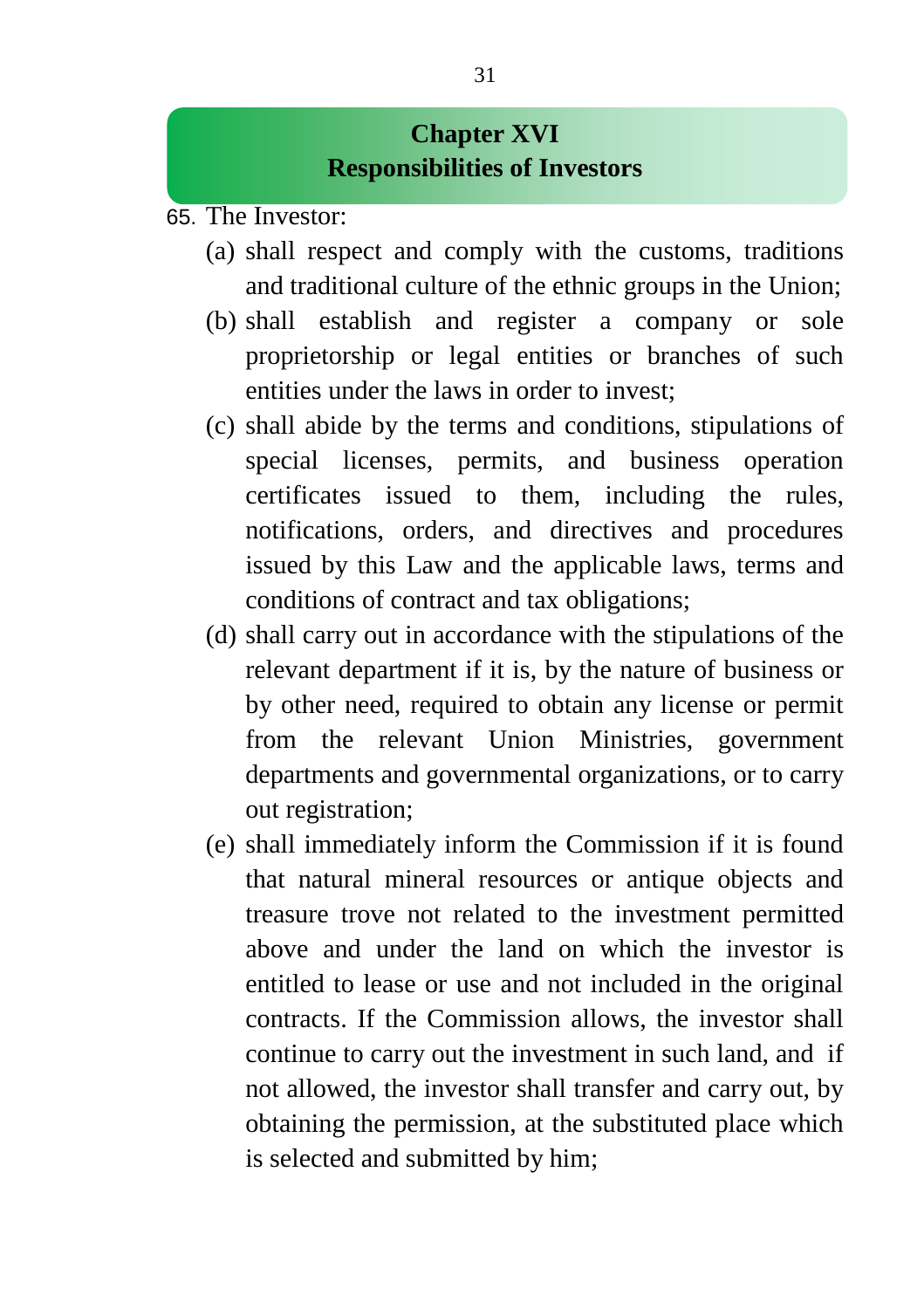- မိမိငှားရမ်းခွင့် သို့မဟုတ် အသုံးပြုခွင့်ရရှိသော မြေ၏သဘာဝ (စ) မြေမျက်နှာသွင်ပြင် သို့မဟုတ် မြေအနိမ့်အမြင့်အနေအထားအား သိသာထင်ရှားစွာ ပြောင်းလဲမှုကို ကော်မရှင်၏ ခွင့်ပြုချက်မရှိဘဲ မပြုလုပ်ရ၊
- မိမိ၏ရင်းနှီးမြှုပ်နှံမှုနှင့်စပ်လျဉ်း၍ တည်ဆဲဥပဒေများ၊ နည်းဥပဒေ (ဆ) များ၊ လုပ်ထုံးလုပ်နည်းများနှင့် နိုင်ငံတကာတွင်ကျင့်သုံးသည့် အကောင်းဆုံး စံချိန်စံညွှန်းများနှင့်အညီ သဘာဝပတ်ဝန်းကျင်နှင့် လူမှုပတ်ဝန်းကျင်ထိခိုက် ပျက်စီးမှု၊ ညစ်ညမ်းမှု၊ နစ်နာမှုမဖြစ် စေရန်နှင့် ယဉ်ကျေးမှုအမွေအနှစ်များကို ထိခိုက်ပျက်စီးမှု မဖြစ် ပေါ် စေရန် လိုက်နာဆောင်ရွက်ရမည်၊
- ခွင့်ပြုမိန့် သို့မဟုတ် အတည်ပြုမိန့်ဖြင့် ဆောင်ရွက်သော  $(a)$ ရင်းနှီးမြှုပ်နှံမှုများနှင့် သက်ဆိုင်သည့် လုပ်ငန်းဆိုင်ရာစာရင်း ဇယားများ၊ နှစ်ပတ်လည်ငွေစာရင်းများနှင့် လိုအပ်သည့် ဘဏ္ဍာ ရေးဆိုင်ရာ ကိစ္စရပ်များကို နိုင်ငံတကာနှင့် ပြည်တွင်း အသိ အမှတ်ပြု စာရင်းကိုင်စံနှုန်းများနှင့်အညီ ကောင်းမွန်စွာ ပြုစု မှတ်တမ်းတင်ထား ရှိရမည်။
- အလုပ်ခန့်ထားမှုဆိုင်ရာ သဘောတူစာချုပ် ဖောက်ဖျက်ခြင်း၊ (ဈ) ရင်းနှီးမြှုပ်နှံမှု အပြီးပိတ်သိမ်းခြင်း၊ လွှဲပြောင်းရောင်းချခြင်း၊ ရင်းနှီးမြှုပ်နှံမှုလုပ်ငန်းရပ်ဆိုင်းခြင်း၊ လုပ်သားအင်အား လျှော့ချ ခြင်းတို့အတွက် အလုပ်သမားများအား တည်ဆဲဥပဒေများနှင့် အညီ နစ်နာကြေးပေးပြီးမှသာ ရင်းနှီးမြှုပ်နှံမှုကို ရပ်ဆိုင်း ပိတ်သိမ်းရမည်။
- ခိုင်လုံသောအကြောင်းပြချက်ဖြင့် ရင်းနှီးမြှုပ်နှံမှု ယာယီပိတ် (ည) သိမ်းရပါက ပိတ်သိမ်းထားရသည့်ကာလအတွင်း အလုပ်သမား များအား တည်ဆဲဥပဒေ၊ နည်းဥပဒေ၊ ညွှန်ကြားချက်များ၊ လုပ်ထုံး လုပ်နည်းစသည်တို့နှင့်အညီ လုပ်ခ၊ လစာပေးရမည်၊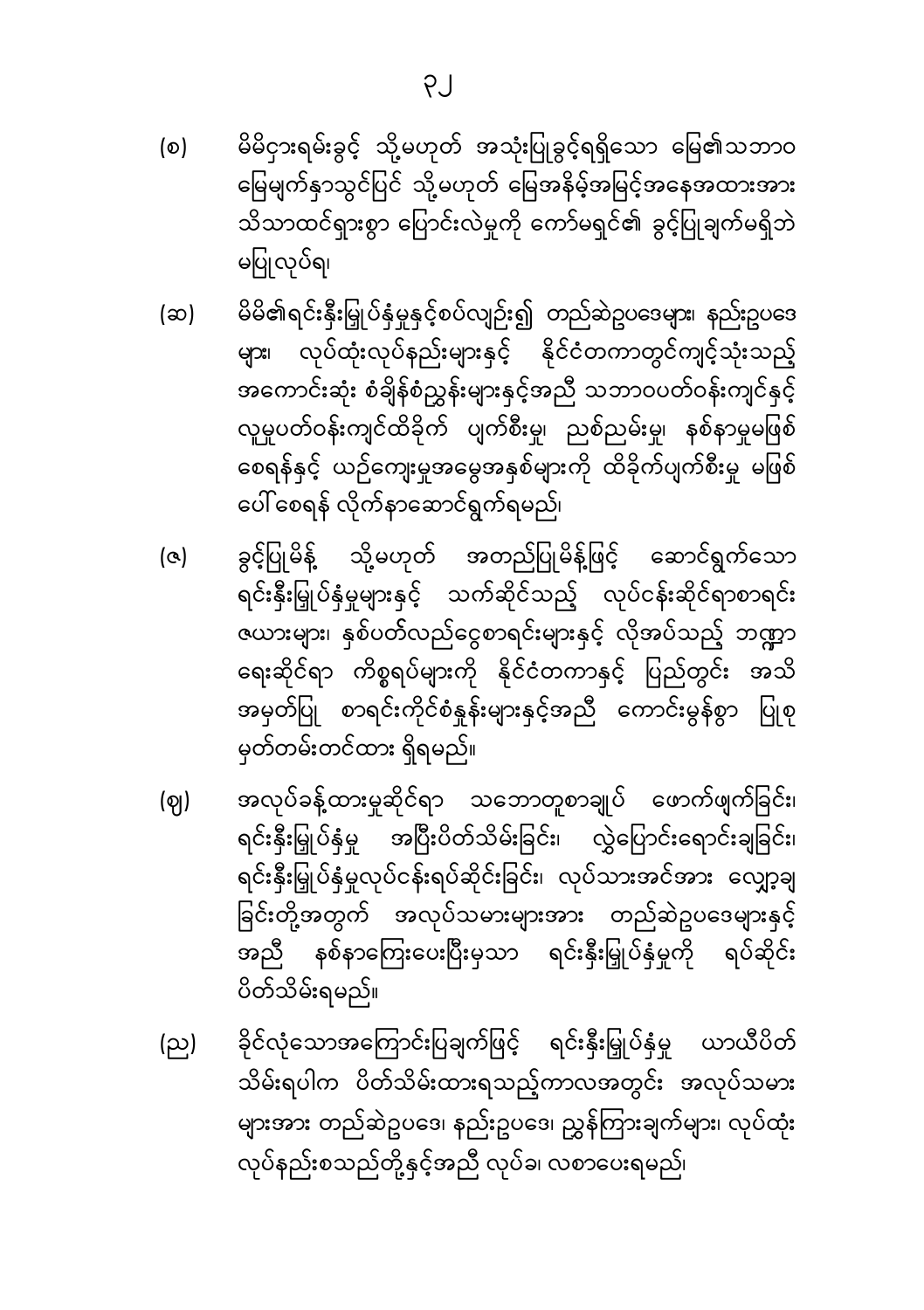- (f) shall not make any significant alteration of topography or elevation of the land on which he is entitled to lease or to use, without the approval of the Commission;
- (g) shall abide by the applicable laws, rules, procedures and best standards practiced internationally for this investment so as not to cause damage, pollution, and loss to the natural and social environment and not to cause damage to cultural heritage;
- (h) shall list and keep proper records in books of accounting and annual financial statements, and necessary financial matters relating to the investments performed by a Permit or an Endorsement in accordance with internationally and locally recognized accounting standards;
- (i) shall close and discontinue the investment only after payment of compensation to employees in accordance with applicable laws for any breach of employment contracts, closure of investment, sale and transfer of investment, discontinuation of investment, or reduction of workforce;
- (j) shall pay wages and salaries to employees in accordance with applicable laws, rules, procedures, directives and so forth during the period of suspension of investment for a credible reason;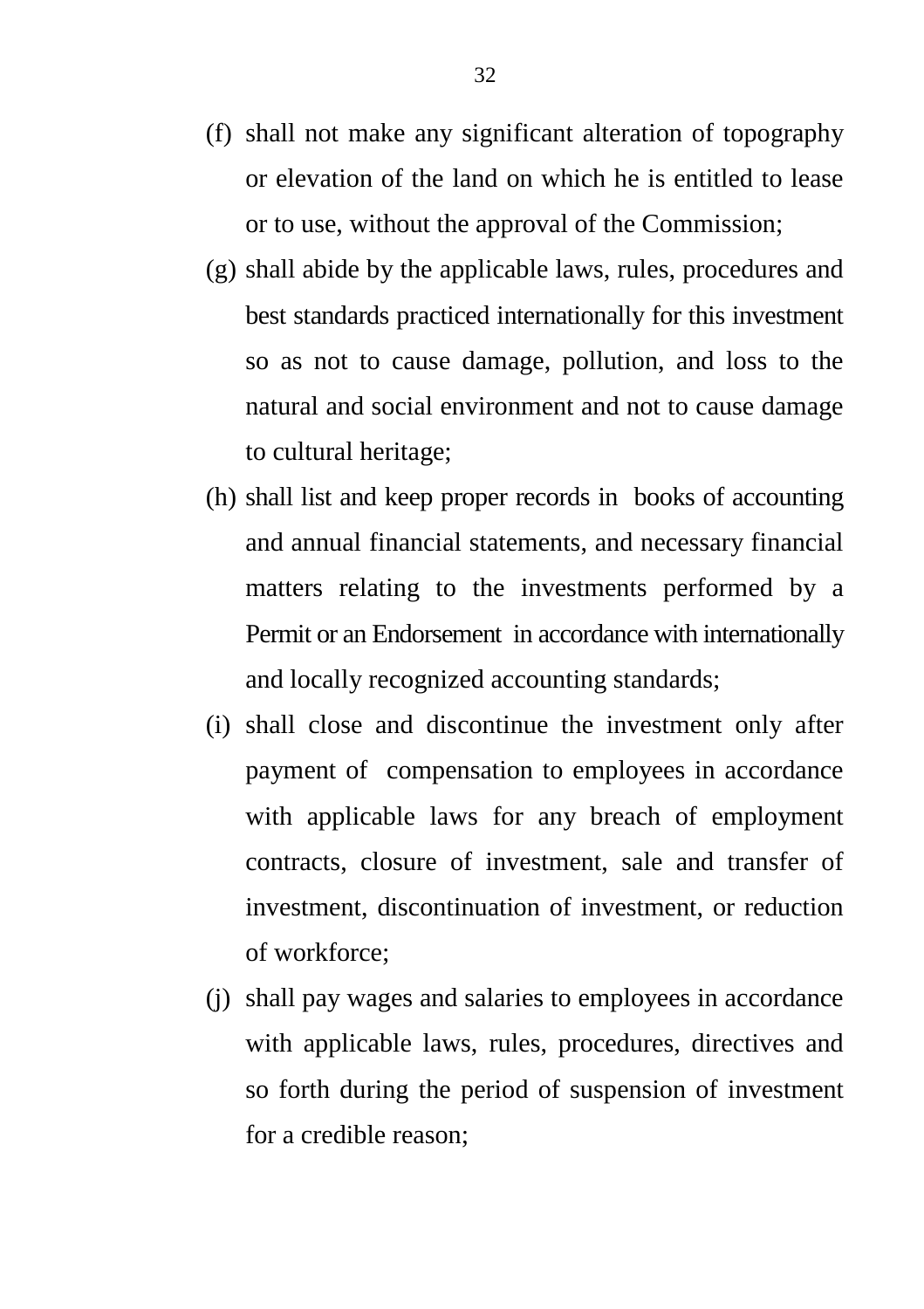- အလုပ်ကြောင့် ထိခိုက်ဒဏ်ရာရရှိမှု၊ ကိုယ်အင်္ဂါအစိတ်အပိုင်း (ဋ) ချို့ယွင်းဆုံးရှုံးမှု၊ ရောဂါရရှိမှု၊ သေဆုံးမှုတို့ဖြစ်ပွားသော အလုပ် သမားများအတွက် သက်ဆိုင်ရာ အလုပ်သမား သို့မဟုတ် အမွေ ဆက်ခံခွင့်ရှိသူအား တည်ဆဲဥပဒေနှင့်အညီ ရထိုက်သည့် နစ်နာ ကြေးနှင့် လျော်ကြေးကို ပေးရမည်၊
- မိမိ၏ရင်းနှီးမြှုပ်နှံမှုတွင် လာရောက်အလုပ်လုပ်ကိုင်နေသည့်  $(q)$ နိုင်ငံခြားသား ကျွမ်းကျင်ပညာရှင်များနှင့် ကြီးကြပ်သူများ၊ မိသားစုဝင်များသည် တည်ဆဲဥပဒေများ၊ နည်းဥပဒေများ၊ အမိန့် နှင့်ညွှန်ကြားချက်များ၊ ယဥ်ကျေးမှုနှင့် ဓလေ့ထုံးစံများကို လေးစား လိုက်နာရန် ကြပ်မတ်ရမည်၊
- အလုပ်သမားရေးရာဥပဒေများကို လေးစားလိုက်နာရမည်၊ (၃)
- ဥပဒေနှင့်အညီ တရားစွဲဆိုခွင့်နှင့်တရားစွဲဆိုခံနိုင်ခွင့်ရှိရမည်၊ (ဎ)
- ခွင့်ပြုမိန့် သို့မဟုတ် အတည်ပြုမိန့်ပါ ရင်းနှီးမြှုပ်နှံမှု လုပ်ကိုင် (ന) နိုင်ရန်အတွက် လိုအပ်ချက်အရ ဆောင်ရွက်ခြင်းမှတစ်ပါး ရင်းနှီး မြှုပ်နှံမှုနှင့်မသက်ဆိုင်သောသစ်တောများ ခုတ်ထွင်ခြင်း၊ သဘာဝ သယံဇာတများ တူးဖော်ခြင်းစသည့် သဘာဝပတ်ဝန်းကျင်ထိခိုက် ပျက်စီးစေခြင်းနှင့် လူမှုစီးပွားအပေါ် ဆုံးရှုံးမှုများ ဖြစ်ပေါ်စေပါ က အဆိုပါဆုံးရှုံးနစ်နာမှုအတွက် ထိရောက်သည့် လျော်ကြေးကို နစ်နာသူထံသို့ ပေးလျော်ရမည်၊
- ကော်မရှင်က ရင်းနှီးမြှုပ်နှံလုပ်ငန်းများအား စစ်ဆေးကြည့်ရှုရန် (တ) ကြိုတင်အကြောင်းကြားလာပါက မည်သည့်နေရာကိုမဆို ဝင်ရောက် စစ်ဆေးရန် ခွင့်ပြုပေးရမည်၊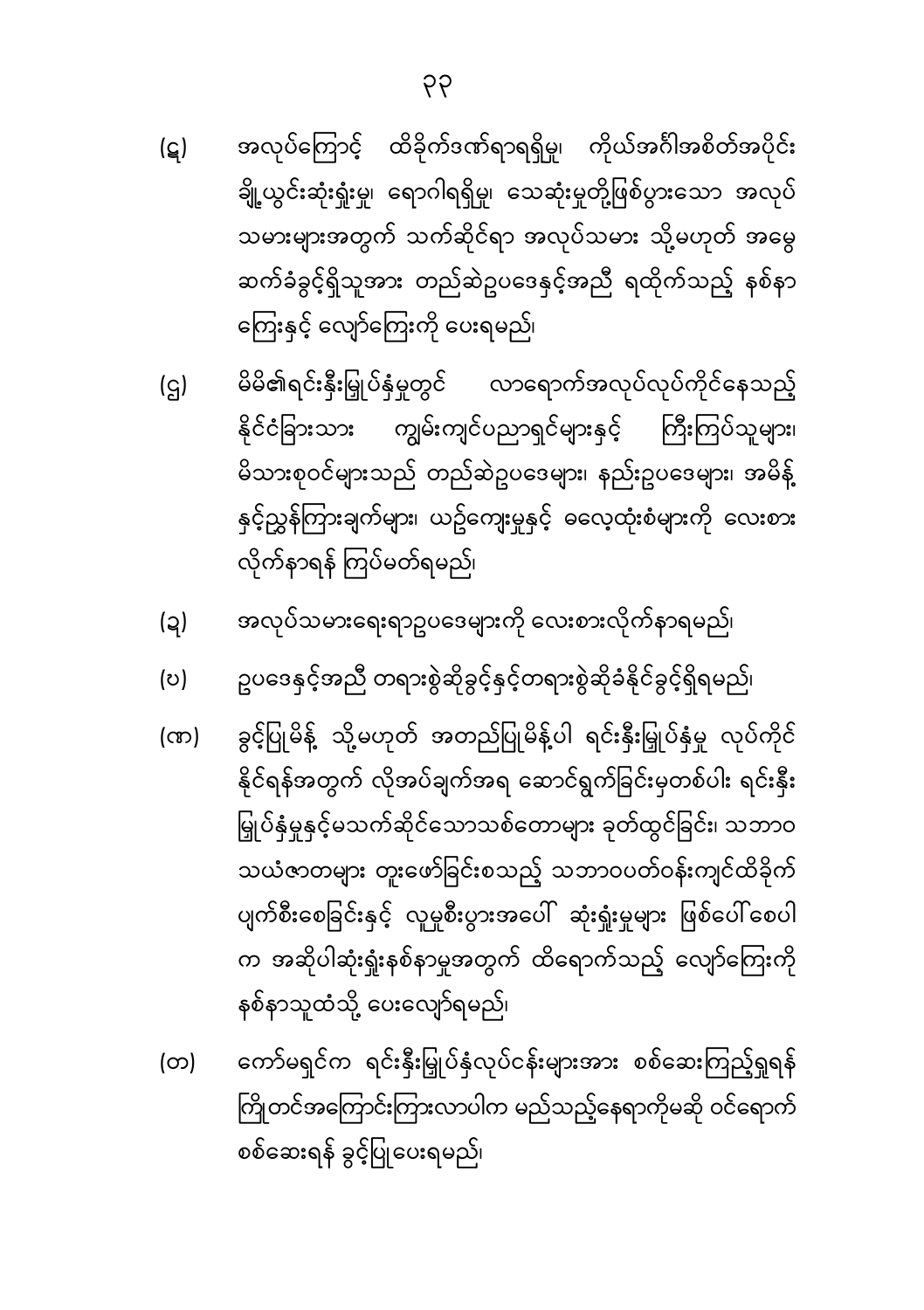- (k) shall pay compensation and indemnification in accordance with applicable laws to the relevant employee or his successor for injury, disability, disease and death due to the work;
- (l) shall supervise foreign experts, supervisors and their families, who employ in its investment, to abide by the applicable laws, rules, orders and directives, and the culture and traditions of Myanmar;
- (m)shall respect and comply with the labor laws;
- (n) shall have the right to sue and to be sued in accordance with the laws;
- (o) shall pay effective compensation for loss incurred to the victim, if there is damage to the natural environment and socioeconomic losses caused by logging or extraction of natural resources which are not related to the scope of the permissible investment, except from carrying out the activities required to conduct investment in a Permit or an Endorsement.
- (p) shall allow the Commission to inspect in any places, when the Commission informs the prior notice to inspect the investment;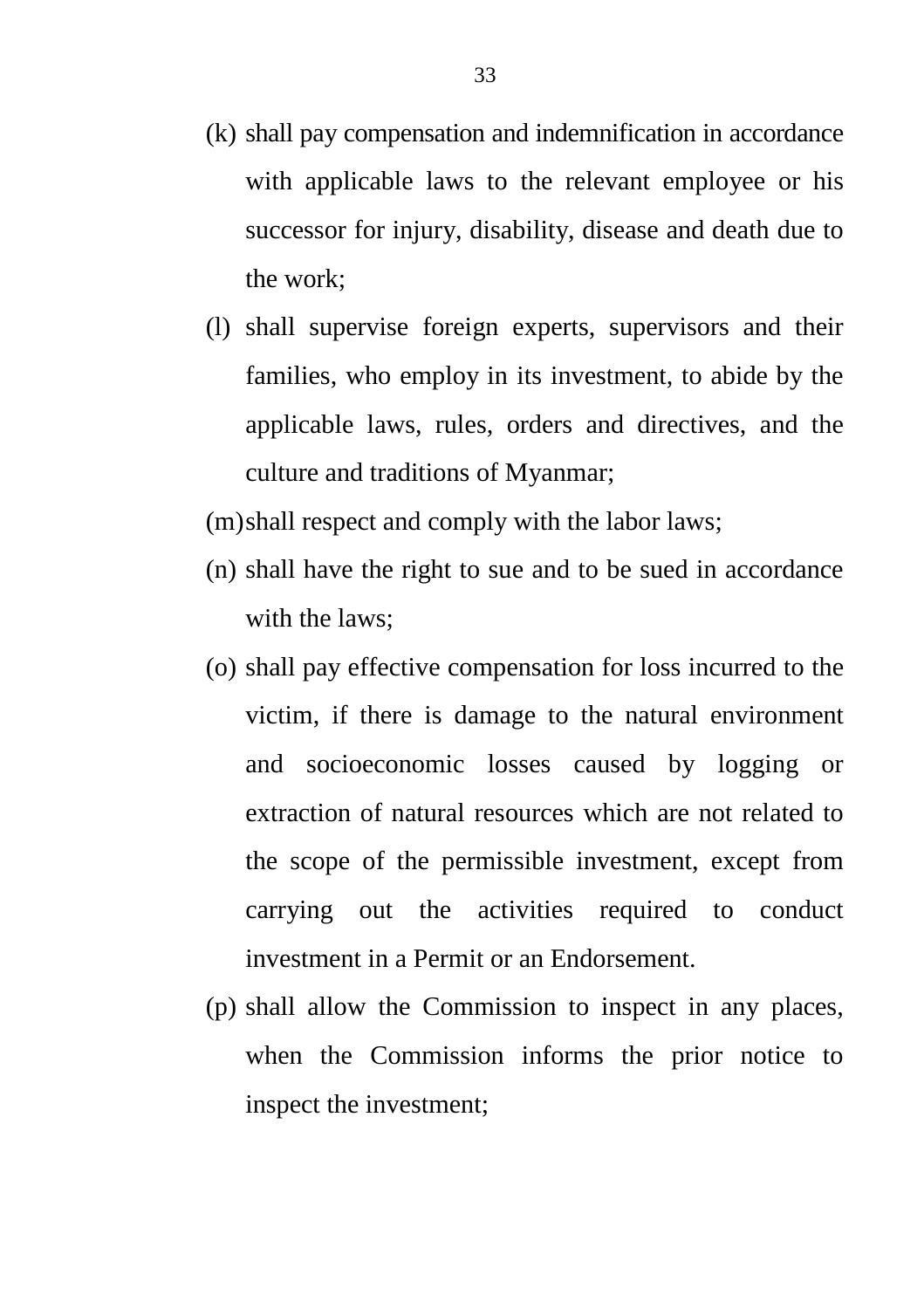သဘာဝပတ်ဝန်းကျင် ထိန်းသိမ်းရေးဥပဒေနှင့် ပတ်ဝန်းကျင်  $(\infty)$ ထိခိုက်မှုဆန်းစစ်ခြင်းဆိုင်ရာ လုပ်ထုံးလုပ်နည်းများအရ ကြိုတင် ခွင့်ပြုချက်ရယူရန်လိုအပ်သော ရင်းနှီးမြှုပ်နှံမှုများသည် ဆန်းစစ် ခြင်းများမလုပ်ဆောင်မီ ကော်မရှင်၏ ခွင့်ပြုမိန့် သို့မဟုတ် အတည်ပြုမိန့်ကိုဦးစွာရယူရမည်။ ဤသို့ကော်မရှင်၏ ခွင့်ပြုမိန့် သို့မဟုတ် အတည်ပြုမိန့်ရယူထားသည့် ရင်းနှီးမြှုပ်နှံမှုများသည် ၎င်းတို့ လုပ်ငန်းဆောင်ရွက်နေသည့် ကာလတစ်လျောက်လုံး လိုအပ်သည့် ပတ်ဝန်းကျင်ထိခိုက်မှုနှင့် လူမှုရေးထိခိုက်မှု ဆန်းစစ် ချက်များ ဆောင်ရွက်မှုအခြေအနေများကို ကော်မရှင်သို့တင်ပြရ မည်။

 $66<sub>II</sub>$ ကော်မရှင်သည် ပုဒ်မ ၆၅၊ ပုဒ်မခွဲ(ထ) ပါ ဆန်းစစ်ချက်အပေါ် မူတည်၍ အဆိုပါရင်းနှီးမြှုပ်နှံမှုများအား ဆက်လက်ဆောင်ရွက်စေခြင်း သို့မဟုတ် ဆိုင်းငံ့ ခြင်း အပါအဝင် လိုအပ်သည်များ စီမံဆောင်ရွက်ရန် ညွှန်ကြားနိုင်သည်။

 $G_{2II}$ ရင်းနှီးမြှုပ်နှံသူများသည် ပုဒ်မ ၆၅ တွင် ပြဋ္ဌာန်းသတ်မှတ်ထားသည့် တာဝန်ရှိမှု အားလုံးကို ဤဥပဒေအာဏာ သက်ဝင်သည့်နေ့မှစ၍ လိုက်နာ ဆောင်ရွက်ရမည်။

၆၈။ ရင်းနှီးမြှုပ်နှံသူသည် ခွင့်ပြုကာလမကုန်ဆုံးမီ ရင်းနှီးမြှုပ်နှံမှုရပ်စဲပါက ၎င်း၏ ရင်းနှီးမြှုပ်နှံမှုအတွက် အကောက်ခွန်နှင့် အခြားပြည်တွင်း အခွန်အကောက် ကင်းလွတ်ခွင့် သို့မဟုတ် သက်သာခွင့် သို့မဟုတ် နှစ်မျိုးစလုံးတို့ဖြင့်ပြည်ပမှ တင်သွင်းခဲ့သော စက်ယန္တရားများ၊ ပစ္စည်းကိရိယာများ၊ မော်တော်ယာဉ်များနှင့် ပြည်ပမှ တင်သွင်းခဲ့သည့် ပစ္စည်းများအားလုံး ရောင်းချခြင်း၊ ပြန်လည်တင်ပို့ခြင်း၊ စီမံခန့်ခွဲခြင်းတို့ ဆောင်ရွက်ရာတွင် ကော်မရှင်၏ခွင့်ပြုချက်နှင့်အညီ တင်သွင်း စဉ်က ခံစားခဲ့သော အခွန်ကင်းလွတ်ခွင့် (သို့မဟုတ်) သက်သာခွင့် (သို့မဟုတ်) နှစ်မျိုးစလုံးကို ပြန်လည်ပေးဆောင်ပြီးမှသာ ဆောင်ရွက်ရမည်။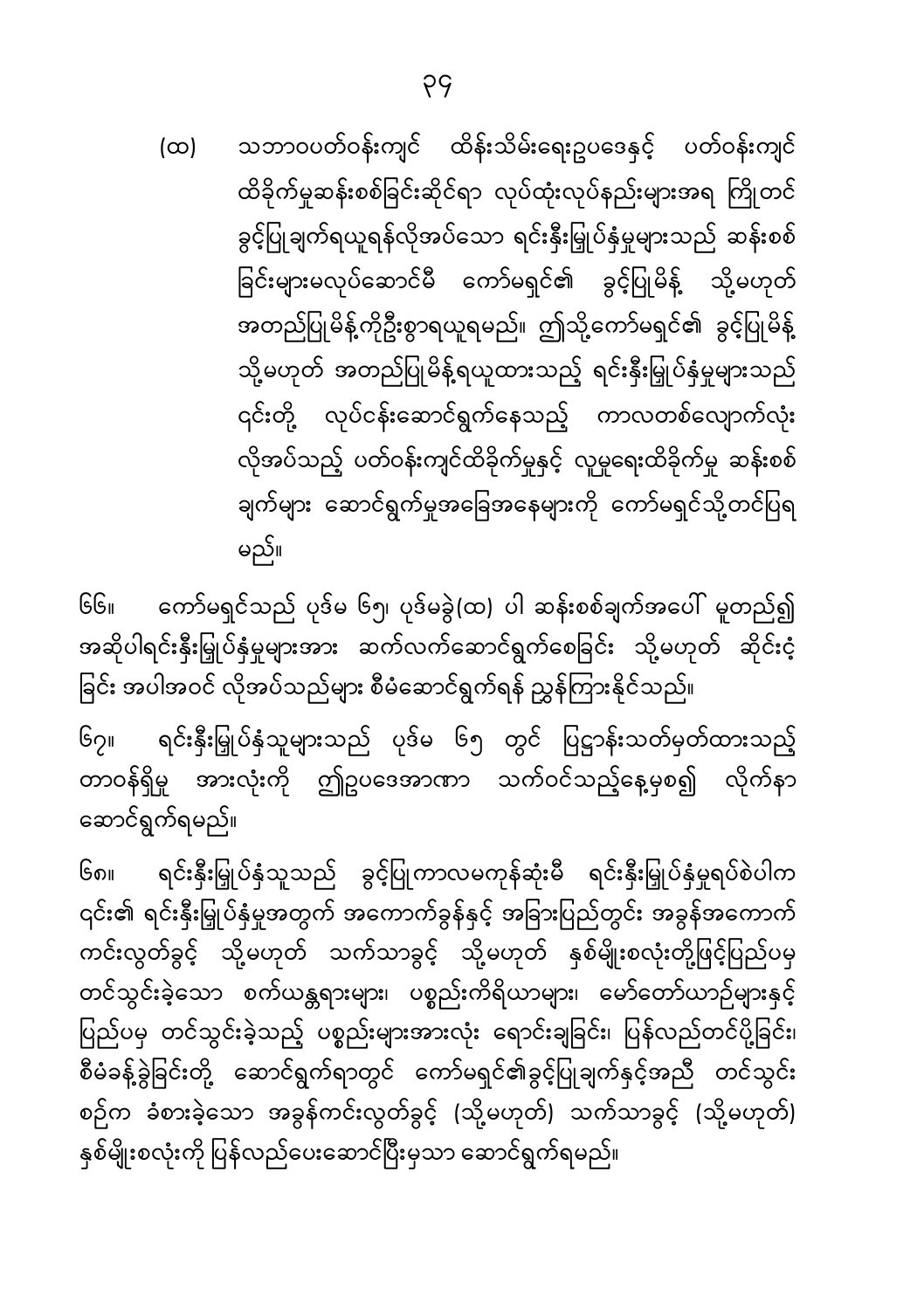- (q) shall take in advance a Permit or an Endorsement of the Commission for the investments which need to obtain prior approval under the Environmental Conservation Law and the procedures of environmental impact assessment, before undertaking the assessment. Such investments shall be submitted the situation of environmental and social impact assessment to the Commission during the permitted investment period.
- 66. Subject to the assessment under section 65 (q), the Commission may administer the investments to carry out as necessary, including to conduct or suspend.
- 67. The investors shall comply with all responsibilities stipulated under section 65 from the date, this Law comes into effect.
- 68. If the investor discontinues the investment before the expiry of the permitted period, after paying the tax exemptions or reliefs or both enjoyed during importation in accordance with the approval of the Commission, the investor is to sell, export and dispose all machineries, equipment, motor vehicles and all other articles imported from abroad with the customs duty, other internal taxes and tax exemption or relief or both for his investment.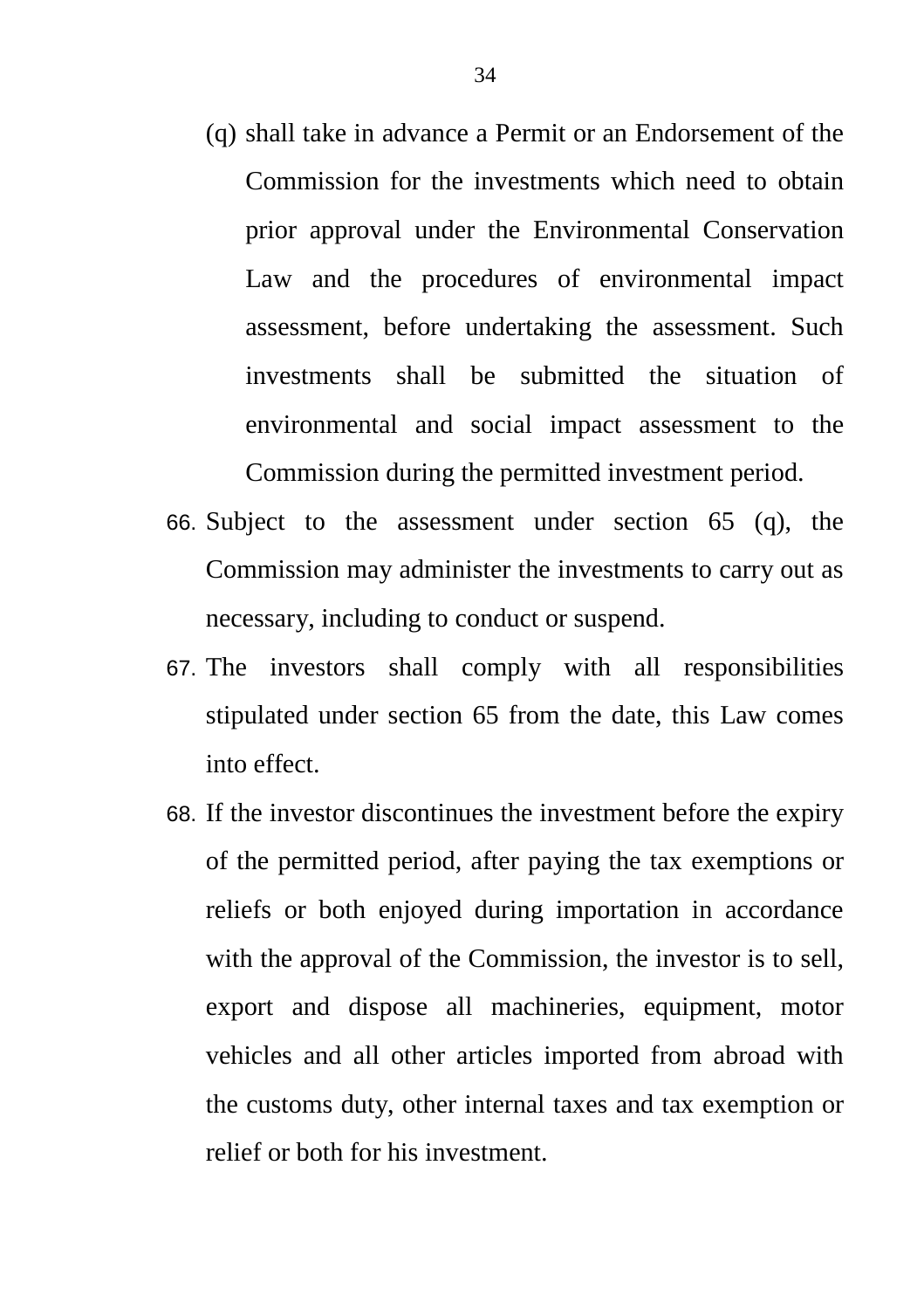ရင်းနှီးမြှုပ်နှံသူသည် နိုင်ငံတော်အတွင်း အာမခံလုပ်ငန်း လုပ်ကိုင်ခွင့်  $22$ ရှိသည့် အာမခံလုပ်ငန်းတစ်ခုခုတွင် နည်းဥပဒေ၌ ဖော်ပြသတ်မှတ်ထားသော အာမခံအမျိုးအစားများကို အာမခံထားရှိရမည်။

### အခန်း(၁၇)

# အာမခံထားရှိခြင်း

# လုပ်ငန်းသက်တမ်းကာလအတွင်း အခြားပုဂ္ဂိုလ်တစ်ဦးဦးသို့ တစ်ဆင့်ငှားရမ်းခြင်း၊ ပေါင်နှံခြင်း၊ အစုရှယ်ယာလွှဲပြောင်းခြင်း၊ လုပ်ငန်းလွှဲပြောင်းခြင်းတို့ကို ကော်မရှင်

 $2.1$ 

သို့ အသိပေးတင်ပြရမည်။

ရင်းနှီးမြှုပ်နှံသူသည် ၎င်း၏ရင်းနှီးမြှုပ်နှံမှုများ လုပ်ဆောင်ရာတွင် ရင်းနှီး  $201$ မြှုပ်နှံမှု လုပ်ငန်းအမျိုးအစားအလိုက် ဥပဒေ၊ နည်းဥပဒေများ၊ လုပ်ထုံးလုပ်နည်း စည်းမျဉ်းစည်းကမ်းများနှင့်အညီ ကျန်းမာရေးဆိုင်ရာ ဆန်းစစ်ချက်၊ ယဉ်ကျေးမှု အမွေအနှစ်များထိခိုက်မှုဆန်းစစ်ချက်၊ သဘာဝပတ်ဝန်းကျင်ထိခိုက်မှု ဆန်းစစ် ချက်နှင့် လူမှုပတ်ဝန်းကျင်ထိခိုက်မှုဆန်းစစ်ချက်တို့ကို ဆောင်ရွက်ရမည်။

ခွင့်ပြုမိန့် သို့မဟုတ် အတည်ပြုမိန့်ရယူထားသော ရင်းနှီးမြှုပ်နှံမှုအား

ပုဒ်မ ၆၉ တွင် ဖော်ပြထားသည့် ပဋိညာဉ်စာချုပ်များ သက်တမ်းတိုးမြှင့်  $201$ ခြင်း၊ ပြင်ဆင်ခြင်းတို့အတွက် ကော်မရှင်၏ ခွင့်ပြုချက်ရယူရမည်။

၆၉။ ရင်းနှီးမြှုပ်နှံသူသည် ကော်မရှင်မှခွင့်ပြုမိန့် သို့မဟုတ် အတည်ပြုမိန့် ရရှိပြီးမှသာ သက်ဆိုင်ရာအစိုးရဌာန၊ အစိုးရအဖွဲ့အစည်းတစ်ခု သို့မဟုတ် အဖွဲ့ အစည်းများနှင့်လိုအပ်သည့် ပဋိညာဉ်စာချုပ်များအား ချုပ်ဆိုခြင်း၊ လက်မှတ်ရေး ထိုးခြင်းနှင့် ရင်းနှီးမြှုပ်နှံမှုများအား ဆောင်ရွက်ခွင့်ရှိသည်။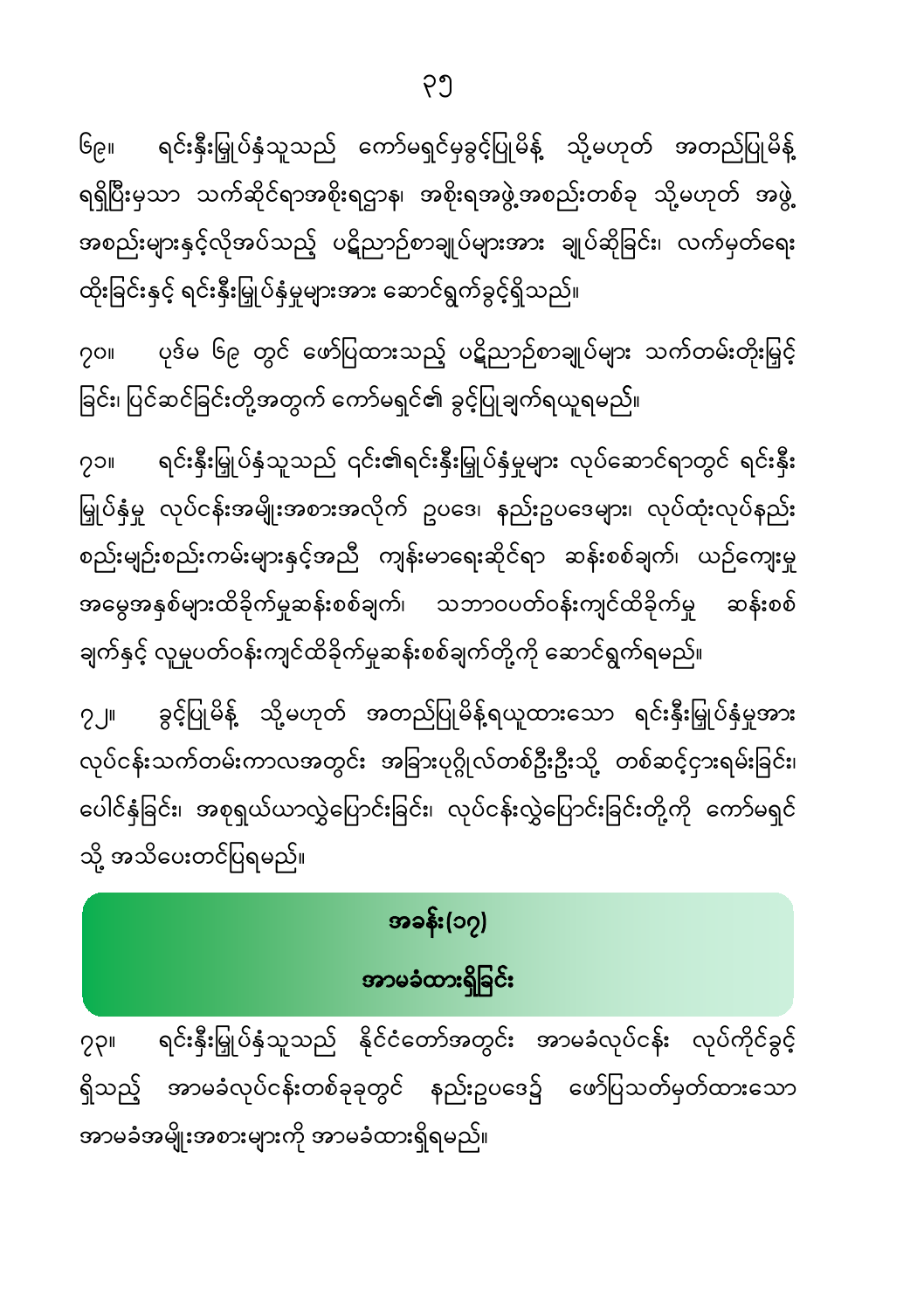- 69. After obtaining a Permit or an Endorsement from the Commission, the investor shall execute and sign necessary contracts with the relevant government department or a governmental organization or governmental organizations, and conduct its investments.
- 70. The permission of the Commission shall be obtained for any extension and amendment of the contracts mentioned in section 69.
- 71. In conducting their investment activities, the investor shall carry out health assessments, cultural heritage impact assessments, environmental impact assessments and social impact assessments according to the type of investment activities in accordance with the relevant laws, rules, regulations and procedures.
- 72. Investments that obtained a Permit or an Endorsement, shall submit to the Commission of any sublease, mortgage transfer of shares or transfer of business to any person during the permitted investment period.

#### **Chapter XVII Insurance**

73. The investor shall insure the types of insurance stipulated in the provision of the rules at any insurance enterprise which is entitled to carry out insurance businesses within the Union.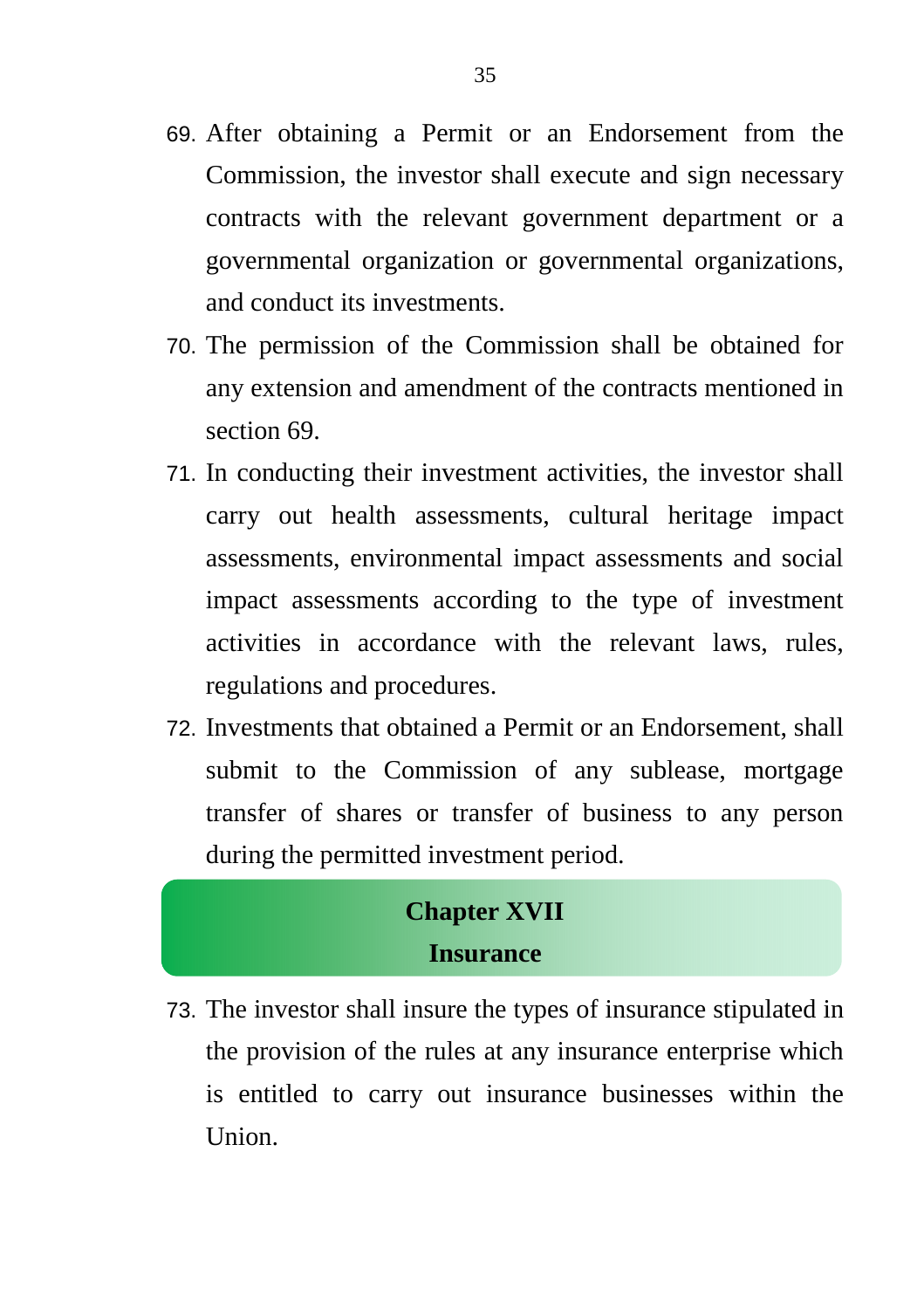# အခန်း(၁၈) ကင်းလွတ်ခွင့်နှင့်သက်သာခွင့်များ

ကော်မရှင်သည် နိုင်ငံတော်အတွင်း ဖွံ့ဖြိုးတိုးတက်ရန် လိုအပ်သည့်  $29$ ကဏ္ဍများတွင် ရင်းနှီးမြှုပ်နှံမှုများ ဝင်ရောက်စေခြင်းအားဖြင့် နိုင်ငံတော်၏ ဖွံ့ဖြိုး တိုးတက်မှုကို အထောက်အကူပြုစေရေးအတွက်လည်းကောင်း၊ တိုင်းဒေသကြီး နှင့်ပြည်နယ်များအချိုးကျမျှတစွာ ဖွံ့ဖြိုးတိုးတက်လာစေရေးအတွက်လည်းကောင်း အခွန်ကင်းလွတ်ခွင့် သို့မဟုတ် သက်သာခွင့်တစ်ရပ်ရပ်ကိုဖြစ်စေ၊ တစ်ရပ်ရပ် ထက်ပို၍ ဖြစ်စေခံစားခွင့်ပြုရန် ရင်းနှီးမြှုပ်နှံသူက လျှောက်ထားလာလျှင် စိစစ်၍ ခွင့်ပြုပေးနိုင်သည်။

- (က) ဝင်ငွေခွန်ကင်းလွတ်ခွင့်နှင့်ပတ်သက်၍ ဖွံ့ဖြိုးမှုနည်းပါးသော  $29$ ဇုန်(၁)အဖြစ်လည်းကောင်း၊ ဖွံ့ဖြိုးမှုအသင့် ဒေသများအား အတင့်ရှိသောဒေသများအား ဇုန် (၂) အဖြစ်လည်းကောင်း၊ ဖွံ့ဖြိုး မှုရှိသော ဒေသများအား ဇုန် (၃) အဖြစ်လည်းကောင်း အစိုးရ အဖွဲ့၏ အတည်ပြုချက်ဖြင့် ကော်မရှင်က အမိန့်ကြော်ငြာစာ ထုတ်ပြန် သတ်မှတ်ကာ ဇုန် (၁) အတွင်း ရင်းနှီးမြှုပ်နှံသူများအား စီးပွားဖြစ် စတင်သောနှစ် အပါအဝင် တစ်ဆက်တည်း ၇ နှစ် အထိလည်းကောင်း၊ ဇုန် (၂) အတွင်း ရင်းနှီးမြှုပ်နှံသူများအား စီးပွားဖြစ်စတင်သောနှစ်အပါအဝင် တစ်ဆက်တည်း ၅ နှစ်အထိ လည်းကောင်း၊ ဇုန် (၃) အတွင်း ရင်းနှီးမြှုပ်နှံသူများအား စီးပွား နှစ်အထိ ဖြစ်စတင်သောနှစ်အပါအဝင် တစ်ဆက်တည်း ၃ လည်းကောင်း ဝင်ငွေခွန်ကင်းလွတ်ခွင့် ပြုနိုင်သည်၊
	- အစိုးရအဖွဲ့၏ အတည်ပြုချက်ဖြင့် ကော်မရှင်သည် ဇုန်သတ်မှတ် (ခ) ခြင်းကို သက်ဆိုင်ရာဒေသများ၏ ဖွံ့ဖြိုးတိုးတက်မှု အပေါ် မူတည် ၍ အခါအားလျော်စွာ လိုအပ်သလိုပြောင်းလဲသတ်မှတ်နိုင်သည်၊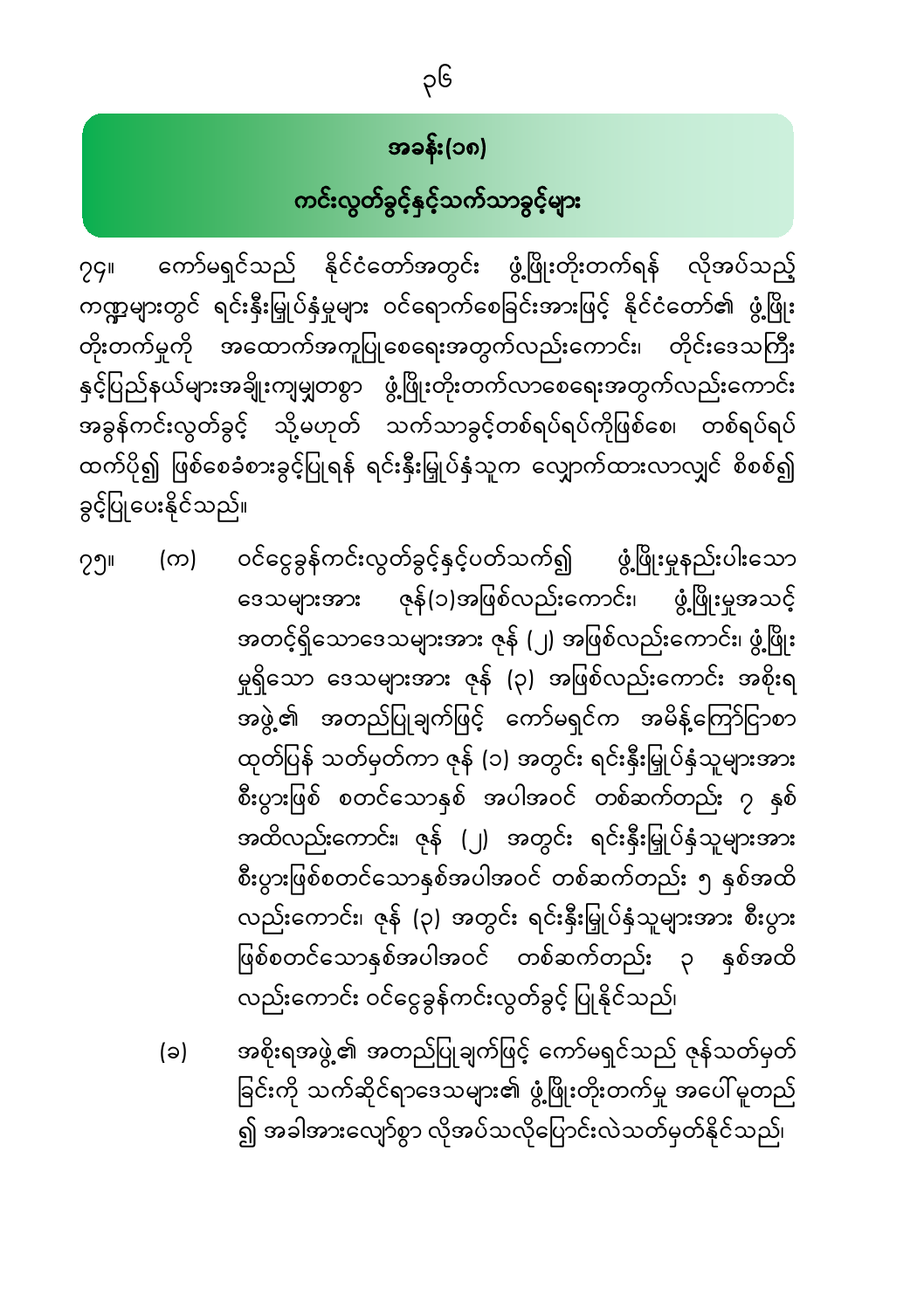#### **Chapter XVIII**

#### **Exemptions and Reliefs**

- 74. The Commission shall, for the purpose of supporting the development of the Union by allowing investment in sectors which need to be developed and for the proportionate development of Regions and States, scrutinize and may grant one or more tax exemptions or reliefs if the investor applies for such exemptions or reliefs.
- 75. (a) With respect to the income tax exemptions, designated the less developed regions as Zone (1), the moderate developed regions as Zone (2), and the developed regions as Zone (3), the Commission shall, with the approval of the Government, issue a notification and may grant income tax exemptions to investment activities in Zone (1) for a period of 7 consecutive years including the year of commencement of commercial operation, investment activities in Zone (2) for a period of 5 consecutive years including the year of commencement of commercial operation, and investment activities in Zone (3) for a period of 3 consecutive years including the year of commencement of commercial operation.
	- (b) With the approval of the Government, the Commission may change the designation of the zones from time to time depending on the development of the respective regions.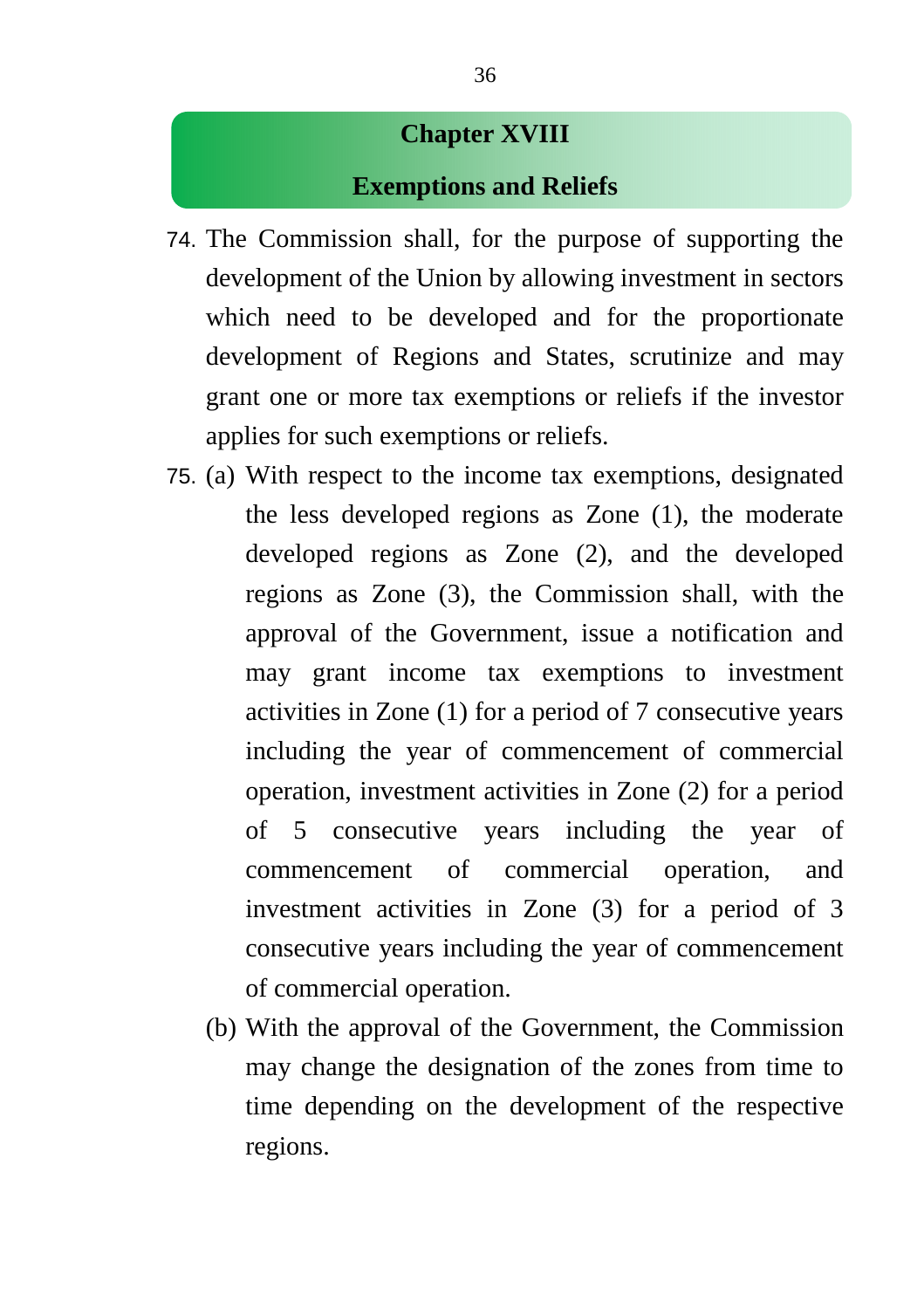ဝင်ငွေခွန်ကင်းလွတ်ခွင့်ကို ရင်းနှီးမြှုပ်နှံမှုမြှင့်တင်ဆောင်ရွက်ရန် (ဂ) ကော်မရှင်က အမိန့်ကြော်ငြာစာ ထုတ်ပြန်ထားသည့်ကဏ္ဍများ အတွက်သာ ခွင့်ပြုရမည်။

၇၆။ အခန်း (၁၁) ပါ ရင်းနှီးမြှုပ်နှံသူများအား ဆက်ဆံဆောင်ရွက်ခြင်း ပြဌာန်း ချက်များအပြင် အစိုးရအဖွဲ့သည် မြန်မာနိုင်ငံသားရင်းနှီးမြှုပ်နှံသူများ သို့မဟုတ် နိုင်ငံသားပိုင် အသေးစားအလတ်စားစီးပွားရေးလုပ်ငန်းများအား အထောက်အပံ့ ့<br>များ၊ ငွေကြေးဆိုင်ရာပံ့ပိုးမှုများ၊ စွမ်းဆောင်ရည်မြှင့်တင်ခြင်း၊ သင်တန်းများ ဖွင့်လှစ် ပေးခြင်းတို့ကို ဆောင်ရွက်နိုင်သည်။ ထို့အပြင် မြန်မာနိုင်ငံသားပိုင်စီးပွားရေး လုပ်ငန်းများမှ လုပ်ငန်းဆောင်ရွက်နေသည့် နေရာ သို့မဟုတ် စီးပွားရေးလုပ်ငန်း အမျိုးအစားများနှင့်စပ်လျဉ်းသည့် ဆောင်ရွက်ချက်များတွင် ကင်းလွတ်ခွင့်နှင့် သက်သာခွင့်များကို ခွင့်ပြုပေးနိုင်သည်။

ကော်မရှင်သည်ရင်းနှီးမြှုပ်နှံသူကတင်ပြလျှောက်ထားလာလျှင် အောက်ပါ  $22<sub>II</sub>$ အကောက်ခွန်နှင့် အခြားပြည်တွင်းအခွန်အကောက်များ ကင်းလွတ်ခွင့် သို့မဟုတ် သက်သာခွင့်ကို စိစစ်ခွင့်ပြုပေးနိုင်သည် -

- ရင်းနှီးမြှုပ်နှံမှုလုပ်ငန်း တည်ဆောက်မှုကာလ (က) (သို့မဟုတ်) ရင်းနှီးမြှုပ်နှံမှု လုပ်ငန်းပြင်ဆင်မှု ကာလအတွင်း အမှန်တကယ် လိုအပ်၍ တင်သွင်းသော စက်ပစ္စည်းများ၊ အသုံးဆောင် တန်ဆာ ပလာများ၊ စက်ကိရိယာအစိတ်အပိုင်းများ၊ စက်အရန်ပစ္စည်းများ၊ ပြည်တွင်း၌ဝယ်ယူရရှိနိုင်ခြင်းမရှိသော တည်ဆောက်ရေးပစ္စည်း —— -<br>များ၊ လုပ်ငန်းသုံးပစ္စည်းများအပေါ်တွင် အကောက်ခွန်ဖြစ်စေ၊ ာ<br>အခြားပြည်တွင်းအခွန်အကောက်များဖြစ်စေ၊ နှစ်မျိုးလုံးကိုဖြစ် စေ ကင်းလွတ်ခွင့် သို့မဟုတ် သက်သာခွင့်၊
- ပြည်ပသို့ရာနူန်းပြည့်တင်ပို့သည့် ရင်းနှီးမြှုပ်နှံမှုလုပ်ငန်းများက  $(a)$ -<br>များ၊ တစ်ပိုင်းတစ်စထုတ်လုပ်ပြီးသော ကုန်ပစ္စည်းများအပေါ် ာ<br>တွင် အကောက်ခွန်ဖြစ်စေ၊ အခြားပြည်တွင်းအခွန်အကောက် များဖြစ်စေ၊ နှစ်မျိုးလုံးကိုဖြစ်စေ ကင်းလွတ်ခွင့် သို့မဟုတ် သက်သာခွင့်၊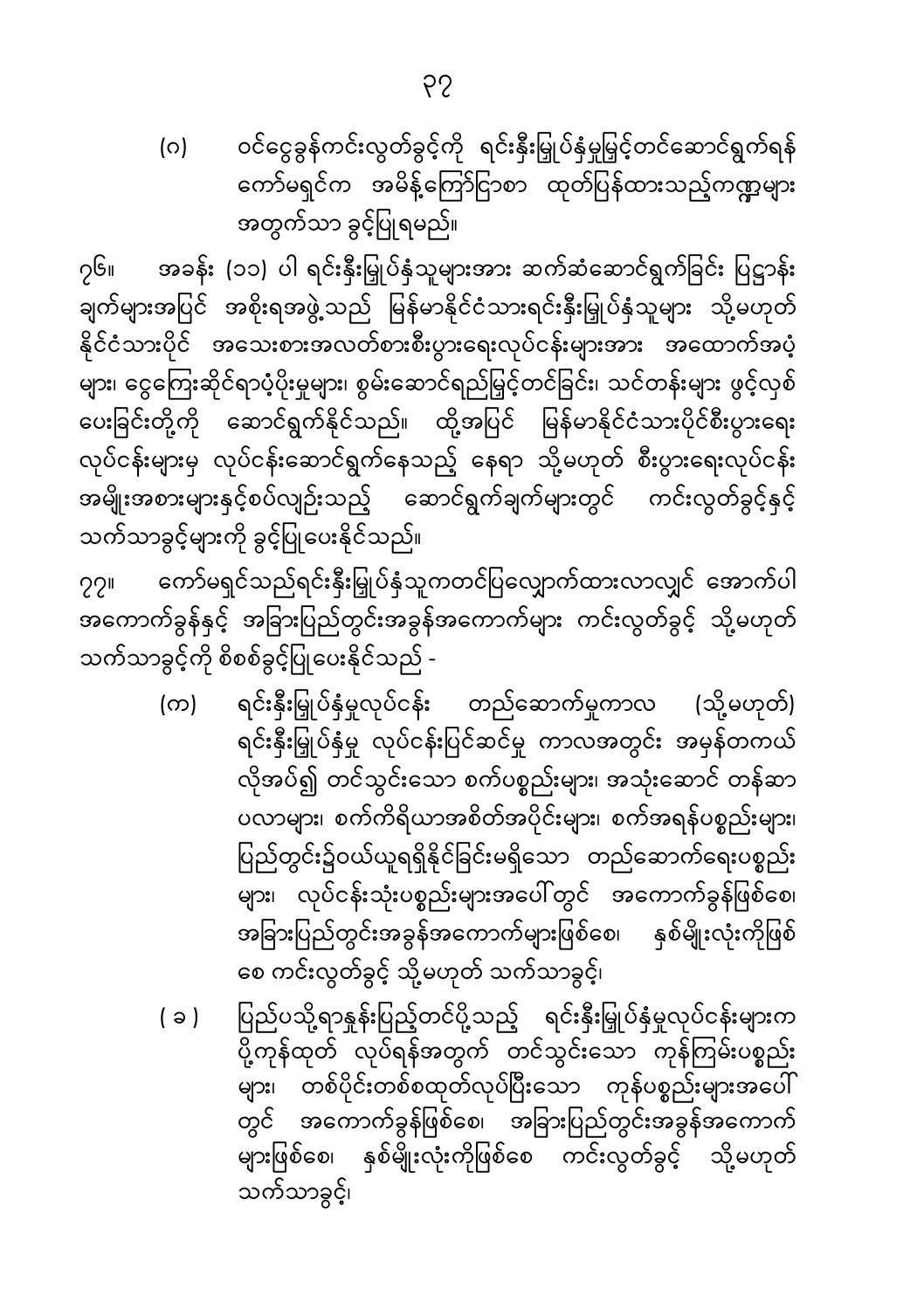- (c) Income tax exemptions shall be granted only for the sectors specified by the Commission in the notification as promoted sectors.
- 76. In addition to the provisions under Chapter XI of Treatment of Investors, the Government may undertake subsidies, funding, capacity building and training to Myanmar citizen investors and citizen-owned small and medium-sized enterprises. The Government may also allow exemptions and reliefs for the locations where Myanmar citizen-owned businesses are operated or other economic activities.
- 77. The Commission may scrutinize and grant the following exemptions or reliefs from customs duty and other internal taxes to the investor if applied:
	- (a) exemptions or reliefs from customs duty or other internal taxes or both on machineries, equipments, instruments, machinery components, spare parts, construction materials unavailable locally, and materials used in the business, which are imported as they are actually required, during the construction period or during the preparatory period of the investment;
	- (b) exemptions or reliefs from the customs duty or other internal taxes or both on the importation of the raw materials and partially manufactured goods conducted by an export-oriented business for the purposes of the manufacture of products for export;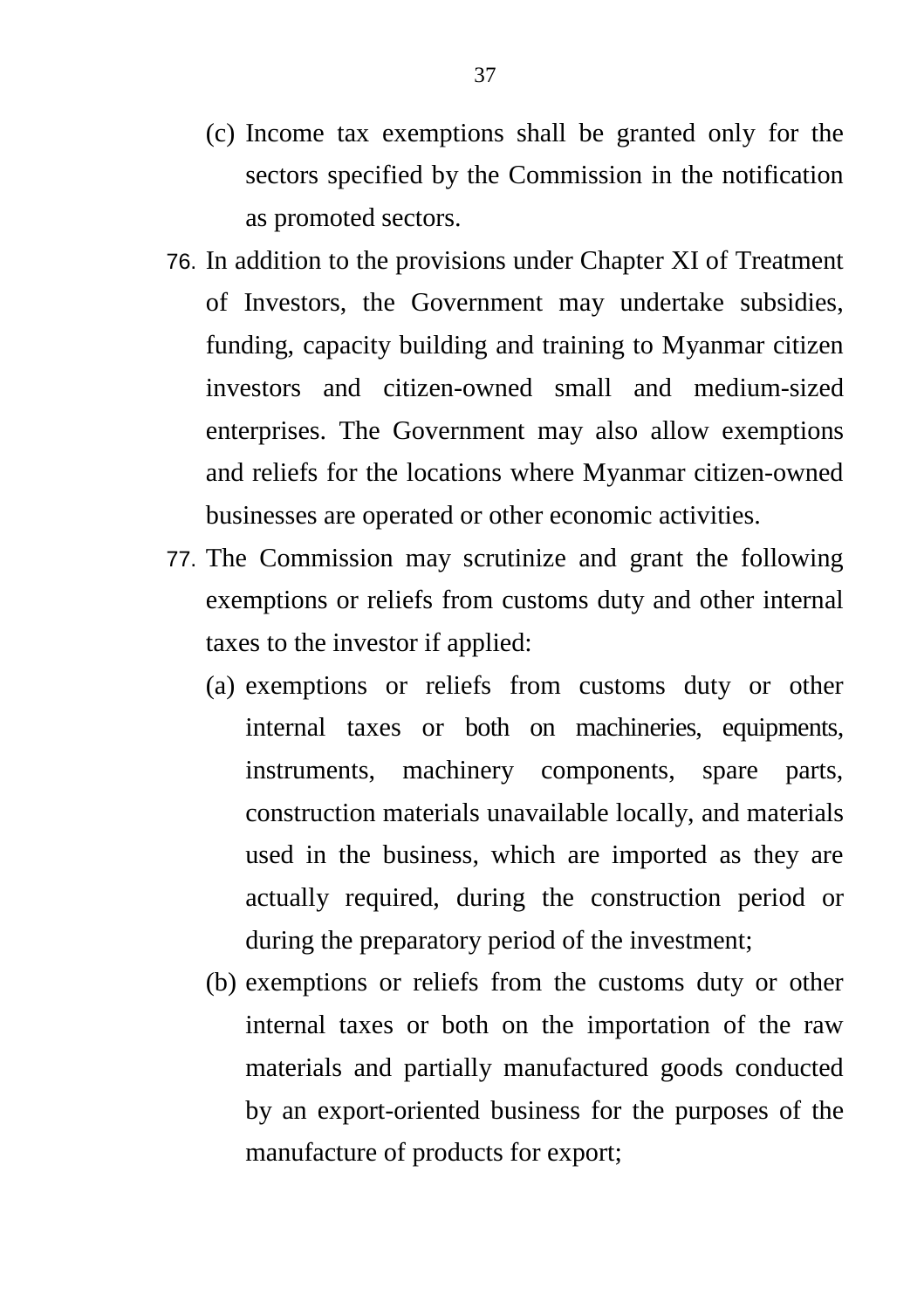- ပြည်ပမှကုန်ကြမ်းပစ္စည်းများနှင့် တစ်စိတ်တစ်ပိုင်း ထုတ်လုပ်ပြီး  $( 0 )$ —— -<br>သောပစ္စည်းများ တင်သွင်းပြီးပြည်တွင်း၌ ကုန်ပစ္စည်းထုတ်လုပ်ကာ .<br>ပြည်ပသို့ ပြန်လည်တင်ပို့ခဲ့လျှင် တင်ပို့သည့်ကုန်ပစ္စည်းပမာဏ အတွက် ပြည်ပမှ တင်သွင်းခဲ့သော ကုန်ကြမ်းပစ္စည်းများနှင့် တစ်စိတ်တစ်ပိုင်း ထုတ်လုပ်ပြီးသော ပစ္စည်းများအပေါ်တွင် ကောက်ခံခဲ့သော အကောက်ခွန်ဖြစ်စေ၊ အခြားပြည်တွင်းအခွန် အကောက်များဖြစ်စေ၊ နှစ်မျိုးလုံးကိုဖြစ်စေ ပြန်လည်ထုတ် ပေးခွင့်၊
- ကော်မရှင်၏ခွင့်ပြုချက်ဖြင့် ရင်းနှီးမြှုပ်နှံမှုလုပ်ငန်းပမာဏ တိုး (ဃ) မြှင့်ပြီး မူလရင်းနှီးမြှုပ်နှံသည့် ရင်းနှီးမြှုပ်နှံမှုလုပ်ငန်းအား ခွင့်ပြု ာ —-<br>သက်တမ်းကာလအတွင်း တိုးချဲ့လုပ်ကိုင်ပါက ထားသည့် ယင်းသို့ တိုးချဲ့သည့် ရင်းနှီးမြှုပ်နှံမှု လုပ်ငန်းအတွက် အမှန် .<br>တကယ် အသုံးပြုရန် လိုအပ်၍ တင်သွင်းသော စက်ပစ္စည်းများ၊ စက်ကိရိယာများ၊ အသုံးအဆောင် တန်ဆာပလာများ၊ စက် ကိရိယာ အစိတ်အပိုင်းများ၊ စက်အရန်ပစ္စည်းများ၊ လုပ်ငန်းသုံး ပစ္စည်းများ၊ ပြည်တွင်း၌ ဝယ်ယူရရှိနိုင်ခြင်းမရှိသော တည် ဆောက်ရေးပစ္စည်းများအပေါ် တွင်<sup>ီ</sup> အကောက်ခွန်ဖြစ်စေ၊ အခြား ပြည်တွင်းအခွန်အကောက်များဖြစ်စေ၊ နှစ်မျိုးလုံးကို ဖြစ်စေ ကင်းလွတ်ခွင့် သို့မဟုတ် သက်သာခွင့်။

ကော်မရှင်သည် ရင်းနှီးမြှုပ်နှံသူက လျှောက်ထားလာလျှင် အောက်ပါ ႒၈။ ကင်းလွတ်ခွင့်နှင့် သက်သာခွင့်ကို လိုအပ်သလို စိစစ်ခွင့်ပြုနိုင်သည် -

> ခွင့်ပြုမိန့် သို့မဟုတ် အတည်ပြုမိန့် ရရှိထားသည့် ရင်းနှီးမြှုပ်နှံ  $(\infty)$ မှုလုပ်ငန်းမှ ရရှိသည့် အမြတ်ငွေကို အဆိုပါရင်းနှီးမြှုပ်နှံမှု လုပ်ငန်းတွင်ဖြစ်စေ၊ ၎င်း၏ အခြားအမျိုးအစားတူ ရင်းနှီးမြှုပ်နှံမှု လုပ်ငန်းတွင်ဖြစ်စေ တစ်နှစ်အတွင်း၌ ပြန်လည်ရင်းနှီးမြှုပ်နှံလျှင် ထိုအမြတ်ငွေအပေါ် တွင် ဝင်ငွေခွန် ကင်းလွတ်ခွင့် သို့မဟုတ် သက်သာခွင့်၊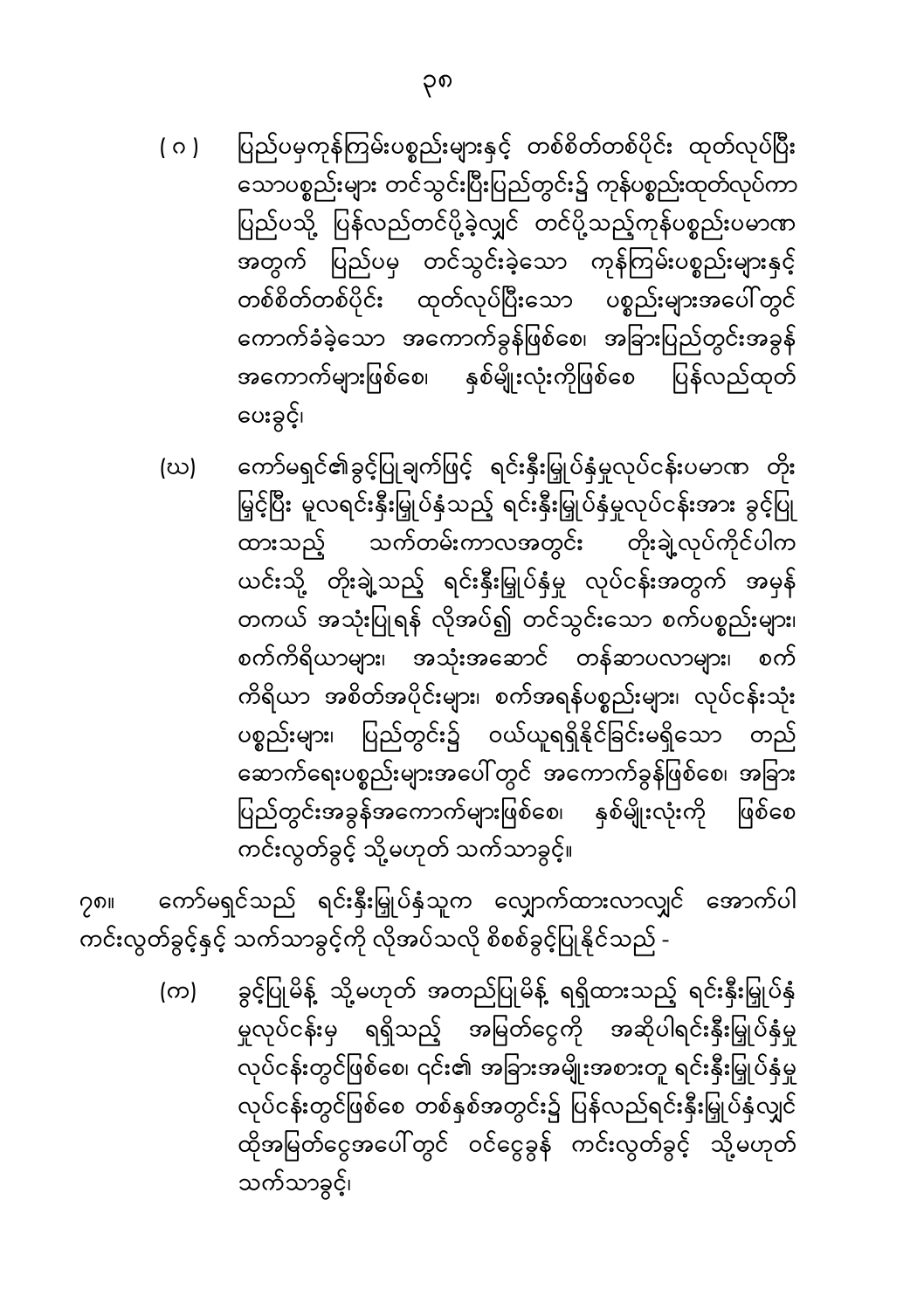- (c) reimbursement of customs duty or other internal taxes or both on imported raw materials and partially manufactured goods which are used to manufacture products for export;
- (d) if the volume of investment is increased with the approval of the Commission and the original investment is expanded during the permitted period of investment, exemptions or reliefs from the customs duty or other internal taxes or both on machineries, equipments, instruments, machinery components, spare parts, materials used in the business, and construction materials unavailable locally, which are imported as they are actually required for use in the business which is being expanded as such increases may be granted.
- 78. The Commission may scrutinize and grant the following exemptions and reliefs, as required, to the investor if applied:
	- (a) exemptions or reliefs from income tax if the profit obtained from the investment that has obtained a Permit or an Endorsement is reinvested in such investment or in any similar type of investment activities within one year;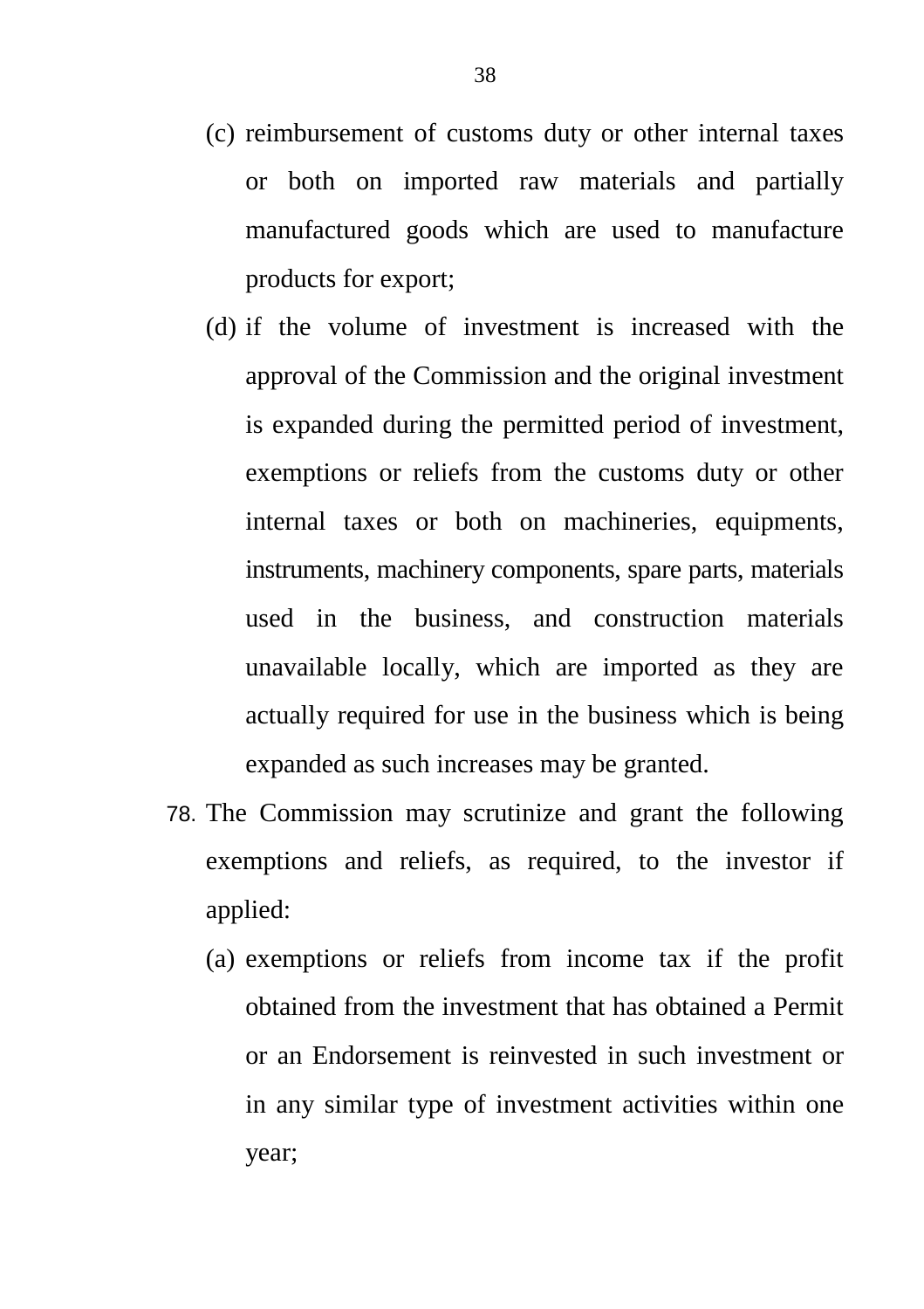- ဝင်ငွေခွန်စည်းကြပ်ရန် အလို့ငှာ စက်ပစ္စည်း၊ စက်ကိရိယာ၊  $(a)$ အဆောက်အအုံ သို့မဟုတ် ရင်းနှီးမြှုပ်နှံမှုလုပ်ငန်းသုံး အခြား မတည်ပစ္စည်းများအပေါ် တွင် သတ်မှတ်အချိန်ကာလထက်လျော့ နည်းသော ပစ္စည်းတန်ဘိုး လျော့တွက်နှုန်းထားဖြင့် စီးပွားဖြစ် စတင်သောနှစ်မှ စတင်၍ တွက်ချက်ခံစားခွင့်၊
- နိုင်ငံတော်၏ စီးပွားရေးဖွံ့ဖြိုးတိုးတက်ရန် အမှန်တကယ် လိုအပ် (ဂ) ၍ နိုင်ငံတော်အတွင်း ဆောင်ရွက်သည့် ရင်းနှီးမြှုပ်နှံမှု လုပ်ငန်း ဆိုင်ရာ သုတေသနနှင့် ဖွံ့ဖြိုးရေးလုပ်ငန်းများအတွက် ကုန်ကျစရိတ်ကို အခွန်စည်းကြပ်ထိုက်သော ဝင်ငွေမှ နုတ်ပယ်ခွင့်။

နိုင်ငံခြားသားရင်းနှီးမြှုပ်နှံသူများသည် ၎င်းတို့၏ဝင်ငွေအပေါ် တွင် ပြည်တွင်း ∑၆။ နေနိုင်ငံသားများပေးဆောင်သည့် ဝင်ငွေခွန်နှုန်းထားများအတိုင်း ဝင်ငွေခွန်ပေး ဆောင်ရမည်။

ပုဒ်မ ၇၅၊ ၇၇ နှင့် ၇၈ တွင် ပြဋ္ဌာန်းထားသည့်ကင်းလွတ်ခွင့်နှင့် သက်သာ ၈၀။ ခွင့်များမှအပ အခြားအခွန်ဆိုင်ရာ ကိစ္စရပ်များအား သက်ဆိုင်ရာအခွန်ဥပဒေ နှင့်အညီဆောင်ရွက်ရမည်။

ပုဒ်မ ၇၅၊ ၇၇၊ ၇၈၊ ၈၀ တို့ပါ ကင်းလွတ်ခွင့်နှင့် သက်သာခွင့်များသည် အထူးစီးပွားရေးဇုန်တွင် လုပ်ကိုင်နေသော စီးပွားရေးလုပ်ငန်းများနှင့် သက်ဆိုင် ခြင်းမရှိစေရ။

# အခန်း(၁၉)

# အငြင်းပွားမှုဖြေရှင်းခြင်း

ဤဥပဒေကိုထိရောက်စွာ အကောင်အထည်ဖော်ရာတွင် ကော်မရှင်သည် ၈၂။  $\blacksquare$ ရင်းနှီးမြှုပ်နှံမှုဆိုင်ရာ ပြဿနာရပ်များအား တရားဝင်အငြင်းပွားမှုအဆင့်သို့ မရောက်ရှိမီ ဖြေရှင်းနိုင်ရန်၊ အငြင်းပွားမှု ဖြစ်ပွားခြင်းမှ ကာကွယ်ရန်နှင့် သက်ဆိုင် သည့် စုံစမ်းစစ်ဆေးမှုများ ဆောင်ရွက်နိုင်ရန်အတွက် နစ်နာမှုဖြေရှင်းသည့် နည်းလမ်းတစ်ရပ်ကို စီမံချမှတ်ရမည်။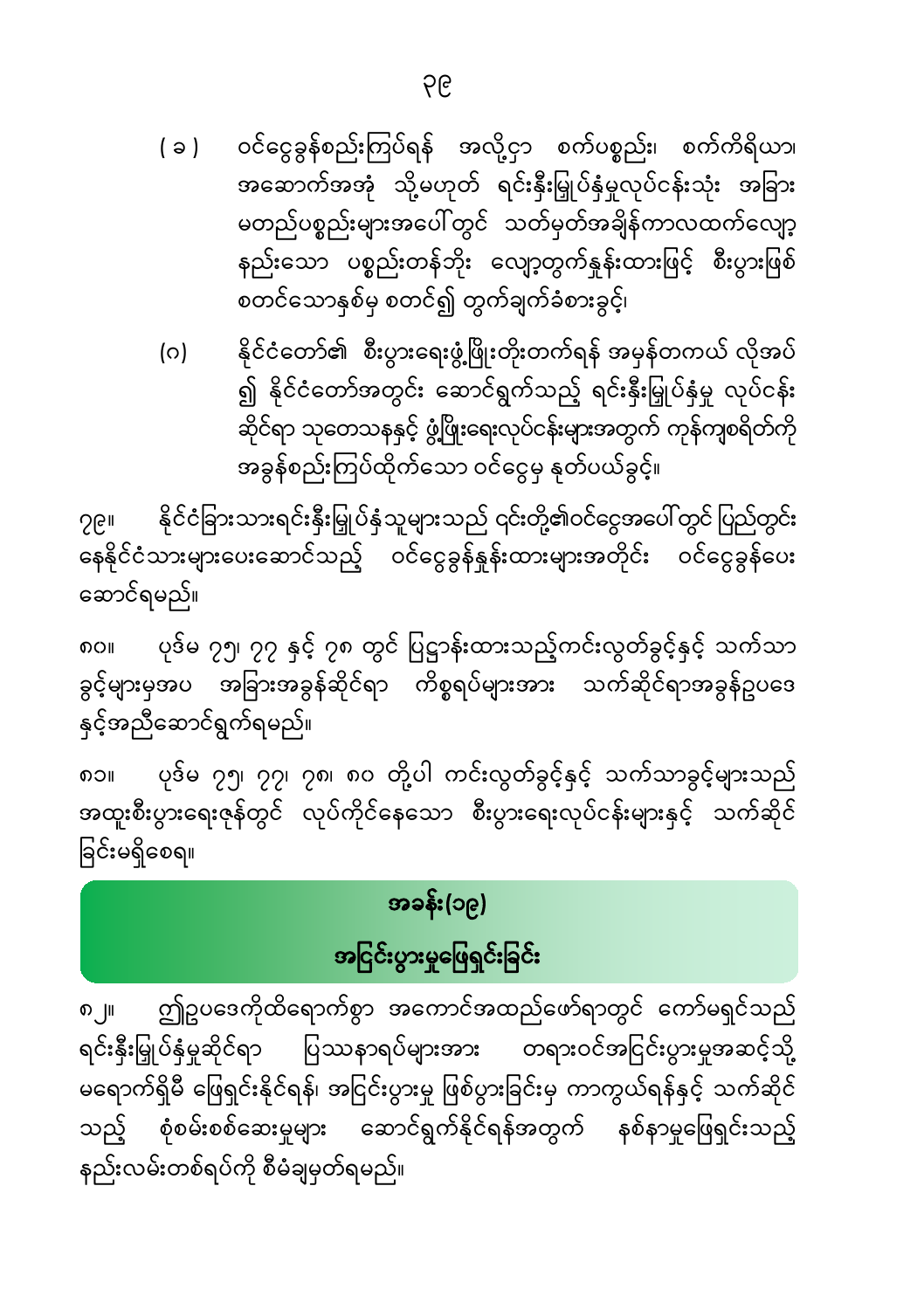- (b) right to depreciation for the purpose of income tax assessment, after computing such depreciation from the year of commencement of commercial operation based on a depreciation rate which is less than the stipulated lifetime of the machinery, equipment, building or capital assets used in the investment;
- (c) right to deduct expenses which are incurred for the research and development relating to the investment activities carried out within the Union and actually required for the economic development of the Union from the assessable income.
- 79. The Foreign investors have to pay income tax on their income at the rates applicable to the citizens residing within the Union
- 80. Except the exemptions and reliefs under section 75, 77 and 78, other taxes shall be carried out in accordance with relevant tax laws.
- 81. The exemptions and reliefs under sections 75, 77, 78 and 80 shall not apply to businesses operating in special economic zones.

#### **Chapter XIX Settlement of Dispute**

82. In effective implementation of this Law, the Commission shall establish and manage a grievance mechanism to resolve and prevent the occurrence of disputes, and carry out the relevant inquiries for the investment issues before reaching the stage of a legal disputes.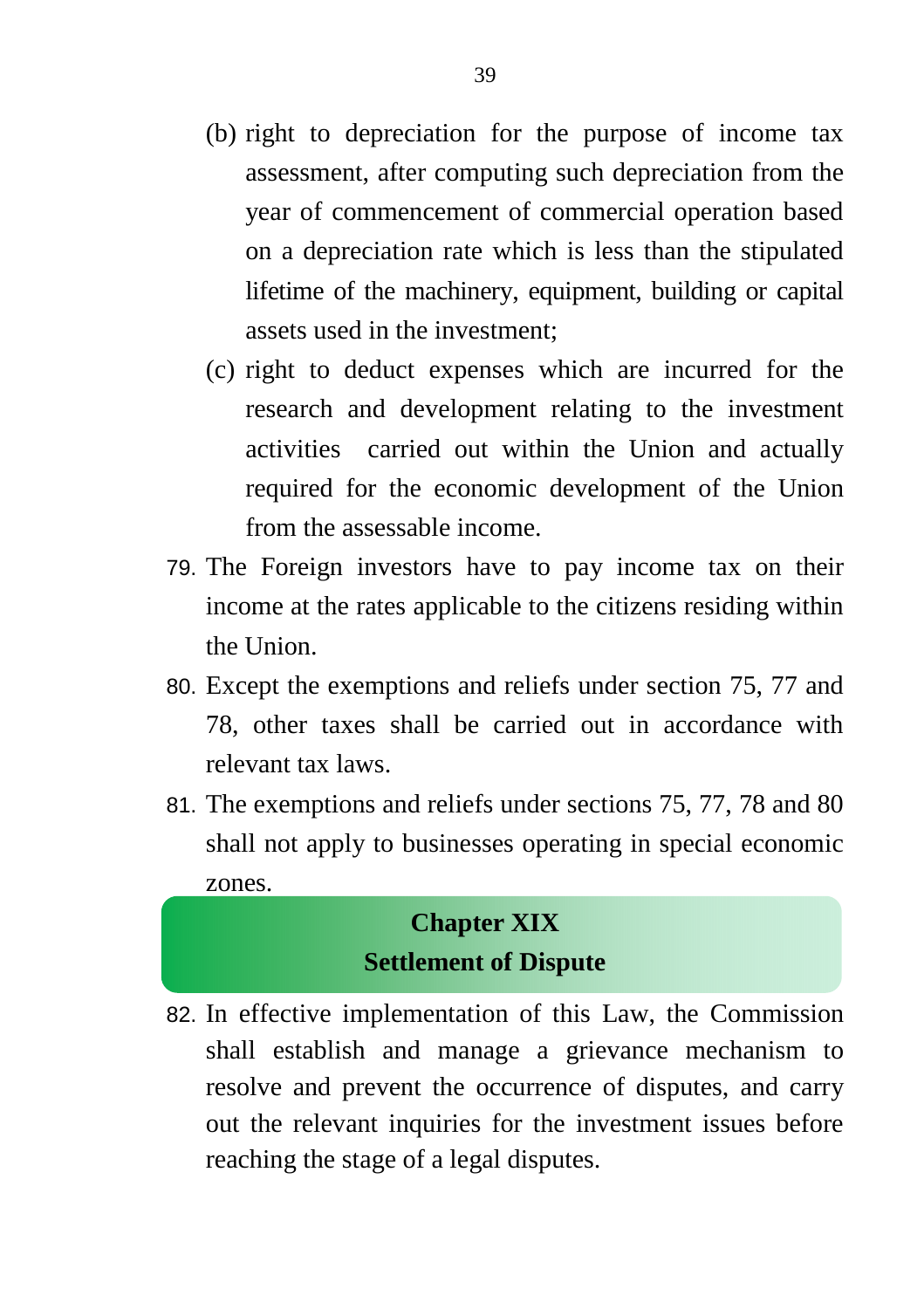- (၂) လုပ်ငန်းကို ယာယီရပ်ဆိုင်းခြင်း၊
- (၁) သတိပေးခြင်း၊

ဤဥပဒေပါပြဋ္ဌာန်းချက်များ၊ ဤဥပဒေအရထုတ်ပြန်သည့် နည်း ဥပဒေများ၊ စည်းမျဉ်းစည်းကမ်းများ၊ အမိန့်ကြော်ငြာစာ၊ အမိန့်၊ \_\_<br>ညွှန်ကြားချက်၊ လုပ်ထုံးလုပ်နည်းများ၊ သို့မဟုတ် ခွင့်ပြုမိန့် သို့မဟုတ် အတည်ပြုမိန့်ပါ စည်းကမ်းချက်တစ်ရပ်ရပ်ကို ဖောက်ဖျက်သည့် သို့မဟုတ် လိုက်နာဆောင်ရွက်ရန် ပျက်ကွက် သည့် ရင်းနှီးမြှုပ်နှံသူအပေါ် တွင် အောက်ပါ စီမံခန့်ခွဲရေးဆိုင်ရာ ပြစ်ဒဏ်တစ်ရပ်ကိုဖြစ်စေ သို့မဟုတ် တစ်ရပ်ထက်ပိုသော ပြစ်ဒဏ် များကို ဖြစ်စေ ချမှတ်နိုင်သည် -

သက်ဆိုင်ရာ စာချုပ်တွင် အငြင်းပွားမှုဖြေရှင်းနည်း သတ်မှတ်

ထားခြင်းရှိလျှင် ယင်းသတ်မှတ်ထားသည့် ဖြေရှင်းနည်းများနှင့်

ကော်မရှင်သည် -၈၅။

 $(\infty)$ 

(ခ)

# စီမံခန့်ခွဲရေးပြစ်ဒဏ်

#### အခန်း(၂၀)

အညီ လိုက်နာဆောင်ရွက်ရမည်။

သက်ဆိုင်ရာ စာချုပ်တွင် အငြင်းပွားမှုဖြေရှင်းနည်း သတ်မှတ် (က) ထားခြင်းမရှိလျှင် စီရင်ပိုင်ခွင့်ရှိသော တရားရံုး သို့မဟုတ် အနုညာတခုံရုံး၌ တည်ဆဲဥပဒေများနှင့်အညီ ဆောင်ရွက်ရမည်၊

ရင်းနှီးမြှုပ်နှံမှုဆိုင်ရာ အငြင်းပွားမှုများကို ငြိမ်းချမ်းစွာဖြေရှင်း၍ ပြေလည် ၈၄။ မှု မရရှိပါက-

ရင်းနှီးမြှုပ်နှံသူနှင့် နိုင်ငံတော်အကြား သို့မဟုတ် ရင်းနှီးမြှုပ်နှံသူ အချင်း ၈၃။ ချင်းအကြား ဖြစ်ပွားသည့် ရင်းနှီးမြှုပ်နှံမှုဆိုင်ရာ အငြင်းပွားမှုများကို တရားရုံး သို့မဟုတ် အနုညာတခုံရုံးတို့တွင် တရားမစွဲဆိုမီ အငြင်းပွားသူများသည် အငြင်း ပွားမှုများကို ငြိမ်းချမ်းစွာဖြေရှင်းရန် ထိုက်သင့်သည့် ကြိုးပမ်းမှုများ အသုံးပြုရမည်။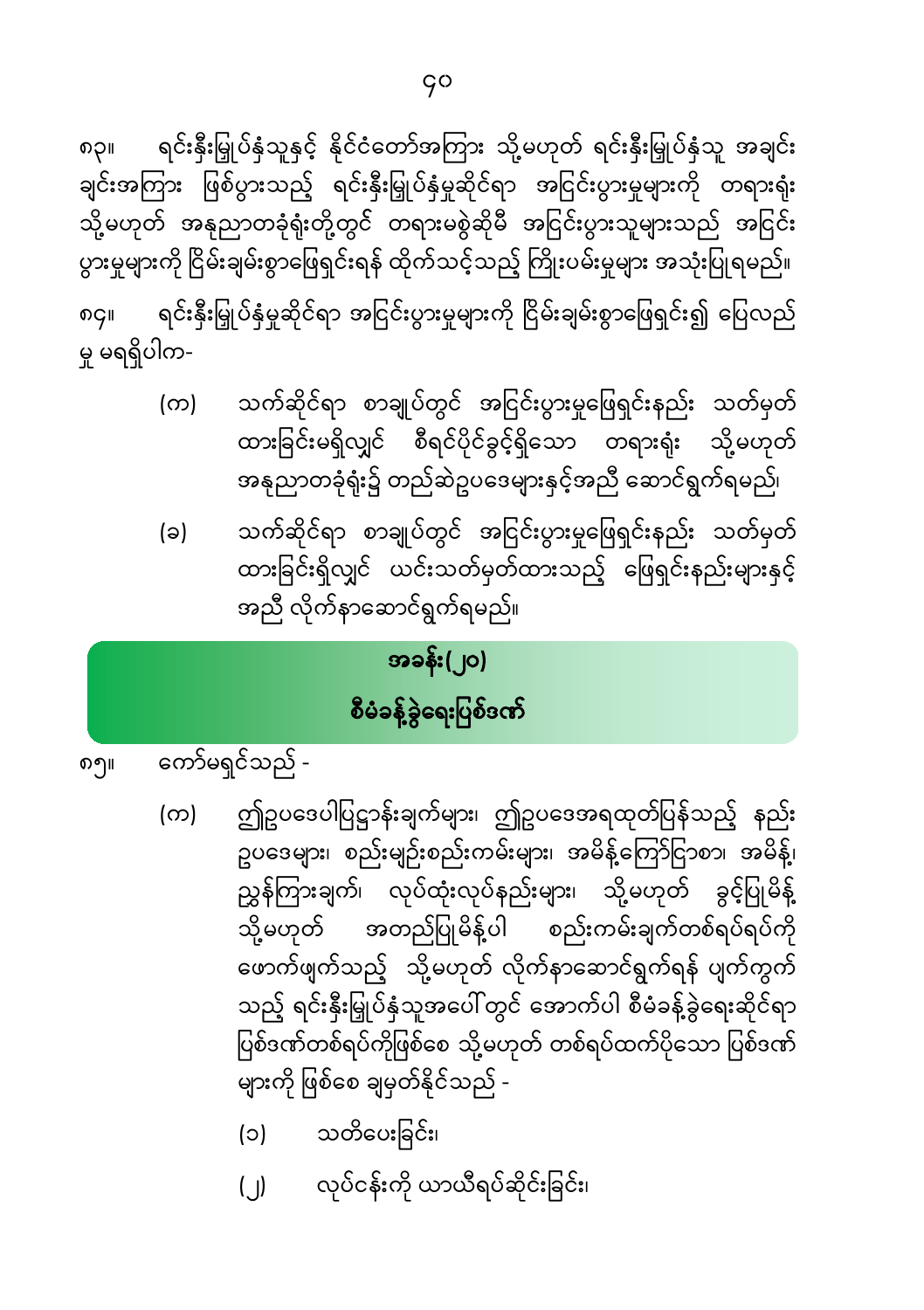- 83. Before any investment dispute between the investor and the Union or between the investors is brought to any court or arbitral tribunal, all disputing parties shall use due attempts to settle the disputes amicably.
- 84. If investment disputes are not able to be settled amicably:
	- (a) if the dispute settlement mechanism is not stipulated in the relevant agreement, it shall be settled in the competent court or the arbitral tribunal in accord with the applicable laws;
	- (b) if the dispute settlement mechanism is stipulated in the relevant agreement, it shall be complied with and carried out in accord with the mechanism.

### **Chapter XX Administrative Penalties**

- 85. The Commission:
	- (a) may impose one or more of the following administrative penalties against an investor who violates or fails to comply with any provision of this Law and its rules, regulations, notifications, orders, directive, procedures or terms and conditions contained in a Permit or an Endorsement issued by the Commission:
		- (i) censure;
		- (ii) temporary suspension of business;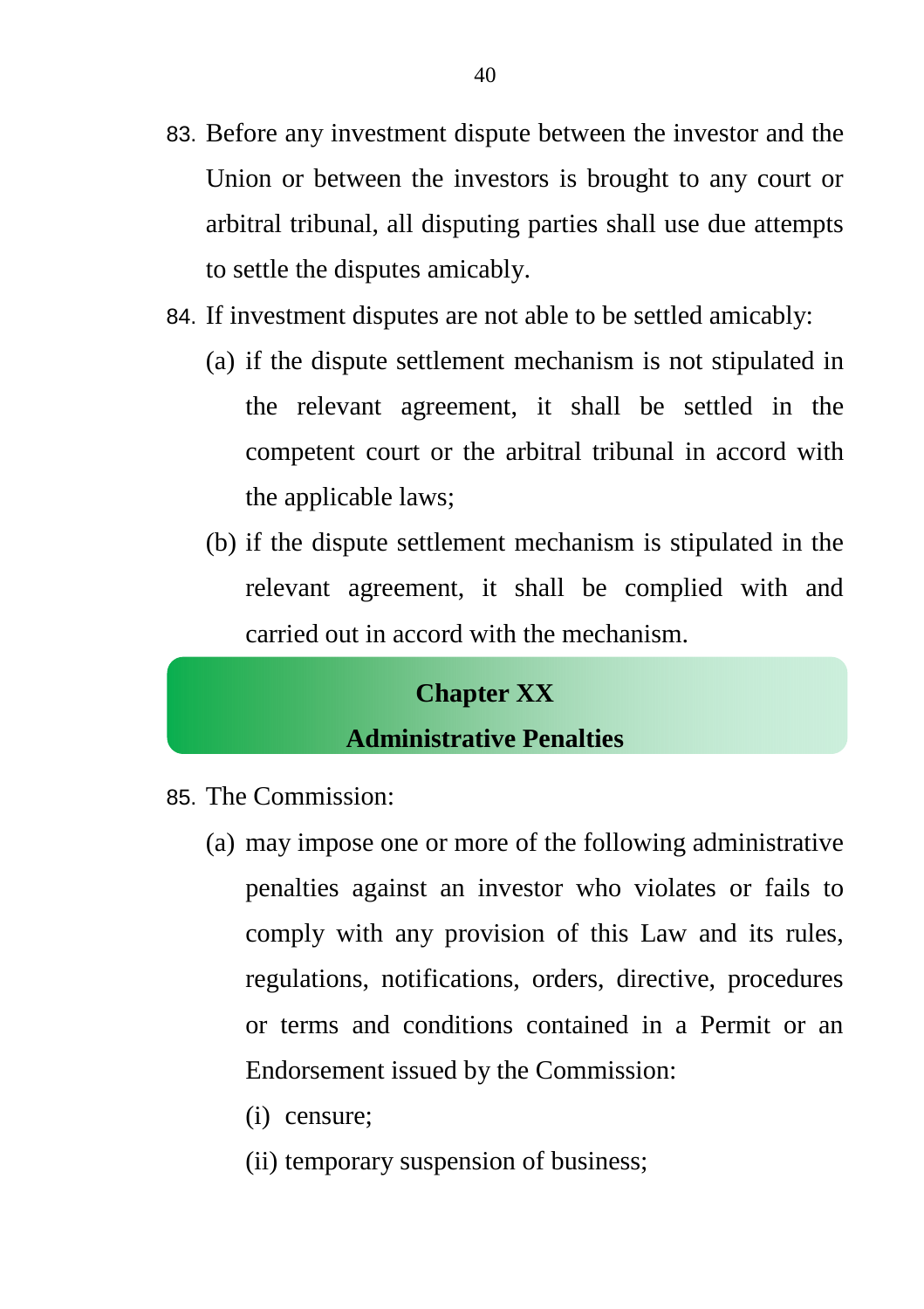- အခွန်ကင်းလွတ်ခွင့်နှင့် သက်သာခွင့်များကို ယာယီရပ် (၃) ဆိုင်းခြင်း၊
- ခွင့်ပြုမိန့် သို့မဟုတ် အတည်ပြုမိန့်ကို ပြန်လည်ရှပ်သိမ်း  $(q)$ ခြင်း၊
- နောင်တွင်မည်သည့် ခွင့်ပြုမိန့် သို့မဟုတ် အတည်ပြု (၅) မိန့်မျှ ထုတ်ပေးမည် မဟုတ်သော နာမည်ပျက်စီးပွား ရေးလုပ်ငန်းစာရင်း၌ ထည့်သွင်းခြင်း။
- ပုဒ်မခွဲ (က) အရ စီမံခန့်ခွဲမှုပြစ်ဒဏ် မချမှတ်မီ စီမံခန့်ခွဲမှု (ခ) ပြစ်ဒဏ်နှင့်စပ်လျဥ်းသည့် ကြိုတင်အကြောင်းကြားစာကို ရင်းနှီး မြှုပ်နှံသူထံသို့ အကြောင်းကြားရမည်။ ရင်းနှီးမြှုပ်နှံသူသည် ၎င်းအပေါ် ချမှတ်မည့် စီမံခန့်ခွဲမှု ပြစ်ဒဏ် နှင့်စပ်လျဥ်း၍ စာ ဖြင့် ရေးသားမေးမြန်း ဖြေရှင်းနိုင်ခွင့် ရှိရမည်။
- ပုဒ်မခွဲ(က)အရ စီမံခန့်ခွဲမှု ပြစ်ဒဏ်ချမှတ်ရာတွင် ထို့သို့ချမှတ် (ဂ) ရသည့်အကြောင်းအရင်းကို ယင်းချမှတ်သည့် ဆုံးဖြတ်ချက်နှင့် အတူ ဖော်ပြပေးရမည်။
- ၈၆။ ကော်မရှင်က ပုဒ်မ ၈၅ အရ ချမှတ်သည့် ဆုံးဖြတ်ချက်တစ်ရပ်ရပ် (က) နှင့်စပ်လျဉ်း၍ ကျေနပ်မှု မရှိသည့် ရင်းနှီးမြှုပ်နှံသူသည် အစိုးရ အဖွဲ့သို့ သတ်မှတ်ချက်များနှင့်အညီ ဆုံးဖြတ်ချက် ချမှတ်သည့် နေ့မှစ၍ ရက်ပေါင်း (၆၀) အတွင်း အယူခံလျှောက်ထားနိုင် သည်။
	- အစိုးရအဖွဲ့ သည် ကော်မရှင်က ချမှတ်သည့် ဆုံးဖြတ်ချက် တစ်ရပ်ရပ် (ခ) ကို ပြင်ဆင်ခြင်း ၊ ပယ်ဖျက်ခြင်း၊ အတည်ပြုခြင်း ပြုနိုင်သည်။
	- အစိုးရအဖွဲ့၏ ဆုံးဖြတ်ချက်သည် အပြီးအပြတ်ဖြစ်စေရမည်။  $(0)$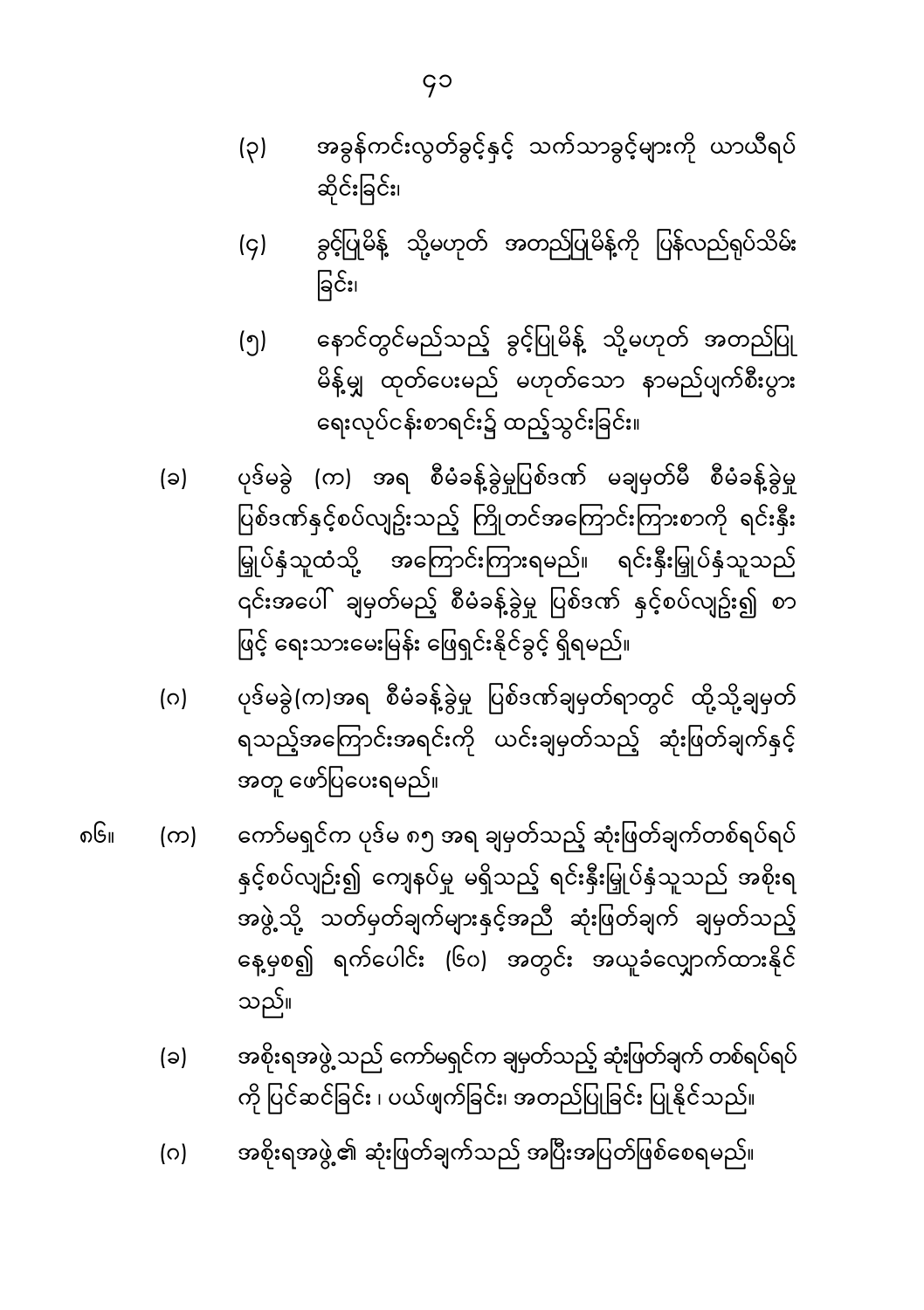(iii)temporary suspension of tax exemptions and reliefs; (iv)revocation of a Permit or an Edorsement;

- (v) add the business to a blacklist for which no Permit or Endorsement shall be issued in the future;
- (b) shall inform a prior notice in respect of the administrative penalties to the investor before imposing the administrative penalties according to subsection (a), and the investor has the right to submit questions in writing upon the administrative penalties;
- (c) shall describe the reason for imposing an administrative penalty together with the decision, imposing the administrative penalty under subsection (a).
- 86. (a) The investor dissatisfied with any decision made by the Commission under section 85 shall have the right to appeal to the Government within 60 days from the date of the decision in accordance with the stipulations.
	- (b) The Government may amend, revoke or approve any decision made by the Commission.
	- (c) The decision of the Government shall be final and conclusive.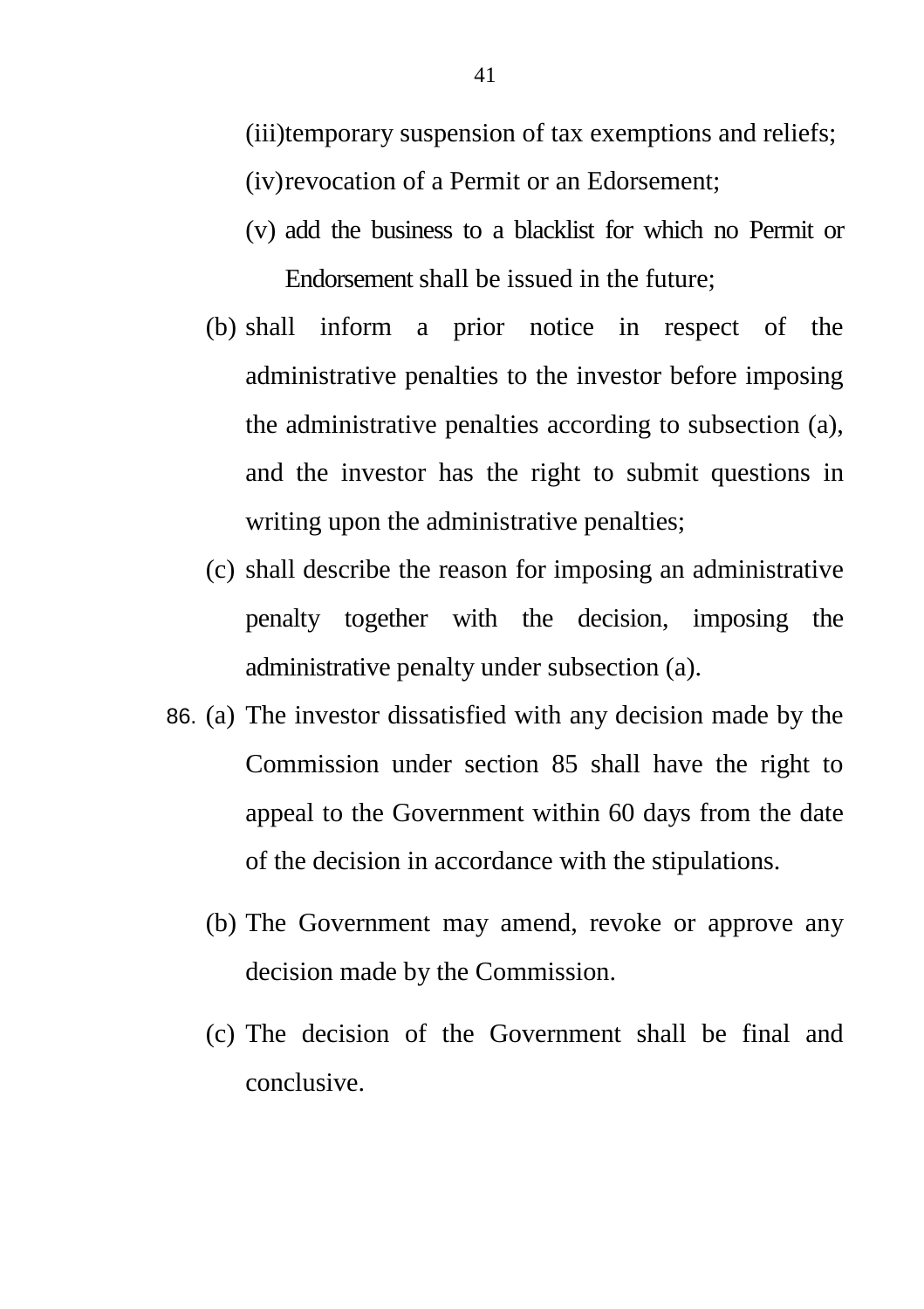$9.1$ 

၈၇။ ရင်းနှီးမြှုပ်နှံသူသည် ကော်မရှင်၊ သက်ဆိုင်ရာအစိုးရဌာန၊ အစိုးရအဖွဲ့ အစည်းသို့ ပြုစုတင်ပြသော အဆိုပြုချက်၊ စာရင်းဇယားများ၊ စာချုပ်စာတမ်း အထောက်အထားများ၊ ငွေရေးကြေးရေး၊ အလုပ်သမားခန့်ထားရေး ဆိုင်ရာ အထောက်အထားများ စသည်တို့ကို မရိုးမဖြောင့်သော သဘောဖြင့် မမှန်ဖော်ပြ ကြောင်း သို့မဟုတ် ထိမ်ချန်ကြောင်း ခိုင်လုံသော သက်သေခံအထောက်အထားများ ပေါ်ပေါက်လျှင် ပြစ်မှုကြောင်းအရ အရေးယူခြင်းခံရမည်။

၈၈။ ရင်းနှီးမြှုပ်နှံသူသည် ပုဒ်မ ၄၁ ပါ တားမြစ်သည့် ရင်းနှီးမြှုပ်နှံမှု လုပ်ငန်းများကို လုပ်ကိုင်ဆောင်ရွက်ခြင်း အပါအဝင် ဤဥပဒေပါ ပြဋ္ဌာန်းချက် တစ်ရပ်ရပ်ကို လိုက်နာဆောင်ရွက်ရန် ပျက်ကွက်လျှင် သို့မဟုတ် ဖောက်ဖျက်လျှင် ဤဥပဒေအရ အရေးယူမည့်အပြင် လိုအပ်ပါက တည်ဆဲဥပဒေ တစ်ရပ်ရပ် အရအရေးယူခြင်းခံရမည်။

#### အခန်း(၂၁)

# ခြွင်းချက်ပြုရမည့်အချက်များ

၈၉။ ဤဥပဒေပါမည်သည့် ပြဋ္ဌာန်းချက်ကမျှ အစိုးရအဖွဲ့၏ ဆင်ခြင်တုံတရား ဖြင့် ချမှတ်ထားသော သို့မဟုတ် ထိန်းသိမ်းထားသော မျှတမှုရှိသည့် အောက်ပါ ဆောင်ရွက်ချက်များကို တားမြစ်သည်ဟု မှတ်ယူခြင်းမပြုရ-

> (က) ပြည်သူ့ကိုယ်ကျင့်တရားကာကွယ်ရန် သို့မဟုတ် အများပြည်သူ အကျိုးငှာ ထိန်းသိမ်းရန် လိုအပ်ချက်၊

(ခ) လူသား၊ တိရစ�ာန် သို�မဟုတ် အပင်များ၏ သက်တမ်း သို�မဟုတ် ကျန်းမာေရး ကာကွယ်ရန် လိုအပ်ချက်၊

(ဂ) ရင်းနှီးမြှုပ်နှံသူများ၊ ဘဏ်တွင် ငွေကြေးအပ်နှံသူများ၊ ငွေကြေး ေဈးကွက်တွင် ပါဝင်ေဆာင်ရွက်သူများ၊ အာမခံထား ရှိသူများ၊ အာမခံတောင်းသူများ သို့မဟုတ် ယုံမှတ်အပ်နှံမှုတာဝန်ရှိသည့် ဘဏ္ဍာရေးအဖွဲ့ အစည်းတစ်ခုက ၎င်းမှတာဝန်ရှိသည့် လူပုဂ္ဂိုလ်

များကို ကာကွယ်ခြင်း၊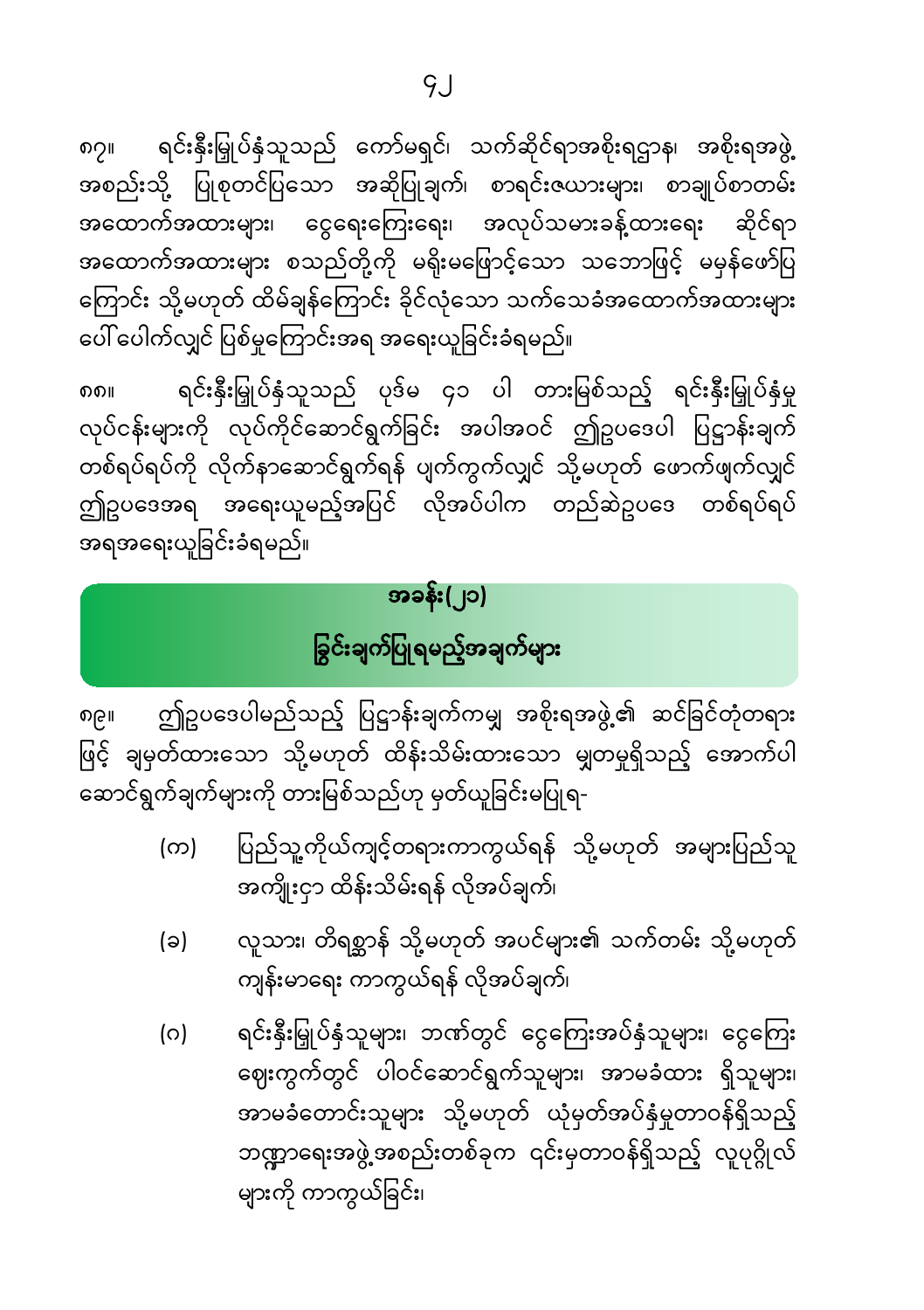- 87. An investor shall be prosecuted if there is credible evidence that he describes dishonestly, falsely, or any concealment of information when submitting any proposal, accounts, evidence of contracts, financial information or evidence of employment and so forth to the Commission, or any relevant government department or governmental organization.
- 88. If an investor fails to comply with or violate any provisions of this Law, including the performance of the prohibited investment activities under section 41, he shall be prosecuted under this Law and, if required, any applicable laws.

#### **Chapter XXI Exceptions**

- 89. Nothing in this Law shall be construed to prohibit the following fair measures adopted or maintained prudently by the Government:
	- (a) necessary to protect public morals or to maintain public order;
	- (b) necessary to protect life or health of human, animals, or plants;
	- (c) the protection of investors, depositors, financial market participants, policyholders, policy-claimants, or persons to whom a fiduciary duty is owed by a financial institution;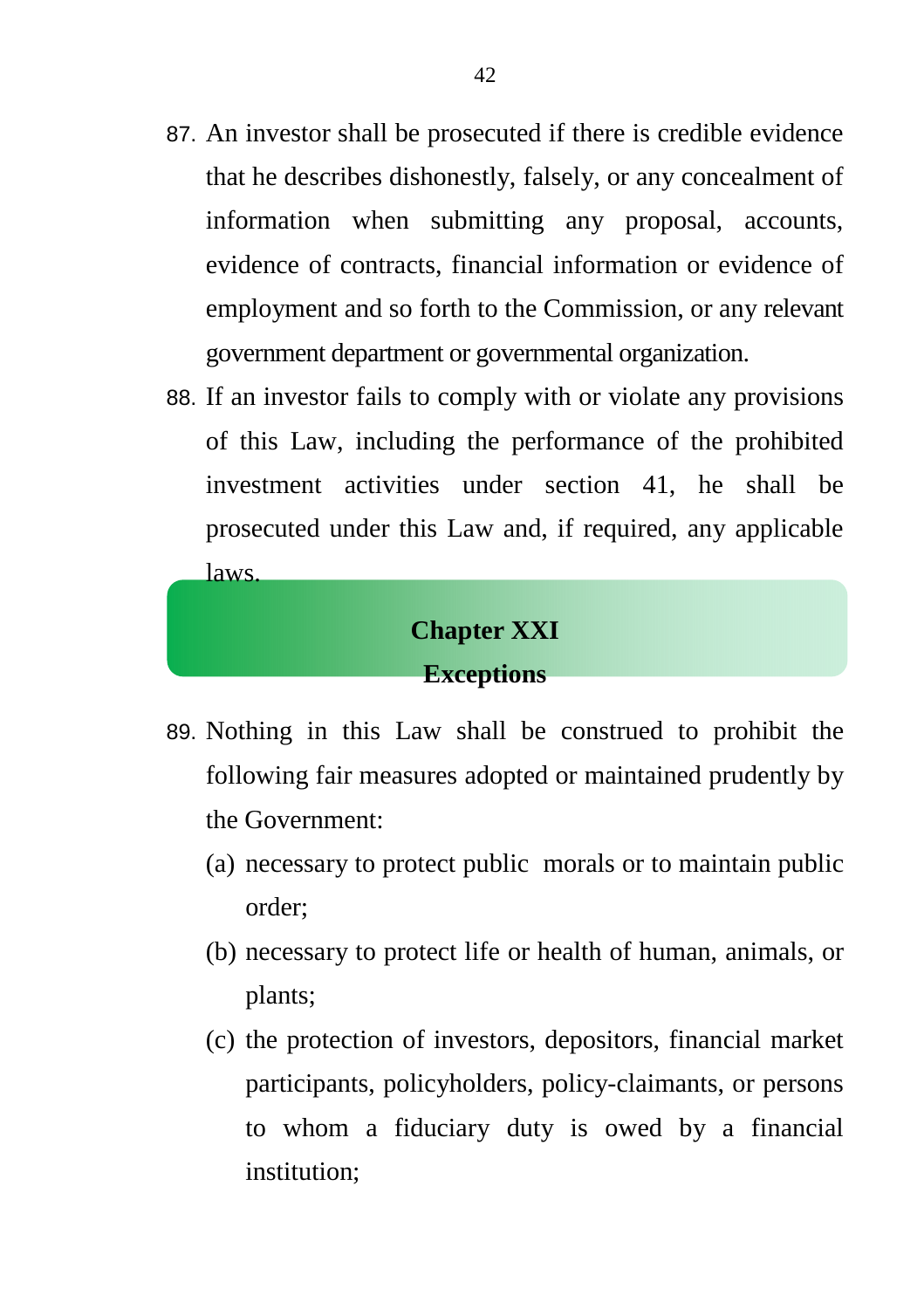- ဘဏ္ဍာရေးအဖွဲ့အစည်းများ၏ လုံခြုံမှု၊ ရပ်တည်နိုင်မှု၊ တည်မြဲမှု (ဃ) နှင့် တည်ငြိမ်မှုကို အာမခံခြင်း၊
- နိုင်ငံတော်၏ ဘဏ္ဍာရေးစနစ် တည်တံ့ခိုင်မြဲမှုနှင့် တည်ငြိမ်မှုကို  $(c)$ အာမခံခြင်း၊
- ရင်းနှီးမြှုပ်နှံသူနှင့်ပတ်သက်၍ မျှတ၍ထိရောက်မှုရှိသော စည်း (စ) သေချာစေရန် ရည်ရွယ်ခြင်း၊
- အနုပညာဆိုင်ရာ၊ သမိုင်းဆိုင်ရာ သို့မဟုတ် ရှေးဟောင်းတန်ဖိုး (ဆ) ရှိသော အမျိုးသားအမွေအနှစ် ရတနာများကာကွယ်ရေးအတွက် ဆောင်ရွက်ခြင်း၊
- ပြည်တွင်း၌ ထုတ်လုပ်မှု သို့မဟုတ် သုံးစွဲမှုများကြောင့် ထိခိုက်မှု  $\left( \infty \right)$ မြော်<br>ဖြစ်စေပါက ယင်းသို့ မဖြစ်စေရန်သဘာဝသယံဇာတများအား ထိန်းသိမ်းရန် ဆောင်ရွက်ခြင်း။

# အခ<mark>န်း</mark>(၂၂) လုံခြုံရေးဆိုင်ရာကင်းလွတ်ခွင့်များ

- ဤဥပဒေပါ မည်သည့်ပြဋ္ဌာန်းချက်ကမျှ အစိုးရအဖွဲ့က လုံခြုံရေး (က) ၉၀။ သည်ဟုမမှတ်ယူရ။
	- ဤဥပဒေပါ ပြဋ္ဌာန်းသတ်မှတ်ချက်များသည် အစိုးရအဖွဲ့က  $(a)$ ှ<br>အတွက် လိုအပ်သည်ဟု ယူဆရသည့် အောက်ဖော်ပြပါ ဆောင်ရွက်ချက် တစ်စုံတစ်ရာ လုပ်ဆောင်ခြင်းကို တားဆီးခြင်း မရှိစေရ -
		- တပ်မတော် သို့မဟုတ် အခြားလုံခြုံရေးအဖွဲ့အား  $(c)$ လက်နက်၊ ခဲယမ်းမီး ကျောက်နှင့် စစ်လက်နက်ကိရိယာ၊ တန်ဆာပလာများ ထောက်ပံ့ရန် အတွက် တိုက်ရိုက် သို့မဟုတ် သွယ်ဝိုက်၍ ဆောင်ရွက်သော ဆောင်ရွက် ချက်များ၊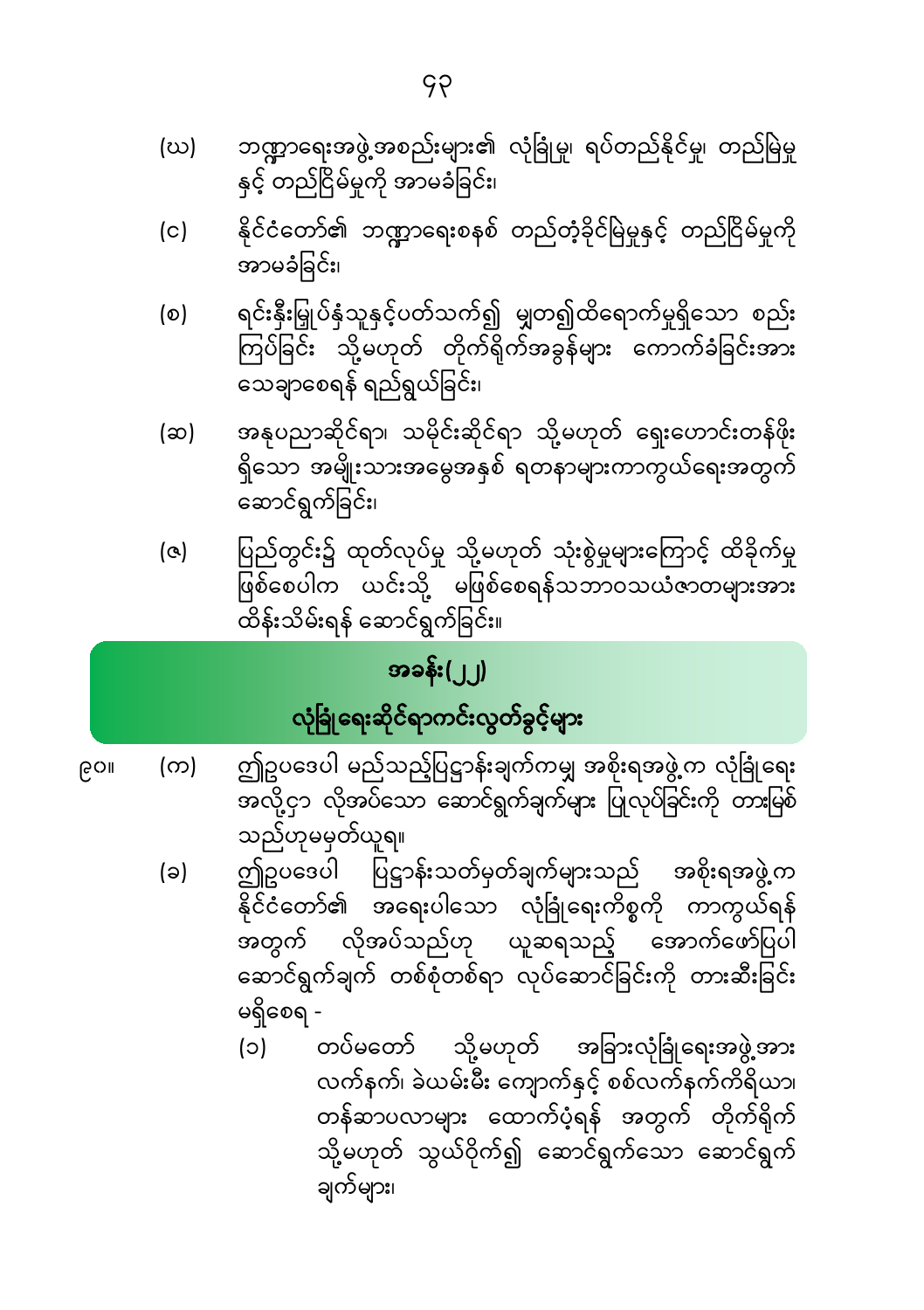- (d) ensuring the safety, standing, soundness and stability of financial institutions;
- (e) ensuring the integrity and stability of the financial system of the Union;
- (f) aiming to ensure fair and effective assessment of tax or direct taxation relating to investors;
- (g) carrying out the protection of artistic, historical or archaeological valued national treasures and heritage;
- (h) preservation of natural resources, and not to be damaged to such, where the effect is caused by domestic production or consumption.

#### **Chapter XXII**

#### **Security Exception**

- 90. (a) Nothing in this Law shall be construed to prohibit the Government from adopting or enforcing necessary measures for the protection of its essential security interests.
	- (b) The provisions under this Law shall not prevent any of the following actions necessary for the Government to protect essential security interests, including but not limited to:
		- (i) action relating to the traffic in arms, ammunition and to such traffic in other goods and materials as is carried on directly or indirectly for the purpose of supplying military or other security forces;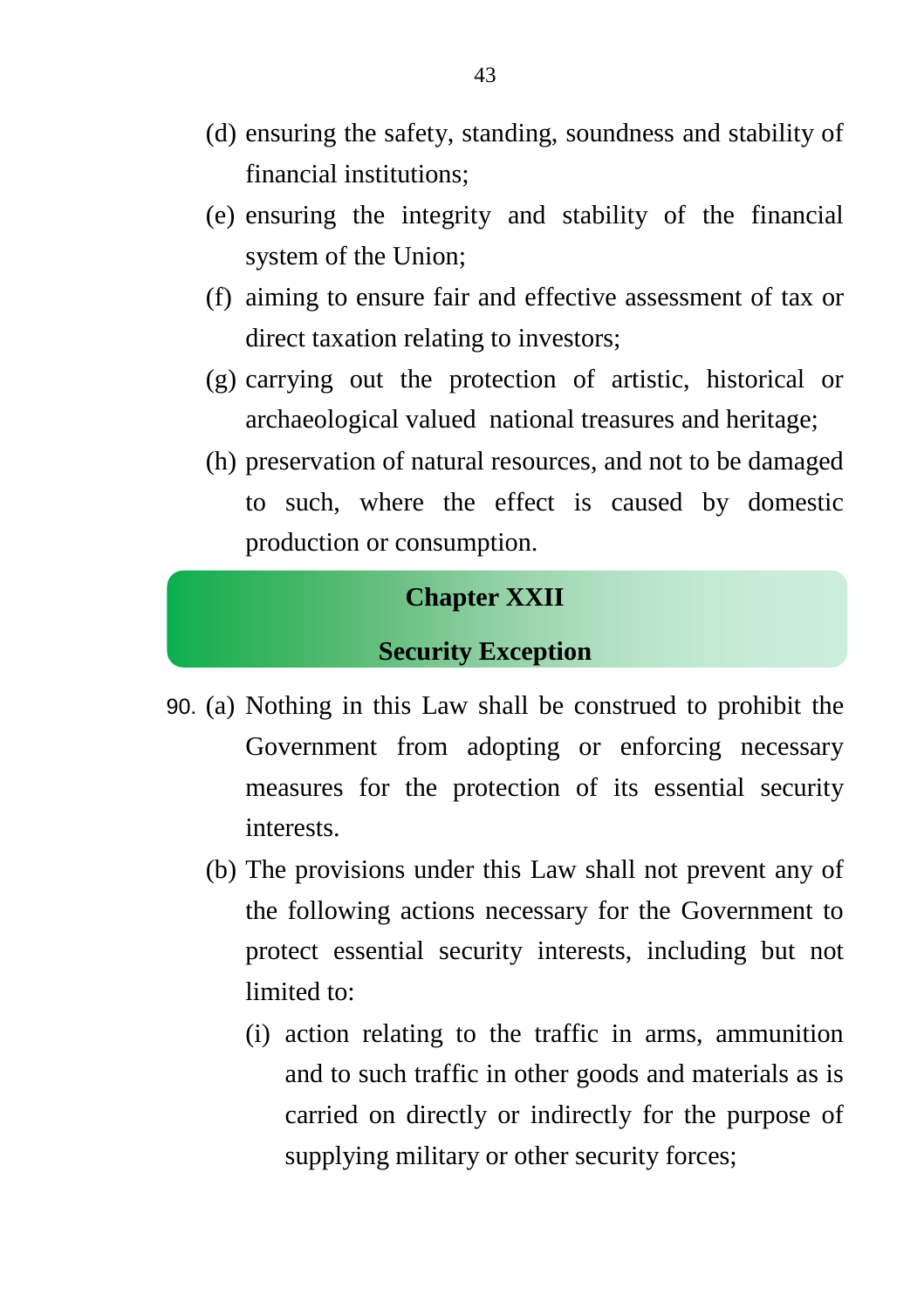နိုင်ငံတကာဆက်ဆံရေးတွင် စစ်ဖြစ်ပွားခြင်းနှင့် အခြား  $(\bigcup)$ အရေးပေါ် အခြေအနေများအရ လိုအပ်သလိုဆောင်ရွက် ခြင်း။

### အခန်း(၂၃) အထွေထွေ

ဤဥပဒေပါပြဋ္ဌာန်းချက်တစ်ရပ်ရပ်သည် နိုင်ငံတော်က အတည်ပြု လက်ခံ ၉၁။ ထားသော အပြည်ပြည်ဆိုင်ရာ စာချုပ်များနှင့် သဘောတူညီချက်ပါအချက်တစ်ရပ် ရပ်နှင့် ဆန့်ကျင်ကွဲလွဲပါက ထိုဆန့်ကျင်သည့် ပြဋ္ဌာန်းချက်အတွက် အပြည်ပြည်ဆိုင် ရာစာချုပ်များနှင့် သဘောတူညီချက်ပါအချက်များကို လိုက်နာရမည်။

ဤဥပဒေပြဋ္ဌာန်းပြီးနောက် လိုအပ်သော နည်းဥပဒေများနှင့် လုပ်ထုံး  $\mathsf{e}$  JI လုပ်နည်းများ ပြဋ္ဌာန်းခြင်းမပြုနိုင်သေးမီ ကာလအတွင်း ဤဥပဒေနှင့် မဆန့်ကျင် လျှင် နိုင်ငံခြားရင်းနှီးမြှုပ်နှံမှုဥပဒေ (ပြည်ထောင်စု လွှတ်တော်ဥပဒေအမှတ် ၂၁/၂၀၁၂) အရ ထုတ်ပြန်ခဲ့သော နည်းဥပဒေများကို ဆက်လက်ကျင့်သုံးနိုင်သည်။

ပြည်ထောင်စုမြန်မာနိုင်ငံတော် နိုင်ငံခြားရင်းနှီးမြှုပ်နှံမှုဥပဒေ (နိုင်ငံတော် **IICSI** ငြိမ်ဝပ်ပိပြားမှု တည်ဆောက်ရေးအဖွဲ့ ဥပဒေအမှတ် ၁၀/၁၉၈၈) သို့မဟုတ် နိုင်ငံခြားရင်းနှီးမြှုပ်နှံမှုဥပဒေ (၂၀၁၂ ခုနှစ်၊ ပြည်ထောင်စု လွှတ်တော် ဥပဒေ အမှတ် ၂၁။) သို့မဟုတ် မြန်မာနိုင်ငံသားများ ရင်းနှီးမြှုပ်နှံမှုဥပဒေ (၂၀၁၃ ခုနှစ်၊ ပြည်ထောင်စုလွှတ်တော် ဥပဒေအမှတ် ၁၈။) တို့ကို အခြေခံ၍ ကော်မရှင်က ပေးအပ်ထားသည့် ရင်းနှီးမြှုပ်နှံမှုခွင့်ပြုမိန့်သည် အဆိုပါခွင့်ပြုမိန့်၏ သတ်မှတ် သက်တမ်းကုန်ဆုံးသည့် အချိန်အထိဆက်လက် အကျိုးသက်ရောက်စေရမည်။

အခြားဥပဒေတစ်ရပ်ရပ်တွင် မည်သို့ပင်ပါရှိစေကာမူ ဤဥပဒေပါ ၉၄။ ပြဋ္ဌာန်းချက်တစ်ရပ်ရပ်နှင့်သက်ဆိုင်သည့်ကိစ္စရပ်များကို ဤဥပဒေနှင့်အညီသာ ဆောင်ရွက်ရမည်။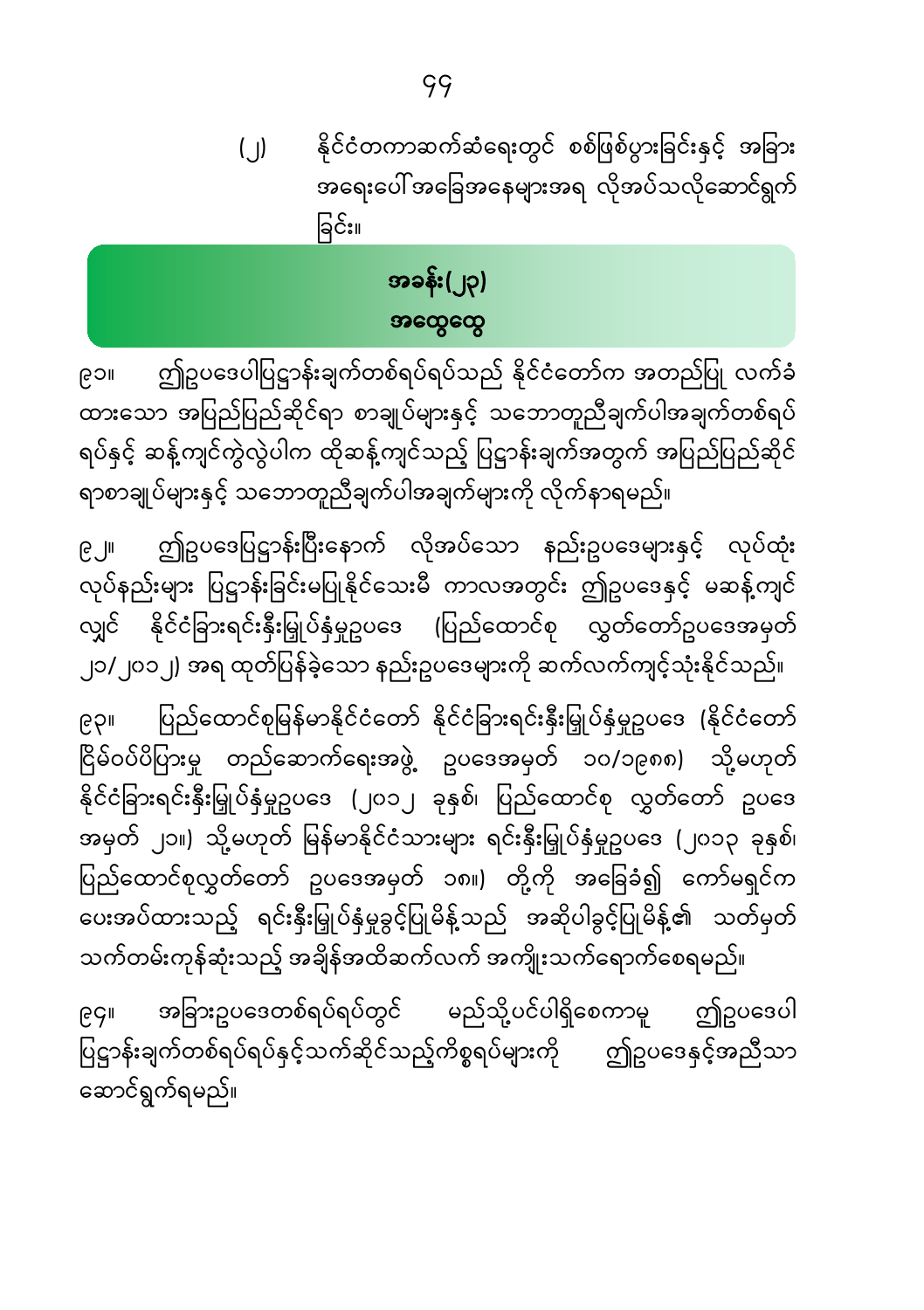(ii) action taken, as required, in time of war or other emergency in international relations.

#### **Chapter XXIII Miscellaneous**

- 91. If there is any provision of this Law contrary to any matter provided for in the international treaties and agreements adopted by the Union, the provisions contained in the international treaties and agreement shall be abided by for such contradictory provision.
- 92. Within the period after the enactment of this Law and before promulgating the necessary rules and procedures, the rules issued under the Foreign Investment Law (the Pyidaungsu Hluttaw Law No. 21/2012) may continue to be complied so far as it is not contrary to this Law.
- 93. Any Permit for investment granted by the Commission subject to the Union of Myanmar Foreign Investment Law (The State Law and Order Restoration Council Law No. 10/1988) or the Foreign Investment Law (the Pyidaungsu Hluttaw Law No. 21/2012) or the Myanmar Citizens Investment Law (the Pyidaungsu Hluttaw Law No.18/2013) shall continue to be effective till the term of such Permit is expired.
- 94. Notwithstanding anything contained in any other law, matters relating to any provision in this Law shall be carried out in accordance with this Law.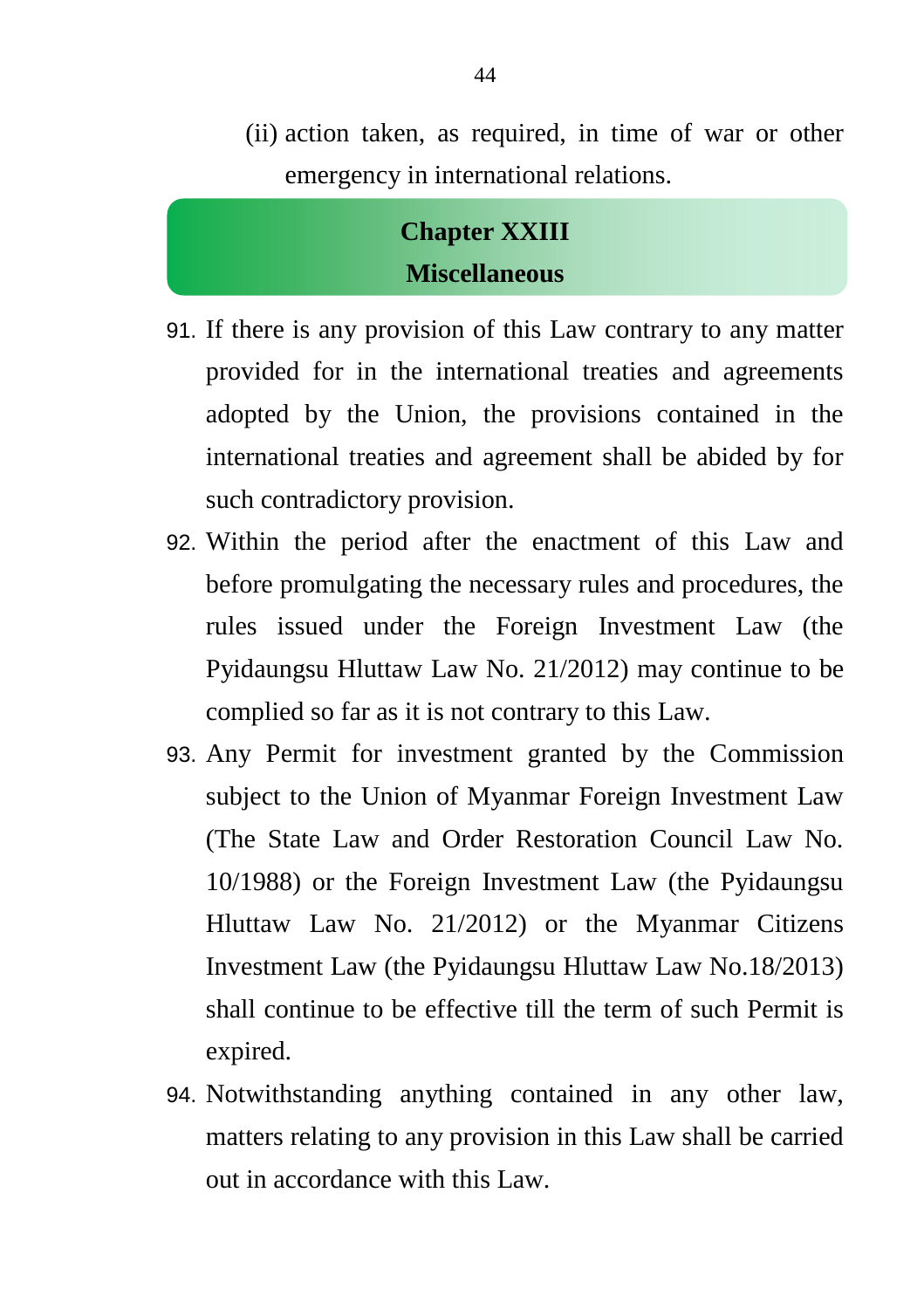၉၅။ ဤဥပဒေအရအပ်နှင်းထားသော လုပ်ပိုင်ခွင့်များနှင့်အညီ သဘောရိုးဖြင့် ဆောင်ရွက်ကြောင်း သက်သေအထောက်အထားခိုင်လုံသည့် ကိစ္စတစ်ရပ်ရပ် အတွက် ကော်မရှင်အဖွဲ့ဝင် တစ်ဦးဦးကိုဖြစ်စေ၊ ကော်မတီ သို့မဟုတ် အဖွဲ့ငယ်၏ အဖွဲ့ ဝင်တစ်ဦးဦးကိုဖြစ်စေ၊ နိုင်ငံ့ဝန်ထမ်းတစ်ဦးဦးကိုဖြစ်စေ တရားမကြောင်းဖြင့် သော်လည်းကောင်း၊ ပြစ်မှုကြောင်းဖြင့်သော်လည်းကောင်း တရားစွဲဆိုခြင်း၊ အရေး ယူ ခြ င်းမရှိေစရ။

၉၆။ ေကာ်မရှင်အဖွဲ�ဝင်များ၊ ေကာ်မရှင်�ုံးဝန်ထမ်းများသည် ဤဥပေဒအရ လုပ်ငန်းတာဝန်များကို ထမ်းဆောင်ရာတွင် အဂတိလိုက်စားမှုတိုက်ဖျက်ရေးဥပဒေ နှင့်အညီ အဂတိတရား ကင်းရှင်းစွာဖြင့် ဆောင်ရွက်ရမည်။

၉၇။ ေကာ်မရှင်အဖွဲ�ဝင်များသည် မိမိရရှိထားသည့် သတင်းအချက်အလက် များကို ဤဥပဒေပါ ရည်ရွယ်ချက်များ အကောင်အထည်ဖော်ရန် ကိစ္စများမှတစ်ပါး အခြားကိစ္စရပ်များတွင် အသုံးမပြုရ။

၉၈။ ပုဒ်မ ၈၅ အရ စီမံခန့်ခွဲရေးဆိုင်ရာ ပြစ်ဒဏ်များနှင့်စပ်လျဉ်း၍ အယူခံခြင်း မှတစ်ပါး ဤဥပေဒအရ အပ်�ှင်းေသာ လုပ်ပိုင်ခွင့်�ှင့်အညီ ေကာ်မရှင်က ချမှတ် သော အဆုံးအဖြတ်သည် အပြီးအပြတ်အတည်ဖြစ်သည်။

၉၉။ ဤဥပဒေပါ ပြဋ္ဌာန်းချက်များကို ဆောင်ရွက်နိုင်စေရန် စီမံကိန်းနှင့် ဘဏ္ဍာ ရေးဝန်ကြီးဌာနသည် -

- (က) ေကာ်မရှင်၏ �ုံးလုပ်ငန်းများကို တာဝန်ယူေဆာင်ရွက်ရမည်။
- (ခ) ကော်မရှင်၏ကုန်ကျစရိတ်များကိုဘဏ္ဍာရေးစည်းမျဉ်းစည်းကမ်း များ�ှင့်အညီ ကျခံရမည်။
- ၁၀၀။ ဤဥပေဒကို အေကာင်အထည်ေဖာ်ေဆာင်ရွက်ရာတွင်-
	- (က) ဝန်ကြီးဌာနသည် အစိုးရအဖွဲ့၏ သဘောတူညီချက်ဖြင့် လိုအပ် သော နည်းဥပဒေများ၊ စည်းမျဉ်း၊ စည်းကမ်း၊ အမိန့်ကြော်ငြာစာ၊ အမိန့်၊ ညွှန်ကြားချက်နှင့် လုပ်ထုံးလုပ်နည်းများကို ထုတ်ပြန်နိုင် သည်၊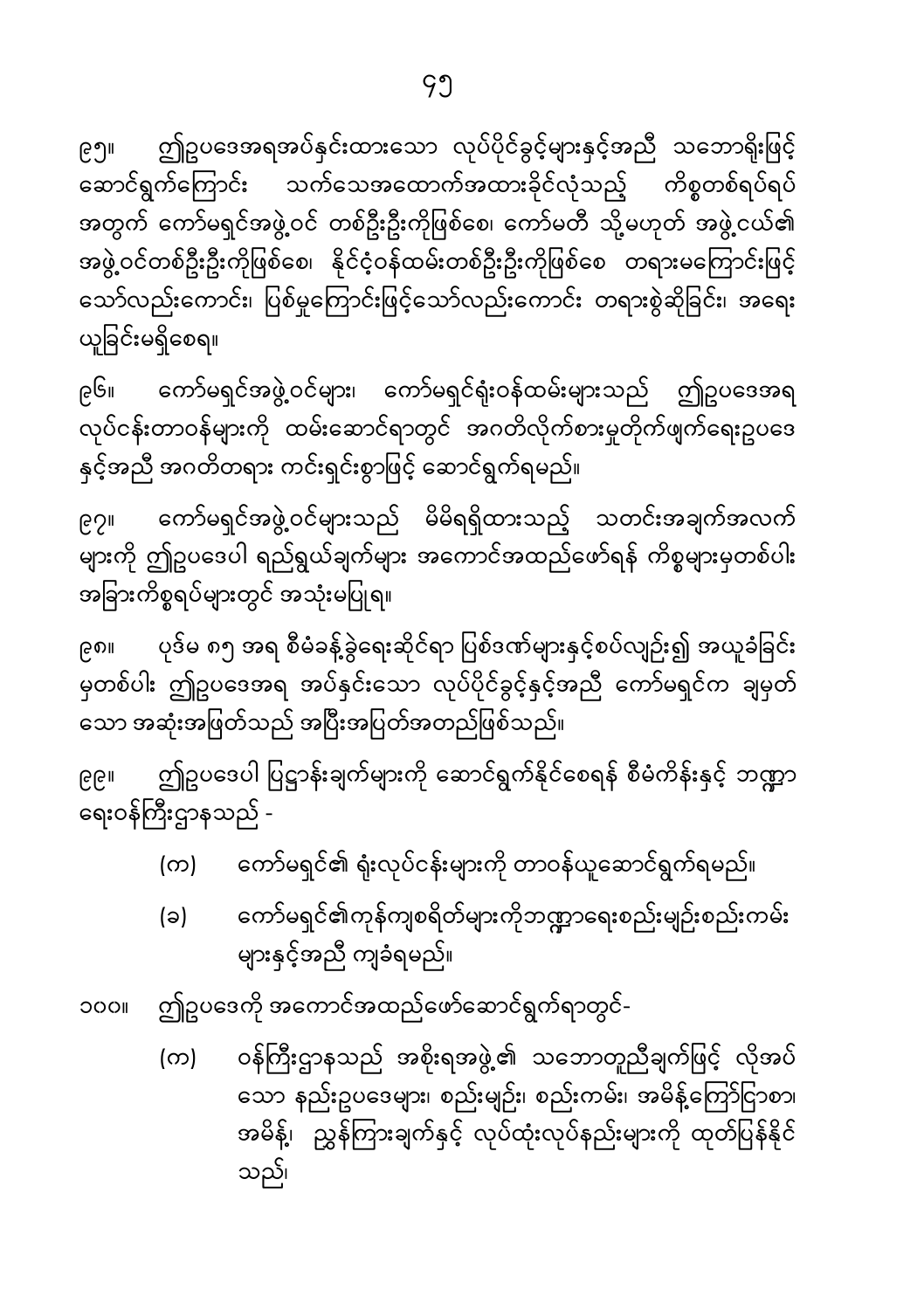- 95. If there is credible evidence for performing in good faith within the powers conferred under this Law, no criminal or civil actions shall be taken against any member of the Commission, any member of a committee or body, or any civil servant for such act.
- 96. In performing duties under this Law, the members of the Commission and the officers of the Commission Office shall impartially carry out such duties in accordance with the Anti-Corruption Law.
- 97. The members of the Commission shall not use the acquired information for any other purposes, except implementation of the objectives under this Law.
- 98. Any decision made by the Commission under the powers conferred by this Law shall be final and conclusive except any appeal in relation to the imposition of administrative penalties under section 85.
- 99. In carrying out the provisions under this Law, the Ministry of Planning and Finance shall;
	- (a) undertake the office-work of the Commission;
	- (b) bear the expenditures of the Commission in accordance with financial rules and regulations.
- 100.In implementing this Law:
	- (a) the Ministry may, with the approval of the Government, issue necessary rules, regulations, notifications, directives, orders and procedures;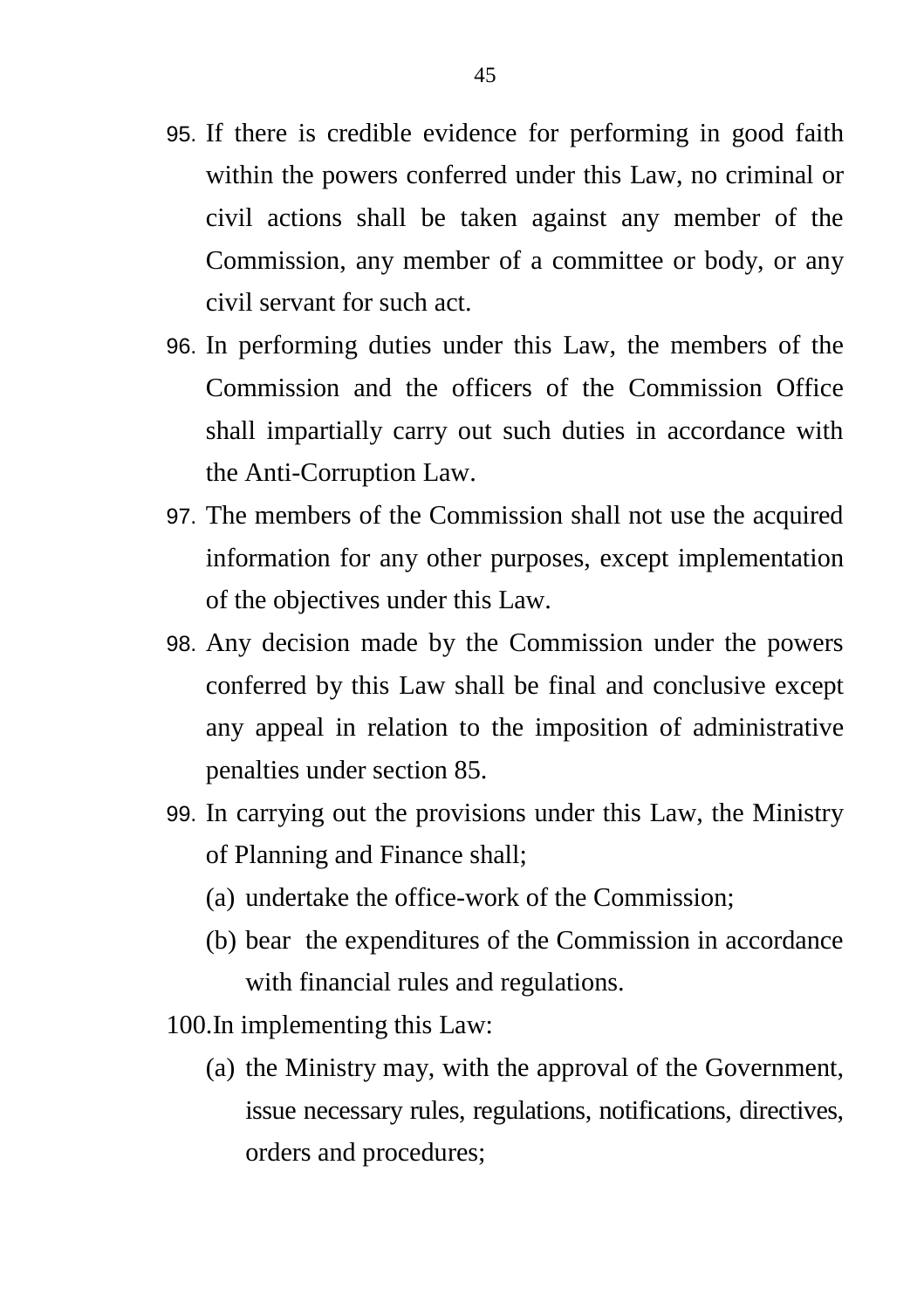(ပုံ)ထင်ကျော် နိုင်ငံတော်သမ္မတ ပြည်ထောင်စုသမ္မတမြန်မာနိုင်ငံတော်

ပြည်ထောင်စုသမ္မတမြန်မာနိုင်ငံတော် ဖွဲ့စည်းပုံအခြေခံဥပဒေအရ ကျွန်ုပ်လက်မှတ် ရေးထိုးသည်။

နိုင်ငံခြားရင်းနှီးမြှုပ်နှံမှုဥပဒေ (၂၀၁၂ ခုနှစ်၊ ပြည်ထောင်စု လွှတ်တော် **IICOC** ဥပဒေအမှတ် ၂၁။) နှင့် မြန်မာနိုင်ငံသားများရင်းနှီးမြှုပ်နှံမှုဥပဒေ (၂၀၁၃ ခုနှစ်၊ ပြည်ထောင်စုလွှတ်တော်ဥပဒေအမှတ် ၁၈။) တို့ကို ဤဥပဒေဖြင့် ရုပ်သိမ်းလိုက် သည်။ နိုင်ငံခြားရင်းနှီးမြှုပ်နှံမှုဥပဒေကို ရုပ်သိမ်းလိုက်သော်လည်း ယင်းဥပဒေ အရတည်ထောင်ထားရှိသည့် ကော်မရှင်သည် ဤဥပဒေအရ ဆက်ခံမည့် ကော်မရှင် အား တာဝန်ဝတ္တရားများ လွှဲအပ်ပေးသည့်နေ့အထိ လုပ်ငန်းများကို ဆောင်ရွက်ခွင့် ရှိစေရမည်။

ကော်မရှင်သည် အမိန့်ကြော်ငြာစာ၊ အမိန့်၊ ညွှန်ကြားချက်များ (ခ) နှင့် လုပ်ထုံးလုပ်နည်းများကို ထုတ်ပြန်နိုင်သည်။